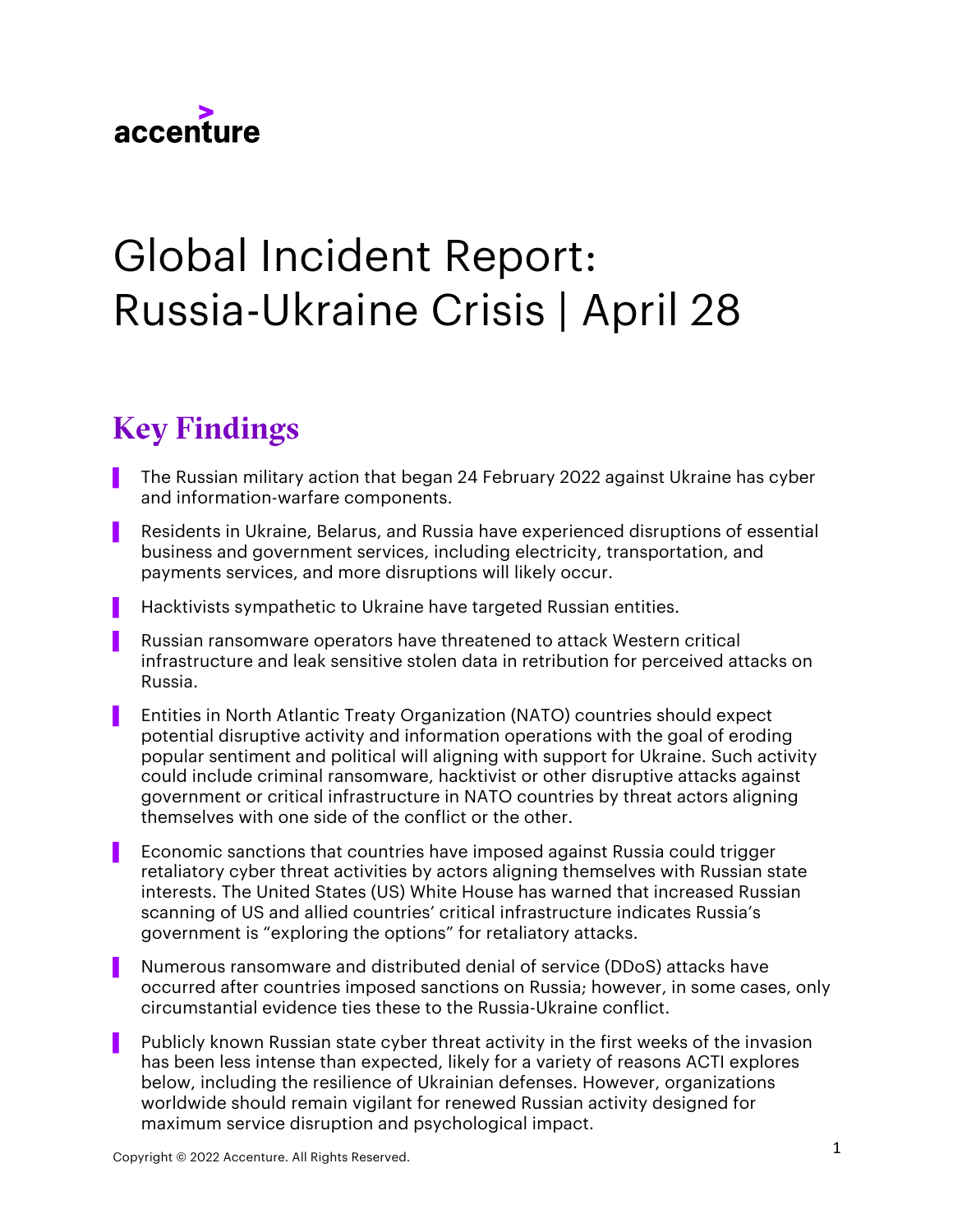Revelations of a sophisticated 8 April operation intended to cripple the Ukrainian energy grid have led some analysts to assess that a cyberwar has begun.

## Summary

After a several-month military buildup on Ukraine's borders, on 24 February 2022, Russian President Vladimir Putin sent Russian troops into Ukraine.<sup>1</sup> The offensive's cyber component has affected parties in multiple locations, including Russia, Ukraine, Belarus, NATO countries, and their allies, and has included familiar patterns of Russian statesponsored activity, including espionage, disruption, and information operations. However, unpredictable new elements have emerged.

Both sides have recruited volunteer hacktivists to help them, and cyber criminals are increasingly taking one side or the other. The lines among state-sponsored threat actors, hacktivists, and criminals are blurring, leading to a chaotic situation with the potential for dangerous, unintended consequences. Each side seeks to control the information space, both via limiting Internet connectivity and information flows to each other and via cyber-enabled information operations.

Some ransomware, data leaks, and other disruptive activity affecting entities in other countries has occurred, with circumstantial evidence pointing to possible connections to the Russia-Ukraine conflict. In the first weeks of the war, known Russian state cyber threat activity has not reached the level many have expected; however, the potential remains for dramatic cyber attacks intended to demoralize Ukraine or countries supporting Ukraine.

This Global Incident Report is a continuation of the Global Incident Report dated April 21 which provided ongoing updates of cyber threat activity and connectivity-related issues affecting Ukraine and Russia as well as those affecting other countries along with information on pro-Ukrainian and pro-Russian hacktivist activity.

The updated report contains: information on a joint advisory about Russian threats to critical infrastructure; cyber criminal threats to cybersecurity researchers; DDoS attacks on Estonian, Czech, and other government sites; a leak showing details on the Lapsus\$ group's motivations; and new hacktivist operations.

**MITIGATIONS** are available at the end of this report.

## Analysis

## Cyber-related Events Involving Ukraine, Russia and Belarus

Residents in Ukraine, Russia and Belarus have experienced communications disruptions that have at times affected other business and government services. These disruptions include likely state-sponsored disruptive and espionage activity, connectivity

<sup>1</sup> https://www.nytimes.com/2022/02/23/world/europe/putin-announces-a-military-operation-in-ukraine-as-the-unsecurity-council-pleads-with-him-to-pull-back.html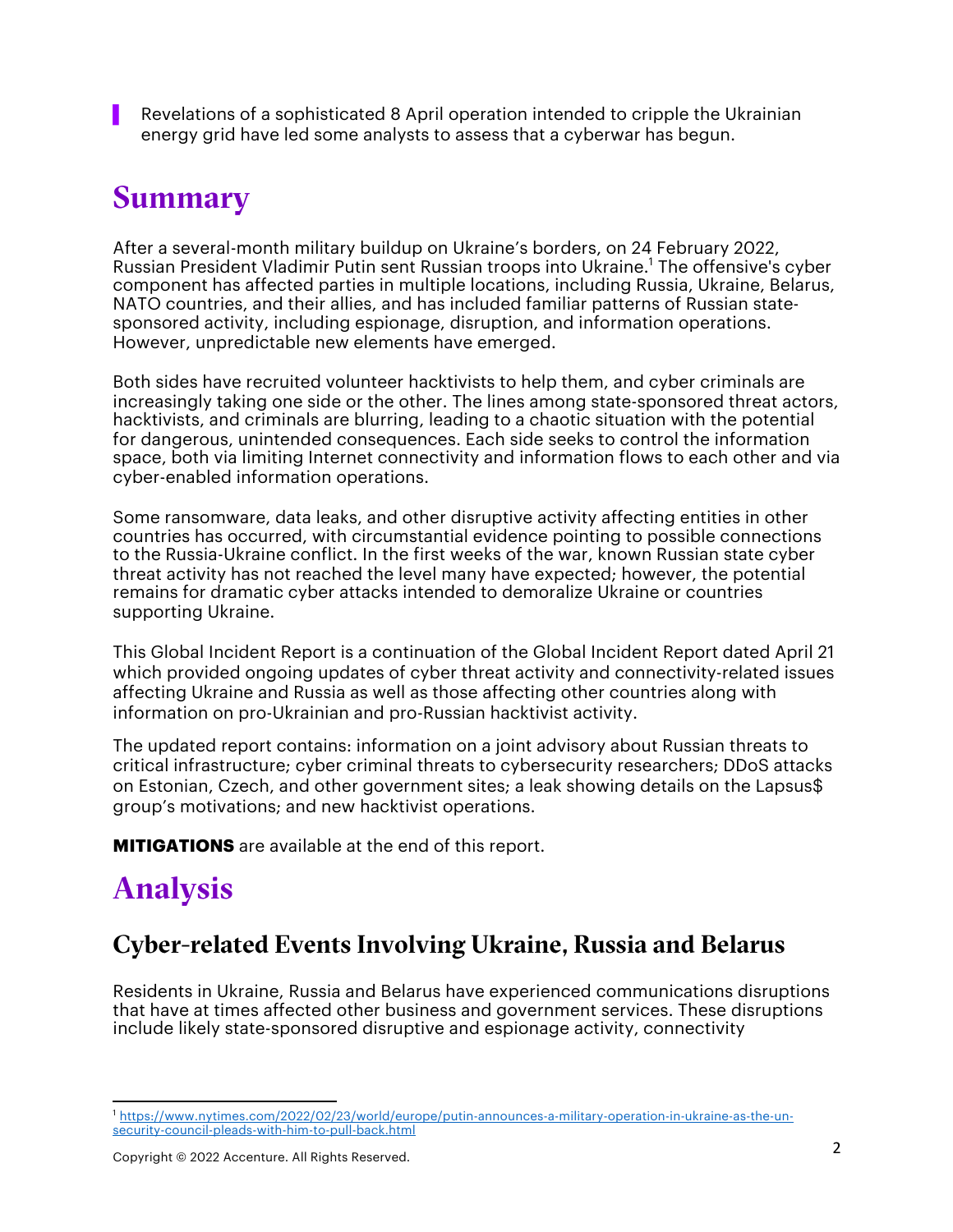disruptions related to kinetic military activity, and ordinary criminal activity exploiting the crisis through phishing campaigns and other schemes.

- On 9 March, Cisco Talos warned that threat actors were disguising credentialstealing malware as tools for pro-Ukrainian hacktivism. $^{\rm 2}$
- ▌ On 9 March, major Ukrainian provider Triolan, based in embattled Kharkiv, suffered a cyber attack when threat actors "reset the settings to the factory level," as one source told Forbes. Another source said Triolan had also undergone a cyber attack on 24 February, the day Russia invaded Ukraine. <sup>3</sup> On 15 March, Triolan reported that it was slowly restoring nodes in affected cities. For example, it had restored nodes in most neighborhoods of Kyiv and restored 629 out of 2,971 nodes in Kharkiv. 4
- ▌ On 10 March, CyberScoop detailed how criminals are posing as fundraisers for Ukraine to steal cryptocurrency.<sup>5</sup>
- ▌ On 10 March, Doug Madory of connectivity research firm Kentik reported: "I was told by someone knowledgeable that there was a fiber cut between Kyiv and Fastiv at about 10:00 UTC today degrading a lot of service in/out of the country". 6
- ▌ On 10-12 March, embattled Ukrainian cities, such as Sumy and Chernihiv, experienced periods of Internet outages. Internet Outage Detection and Analysis signals from the United States (US)-based Center for Applied Internet Data Analysis showed Ukraine-wide degradation of Internet access to about 70 percent. $^7$
- ▌ On 11-12 March, Ukraine's Computer Emergency Response Team (CERT-UA) reported on a phishing campaign with emails that purported to come from Ukrainian government sources and to contain cybersecurity information. However, the lure document links to a malicious website, forkscenter[.]fr, that downloads Cobalt Strike Beacon and the GrimPlant and GraphSteel backdoors. CERT-UA attributes this to a group it calls UAC-0056, $^8$  which is also tracked as TA471, SaintBear, and Lorec53. $^9$
- ▌ On 11 March, Quad9, a provider that blocks domain name system lookups to known malicious sites, saw a tenfold increase in Ukrainian systems reaching out to malware command-and-control sites on 9 March. 10
- ▌ On 11 March, Data Center Knowledge described how Ukrainian communications technicians brave dangerous conditions to repair damaged equipment and run Internet cables to underground bomb shelters. Ukrainian intelligence services were relying on "chatbot, email, and secure messaging through WhatsApp, Telegram, and Signal" to learn of Russian troop movements. 11
- ▌ On 12 March, Ukrainian cybersecurity officials said they had developed a website, defenseua[.]com, containing resource information for Russian and Belarusian military

- <sup>7</sup> https://twitter.com/OliverLinow/status/1502589239053238272
- 

<sup>&</sup>lt;sup>2</sup> https://blog.talosintelligence.com/2022/03/threat-advisory-cybercriminals.html<br><sup>3</sup> https://www.forbes.com/sites/thomasbrewster/2022/03/10/cyberattack-on-major-ukraine-internet-provider-causesmajor-outages/?sh=58cf1f516573

<sup>4</sup> hxxps://mediasat[.]info/2022/03/15/triolan-prodolzhaet-vosstanavlivat-set-posle-kiberataki-gde-uzhe-dostupeninternet/

<sup>5</sup> https://www.cyberscoop.com/cybercriminals-are-posing-as-ukraine-fundraisers-to-steal-cryptocurrency/

<sup>6</sup> https://twitter.com/DougMadory/status/1502038861584740357

<sup>8&</sup>lt;br>hxxps://cert.gov[.]ua/article/37704<br>https://www.rapid7.com/blog/post/2022/03/03/the-top-5-russian-cyber-threat-actors-to-watch/

<sup>&</sup>lt;sup>10</sup> https://krebsonsecurity.com/2022/03/report-recent-10x-increase-in-cyberattacks-on-ukraine/

<sup>11</sup> https://www.datacenterknowledge.com/networks/battle-intensifies-keep-ukraine-online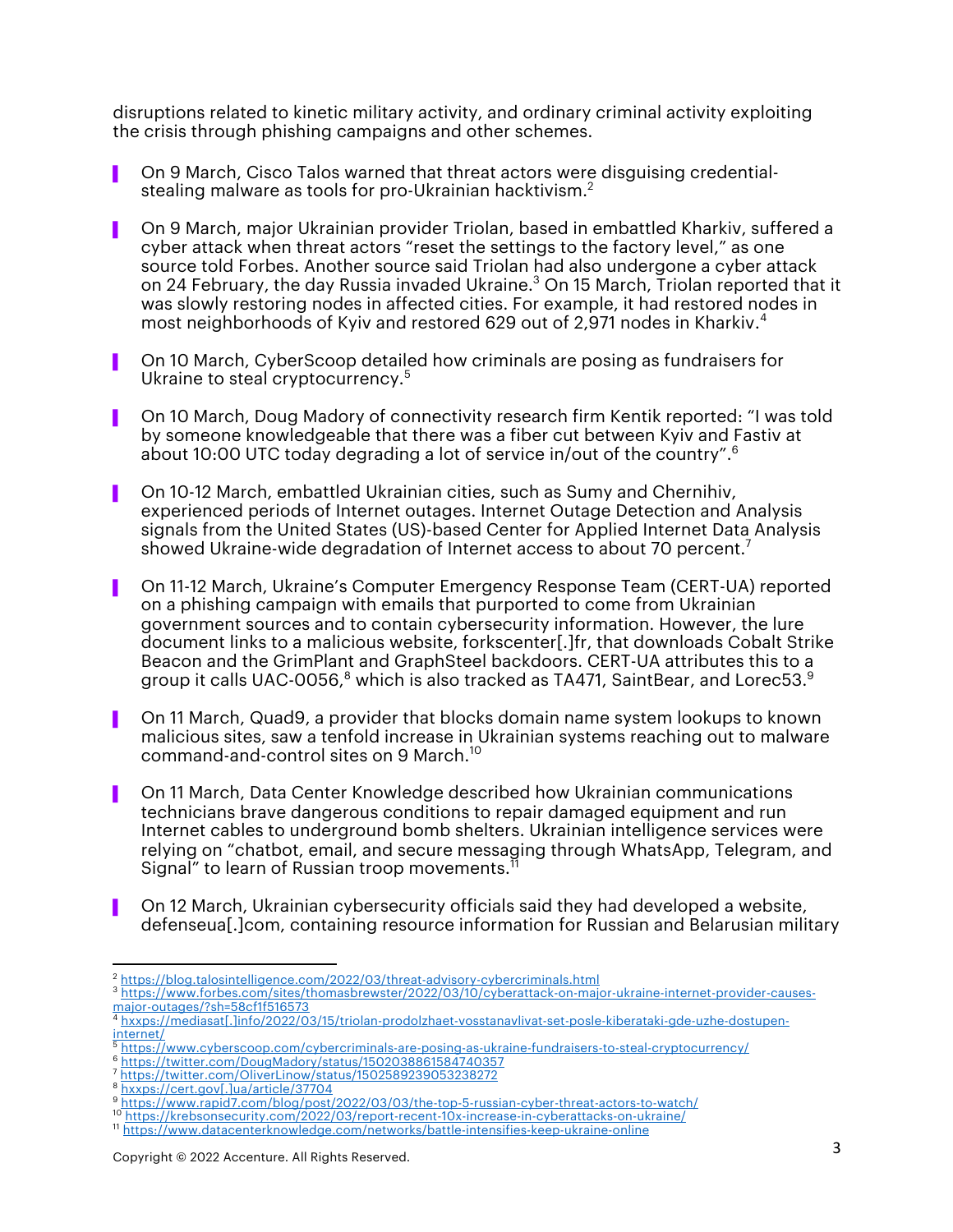who refuse to participate in the war.<sup>12</sup>

- ▌ On 13 March, NetBlocks reported on a "major Internet disruption" at a network in the Vinnytsia region in Ukraine, with a network staff member reporting a "massive cyber attack with elements of sabotage and theft" and that "a lot of expensive equipment was stolen". 13
- ▌ On 14 March, ESET reported the deployment of a new wiper called CaddyWiper on Ukrainian systems: "Similarly to HermeticWiper deployments, we observed CaddyWiper being deployed via GPO [Group Policy Object], indicating the attackers had prior control of the target's network beforehand." The malware avoids destroying data on domain controllers, probably to retain access.<sup>14</sup>
- ▌ On 14 March, CNN reported that Ukrainian Railways executives are relying on Sovietera closed-circuit phone systems, as they coordinate efforts to keep the trains running. They use the Starlink satellite system that businessman Elon Musk provided, but only briefly because "the satellites make it easier for the enemy to pinpoint their location," according to CNN.<sup>15</sup>
- ▌ On 15 March, the Security Service of Ukraine said it had detained an individual who was routing phone calls to facilitate mobile communications among the Russian forces in Ukraine. This suggests there are weaknesses in Russia's secure military communications and might help explain why Russia has not destroyed Ukrainian communications infrastructure more thoroughly. The suspect also allegedly sent text messages to Ukrainian government employees, calling on them to side with Russia. 16
- ▌ On 16 March, SentinelOne provided additional information on a campaign that CERT-UA reported earlier in which emails purporting to come from Ukrainian government sources and to contain cybersecurity information actually link to a malicious website, forkscenter[.]fr, that downloads Cobalt Strike Beacon and the GrimPlant and GraphSteel backdoors. SentinelOne discovered the group using a Python-compiled binary masquerading as a Ukrainian-language translation software, the launching of which leads to GrimPlant and GraphSteel infections. The group behind this, UAC-0056 (a.k.a. SaintBear, UNC2589, TA471), is "believed to be behind the WhisperGate activity in early January 2022," SentinelOne said, although other analysts attribute the WhisperGate activity to a separate group, DEV-0586. $^{17}$
- ▌ On 16 March, threat actors published on a Ukrainian tabloid website what media described as an artificial intelligence (AI)-generated "deepfake" video purporting to show Ukrainian President Volodymyr Zelensky encouraging Ukrainians to surrender. On the same day, threat actors breached a Ukrainian TV news broadcast and showed similar demoralizing messages on the program's news ticker. Ukrainian officials had warned two weeks ago that pro-Russian actors would likely attempt to create such

https://twitter.com/dsszzi/status/1502683855639171083

<sup>13</sup> https://netblocks.org/reports/internet-disruptions-registered-as-russia-moves-in-on-ukraine-W80p4k8K<br><sup>14</sup> https://twitter.com/ESETresearch/status/1503436423818534915

<sup>15</sup> https://www.cnn.com/2022/03/14/europe/ukrainian-railways-war-intl-cmd/index.html

<sup>&</sup>lt;sup>17</sup> https://www.sentinelone.com/blog/threat-actor-uac-0056-targeting-ukraine-with-fake-translation-software/, https://cert.gov.ua/article/37704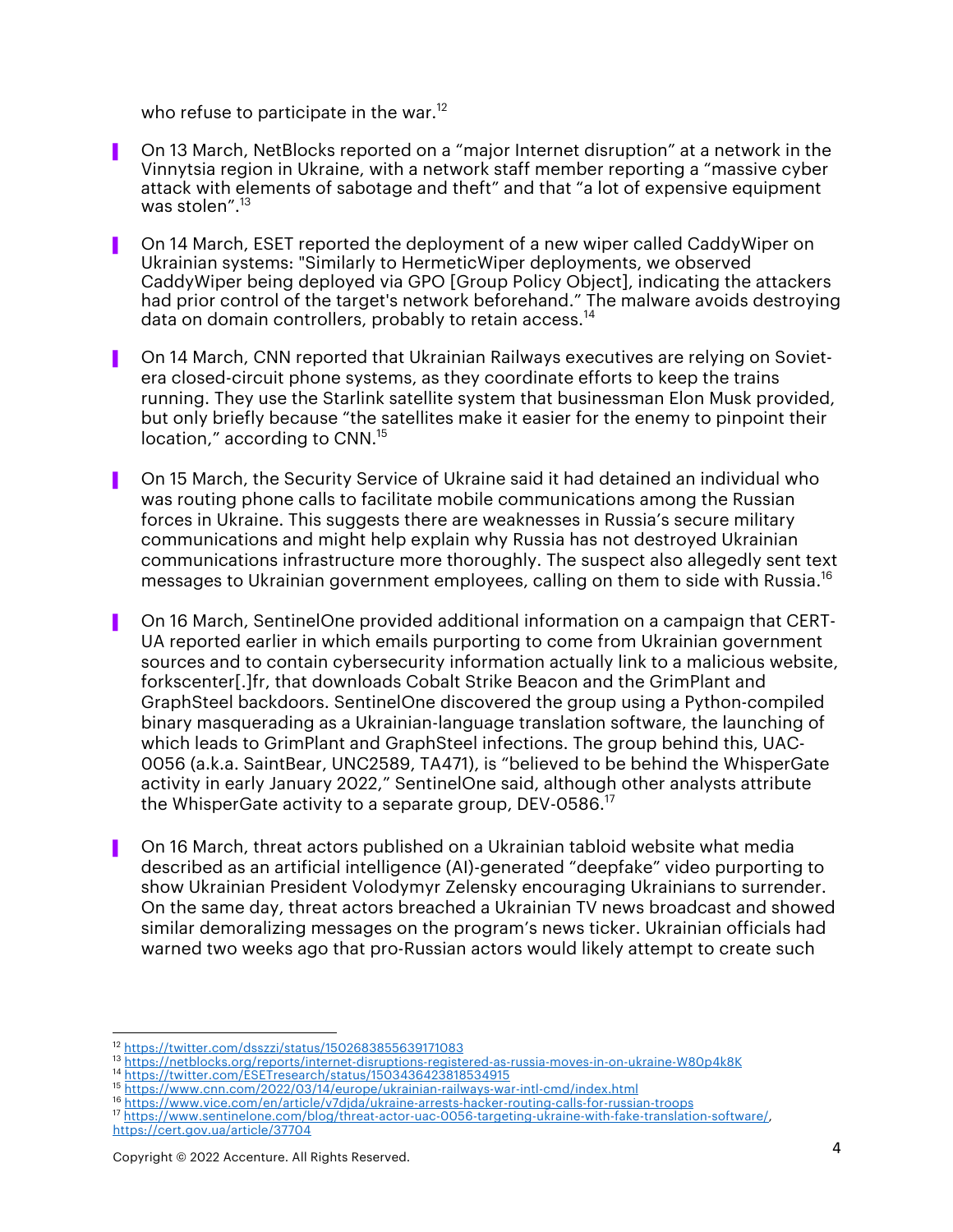false messaging.<sup>18</sup>

- ▌ In a 16 March briefing, Ukrainian cybersecurity official Viktor Zhora claimed that "enemy hackers" had conducted over 3,000 distributed denial of service (DDoS) attacks against Ukraine in the past month, with the one-day record being 275 and the most powerful exceeding 100 Gbps. Finance, government, and telecommunications organizations were the most-targeted sectors. Nevertheless, Ukrainian communications providers were coping with the attacks and providing services. Zhora also noted that mobile operators had introduced national roaming, which would allow Ukrainians a means of communication even if their own operators' services were temporarily disrupted.<sup>19</sup>
- ▌ On 17 March, CERT-UA reported on a phishing campaign using "supply"-themed emails sent to Ukrainian government agencies and infecting victims' computers with the modular malware SPECTR. CERT-UA attributes the campaign to the group UAC-0020 (a.k.a. Vermin), associated with (translated) "so-called security agencies of the so called LNR [the separatist Luhansk 'republic']," according to CERT-UA.<sup>20</sup>
- ▌ On 17 March, Ukrainian cybersecurity officials warned users of a spam campaign involving text messages that claimed (translated): "You are credited with PB24 6500 cash assistance" and could infect a user's phone if users clicked the provided link.<sup>21</sup>
- ▌ On 17 March, citing two US military officials, the New York Times reported that on one occasion, Ukrainians killed a Russian general after geolocating him based on a conversation he had on an unsecured phone.<sup>22</sup>
- ▌ On 17 March, CERT-UA discovered lure documents in the form of ZIP archives with titles purportedly warning about a dangerous virus. When activated, the malware runs the wiper program DoubleZero. CERT-UA tracks the group behind these ZIP files as UAC-0088.<sup>23</sup>
	- $\bullet$  On 24 March, Cisco Talos provided additional DoubleZero details and IOCs.<sup>24</sup>
- ▌ On 18 March, CERT-UA reported a phishing campaign involving a lure document with a ZIP file containing an LNK shortcut file with VBSCript code that downloads the LoadEdge malware. CERT-UA associates this with the group UAC-0035 (a.k.a. InvisiMole).<sup>25</sup> ACTI assesses this group works closely with hacker group WINTERFLOUNDER (a.k.a. Gamaredon).
- ▌ On 19 and 20 March, internet provider Skyline in embattled Kharkiv, Ukraine and provider Volia in Russian-occupied Kherson, Ukraine experienced a "collapse of

<sup>18</sup> https://www.atlanticcouncil.org/blogs/new-atlanticist/russian-war-report-hacked-news-program-and-deepfake-videospread-false-zelenskyy-claims/, https://www.dailydot.com/debug/hackers-zelensky-deepfake-surrender-ukraine-war<br>18 https://24ty.us/su/claims/, https://www.dailydot.com/debug/hackers-zelensky-deepfake-surrender-ukraine-war <sup>19</sup> https://24tv.ua/ru/za-misjac-ukrainski-servisi-zaznali-ponad-3-tisjach-ddos-atak\_n1908711<br><sup>20</sup> https://cert.gov.ua/article/37815

<sup>21</sup> https://twitter.com/dsszzi/status/1504899939322765314

<sup>&</sup>lt;sup>22</sup> https://www.nytimes.com/2022/03/17/briefing/russia-ukraine-war-kharkiv.html<br><sup>23</sup> https://cert.gov.ua/article/38088

<sup>&</sup>lt;sup>24</sup> https://blog.talosintelligence.com/2022/03/threat-advisory-doublezero.html

<sup>25</sup> https://cert.gov.ua/article/37829

Copyright © 2022 Accenture. All Rights Reserved. 5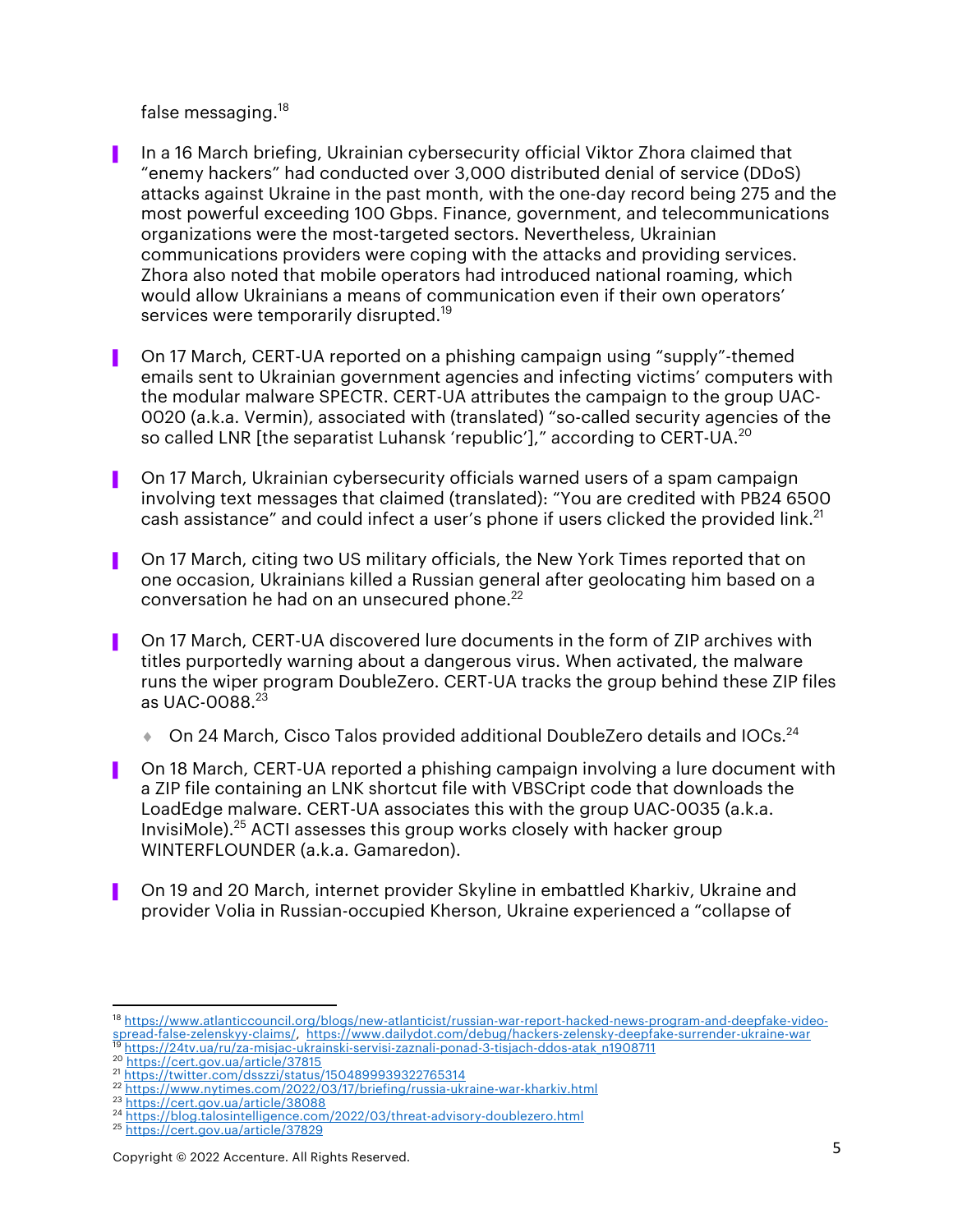connectivity" associated with power outages, according to NetBlocks.<sup>26</sup> In Kherson, the power cuts come amid protests against Russia's occupation. $27$ 

- ▌ On 22 March, CERT-UA reported on a RAR file purportedly related to documenting Russia's "criminal actions." The file contains an executable file that results in a HeaderTip infection. CERT-UA attributed it to a group they call UAC-0026.<sup>28</sup>
- On 23 March, Russian meat producer Miratorg Agribusiness Holding reported a sabotage attack, which malicious actors carried out using BitLocker to encrypt the company's files. This likely resulted from a supply-chain compromise of the veterinary information system VetIS, which tens of thousands of software systems inside and outside of Russia use. The company said the attack would not affect its meat supplies. 29
- ▌ In a 23 March briefing, Victor Zhora, deputy chief of Ukraine's State Service of Special Communications and Information Protection (SSCIP), made several points about cyber threat activity targeting Ukraine in the week of 15-22 March:
	- $\bullet$  CERT-UA had detected 60 cyber attacks against local governments, the financial and energy sectors, security and defense entities, commercial organizations, telecommunications and software companies, and other entities, and that most of the attacks were less serious than attacks earlier in the year and that most had failed to affect critical infrastructure $30$ :
	- CERT-UA detected 14 malware families or groups attacking Ukrainian systems between 15 and 22 March. Prior versions of this Global Incident Report have covered most of these malware families, including: four types of wipers (HermeticWiper, IsaacWiper, CaddyWiper and Double Zero); HeaderTip, SunSeed, GrimPlant, and GraphSteel; LoadEdge; and MicroBackdoor. The report also mentions APT28 (which ACTI tracks as SNAKEMACKEREL), XDSpy, an Eastern Europe-oriented group, and the threat group TA416;
	- Some of the groups CERT-UA detected have been targeting not just Ukraine but also EU organizations that help refugees.<sup>31</sup> To do so, the hackers "try to obtain data on contacts, bank accounts, goods that are purchased for helping Ukrainians"; 32
	- Some Russian cyber criminals "are refusing offers to attack Ukraine, which is a very important sign"<sup>33</sup>
	- ↓ The State Special Communications Service does not coordinate anti-Russian hacktivist activity, which Zhora said was "carried out by volunteers - ordinary Ukrainians who have the appropriate skills".<sup>34</sup>
	- ▌ On 23 March, Twitter account Shadow Chaser reported a phishing campaign apparently targeting entities in Russia. A screenshot showed an email purportedly sent from a US-sanctioned Russian electronics firm to an employee of the Kaluga

<sup>30</sup> https://cip.gov.ua/en/news/statistika-kiberatak-na-ukrayinsku-kritichnu-informaciinu-infrastrukturu-15-22-bereznya <sup>31</sup> https://cip.gov.ua/en/news/khto-stoyit-za-kiberatakami-na-ukrayinsku-kritichnu-informaciinu-infrastrukturu-statistika-15-22-bereznya

<sup>26</sup> https://twitter.com/netblocks/status/1505308560477073409

<sup>&</sup>lt;sup>27</sup> https://twitter.com/netblocks/status/1505550245912006659<br><sup>28</sup> https://cert.gov.ua/article/38097

<sup>&</sup>lt;sup>29</sup> https://www.itworldcanada.com/post/top-russian-meat-producer-suffers-cyberattack

<sup>32</sup> https://cip.gov.ua/en/news/russian-hackers-attack-charity-and-volunteer-organizations

<sup>33</sup> https://cip.gov.ua/en/news/cyberattacks-against-ukraine-are-carried-out-by-russian-military-hackers <sup>34</sup> https://cip.gov.ua/ua/news/derzhspeczv-yazku-otrimuye-chisleni-propoziciyi-shodo-dopomogi-vid-uryadiv-taorganizacii-vid-usogo-svitu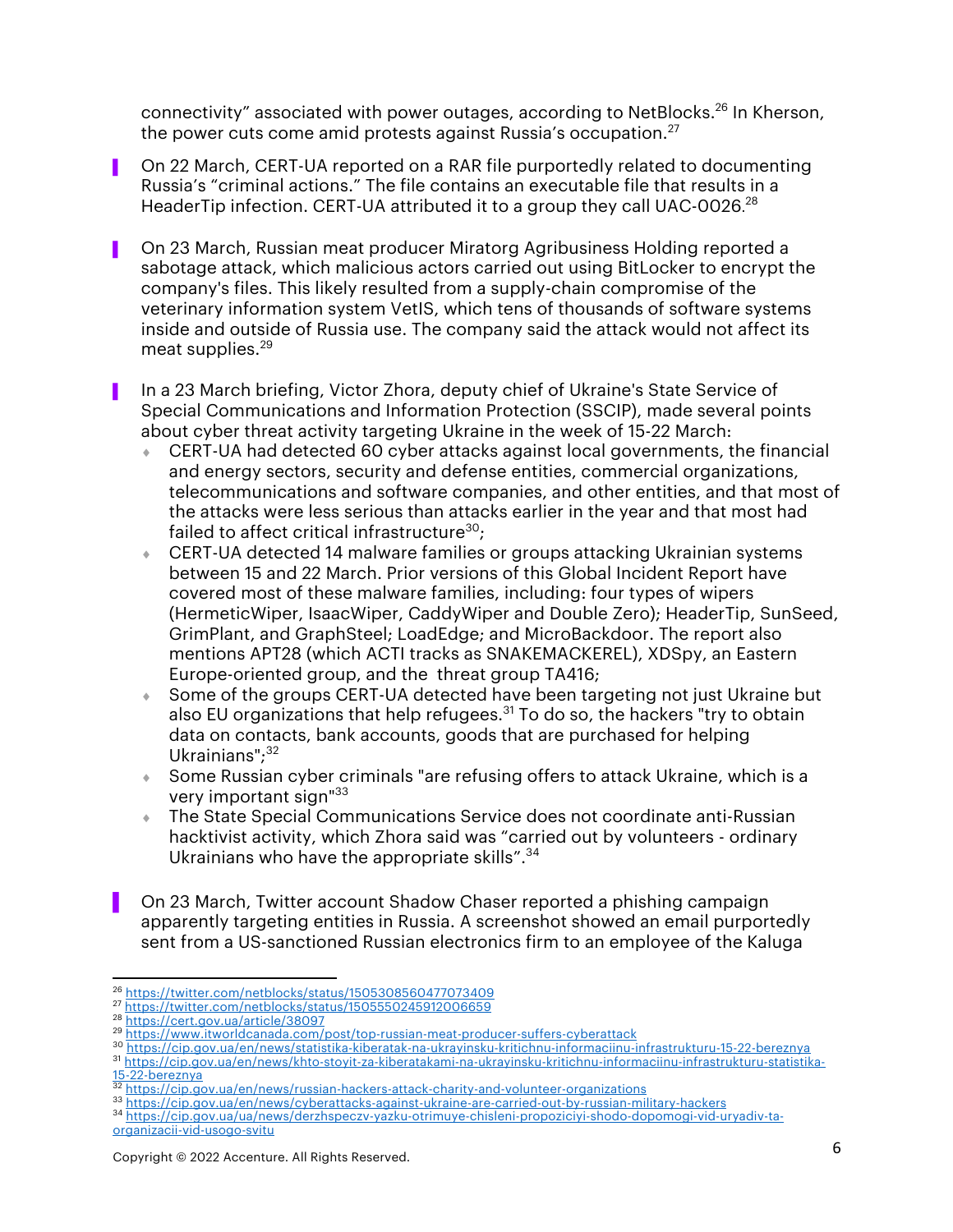Research Institute of Radio Engineering (–ö–ù–ò–†–¢–ò) with an attached lure document titled "List of Persons at the Ekran Research Institute Under US Sanctions for Ukraine Invasion<sup>135</sup>. Once opened, the document supposedly implants cyber espionage software, according to espionage news source The Spy Collection.<sup>36</sup>A 24 March Financial Times article provided more information on cyber threat activity preceding and accompanying the 24 February Russian invasion. The report noted that Ukrenergo, the Ukrainian government-owned power transmission company, noticed a threefold increase in failed attempts to break into its networks in February 2022, compared with the previous February. "One particularly audacious attempt involved a compromised local employee trying to sneak malicious code on to company premises," the article stated. In addition, on February 24, not only did hackers target Viasat, but"some 100 highly skilled hackers from nearly a dozen groups with ties to Russia and Belarus" carried out attacks on IT infrastructure throughout Ukraine, according to National Security and Defense Council deputy secretary Serhii Demediuk, a former Ukrainian cyber police chief. Threat actors also targeted a Ukrainian financial institution on invasion day, and then targeted the same entity with wiper malware on 14 March, the article stated. $^{37}$ 

- ▌ On 24 March, SecurityWeek reported that a security researcher had published a proof of concept for exploiting vulnerabilities in a building control system widely in wide used in Russia for elevators and other building systems. The researcher said threat actors could use default credentials to gain administrator privileges and could also use LUA script plug-ins to take complete control of the more than 100 Internetconnected the Tekon controllers throughout Russia at once. The researcher did not mention the fact that many hacktivists have been carrying out disruptive attacks on Russian targets throughout the war, SecurityWeek noted.<sup>38</sup>
- ▌ On 25 March, the Irish Mirror reported that cloud-based cybersecurity company Cyren had identified more than 100,000 fake donation emails originating from all over the globe and purporting to come from Ukraine. They also found fake charity scams on Twitter, Facebook, and YouTube. Most of these scams ask for cryptocurrency donations, according to the Irish Mirror. 39
- On 28 March, the Ukrainian Security Service announced that since the start of the war, it had shut down five bot farms that had been using over 100,000 inauthentic social media accounts to distribute demoralizing information to Ukrainians. The Service claimed Russian intelligence agencies instigated the operation. 40
- ▌ On 28 March, CERT-UA reported on a phishing campaign involving a lure document purportedly about military losses in Ukraine, the Pseudosteel malware, and the exfiltration of files to an FTP server. 41

<sup>35</sup> https://twitter.com/ShadowChasing1/status/1506596042636083206 <sup>36</sup> https://medium.com/@thespycollection/spy-news-2022-week-12-a94a1d1531d1

<sup>37</sup> https://www.ft.com/content/20544951-2c98-4d47-842d-b34a246a564f

<sup>38</sup> https://www.securityweek.com/over-100-building-controllers-russia-vulnerable-remote-hacker-attacks <sup>39</sup> https://www.irishmirror.ie/news/what-look-out-cyber-experts-26556320

<sup>40</sup> https://ssu.gov.ua/novyny/z-pochatku-viiny-sbu-likviduvala-5-vorozhykh-botoferm-potuzhnistiu-ponad-100-tys-

feikovykh-akauntiv <sup>41</sup> https://www.bleepingcomputer.com/news/security/ukraine-dismantles-5-disinformation-bot-farms-seizes-10-000-simcards/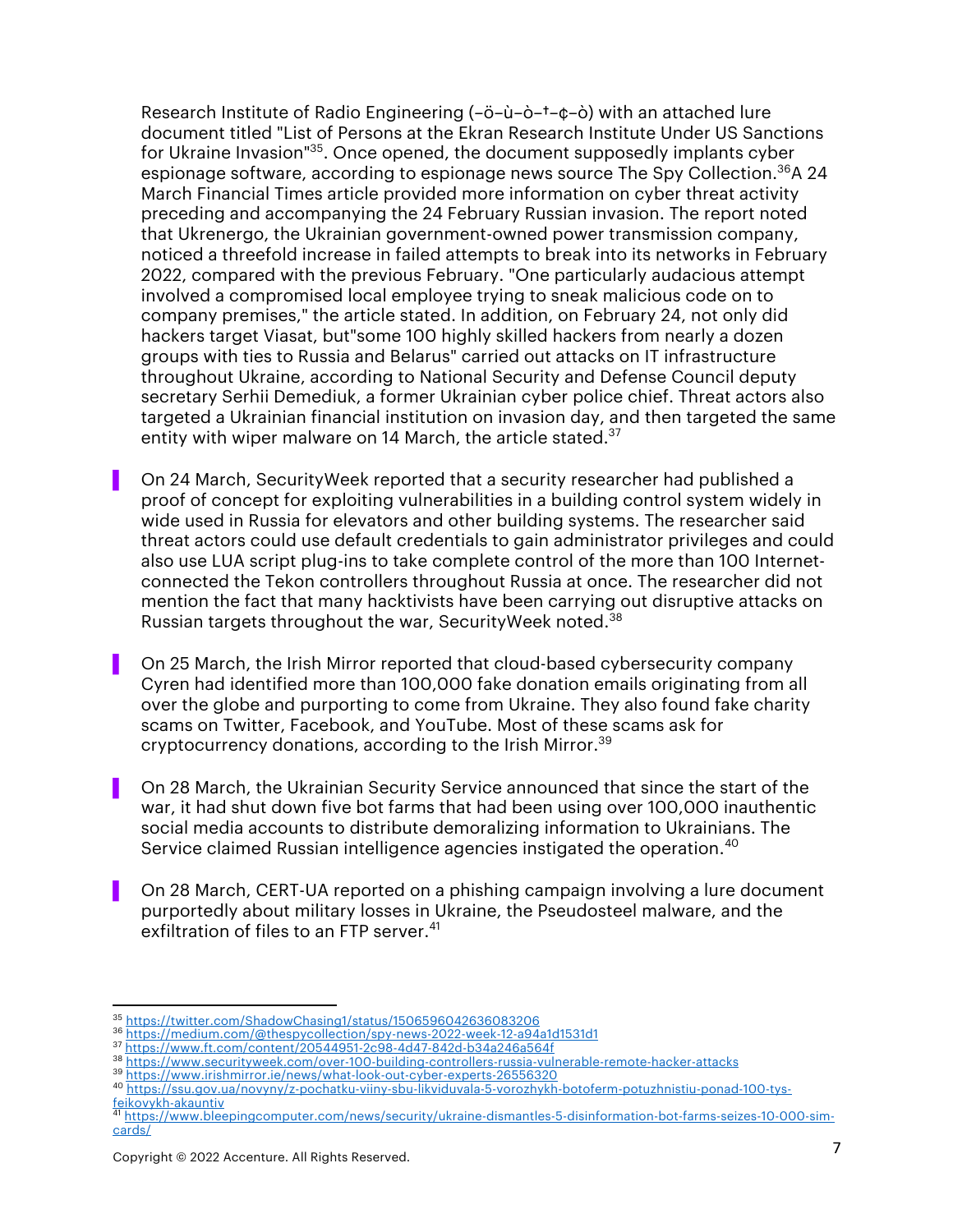▌ On 28 March, Ukraine's largest fixed-line communications operator, the privately owned Ukrtelecom, reported its services were down nationwide due to a "powerful cyber attack of the enemy." Ukrtelecom's internet service, Facebook and Ukrtelecom's contact center faced disruptions, with connectivity "collapsing to 13% of pre-war levels." The director of NetBlocks told Forbes that the "gradual loss of connectivity" showed the incident was not the result of a physical cable cut or loss of electricity.42 Within five hours, SSSCIP reported it had "neutralized" the attack and that Ukrtelecom was temporarily restricting services to most private users to free up space for military use. Within 15 hours, Ukrtelecom was restoring connectivity to most users. 43

- ▌ On 29 March, the head of the SSSCIP, Yurii Shchyhol, claimed it was not possible to cut off Ukraine's internet connectivity by cutting fiber optic cables, as the country had worked to build backup fiber-optic networks, although Shchyhol provided few further details. 44
- ▌ On 30 March, CERT-UA warned of a phishing campaign targeting Ukrainian government employees with a lure document purportedly about wage arrears. A macro in the document runs the file "Base-Update.exe," which downloads a bootloader that runs GraphSteel and GrimPlant malware. 45
- ▌ On 30 March, CERT-UA also warned of a phishing campaign targeting Ukrainians with a lure document purportedly from the Education Ministry, with an archived attachment that downloads MarsStealer, a program written in C/ASM and widely available on underground forums, which CERT-UA described as an alternative to Raccoon Stealer. The developers claim the code will not function in former-Soviet countries, but users can easily circumvent this restriction, thus enabling its use against Ukrainian targets, CERT-UA reported.<sup>46</sup>
- ▌ On 30 March, Malwarebytes reported on a spearphishing campaign targeting entities in Russia who use virtual private networks (VPNs) and social media platforms that Russian authorities have banned. The Russian-language lure documents in use in the campaign exploit the so-called MSHTML remote-code execution vulnerability (CVE-2021-40444), using a variant exploit called CABLESS and an RTF file instead of a Word document.
	- Researchers have found similarities between the lures the Carbon Spider threat group users. <sup>47</sup> ACTI tracks Carbon Spider as Fin7 and has been exploring its links with the REvil ransomware family. Also, Fin7 has targeted the US defense industry using malicious USB devices in the so-called BadUSB campaign, which is the subject of a US Federal Bureau of Investigation (FBI) warning.<sup>48</sup>

<sup>42</sup> https://forbes.com/sites/thomasbrewster/2022/03/28/huge-cyberattack-on-ukrtelecom-biggest-since-russianinvasion-crashes-ukraine-telecom<br><sup>43</sup> https://venturebeat.com/2022/03/28/ukraine-says-major-cyberattack-against-telecom-has-been-neutralized/

<sup>44</sup> https://cip.gov.ua/ua/news/yurii-shigol-zv-yazok-v-ukrayini-nemozhlivo-vidklyuchiti-perebivshi-kabel

<sup>45</sup> https://cip.gov.ua/ua/news/sproba-vorozhikh-khakeriv-zavdati-podviinogo-udaru

<sup>47</sup> https://threatpost.com/mshtml-flaw-exploited-to-attack-russian-dissidents/179150/

<sup>48</sup> https://www.cybereason.com/blog/fbi-warns-us-companies-to-avoid-malicious-usb-devices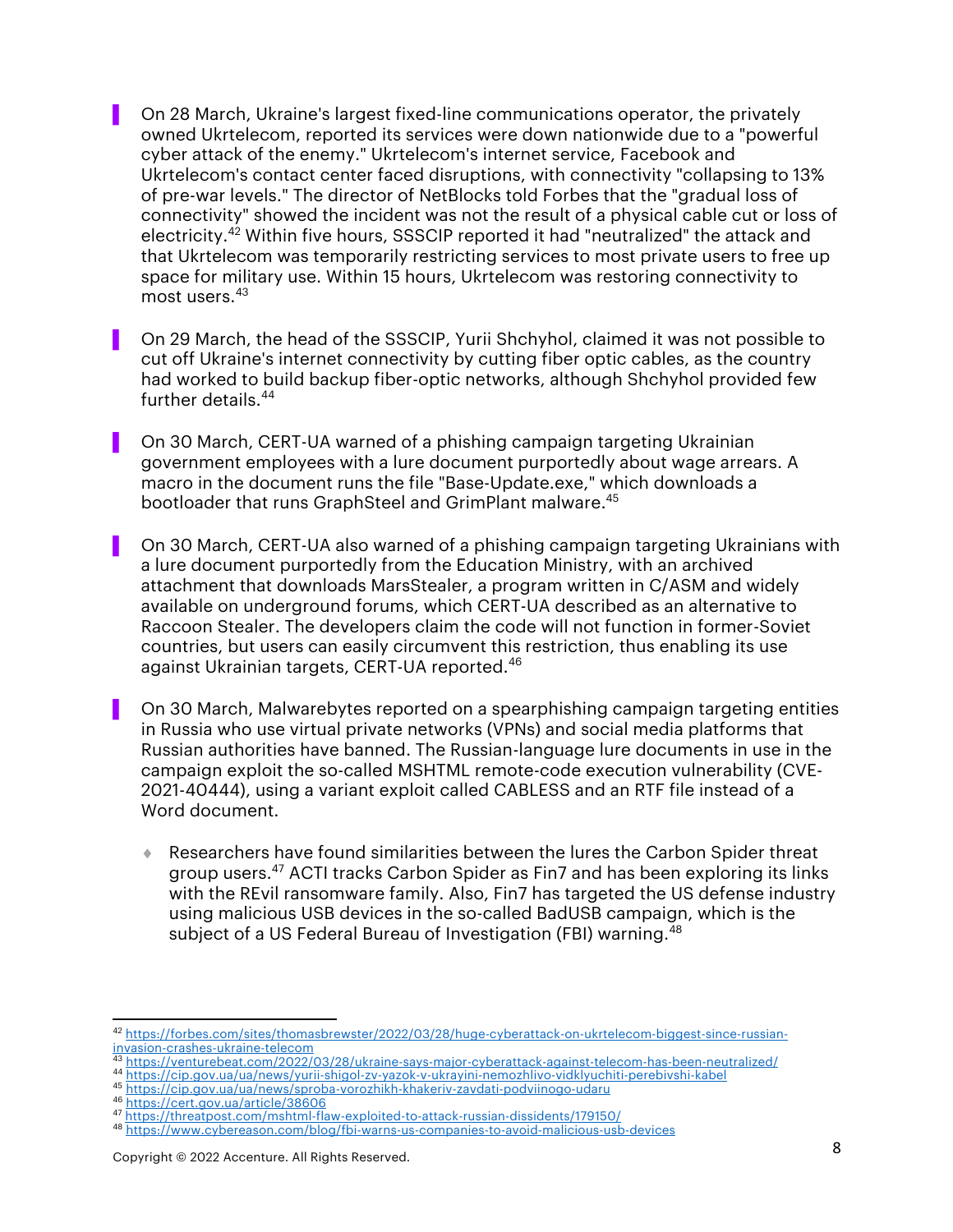- ▌ On 30 March, DefenseOne reported on a volunteer Ukrainian hacker group called CyberPan Ukraine that work with the Ukrainian military and allegedly receive funding from Israel and the US. They have disrupted GLONASS navigation system signals for Russian field units and are now attempting to disrupt the precision guidance systems of Russian rockets, DefenseOne reported. 49
- ▌ On 29 March, Newlines magazine reported that "Ukraine's IT warriors" and telecom specialists are using hacked telephone databases to track Russian soldiers and conduct psychological operations through WhatsApp messages and audio recordings to dissuade the invaders from staying and fighting.<sup>50</sup>
- On 5 April, CERT-UA reported that threat actors were seeking to obtain user credentials for Telegram accounts, using false error messages claiming that someone had attempted an unauthorized login and sending the user to the malicious domain ohsxy[.]com to "confirm" their credentials. CERT-UA associates this activity with the group UAC-0094.<sup>51</sup>
- ▌ On 5 April, Ukrainian cybersecurity official Viktor Zhora and the director of Ukrtelekom gave a briefing on cyber threats, claiming that there had been thrice the number of cyber attacks this year in 2022 with respect to the same period last year. Over half of these attacks were focused on stealing information and spreading malware. In one case, attackers exploited a vulnerability in a document management server to gain access to mailboxes containing the passport details of Ukrtelekom employees. As for the serious Ukrtelecom disruption of 28 March (described elsewhere in this Incident Report), with help from Cisco and Microsoft, the company has restored 95 percent of the damage in less than a day. The speakers said that in some cases, the hackers had loudly announced their activity as "the greatest cyberattack in the whole war," according to dev.ua. $52$
- On 6 April, Cybernews reported a claim that the Main Directorate of Intelligence at the Ministry of Defense of Ukraine (GURMO) had attacked operational technology (OT) in the Russian energy sector.<sup>53</sup> The article claimed GURMO had compromised pipeline pressurization controls at natural gas supplier Gazprom and caused the pipeline to rupture and burst into flame. Cybernews cited several recent pipeline fires or explosions in Russia, implying without proof that Ukrainian cyber threat actors had caused them. Given that this report cites a single source and provides no clear evidence, ACTI urges treating this report with caution until further information emerges.
- ▌ Also on 6 April, another incident affecting Gazprom occurred and it too deserves skepticism. On that day, the website of Gazprom oil subsidiary Gazprom Neft showed a statement, purportedly from Gazprom chief Aleksey Miller, criticizing Russia's war effort. Then the site stopped working. A Gazprom Neft statement claimed that the anti-war statement "is not true and cannot be regarded as an official statement of the company's representatives or shareholders," according to a Reuters

Copyright © 2022 Accenture. All Rights Reserved. 9

<sup>49</sup> https://www.defenseone.com/technology/2022/03/ukrainian-hackers-take-aim-russian-artillery-navigation- $\frac{1}{\text{signals}/363854/50}$ 

<sup>&</sup>lt;sup>50</sup> https://newlinesmag.com/reportage/inside-ukraines-psyops-on-russian-and-belarusian-soldiers/<br><sup>51</sup> https://cert.gov.ua/article/39253

<sup>52</sup> https://dev.ua/ru/news/recent-cyber-attacks-on-ukraine

<sup>53</sup> https://cybernews.com/cyber-war/ukrainian-hackers-attacked-gazprom-says-expert/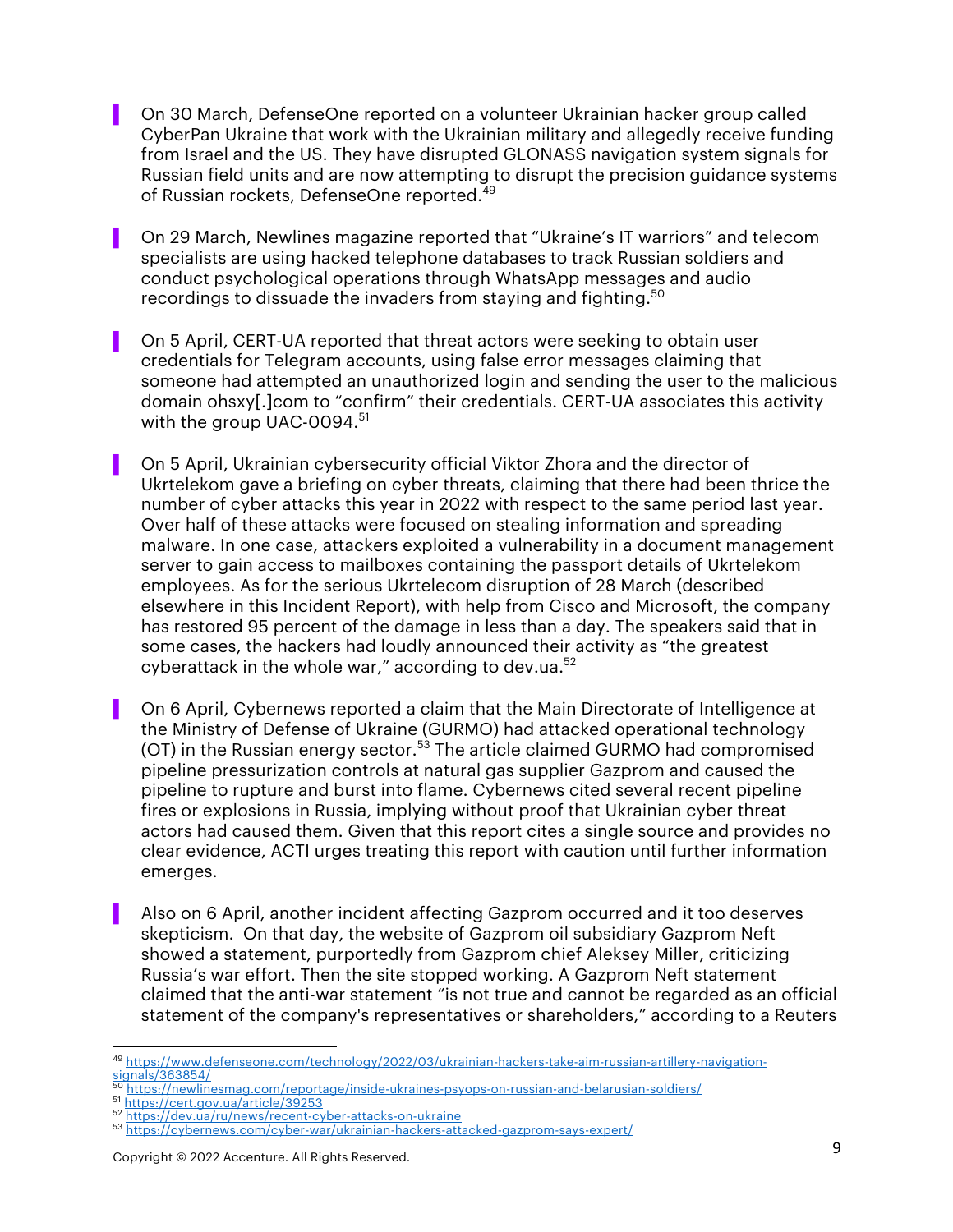report on the incident.<sup>54</sup> This resembles a similar 2 April 2022 incident this report covered in which the United Aircraft Corporation website briefly showed a statement ostensibly from the company's director, announcing his resignation in protest against Russia's war in Ukraine. On the same day, Russian media reported the director denied resigning and said the false message resulted from a hack. These reports raise the following questions:

- $\bullet$  Did Ukrainian hacktivists and/or state hackers breach the company websites and deface them with anti-war messages?
- $\bullet$  Did the company chiefs really speak out against the war, making the website shutdowns and publishing of distracting information mere damage-control efforts?

At a time when major Russian company executives are cautiously criticizing the war, <sup>55</sup> various interpretations are possible.

▌ On 7 April, Microsoft reported on measures it has taken to disrupt operations of the Strontium (a.k.a. SNAKEMACKEREL, APT28) group targeting Ukrainian media and other organizations, as well as US and European foreign-policy-oriented government agencies and think tanks. Microsoft obtained a court order to take down seven domains Strontiumused. Microsoft assessed that Strontium was attempting to "establish long-term access to the systems of its targets, provide tactical support for the physical invasion and exfiltrate sensitive information."<sup>56</sup>

- ▌ On 7 April 2022, Facebook's parent company Meta released its quarterly Adversarial Threat Report. It announced it had blocked numerous inauthentic social media accounts targeting Ukrainians, including the following:
- $\bullet$  A Ghostwriter cyber espionage and disinformation campaign that used compromised Ukrainian military personnel accounts to urge Ukraine's army to surrender
- ↑ Accounts associated with the Internet Research Agency, the famous Russian troll farm that posed as a human-rights non-governmental organization (NGO) and published about police violence in the West but subsequently switched to blaming the West and NATO for Russia's attack on Ukraine
- $\bullet$  A network in Russia that falsely accused people in Russia and Ukraine of hate speech in an attempt to force Facebook to disable the accused's accounts
- $\bullet$  A coordinated network of false Ukrainian social media accounts, complete with deepfake profile pictures, that published claims about Ukraine being a failed state
- ¨ A coordinated network of accounts, with deepfake profile pictures, in use to solicit Arabic-speaking journalists and African media outlets to release pro-

<sup>&</sup>lt;sup>54</sup> https://www.reuters.com/business/energy/russian-oil-company-gazprom-nefts-website-appears-have-been-hacked-<br>2022-04-06/

https://www.ft.com/content/edd298ef-7e19-4bb4-a2d0-76f4295c3240

<sup>56</sup> https://blogs.microsoft.com/on-the-issues/2022/04/07/cyberattacks-ukraine-strontium-russia/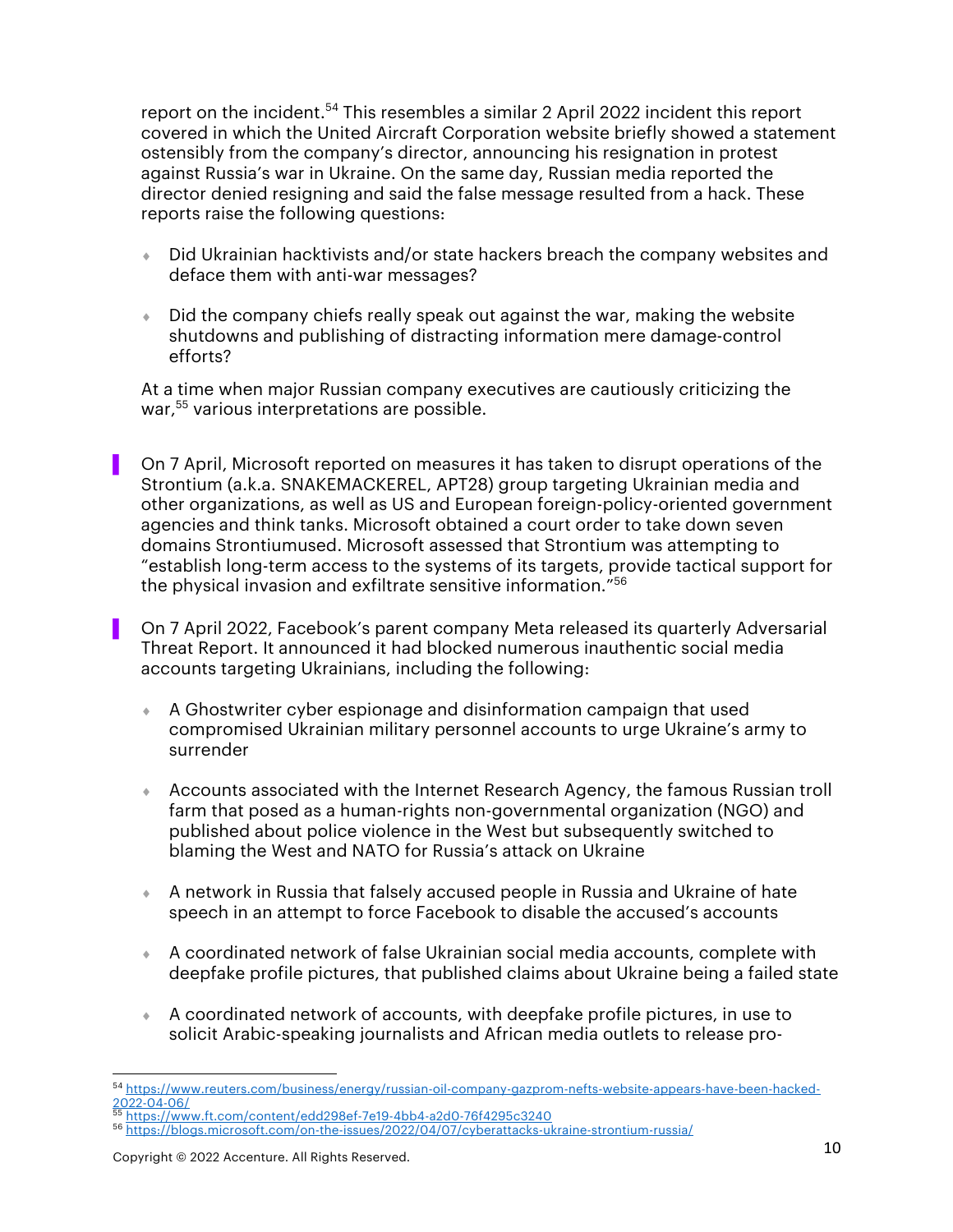Russian stories about Middle Eastern and African politics.<sup>57</sup> Such an operation is consistent with Russian efforts to sway public opinion in Africa, Latin America, India, and other countries outside the West $58$  and is likely intended to garner support for Russia at international forums, such as the United Nations General Assembly (UNGA); potential evidence of this was 58 non-Western countries having abstained from voting at a 7 April UNGA vote on suspending Russia from the Human Rights Council.

- ▌ On 7 April, CERT-UA announced a new Gamaredon (a.k.a. Armageddon, WINTERFLOUNDER) phishing campaign in which a lure document purportedly referred to Russian murders and the persecution of Ukrainian prosecutors in occupied territories.<sup>59</sup>
- ▌ On 7 April, several pro-Ukrainian social media accounts tweeted, referring to the massacres during the Russian occupation of the Kyiv suburb of Bucha: "In #Bucha, russians worked according to pre-prepared lists. They were looking for veterans of ATO, law enforcement agencies, owners of hunting weapons. The order was to liquidate when found. Where did they get all the lists with names and addresses - this is a question!".<sup>60</sup> A possible answer appears in a report the UK's Royal United Services Institute (RUSI) wrote before the invasion. Citing Ukrainian military and intelligence officers, the report said that the  $9<sup>th</sup>$  Directorate of the Russian FSB planned and rehearsed special operations to establish control after a planned takeover of Ukraine. The 9<sup>th</sup> Directorate identified likely supporters and resisters with help from a car registration database that Russian cyber threat actors had stolen during the January 2022 WhisperGate campaign.<sup>61</sup>
- ▌ On 12 April, ESET and CERT-UA reported that Russian military hacker group Sandworm (which ACTI tracks as SANDFISH) had targeted a Ukrainian energy entity using a new version of the Industroyer (a.k.a. CRASHOVERRIDE) malware, which the group used to cause a blackout in Ukraine in December 2016.<sup>62</sup> According to the report, the threat actors breached the target in February 2022, compiled the Industroyer2 executable attack on 23 March, and intended to launch it on 8 April. "The attack used ICS-capable malware and regular disk wipers for Windows, Linux, and Solaris operating systems," ESET reported. Industroyer2, the new version of the malware, uses the IEC-104 protocol to communicate with protection relays and other industrial equipment in electrical substations. Sandworm also used the recently discovered CaddyWiper malware, likely to slow recovery and wipe evidence of Industroyer use. The threat actors additionally used malware that ESET identified as ORCSHRED, AWFULSHRED, and SOLOSHRED.<sup>63</sup> Analyst Joe Slowik noted the Sandworm threat actors' use of Impacket for Industroyer2 overlaps with HermeticWiper activity this SITREP covered earlier.<sup>64</sup> Slowik also found a filename in the Industroyer2 code that overlaps with the 2015 Ukrainian blackout the SANDFISH

<sup>57</sup> https://about.fb.com/wp-content/uploads/2022/04/Meta-Quarterly-Adversarial-Threat-Report\_Q1-2022.pdf

<sup>58</sup> https://www.aspistrategist.org.au/russia-may-be-winning-the-ukraine-information-war-outside-the-west/<br>59 https://cert.gov.ua/article/39386

<sup>60</sup> https://twitter.com/EuromaidanPR/status/1512011047644938240

<sup>&</sup>lt;sup>61</sup> https://static.rusi.org/special-report-202202-ukraine-web.pdf<br><sup>62</sup> https://cert.gov.ua/article/39518

<sup>&</sup>lt;sup>63</sup> https://welivesecurity.com/2022/04/12/industroyer2-industroyer-reloaded/; https://cert.gov.ua/article/39518

<sup>64</sup> https://twitter.com/jfslowik/status/1514029219117891584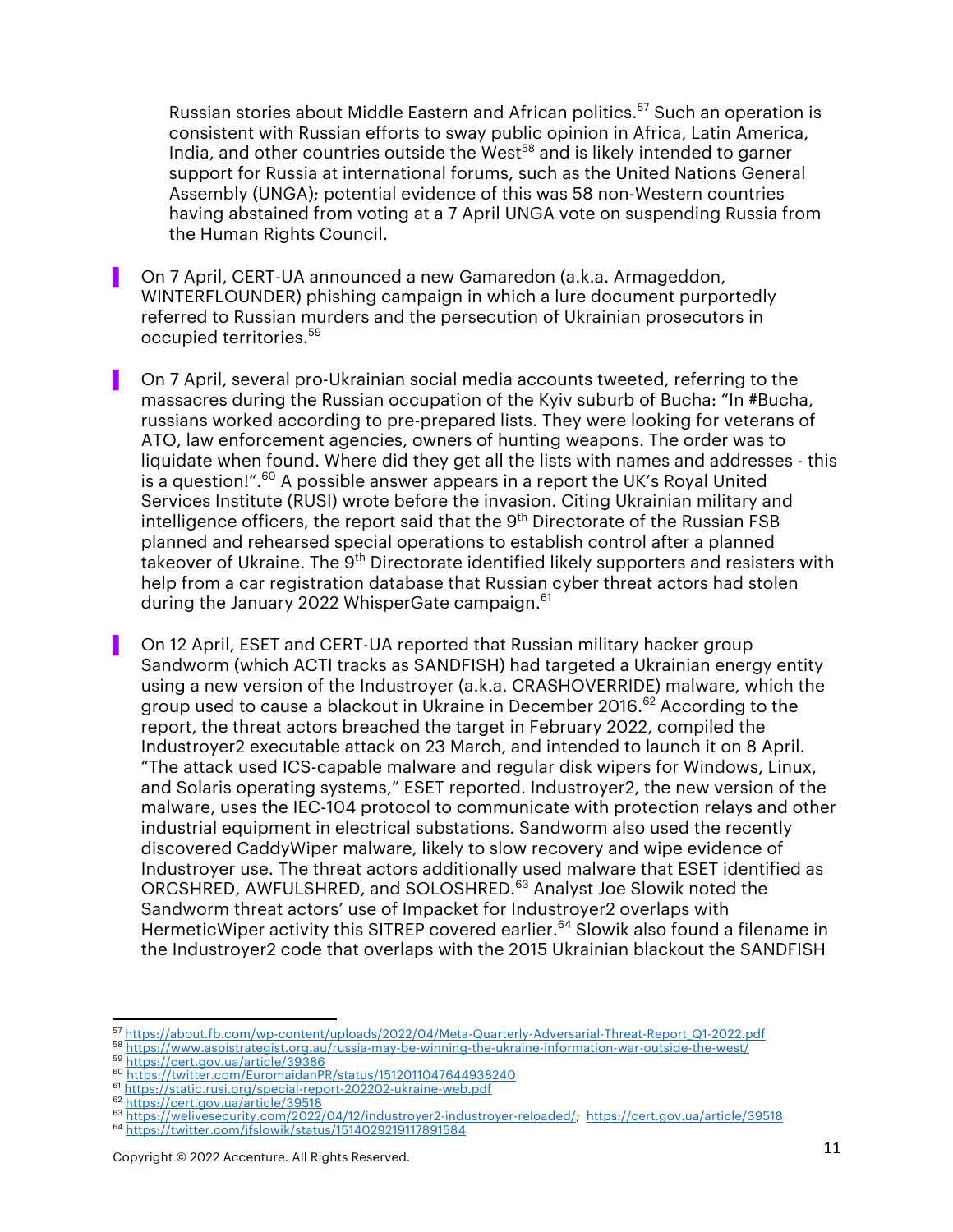group allegedly carried out.<sup>65</sup>

- $\bullet$  If it had been successful, the Industroyer2 attack could have cut power to the over two million people the utility serves, a Ukrainian official said.<sup>66</sup> However, Ukrainian cyber security official Victor Zhora the threat actors intended "to shut down a number of high-voltage electrical substations, destroy the computers running WindowsOS, destroy the workstation infrastructure and Linux-operated servers, [and] infect network equipment" and that they partially succeeded: "a part of the IT infrastructure had already been affected by the time we intervened," according to his agency's 13 April Twitter thread. $67$  Zhora's public statement may have disguised the true extent of damage. The MIT Technology Review cited what it described as a private report that the CERT-UA "shared with international partners in recent weeks." That document describes "at least two successful attack attempts," with one of those attempts having begun on March 19, a few days after Ukraine tried to end its dependence on Russia by joining Europe's power grid. The document also said Russian hackers had successfully disabled nine electric substations, at least temporarily.<sup>68</sup>
- ↓ Faced with evidence of sustained and repeated use of wipers and other malware targeting operational technology in key areas, such as the energy sector, some analysts who previously avoided applying the term "cyberwar" to Russian activity have begun to do so.<sup>69</sup>
- ¨ Of particular note in ESET's report on the Industroyer2 malware it found on the network of the target company is the presence of a worm coupled with a wiper designed for systems running Linux and Solaris.<sup>70</sup> The worm, called sc.sh and written in Bash, adds a scheduled task (cron job) to launch the wiper component at a certain time. The script looks for secure shell (SSH) servers on TCP ports 22, 2468, 24687, and 522, then tries to log in using credentials from a list hardcoded in the malware. Many industrial systems use default credentials. If a hardcoded list includes widely used default credentials, the sc.sh worm could spread widely within an organization. Depending on what networks the compromised systems belong to, this worm could potentially spread beyond the utility for which it was customized. This SITREP has noted that if threat actors used wormable malware, even in a targeted way, it could cause enormous collateral damage, as WannaCry and Not Petya did in 2017.
- On 23 April, Pylos highlighted "mysteries" about the Industroyer2 activity, noting it occurred after Ukraine had synchronized its electrical systems with the European system ENTSO-E on 16 March.<sup>71</sup>
- On 25 April, Netresec reported that the Industroyer2 malware was hardwired with instructions the malware creators tailored to each target substation and "seems

<sup>&</sup>lt;sup>65</sup> https://twitter.com/jfslowik/status/1513896501625327617<br><sup>66</sup> https://arstechnica.com/information-technology/2022/04/russias-sandworm-hackers-attempted-a-third-blackout-in-<u>ukraine/</u><br><sup>67</sup> https://twitter.com/dsszzi/status/1514202610068246534

<sup>68</sup> https://www.technologyreview.com/2022/04/12/1049586/russian-hackers-tried-to-bring-down-ukraines-power-grid-tohelp-the-invasion/

<sup>&</sup>lt;sup>69</sup> https://twitter.com/ILDannyMoore/status/1513842172679933952?cxt=HHwWgMC-ye7bn4IqAAAA<br><sup>70</sup> https://welivesecurity.com/2022/04/12/industroyer2-industroyer-reloaded/

<sup>71</sup> http://pylos.co/2022/04/23/industroyer2-in-perspective/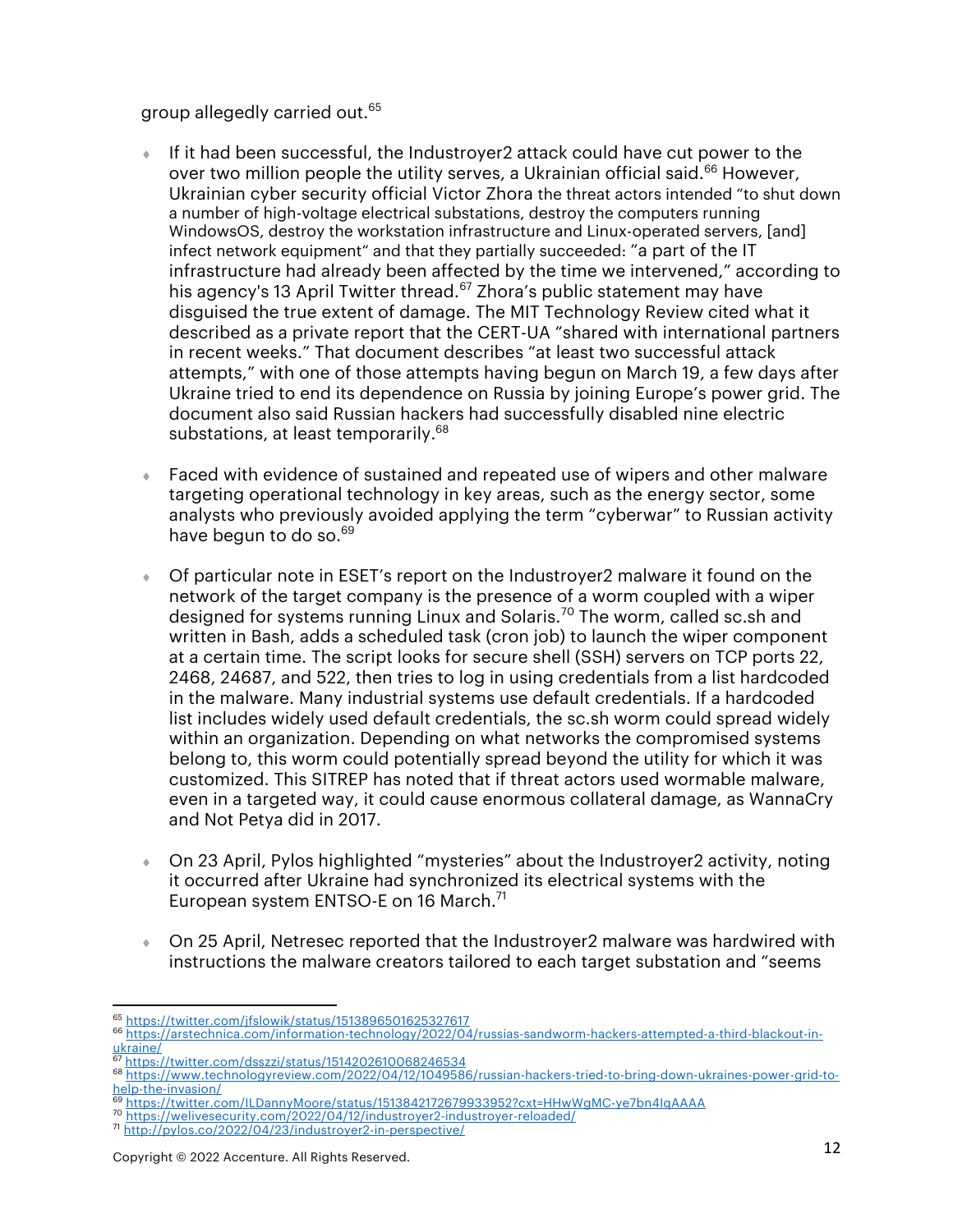to have been custom built to open circuit breakers, which would effectively cut the power from the substation". $72$ 

- ▌ On 14 April, CERT-UA warned of cyberattacks on Ukrainian state agencies using the IcedID malware. They said Ukrainian citizens were receiving Excel spreadsheets with the filename "Mobilization Register.xls". These contain a malicious macro that, if activated, downloads an EXE file that decrypts and runs the GzipLoader malware, which turn delivers IcedID, a banking Trojan that can steal authentication data.<sup>73</sup>
- ▌ On 14 April, CERT-UA warned of attacks on Ukrainian state agencies exploiting the cross-site scripting vulnerability in the Zimbra Collaboration Suite (CVE-2018-6882). Lure emails with a subject line about medals for Ukrainian soldiers contained JavaScript code that forwards the victim's emails to a third party.<sup>74</sup>
- ▌ On 14 April, Group-IB reported that a Russian mining company was among the victims of a ransomware attack by the OldGremlin group, which includes at least some members who write fluently in Russian. The threat actors used lure documents about sanctions and Visa and Mastercard bans. Their tools include a backdoor called TinyFluff, which is a variant of TinyNode.<sup>75</sup>
- ▌ On 17 April, Belarus-based cryptocurrency exchange currency.com announced it had repelled a DDoS attack on 12 April, the same day it announced it was ceasing operations for Russian residents.<sup>76</sup> On 17 April, a user on the cryptocurrency discussion forum bitcointalk denounced cryptocurrency exchanges, such as currency.com, that were putting restrictions on Russian users.<sup>77</sup>
- ▌ On 18 April, CERT-UA warned that cyber criminals were distributing phishing emails with lures regarding Ukraine's defense of the Azovstal factory in Mariyupol. The email subject lines read 'Urgent! Unblocking Azovstal Terminovo! Unblocking Azovstal' and the attached document contains a macro-enabled XLS document that, when activated, installs Cobalt Strike Beacon.78
- ▌ On 19 April, Malwarebytes analyst Hossein Jazi reported on a malicious document that claims to advertise a job at Saudi Aramco but instead delivers a Trojan. Jazi notes the Russian-language lure document "seems it's a targeted attack against Russian speaking people<sup>"79</sup>, but the perpetrators and motive remain unclear.
- ▌ On 20 April, Symantec released a report summarizing trends in Gamaredon (a.k.a. WINTERFLOUNDER) activity against Ukrainian targets, noting that threat actors use multiple variants of the same malware (backdoor.Pterodo), each communicating with

- <sup>76</sup> https://finance.yahoo.com/news/currency-com-evades-russian-ddos-103535200.html
- <sup>77</sup> https://bitcointalk.org/index.php?topic=5394956.0

<sup>72</sup> https://www.netresec.com/?page=Blog&month=2022-04&post=Industroyer2-IEC-104-Analysis

<sup>73</sup> https://cert.gov.ua/article/39609 <sup>74</sup> https://cert.gov.ua/article/39606

<sup>75</sup> https://www.bleepingcomputer.com/news/security/oldgremlin-ransomware-deploys-new-malware-on-russian-miningorg/

<sup>78</sup> https://cip.gov.ua/ua/news/uvaga-nova-kiberataka-na-derzhavni-organizaciyi-ukrayini-kiberzlovmisniki-vikoristovuyuttemu-mariupolskoyi-azovstali

<sup>79</sup> https://twitter.com/h2jazi/status/1516443236264521740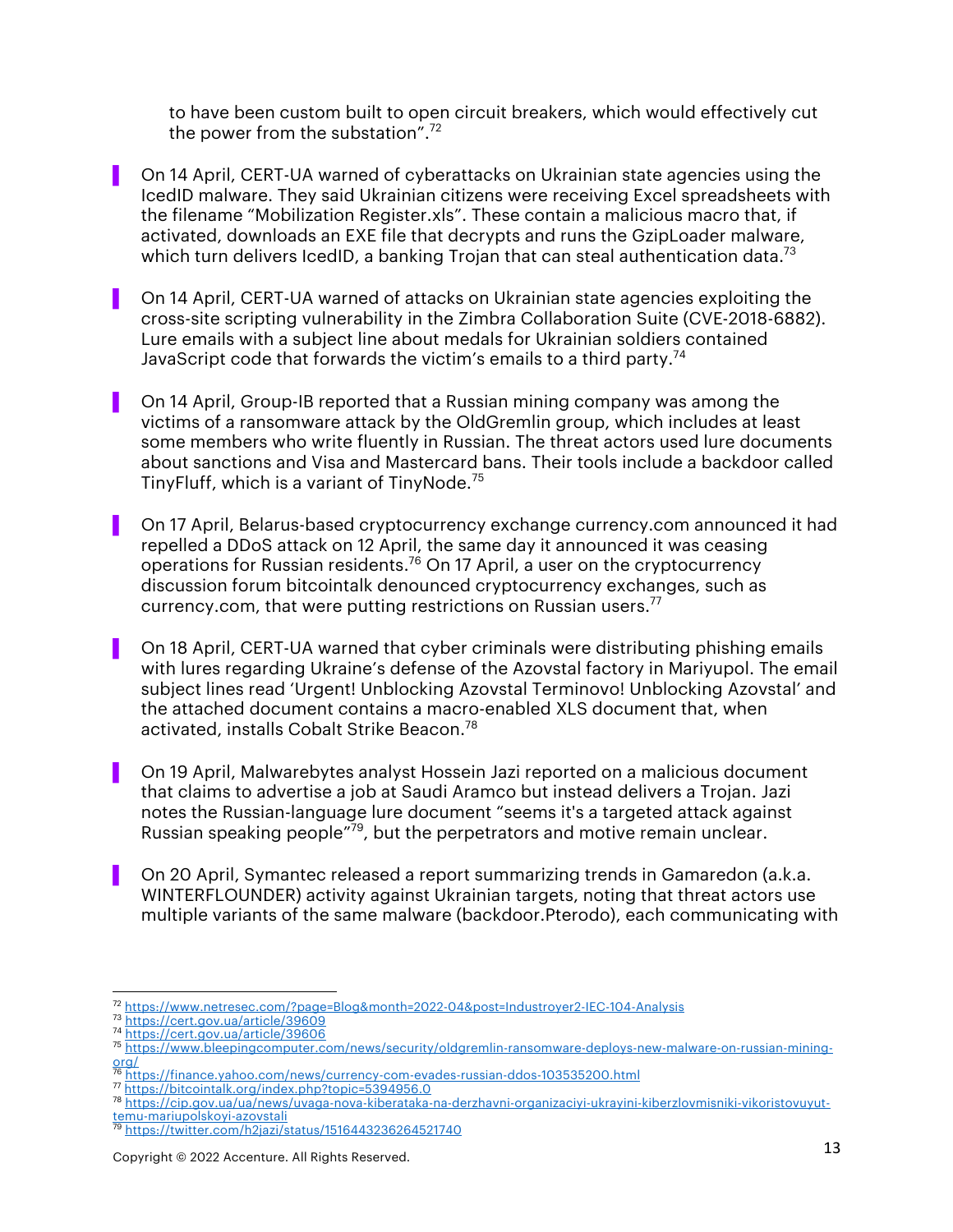a different C2 server, apparently as a way of persisting in victim computers.<sup>80</sup>

- ▌ On 20 April, US electronic warfare officials told the C4ISRNET conference that Russian electronic warfare efforts in Ukraine had met resistance, according to Defense News. Entrepreneur Elon Musk's company SpaceX quickly stymied a Russian effort to jam Starlink satellite broadband service that SpaceX provided to Ukraine. US electronic warfare efforts can learn from SpaceX's agility and from Russian failures, officials said.81
	- ▌ On 22 April, Ukraine's SSCIP warned that the following five groups were those mostactively targeting Ukraine in the first quarter of 2022. The SSCIP noted that UAC-0041 and UAC-0056, which the "international community" associates with Russian hacktivists, are "unusually active." The SSCIP hypothesized that Russian intelligence "shares data with these groups". $82$ 
		- WINTERFLOUNDER (a.k.a. Gamaredon)
		- ¨ UAC-0041 (a.k.a. AgentTesla, XLoader), which consists of Russian hacktivists
		- ◆ UAC-0056 (a.k.a. Pandora hVNC, RemoteUtilities, GrimPlant, GraphSteel), which consists of Russian hacktivists and cyber spies
		- UNC1151 (a.k.a. GhostWriter)
		- ¨ APT28 (a.k.a. SNAKEMACKEREL)
- ▌ On 26 April, CERT-UA warned of phishing emails with the XLS-document attachment "Aid request COVID-19-04\_5\_22.xls" containing a macro which will decode the payload if activated. The process ends in the execution of GraphSteel and GrimPlant malware, associated with the group CERT-UA calls UAC-0056.<sup>83</sup>

### Pro-Ukrainian and Pro-Russian Hacktivist Activities

The Ukrainian government has welcomed help from cyber volunteers and supported several initiatives: the "IT Army of Ukraine" to help protect Ukrainian systems and disable Russian websites; the "Cyber Front," to share information on vulnerabilities in Russian cyber defenses; and the "Internet Forces of Ukraine" to get realistic information to Russian citizens who are blocked from receiving it. These and other pro-Ukrainian hacktivist groups, posting on social media in association with the amorphous hacktivist collective Anonymous, have claimed to have breached numerous Russian websites and cyber assets.

Pro-Russian hacktivist groups have also claimed attacks on Ukrainian systems. The Twitter account @Cyberknow20 keeps a regularly updated chart of cyber threat groups on both sides. The latest edition, which @Cyberknow20 published on 11 April, listed 50 pro-Ukrainian groups and 20 pro-Russian ones. 84

▌ On 10 March, transparency website DDoSecrets published 340,000 files of data that a hacker claimed to have stolen from a regional office of Russia's Internet watchdog,

<sup>&</sup>lt;sup>80</sup> https://symantec-enterprise-blogs.security.com/blogs/threat-intelligence/shuckworm-intense-campaign-ukraine<br><sup>81</sup> https://defensenews.com/air/2022/04/20/spacex-shut-down-a-russian-electromagnetic-warfare-attack-in-ukra month-and-the-pentagon-is-taking-notes/

<sup>&</sup>lt;sup>82</sup> https://cip.gov.ua/ua/news/p-yat-khakerskikh-ugrupuvan-yaki-naichastishe-atakuyut-ukrayinu<br><sup>83</sup> https://cert.gov.ua/article/39882

<sup>84</sup> https://twitter.com/Cyberknow20/status/1513499727328804865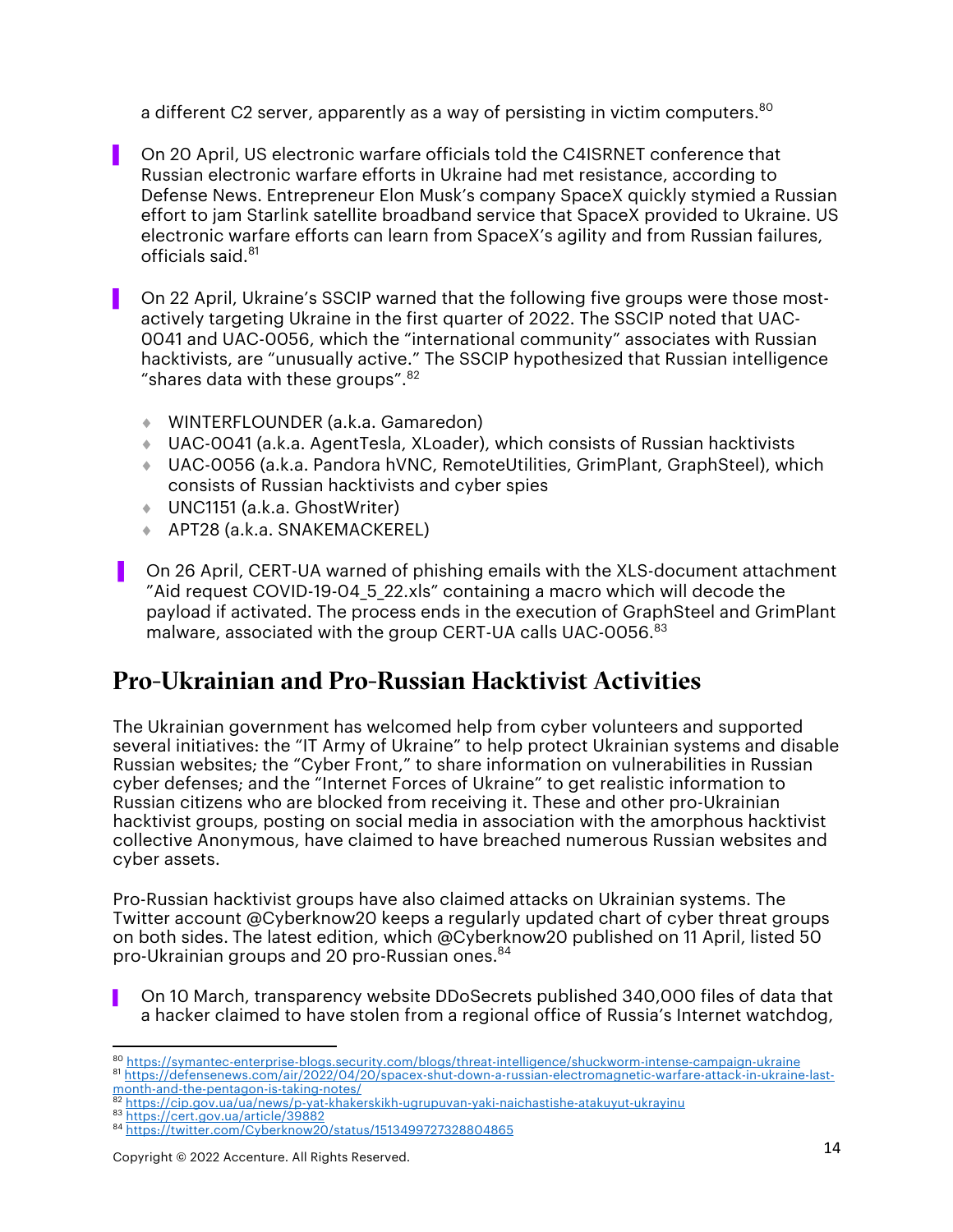Roskomnadzor, as an act of information warfare. 85

- ▌ On 10 March, pro-Ukrainian hacktivist group Network Battalion 65 (NB65) leaked what it claimed was source code from Russian-owned Kaspersky Lab; however, many commentators pointed out that the data was easily available and not the result of a breach. 86
- ▌ On 11 March, NB65 acknowledged that its Kaspersky Lab leak had been merely a "troll" and promised they "will only be sharing legit drops from here on out." The group then offered leaked emails from a regional institute of the Russian Academy of Sciences. <sup>87</sup> On 1 March, NB65 had also claimed it would leak data from Roscosmos, the Russian state space agency.<sup>88</sup>
- ▌ On 11 March, Russian defense firm Rostec (Russian Technologies) shut down its website briefly after what it described as a DDoS attack by "Ukrainian extremists". 89
- ▌ On 11 March, Russian telecom company Rostelecom's cybersecurity arm reported that between 1 and 10 March malicious actors had attacked Russian sites, having launched 1,100 DDoS attacks, primarily targeting the sites of government entities and secondarily targeting those of financial services providers and other businesses that Western countries have sanctioned, according to Reuters. 90
- ▌ On 11 March, Russia's National Coordination Centre for Computer Incidents (NKTsKI) warned of mass cyber attacks on web apps in Russia, including via JavaScript libraries, CSS frameworks, and plug-ins.<sup>91</sup>
- ▌ On 12 March, the BBC reported that a Norwegian citizen had set up a spam website to send 22 million emails condemning the war to Russian email addresses. 92
- ▌ On 13 March, #LeakTheAnalyst claimed it would release sensitive US military research data from research organization SRI International.<sup>93</sup> On 14 March, the same entity announced it was leaking information of job candidates for the UK Defense Ministry on its victim list.<sup>94</sup> The veracity of this claim is unclear.
	- ¨ As of late March 2022, LeakTheAnalyst remains highly active and continues to leak sensitive data. This entity has targeted Western and Ukrainian entities and does not feature any Russian organizations on its leak site; this suggests the entity is aligned with Russia, despite not stating a political motive.
- ▌ On 13 March, German officials reported that Anonymous-linked hackers had claimed to have stolen 20 terabytes of data from the German branch of Russian state oil company Rosneft. The company reportedly took its systems offline temporarily but Der Spiegel published that (translated): "this should not restrict the operation of the

attack/ and https://www.hackread.com/anonymous-hacks-roskomnadzor-russia-agency/ <sup>90</sup> https://www.reuters.com/article/ukraine-crisis-russia-hack-idCNL5N2VE4EU

<sup>85</sup> https://www.forbes.com/sites/thomasbrewster/2022/03/10/dddosecrets-in-the-russia-ukraine-information-warpromises-a-huge-leak-of-data-stolen-from-the-kremlins-internet-censor

<sup>&</sup>lt;sup>86</sup> https://twitter.com/S0ufi4n3/status/1501851883882921987<br><sup>87</sup> http://web.archive.org/web/20220313070149/

<sup>88</sup> https://twitter.com/YourAnonTV/status/1498792639877074945

<sup>89</sup> https://www.bleepingcomputer.com/news/security/russian-defense-firm-rostec-shuts-down-website-after-ddos-

<sup>91</sup> hxxps://www.securitylab[.]ru/news/530582.php<br>92 https://www.bbc.com/news/technology-60697261

<sup>93</sup> https://twitter.com/S0ufi4n3/status/1503057681506095105/photo/1

<sup>94</sup> https://twitter.com/darktracer\_int/status/1503378378555940864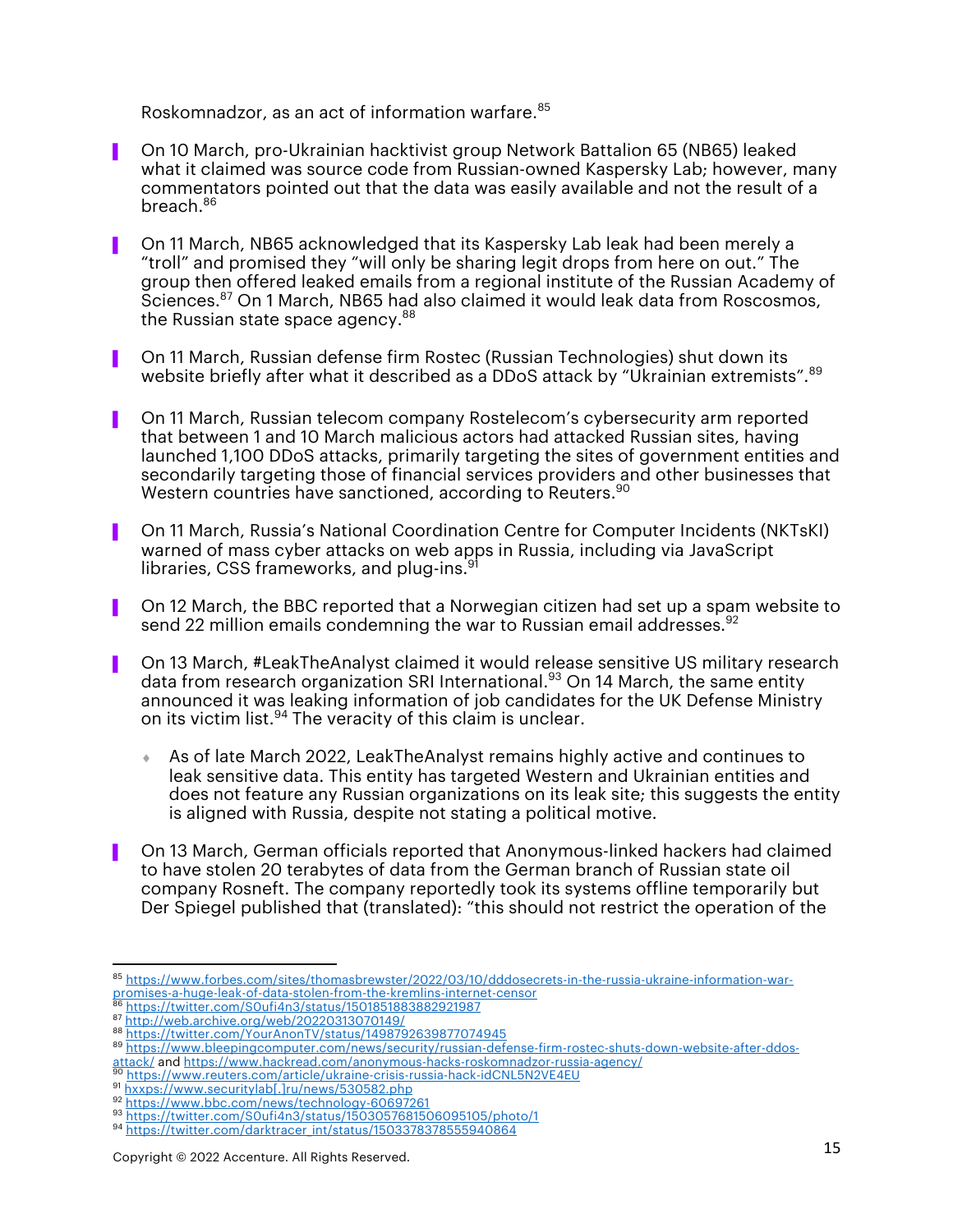pipelines and refineries". 95

- ▌ On 14 March, Polish programming group @squad3o3 announced that its website, which it designed as a "voice of freedom" to allow anyone to spam random Russian entities with phone messages and emails $^{96}$ , had sent over 20 million messages. $^{97}$
- ▌ On 14 March, Twitter account @IAmMrGrey2 claimed to have stolen records from "the hospital exclusively treating Putin" and called on others to explore the stolen data for Putin's medical records. 98
- ▌ On 14 March, Ukrainian media reported that Ukraine's amateur "IT Army" had reached 300,000 members. 99
- ▌ On 15 March, the pro-Russian Xaknet team tweeted it would use "the most sophisticated methods" to target critical information infrastructure in Ukraine until they ceased hacker attacks against Russia: "we call on the fascists to accept their defeat in cyber warfare".<sup>100</sup>
- ▌ On 15 March, cloud-focused cybersecurity company Aqua reported on its research on cloud-based how-to guides and tool repositories for hacktivist attacks. About 40 percent of hacktivist packages in use related to DDoS attacks, while other hacktivist packages focused on blocking user networks from the conflict area. The researchers also saw defacement banners and sources connected with doxing (i.e., releasing personal information about a victim). Analyzing lists of suggested targets, they found 84 percent of the targets were associated with Russia-based IP addresses and only 16 percent with Ukraine-based addresses, suggesting that pro-Ukrainian, anti-Russian hacktivists were more active on these cloud repositories than pro-Russian ones.<sup>101</sup>
- ▌ On 15 March, the developer of the node-ipc networking tool released a "protestware" module called "peacenotwar" that came bundled with some versions of node-ipc and that overwrote Russia- and Belarus-based computer files with a heart emoji. Some GitHub users reacted negatively to the module release. According to Vice News: one wrote "You're a stain on the FOSS [free and open source software] community"; another one wrote: "You just destroyed your work, career and probably your online life".<sup>102</sup>
	- ¨ To guard Russian users against such "protestware," Sberbank urged Russians to turn off automatic software updates, according to Russian cybersecurity company Positive Technologies.<sup>103</sup>
- ▌ On 16 March, cybersecurity researcher Jeremiah Fowler reported that pro-Ukrainian hacktivist groups identifying with Anonymous have "proven to be a very capable group that has penetrated some high value targets, records and databases in the

<sup>95</sup> https://www.spiegel.de/netzwelt/web/bundeskriminalamt-ermittelt-hackerangriff-auf-rosneft-deutschland-a-74e3a53ae747-4500-8198-ea6780a7d79a<br><sup>96</sup> https://twitter.com/AnonymousVideo/status/1503484842809438208

<sup>97</sup> https://twitter.com/squad3o3/status/1503428370306113536

<sup>98</sup> https://twitter.com/IAmMrGrey2/status/1503396245477502980

<sup>99</sup> hxxps://tech.segodnya[.]ua/tech/v-ukrainskoy-kiberarmii-uzhe-300-tysyach-chelovek-kak-tuda-popast-i-chem-onizanimayutsya-1608837.html

<sup>100</sup> https://twitter.com/Cyberknow20/status/1503699552989167617

<sup>101</sup> https://blog.aquasec.com/cloud-native-attacks-russia-ukraine<br>102 https://www.vice.com/en/article/dypeek/open-source-sabotage-node-ipc-wipe-russia-belraus-computers

<sup>103</sup> https://twitter.com/iiyonite/status/1505122185886810114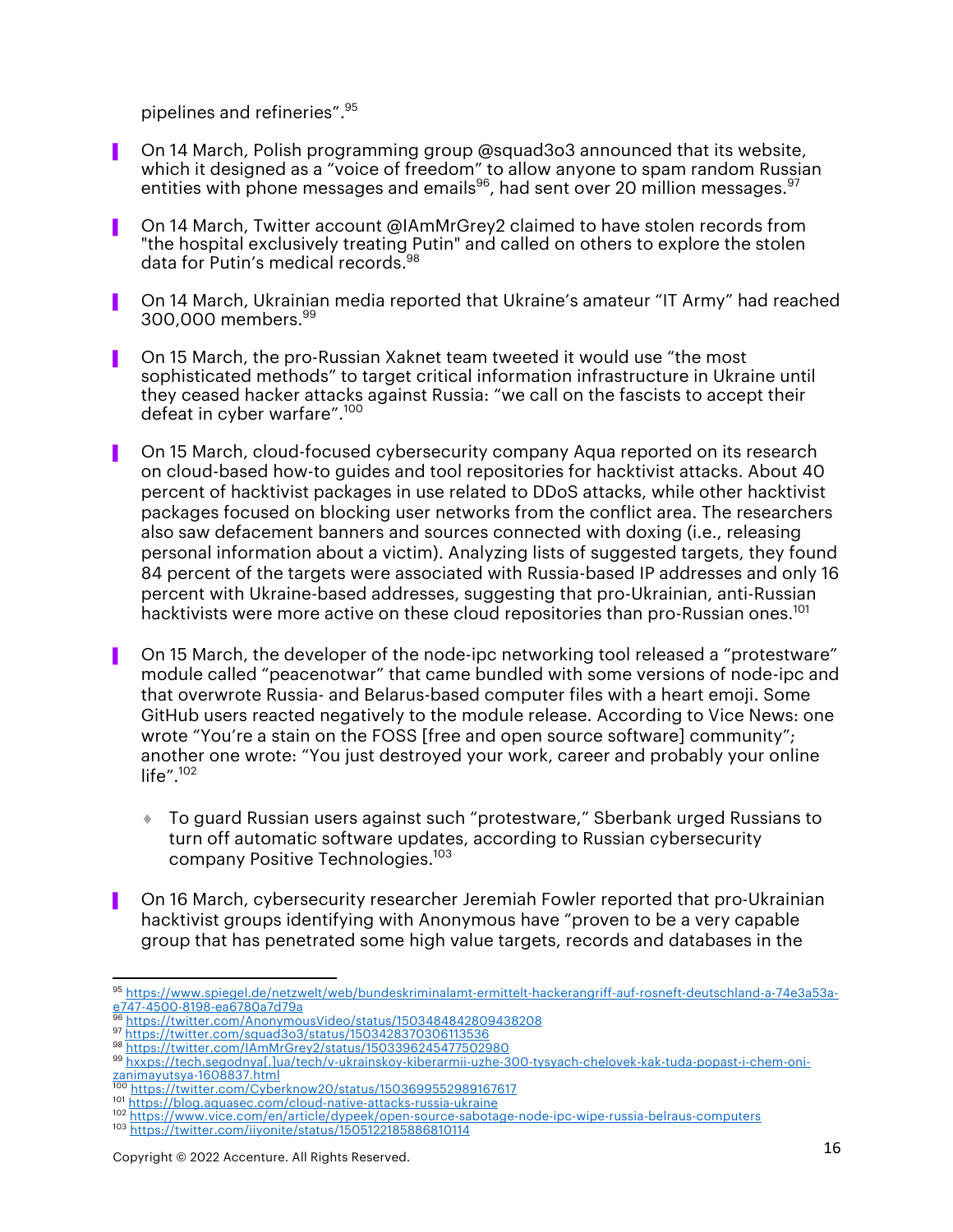Russian Federation." Analyzing non-password-protected cloud-based datasets hosted on IP addresses in Russia, Fowler found the following:<sup>104</sup>

- $\bullet$  In many cases, hacktivists had deleted files and then defaced databases with phrases like "Glory to Ukraine" or "putin stop this war."
- ◆ They have used a script similar to the MeowBot wiper. They claimed to have disrupted targets including state oil company Gazprom, multiple state media outlets, and the control center of the Russian Space Agency.
- $\bullet$  The hacktivists have accessed numerous databases containing sensitive personal data and secret keys. Depending on what the hacktivists do with this information, threat actors could use it in further cyber threat activity.
- ▌ As of 17 March, Russian websites that had experienced disruptions included the Ministry for Emergency Situations<sup>105</sup> and the Kremlin.<sup>106</sup> Leak victims include Russian state pipeline company Transneft.<sup>107</sup>
- From 19 to 21 March, pro-Ukrainian hacktivists claimed to have disrupted access to the city of Grodno, Belarus<sup>108</sup> and to Russian government targets, including:
	- $\bullet$  The Ministry of Foreign Affairs<sup>109</sup>
	- The backend of the Foreign Intelligence Service's secure drop site on the TOR anonymity service<sup>110</sup>
	- $\bullet$  The government of the Voronezh region<sup>111</sup>
	- $\bullet$  The Vologda Research Center of the Russian Academy of Sciences<sup>112</sup>
	- $\bullet$  The Joint Institute of Nuclear Research<sup>113</sup>
	- $\triangleq$  Russian weather agency Roshydromet<sup>114</sup>
	- $\triangle$  A Russian defense contractor<sup>115</sup>
- On 20 March, the BlueHornet | AgainstTheWest group (@Blue\_hornet), referring to the expected Russian blockage of YouTube, announced: "Our team will be working on an open-source software to bypass this block for regular citizens to use".<sup>116</sup>
- ▌ On 20 March, the BlueHornet | AgainstTheWest group also said it would leak a short list of high-ranking officers—"Plant managers, contracting officers, Program Managers etc."—of the Nestlé company,<sup>117</sup> which has faced criticism for continuing to do business in Russia.<sup>118</sup>

<sup>&</sup>lt;sup>104</sup> https://www.websiteplanet.com/blog/cyberwarfare-ukraine-anonymous/<br><sup>105</sup> hxxps://www.kommersant[.]ru/doc/5259896<br><sup>106</sup> https://twitter.com/YourAnonNews/status/1504104835242725379<br><sup>107</sup> https://twitter.com/MikaelThale

<sup>108</sup> https://twitter.com/\_Blue\_hornet/status/1505460977550118913

<sup>109</sup> https://twitter.com/BeeHiveCyberSec/status/1505264447106867201<br>110 https://twitter.com/ Blue hornet/status/1505162369223307264

<sup>111</sup> https://twitter.com/\_Blue\_hornet/status/1505173866469117955

<sup>112</sup> https://twitter.com/ Blue\_hornet/status/1505616461582188544

<sup>113</sup> https://twitter.com/\_Blue\_hornet/status/1505183938544914433<br>114 https://twitter.com/S0ufi4n3/status/1505945517557231620

<sup>115</sup> https://twitter.com/AlvieriD/status/1505569186457669633

<sup>116</sup> https://web.archive.org/web/20220320132156/https://twitter.com/\_Blue\_hornet/status/1505534912044179457<br>117 https://twitter.com/\_Blue\_hornet/status/1505641356026429442

<sup>118</sup> https://fortune.com/2022/03/18/nestle-russia-boycott-denys-shmyhal-tweet-mark-schneider/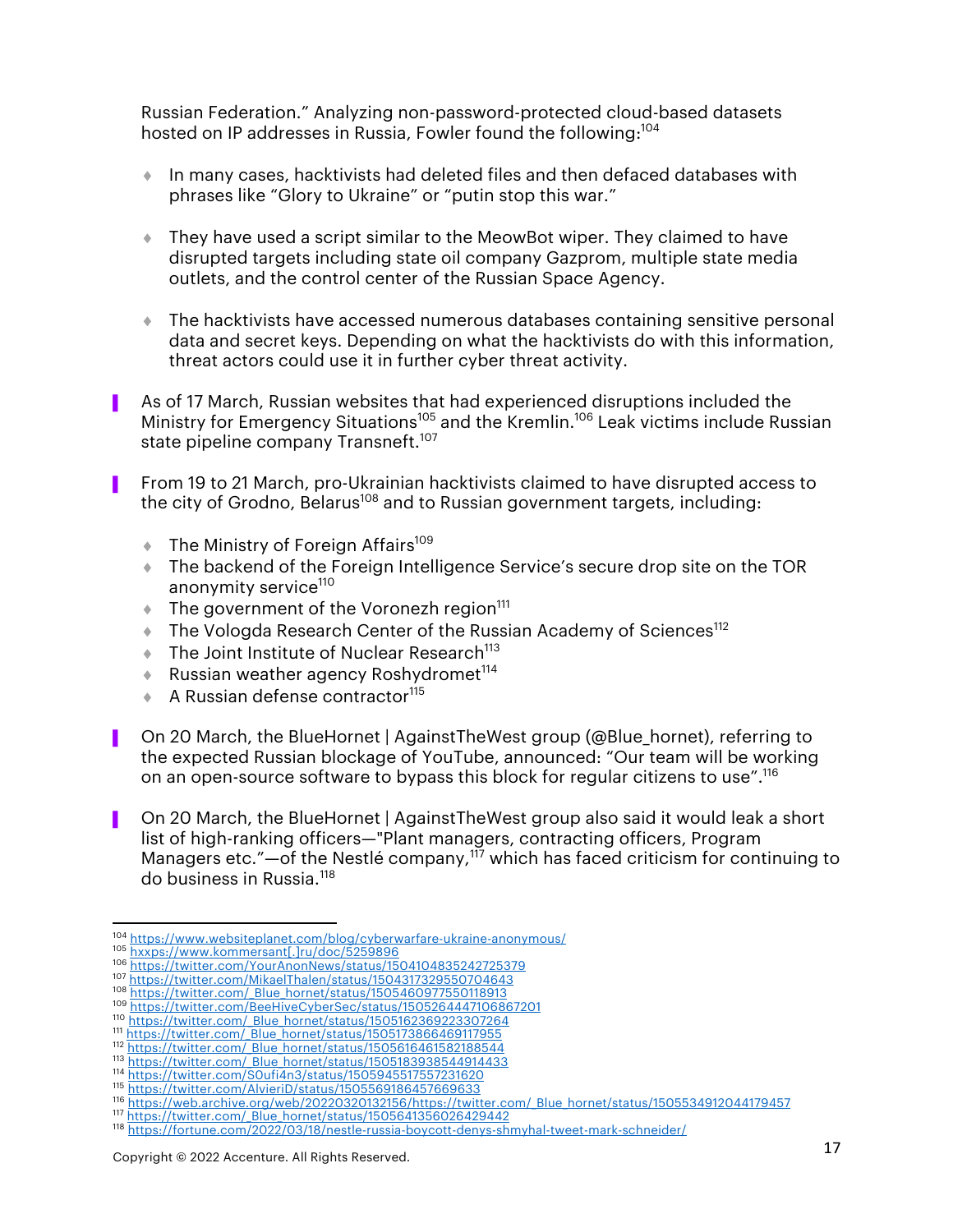- $\bullet$  On 23 March, Nestlé said the data Anonymous leaked online was not secret information but rather some test data that Nestlé itself had accidentally leaked earlier. Nestlé also said it would stop selling certain products in Russia.<sup>119</sup>
- ◆ On 30 March, the BlueHornet | AgainstTheWest group tweeted: "Starbucks has been breached yet again. Until Nestlé fully leave Russia, this will continue. P.S - Alibaba Cloud and it's [sic] customer data is being sorted out and will be posted on http://breached.co in due time. #FreeUkraine".<sup>120</sup>
- ▌ On 20 March, Anonymous tweeted: "We call on all companies that continue to operate in Russia by paying taxes to the budget of the Kremlin's criminal regime: Pull out of Russia! We give you 48 hours to reflect and withdraw from Russia or else you will be under our target!".<sup>121</sup>
	- ◆ On 24 March, Anonymous-affiliated groups claimed to have taken down the following websites of companies that continue to operate in Russia: auchan[.]ru, leroymerlin[.]ru, and decathlon[.]ru.<sup>122</sup> Both pro-Ukrainian and pro-Russian groups choose targets based on the so-called "Yale list" (so named because a Yale professor created it<sup>123</sup> of companies that have either pulled out of Russia or stayed in the country.
- ▌ On 20 March, Belarusian opposition media source Nexta tweeted that someone had breached the official group page of VK (VKontakte), a social media outlet popular in Russia, on the VKontakte platform, and published a manifesto denouncing Russia's invasion of Ukraine. It also warned that (translated) "VKontakte is breached. All personal data, posts, and communications of users have been downloaded and transferred to competent agencies. Any message you write expressing support of the Russian occupiers, or with the letter "Z" in your avatar, will be interpreted as a crime without a statute of limitations. Then you will be declared wanted by Interpol and arrested in any country of the world".<sup>124</sup> The Russian-language text was full of misspellings as well as diacritical marks vaguely resembling those of the Czech language. The document might be a satire, spoof, or false-flag incident.
- ▌ On 21 March, someone allegedly affiliated with Anonymous tweeted: "#DoomSec will be leaking some very juicy intel. I want to allow the Ukrainian military a chance to look it all over - I think the coordinates may be quite helpful to them".<sup>125</sup> The #DoomSec activists have also leaked what they claim is information on Russian military communications.<sup>126</sup>
- ▌ On 21 March, International Business Times in Australia reported that an Anonymousaffiliated group said it had hijacked printers in Russia to print over 100,000 copies of "anti-propaganda and tor installation instructions".<sup>127</sup> Based on a screenshot of the Russian-language manifesto, ACTI assesses the authors are not native Russian speakers, though the writing errors are not as obvious as those in the alleged

124 https://twitter.com/nexta\_tv/status/1505613701436559366

<sup>119</sup> https://www.theregister.com/2022/03/23/nestle\_russia\_anonymous/<br><sup>120</sup> https://twitter.com/\_Blue\_hornet/status/1509023279209721861

<sup>121</sup> https://twitter.com/YourAnonTV/status/1505679705797713927<br><sup>122</sup> https://twitter.com/YourAnonTV/status/1506776596157370369?cxt=HHwWgsConZfVkukpAAAA

<sup>123</sup> https://www.cnbc.com/2022/03/09/ukraine-war-news-us-companies-on-yale-list-suspend-russia-business.html

<sup>125</sup> https://twitter.com/DeepNetAnon/status/1505815819611123712 <sup>126</sup> https://twitter.com/hashtag/DoomSec

<sup>127</sup> https://www.ibtimes.com.au/anonymous-strikes-russia-printer-attack-disrupts-kremlins-propaganda-1802456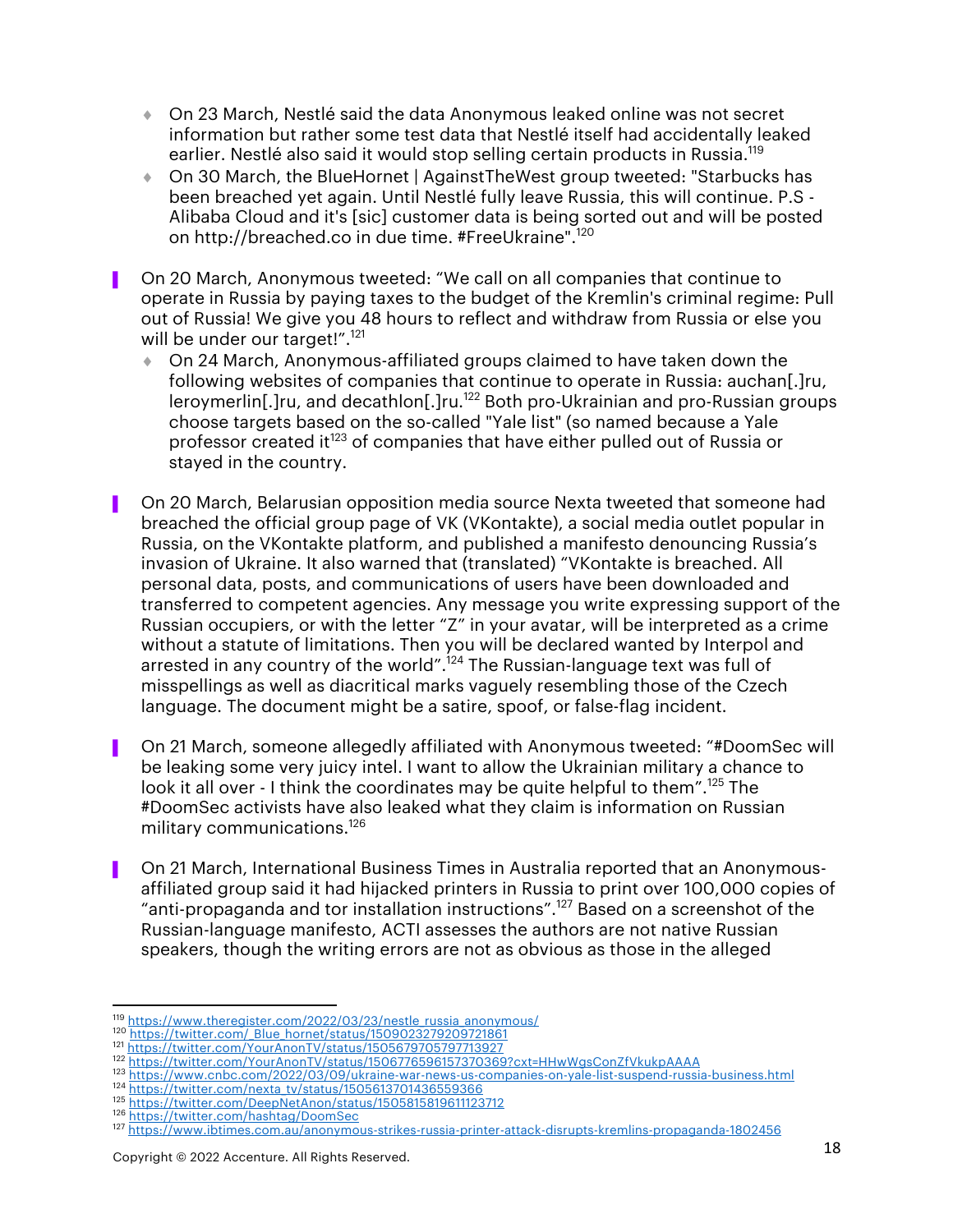VKontakte defacement described above.

- ▌ On 23 March, Balkan Insight reported that hackers breached the website of Croatian daily Slobodna Dalmacija and replaced its older articles with pro-Russian propaganda. 128
- ▌ On 24 March, Anonymous-affiliated hackers claimed to have breached the Central Bank of Russia and claimed it would release 35,000 stolen documents containing "secret agreements" within 48 hours of the breach.<sup>129</sup>
	- ◆ On 25 March, Anonymous-linked hackers published 28 GB of data they allegedly stole from the Central Bank of Russia; this data included internal data on bank agreements, correspondence, money transfers, overseas agents, and trading partners. The transparency activist group DDoSecrets also posted the data.<sup>130</sup> DDoSecrets' co-founder tweeted, "Russian speakers should organize (while taking proper steps for OPSEC and anonymity, when needed!) to help sort and translate all the leaked material coming out".<sup>131</sup> However, Russian state media agency RIA Novosti said it analyzed the "leaked" data and found it all predated 2018 and was publicly available on the Central Bank's site.<sup>132</sup>
- ▌ On 25 March, pro-Ukrainian hacktivist group Network Battalion 65 claimed to have breached the All-Russian State Television and Radio Broadcasting Company (VGTRK) and that it would release 870 GB of data.<sup>133</sup>
- On 26 March, the pro-Russian Killnet group reportedly threatened cyber attacks on the Polish government if Poland were to introduce peacekeepers into Ukraine. Killnet claimed to have carried out a warning attack on the National Bank of Poland.<sup>134</sup> In early March, Killnet had launched a "KillNet Botnet DDoS" service.<sup>135</sup>
- ▌ On 27 March, Anonymous-affiliated Twitter account @DepaixPorteur tweeted, "We have created a new site to host our upcoming leaks + future Anonymous leaks. We also hacked Rostproekt emails as a treat to celebrate the new site & to hold you over while waiting for the upcoming dump(s)," according to Security Affairs.<sup>136</sup> A screenshot showed the name of the new leak site: anonymousleaks[.]xyz. Another screenshot showed that data from Rostproekt, a Russian construction company, had also appeared on the DDoSecrets transparency website. Security Affairs also reported, DDoSecrets additionally published data that Anonymous-affiliated hacktivists claimed to have stolen from Mashoil, a Russian petroleum services company. International Business Times reporters said they had conversed with Anonymous actors, who had "hinted that 'one guy did say he might've found malware sent to FSB [Federal Security Service of the Russian Federation] agents'".137

<sup>128</sup> https://balkaninsight.com/2022/03/23/hackers-attack-croatian-daily-post-kremlin-propaganda/

<sup>129</sup> https://twitter.com/YourAnonTV/status/1506769001040551937<br>130 https://twitter.com/YourAnonTV/status/1507427538745896966

<sup>131</sup> https://twitter.com/NatSecGeek/status/1508122259927539713

<sup>132</sup> hxxps://ria[.]ru/20220328/khakery-1780504316.html<br><sup>133</sup> https://twitter.com/xxNB65/status/1507456443385266179

<sup>134</sup> hxxps://newizv[.]ru/news/society/26-03-2022/hakery-killnet-predupredili-polshu-o-posledstviyah-vvoda-mirotvortsev-

v-ukrainu

<sup>1&</sup>lt;sup>35</sup> https://blog.checkpoint.com/2022/03/03/hacktivism-in-the-russia-ukraine-war-questionable-claims-and-credits-war/<br><sup>136</sup> https://securityaffairs.co/wordpress/129576/hacktivism/anonymous-huge-data-dump.html

<sup>137</sup> https://www.ibtimes.com/anonymous-starts-huge-data-dump-will-blow-russia-away-leaks-rostproekt-emails-3452789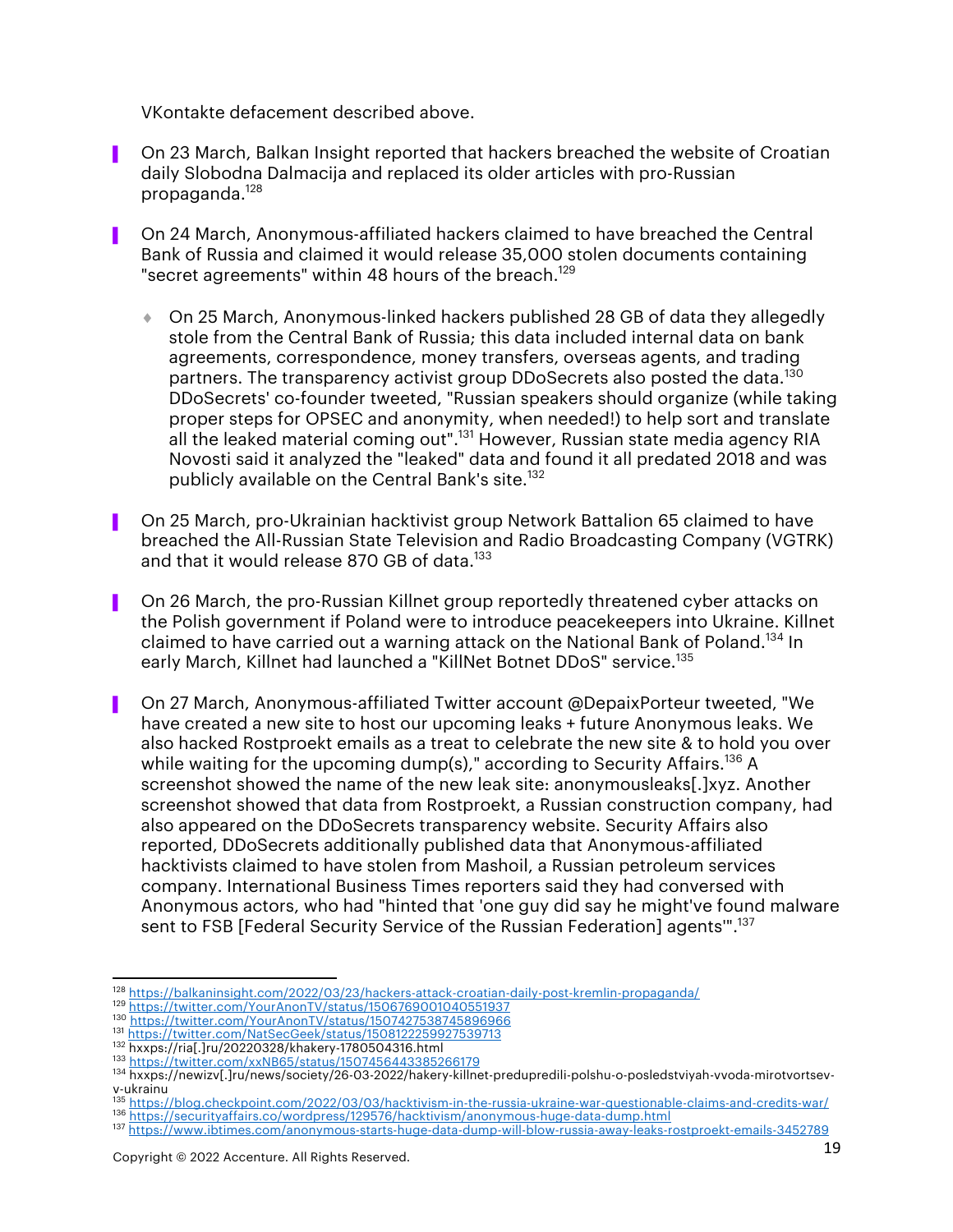- ▌ On 28 March, Ukraine's main military investigative service published a list titled "FSB Employees Participating in Criminal Activity of the Aggressor Country in Europe" and subtitled "List of FSB Employees Registered at the address ul. Bolshaya Lubyanka, Moscow" (hxxps://gur.gov[.]ua/content/sotrudnyky-fsb-rossyy-uchastvuiushchye-vprestupnoi-deiatelnosty-stranyahressora-na-terrytoryy-evropy.html). It is unclear whether the list of 620 people came from proprietary sources or publicly available address books. The title appears to align with the theme of a recent Financial Times article about a rise in Russian spying activity in Europe.<sup>138</sup> Hacktivists or law enforcement agencies in various countries could potentially use the published personal information to target these FSB employees.
- On 28 March, Bleeping Computer reported that pro-Russian actors are inserting malware into secretly compromised WordPress sites, which then causes the browsers of site visitors to conduct DDoS attacks against pro-Ukrainian websites. Conversely, at least one pro-Ukrainian site is openly using visitors' browsers to conduct DDoS attacks against Russian websites.139
- ▌ According to a 29 March article by Russian state news agency RIA Novosti, Russia's Foreign Ministry described the hacktivist activities against Russia as a "cyberwar" that the US and its allies initiated, complete with "cyber-mercenaries" whose activities "often border on open terrorism."<sup>140</sup> The article claimed that US- and NATO-trained Ukrainian special cyber forces are attacking Russia, as are "anonymous hackers and provocateurs, acting on orders from the Western overseers of the Kyiv regime."
- ▌ On 29 March, a denial of service attack took down the website of Bradley International Airport in the US state of Connecticut; however, the incident did not affect airport operations, according to media reports. The reports cited the service CyberKnow, which provides situational awareness notices, as attributing the attack to the Killnet group and said the hackers had left behind a message saying (translated): "when the supply of weapons to Ukraine stops, attacks on the information structure of your country will instantly stop….America, no one is afraid of you".<sup>141</sup>
- ▌ On 30 March, Le Monde published an investigation of massive troll farms that spread pro-Russian propaganda and disinformation to French-speaking audiences.<sup>142</sup>
- ▌ On 30 March, a subdomain of a Facebook page for the Democratic Party of the US displayed the defacement message "Hacked by TurkishHacktivist RootAyyldiz" and a message criticizing US and Turkish involvement in "provoking Russia" by supporting Ukraine.<sup>143</sup> The group name, a variant of the more-famous RootAyyildiz, raises the possibility that this operation is a spoof or false flag.
- ▌ On 31 March, CyberKnow20 reported that the pro-Russian Xaknet team declared its support for Russia and referred to Ukrainians as "fascists" and "Nazis". Xaknet

- <sup>142</sup> https://www.lemonde.fr/les-decodeurs/article/2022/03/30/guerre-en-ukraine-sur-les-reseaux-sociaux-ces-comptesen-francais-qui-relaient-la-propagande-du-kremlin\_6119724\_4355770.html
- <sup>143</sup> https://web.archive.org/web/20220330130147/https://twitter.com/Cyberknow20/status/1509153701952327680

<sup>138</sup> https://www.ft.com/content/bd74a542-3ce3-44de-a93a-36dc5929912b

<sup>139</sup> https://www.bleepingcomputer.com/news/security/hacked-wordpress-sites-force-visitors-to-ddos-ukrainian-targets/<br><sup>140</sup> hxxps://ria[.]ru/20220329/kiberoperatsiya-1780638325.html

<sup>141</sup> https://www.newsweek.com/us-airport-hit-cyberattack-over-ukraine-no-one-afraid-you-1692903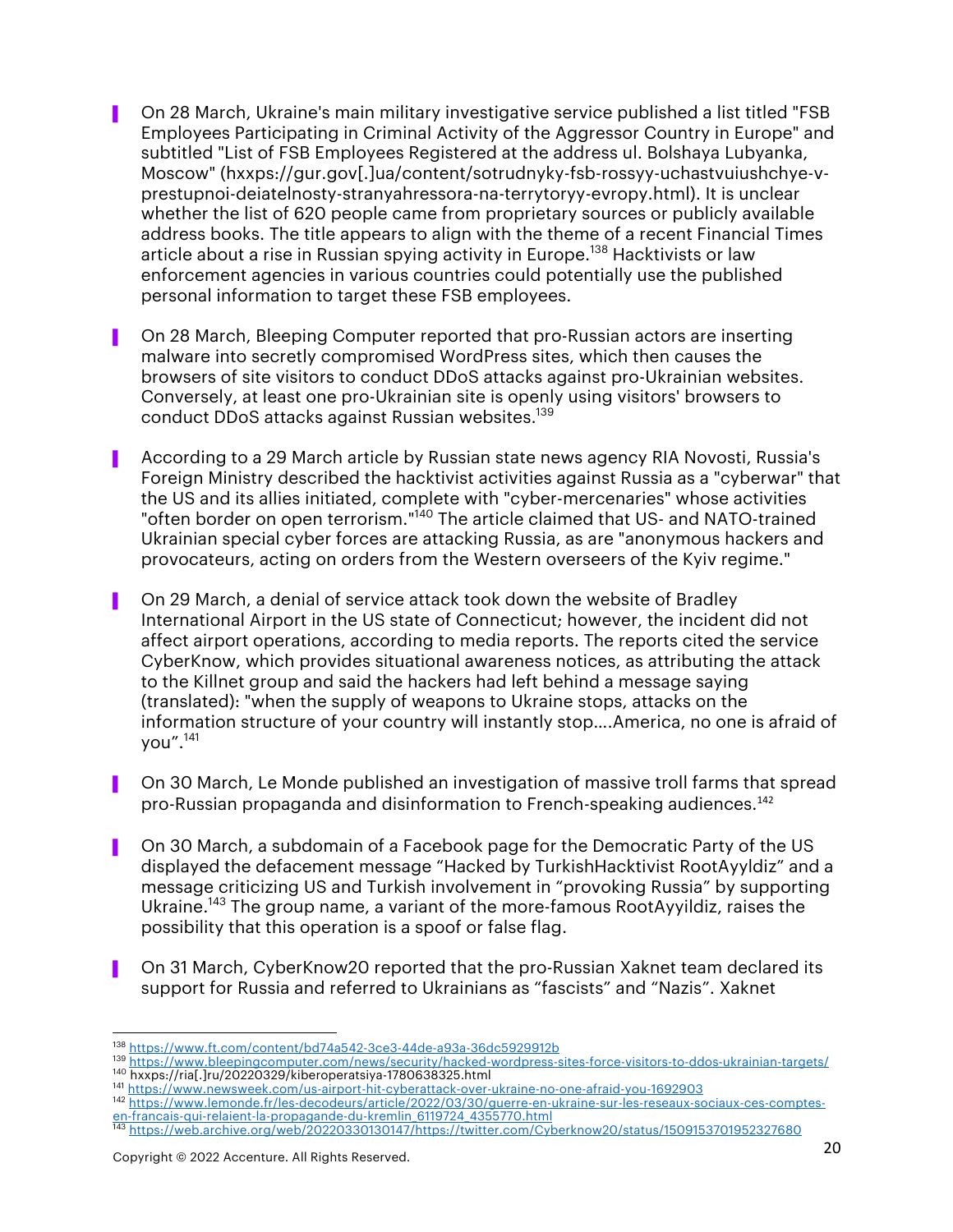claimed to have begun leaking documents from the Ukrainian Foreign Ministry.<sup>144</sup> A screenshot on the anti-malware<sup>[1]</sup>ru site shows a document from a Ukrainian agricultural agency, rather than from the Foreign Ministry.<sup>145</sup> On 1 April, cybersecurity researcher Catalin Cimpanu noted that various threat actors using the name Xaknet had been active for years, selling malware and other services, and that someone claiming to represent Xaknet had also posted a retirement message, thus calling into question who Xaknet is and what kind of threat they represent.<sup>146</sup>

- ▌ On 30 March, pro-Russian group Killnet posted the following on its Telegram  $channel<sup>147</sup>$ :
	- ¨ "Weather forecast for the next three days in United States of America [sic].
		- DDoS ATTACK MEDIA
		- CORPORATE NETWORK HACKING
		- PRINTERS BEGIN TO OBEY KILLNET"
- ▌ On 1 April 2022, investigations group Bellingcat cited a leak of registration data from the food-delivery site for Yandex Food; Bellingcat said the leaked data could provide insight into the identities and whereabouts of Russian military and security personnel.<sup>148</sup>
- ▌ On 1 April, the prolific hacktivist BlueHornet | AgainstTheWest (ATW), calling themselves APT49 tweeted: "Oh boy. Can't wait to drop all of these at once, included with the APT28 and APT38 documents. We'll call it the APT FILES." They then showed a screenshot of numerous global groups the US FBI has indicted over the years.<sup>149</sup> On 2 April, ATW released a document about APT28 (a.k.a. Fancy Bear), with a screenshot showing contact information for Dmitriy Badin, one of the Russian military hackers the US indicted in 2018. ATW wrote, apparently referring to the FBI: "They needed information, so we supplied it".<sup>150</sup> It is unclear how much of this is genuine, especially because the first post appeared on April Fools' Day. On 3 April, ATW claimed: "KILLNET, the Russian 'hacker' group, has been ruined. Document involving one of it's [sic] key members has been released in the DoomSec telegram".<sup>151</sup>
- ▌ On 1 April, transparency organization DDoSecrets published three sets of leaked documents from the following incidents<sup>152</sup>:
	- ¨ Network Battalion 65's (NB65's) hack on Russian state-owned Mosekspertiza, which provides services to Russian businesses; this document set includes 150,000 "emails" (unclear whether this indicates email addresses and/or email messages), 8,200 files, and several hundred gigabytes of databases.
	- ¨ Anonymous's hack on Russian law firm Capital Legal Services; this document set includes 200,000 "emails" (unclear whether this indicates email addresses

<sup>144</sup> https://twitter.com/Cyberknow20/status/1509448590413860866 <sup>145</sup> hxxps://www.anti-malware[.]ru/news/2022-03-31-114534/38437

<sup>146</sup> https://twitter.com/campuscodi/status/1509828246204039176<br>147 https://t.me/killnet\_channel/146

<sup>148</sup> https://www.bellingcat.com/news/rest-of-world/2022/04/01/food-delivery-leak-unmasks-russian-security-agents/

<sup>149</sup> https://twitter.com/\_Blue\_hornet/status/1509872408701853696<br><sup>150</sup> http://twitter.com/\_Blue\_hornet/status/1510378147040083972

<sup>151</sup> http://twitter.com/\_Blue\_hornet/status/1510470877548322816

<sup>152</sup> https://twitter.com/NatSecGeek/status/1509920756716740630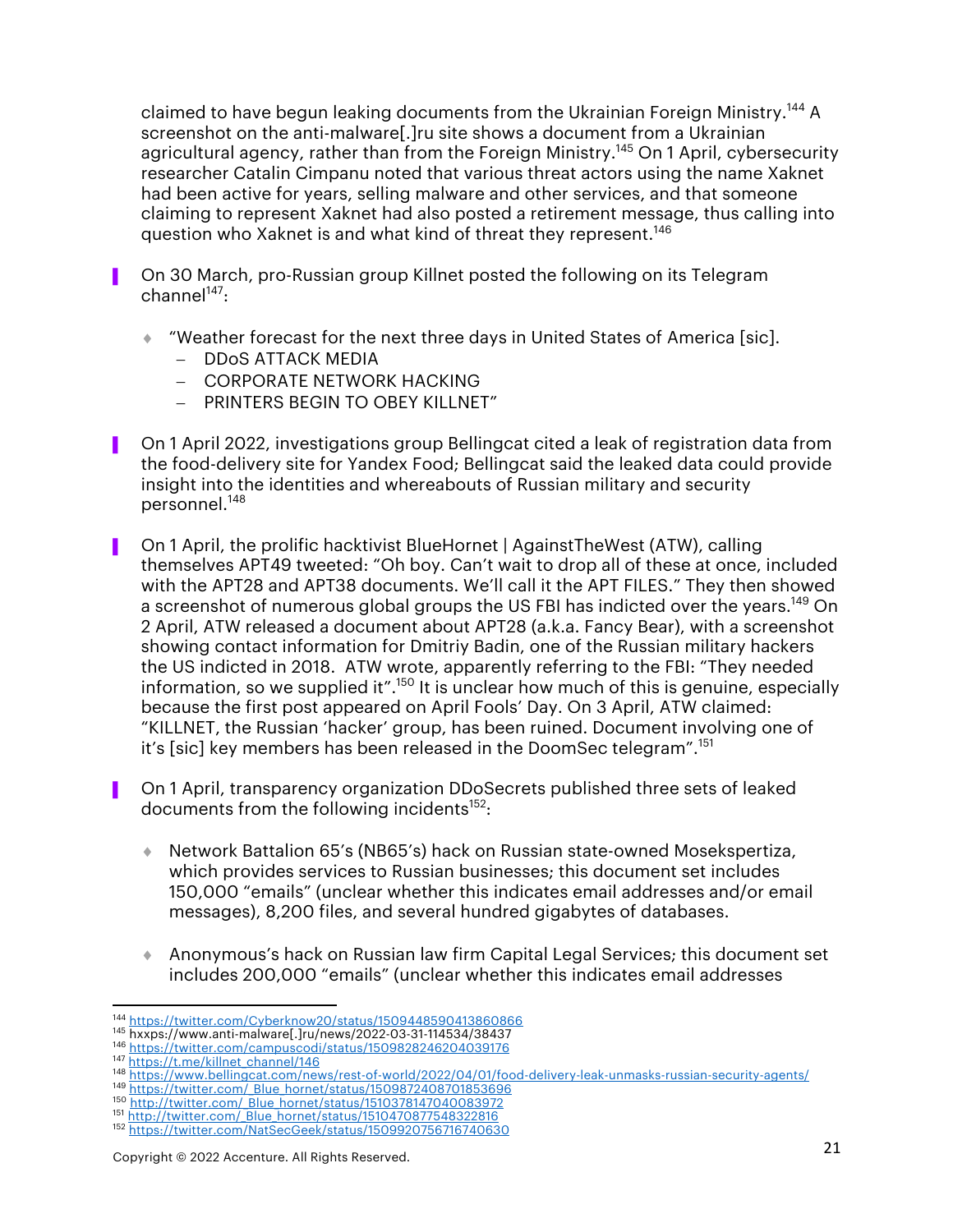and/or email messages).

- ◆ Anonymous's hack on Russian Orthodox Church; this document set includes 57,500 "emails" (unclear whether this indicates email addresses and/or email messages).
- ▌ On 2 April, the website of the United Aircraft Corporation group (a.k.a. Sukhoi) showed a statement ostensibly by the company's director, announcing his resignation in protest against Russia's war in Ukraine. On the same day, Russian media reported that this resignation message is false and that someone had hacked the Sukhoi site to show the message.<sup>153</sup>
- ▌ On 3 April, pro-Ukrainian hacktivist group NB65 claimed to have breached Russian pipeline supplier Gazregion. The group claimed to have adapted Conti ransomware to destroy the victim company's files and delete backups. NB65 concluded with a note to the Russian government: "This will stop as soon as you cease all activity in Ukraine".154
	- On 9 April, more information emerged on NB65's breach of Gazregion on 3 April 2022; the group claimed to have adapted the Conti ransomware to destroy a victim company's files and delete backups. NB65 concluded with a note to the Russian government: "This will stop as soon as you cease all activity in Ukraine." Bleeping Computer analyzed a sample of the NB65 group's modified Conti code and communicated with NB65, which said the group modifies each sample so existing decryptors will not work. NB65 told Bleeping Computer that none of the victims had yet communicated with NB65. NB65 also said that if it did receive any ransom payments, it would donate the funds to Ukraine, Bleeping Computer reported.<sup>155</sup>
- ▌ On 5 April, pro-Ukrainian hacktivist group NB65 claimed to have compromised its first civilian-operated business, Continent Express, the largest travel management company in Russia.156
- ▌ On 7 April, the IT Army of Ukraine claimed to have breached and leaked user data from a beta version of Rossgram, the Russian substitute for Instagram.<sup>157</sup>
- ▌ On 6 April, pro-Russian Twitter account @RUH4X0R tweeted: "Considering other countries, states etc are getting involved with the hacking against #Russia and have been for a while, we're going to expand to attacking #Ukraine #Poland #Brazil Poland will be effective for a few reasons, Brazil because we have inside members in the Military".158 In another tweet, the account user added: "Also we're seeing that the US is helping Ukraine as @elonmusk has given internet etc. In this case, we could attack America with Ransomware but we think that's extreme, we'll do some public scares. Let us prep, we've already tested this".<sup>159</sup> In the second tweet, @RUH4X0R posted

<sup>153</sup> https://twitter.com/cyber\_etc/status/1510234525678321666

<sup>154</sup> https://twitter.com/xxNB65/status/1510484074070224896

<sup>155</sup> https://www.bleepingcomputer.com/news/security/hackers-use-contis-leaked-ransomware-to-attack-russian-<br>companies/<br>156 https://twitter.com/vvNReE/ctotus/15314700100050506000

<sup>156</sup> https://twitter.com/xxNB65/status/1511472012925050880<br>157 https://twitter.com/iiyonite/status/1512001395255357443

<sup>158</sup> https://twitter.com/RUH4X0R/status/1511664928666624003

<sup>159</sup> https://twitter.com/RUH4X0R/status/1511666561148493824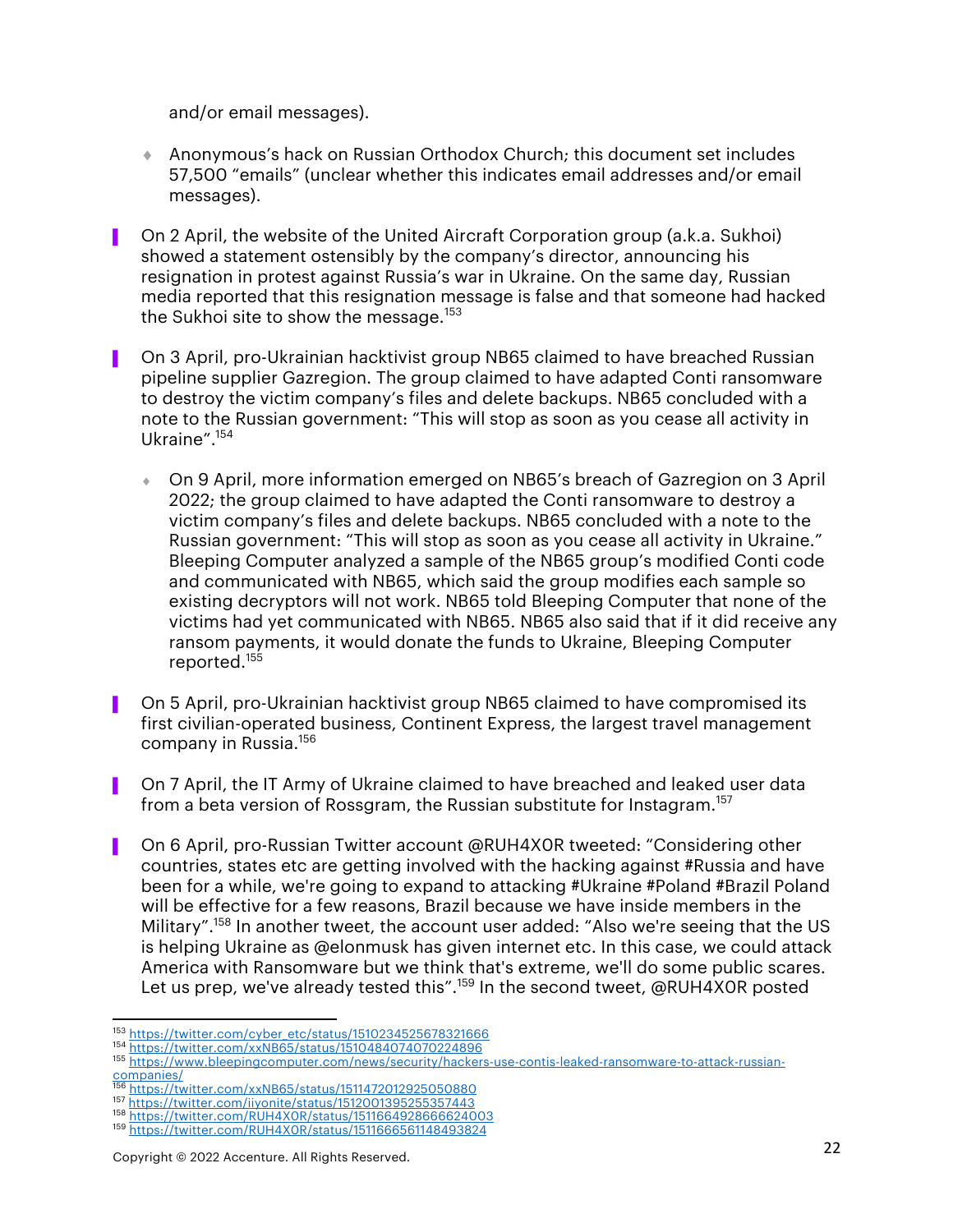photos that appeared to come from closed-circuit cameras and to depict police officers and vehicles. @RUH4X0R's intentions and capabilities are unclear.

- On 6 April, YourAnonTV tweeted that hacker group TheBlackRabbitWorld had gained access to a closed-circuit TV (CCTV) system inside the Kremlin. The tweet quoted TheBlackRabbitWorld as saying "We won't stop until we reveal all of your secrets." YourAnonTV's tweet included images that resemble CCTV footage, but the veracity of the claims is unclear.<sup>160</sup>
	- Similarly, on 7 April, the group NB65 claimed to have obtained security camera access.<sup>161</sup>
- On 7 April, transparency group DDoSecrets announced it had posted new documents from hacktivist breaches of Russian entities, including: Petrovsky Fort, a Saint Petersburg office building; Forest, a logging firm; and Aerogas, "an engineering company which specializes in the oil and gas industry".162
- ▌ On 7 April, pro-Ukrainian hacker group AgainstTheWest claimed to have breached Russian federal employment-related site Rabotut, a Chinese bank, and a China-based Cross-Border Interbank Payment System that presumably could have facilitated Russian sanctions evasions and served as an alternative to SWIFT.
	- ¨ On 9 April, AgainstTheWest claimed via Twitter (tweet subsequently deleted) to have breached the main ATM software source code for the People's Bank of China.<sup>163</sup> On 10 April, the group also claimed via Twitter (tweet subsequently deleted) claimed to have breached the China branch of UBS Securities.<sup>164</sup>
- ▌ On 10 April, pro-Ukrainian group BanderaHackers claimed to have breached the website of the Russian "Committee for Protection Against Defamation, Discrimination and Harassment on the Internet" (CADDPI); the group posted screenshots purporting to show that website defaced with real news of Russian atrocities in Ukraine.<sup>165</sup>
- On 11 April, DDoSecrets posted 446 GB of data from Russia's Ministry of Culture.<sup>166</sup>
- ▌ On 18 April, Russian media outlet lenta[.]ru reported that the pro-Russian hacktivist group KillNet had paralyzed the websites of eight Polish airports with DDoS attacks. However, the Twitter account @cyber\_etc commented, "for the moment, no disruption has been reported on the sites of these airports".<sup>167</sup>
- ▌ On 19 April, transparency site DDoSecrets posted 87,500 emails (107 GB) that Anonymous-affiliated hacktivists had stolen from Russian engineering firm Neocom Geoservice, which provides exploration and drilling support to customers like Gazprom.<sup>168</sup> DDoSecrets also announced a leak of documents from a Russian

<sup>160</sup> https://twitter.com/YourAnonTV/status/1511656225687154688<br>161 https://twitter.com/xxNB65/status/1512264261594140718

<sup>162</sup> https://ddosecrets.substack.com/p/releases-petrovsky-fort-aerogas-and?s=r<br>163 https://web.archive.org/web/20220409183648/https://twitter.com/ Blue hornet/status/1512862017899667459

<sup>164</sup> http://web.archive.org/web/20220410115606/https://twitter.com/\_Blue\_hornet/status/1513122336828014595

<sup>165</sup> https://twitter.com/BanderaHackers/status/1513092391301001218<br><sup>166</sup> https://twitter.com/NatSecGeek/status/1513594910397669386

<sup>167</sup> https://twitter.com/cyber\_etc/status/1516118620857851909/photo/1

<sup>168</sup> https://ddosecrets.com/wiki/Neocom\_Geoservice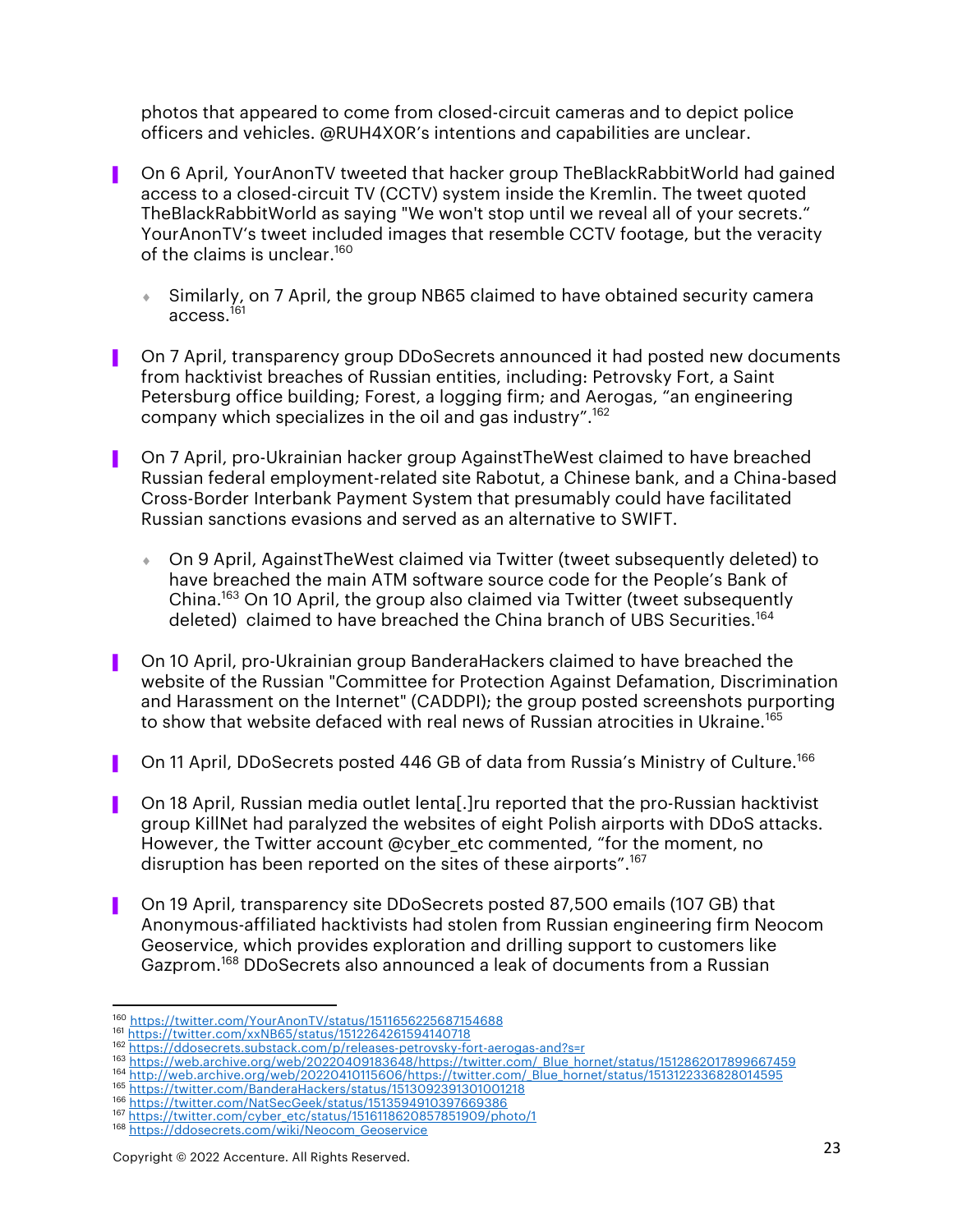Defense Ministry-linked construction firm.<sup>169</sup>

- ▌ On 20 April, a post on the VK.com social media page of Russia's Ministry of Emergency Situations (MChS) claimed the agency's website had been defaced with tips on how to survive a "a retaliatory nuclear strike" that NATO countries supposedly planned for 24 April (Eastern Orthodox Christian Easter), according to media reports and a cached version of the page.<sup>170</sup> Hackers previously defaced the same agency's website with a message urging Russian soldiers to defect from the army.<sup>171</sup>
- As of 20 April, pro-Ukrainian hacktivist group NB65's Twitter feed wished "good luck" to the Petersburg Social Commercial Bank in Russia as the bank attempted to recover from NB65's use of the Conti ransomware against the bank.<sup>172</sup>
- ▌ On 22 April, DDoSecrets posted 645,000 email messages from Enerpred, the largest producer of hydraulic tools in Russia and the Commonwealth of Independent States, and a company specializing in the energy, coal, gas, petrochemical, and construction industries; <sup>173</sup> this serves as an example of hacktivism targeting Russia's energy sector.
- ▌ On 22 April, in an interview with The Intercept, DDoSecrets founder Emma Best described how the organization copes with the mass of stolen Russian data they are receiving. DDoSecrets provides a disclaimer saying that, due to the wartime context, "there is an increased chance of malware, ulterior motives and altered or implanted data, or false flags/fake personas".<sup>174</sup>
- ▌ On 23 April, Joe Uchill of SCMagazine tweeted a screenshot of the IT Army of Ukraine's new website featuring a live graphic showing successful attacks on Russian targets. Referring to Ukraine's Ministry of Digital Transformation, who sponsors the IT Army, Uchill commented, "They gamified querilla cyberwarfare".<sup>175</sup>.
- ▌ In the week ending 24 April, the IT Army of Ukraine attacked 125 Russian online resources, according to Ukraine's Digital Ministry. Victims included Russia's veterinary inspection system, with this victimization potentially complicating the delivery of meat and milk to supermarkets. Additionally, online services for Russian tax service data providers and for buying plane tickets also suffered delays; as well, attacks on the accounting-related services of software provider 1-S prevented Russians from meeting accounting deadlines.<sup>176</sup>
- ▌ On 25 April, NB65 claimed to have breached CorpMSP, a Russian managed service provider. A screenshot appearing in an NB65 tweet says CorpMSP does contract work with the Russian Defense Ministry and indeed is "a front for FSB cyber spooks." The message said NB65 had used the Conti ransomware to breach CorpMSP and had stolen emails, client configuration information, and internal processes. The message

<sup>169</sup> https://twitter.com/NatSecGeek/status/1516341878450491394

<sup>170</sup> http://securitylab.ru/news/531218.php

<sup>171</sup> https://www.washingtonpost.com/world/2022/03/17/russia-government-hacking-wave-unprecedented/ <sup>172</sup> https://twitter.com/xxNB65/status/1515860688673165313

<sup>173</sup> https://ddosecrets.com/wiki/Enerpred

<sup>174</sup> https://theintercept.com/2022/04/22/russia-hackers-leaked-data-ukraine-war <sup>175</sup> https://twitter.com/JoeUchill/status/1517902319735693314

<sup>176</sup> https://www.ukrinform.ru/rubric-technology/3466734-itarmia-za-nedelu-atakovala-svyse-125-rossijskih-resursov.html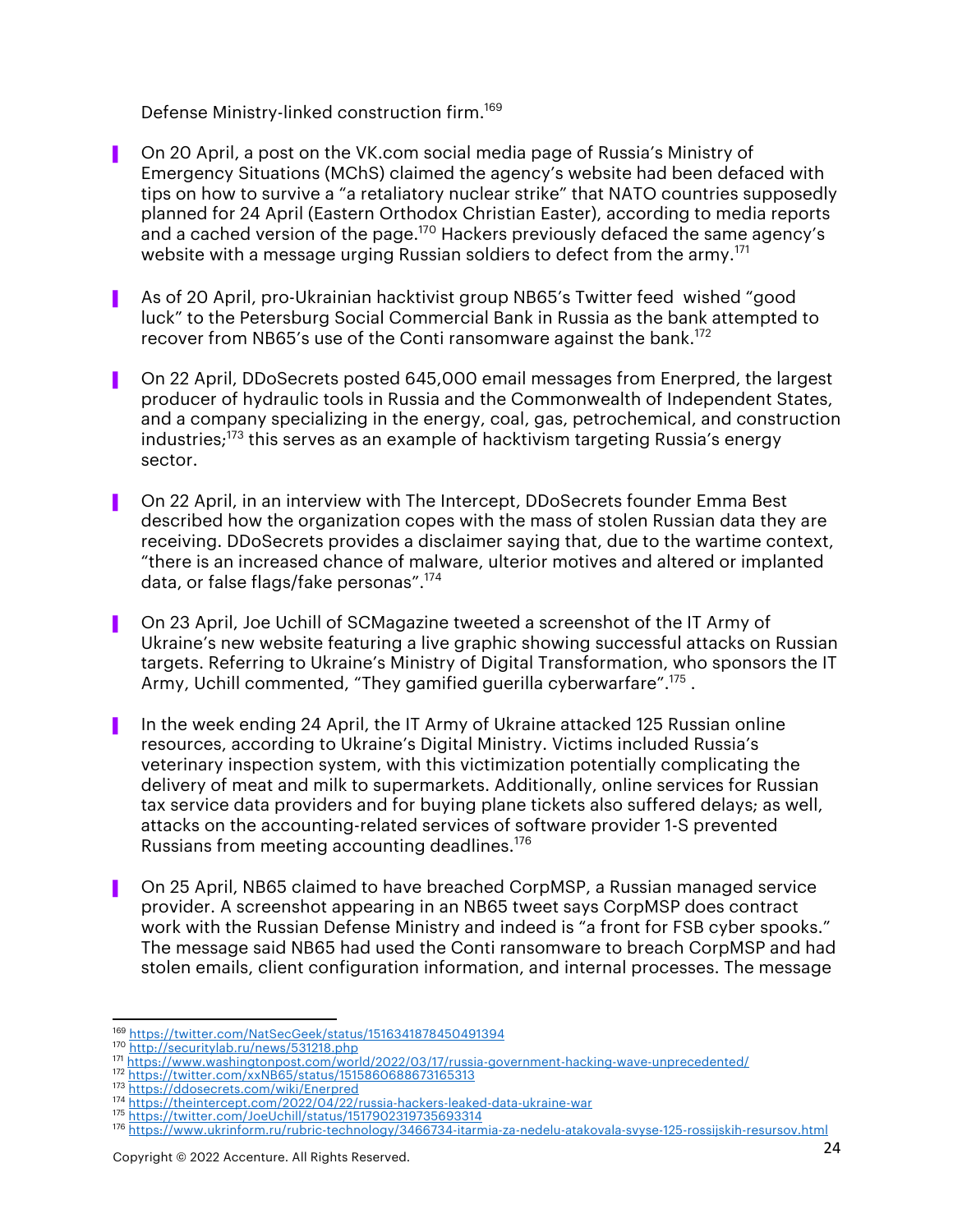also threatened to leak the data if CorpMSP did not respond in three days.<sup>177</sup>

■ On 25 April, DDoSecrets posted nearly 1.1 million emails from ALET, a Russian customer broker for coal, crude oil, liquefied gases, and petroleum products.178

## Cyber-related Events in Other Countries

Numerous disruptive attacks have occurred in countries outside Russia, Ukraine, and Belarus in the weeks after the invasion and after countries imposed sanctions on Russia. In many of these cases, circumstantial evidence suggests, but does not prove, a possible link to the Russia-Ukraine conflict.

ACTI's database of ransomware incidents—based largely on postings from ransomware actors' data leak sites and insights gained from Accenture Security's CIFR team showed 105 ransomware incidents between 16 February and 15 March. About these incidents, ACTI notes that:

- ▌ The top three attacker groups were Conti (with 39 incidents), LockBit 2.0 (31 incidents), and AlphV (14 incidents).
- ▌ The top three industries threat groups have targeted were manufacturing (23 incidents), financial services (12 incidents), and wholesale (11 incidents).
- The top four countries threat actors have targeted were the US (42 incidents), Germany (7 incidents), the UK (6 incidents), and Canada (6 incidents).

The totals represent a decrease from the period of 15 January-15 February, which saw 143 incidents, dominated by LockBit 2.0, which was responsible for 50 incidents.

The business sectors in which the targets reside generally align with those of past financially motivated ransomware activity; most of the named victims do not relate to the Russia-Ukraine conflict in an obvious way, despite some ransomware actors' declarations of support for one side or another.<sup>179</sup>

Specific cyber-related events in countries other than Ukraine, Russia, and Belarus include the following:

- During 6-10 March, Finnish aircraft reported increased GPS jamming near the Russian border. <sup>180</sup> In January, Israeli pilots reported GPS spoofing from the Russian airbase at Khmeimim in Syria. 181
- ▌ On 7 March, Spain's National Intelligence Center (CNI) reported that the Spanish government had intercepted Russian plans to carry out a cyberattack on Spain's State Employment Service (SEPE). The CNI said Russia counted Spain among its main enemies because of Spain's prominence in the NATO presence protecting the Baltic states. SEPE had suffered two cyberattacks in 2021, in which Spanish intelligence

<sup>177</sup> https://twitter.com/xxNB65/status/1518594916431060992<br><sup>178</sup> https://ddosecrets.com/wiki/ALET

<sup>179</sup> https://acn-marketing-blog.accenture.com/wp-content/uploads/2022/03/UPDATED-ACTI-Global-Incident-Report-<u>Ideological-Divide-Blog-14MARCH22.pdf</u><br><sup>180</sup> https://www.gpsworld.com/finnish-airline-finds-gps-interference-near-russian-border/

<sup>181</sup> https://www.middleeastmonitor.com/20220201-russia-refuses-israeli-demand-to-stop-jamming-gps-of-flights-into-telaviv/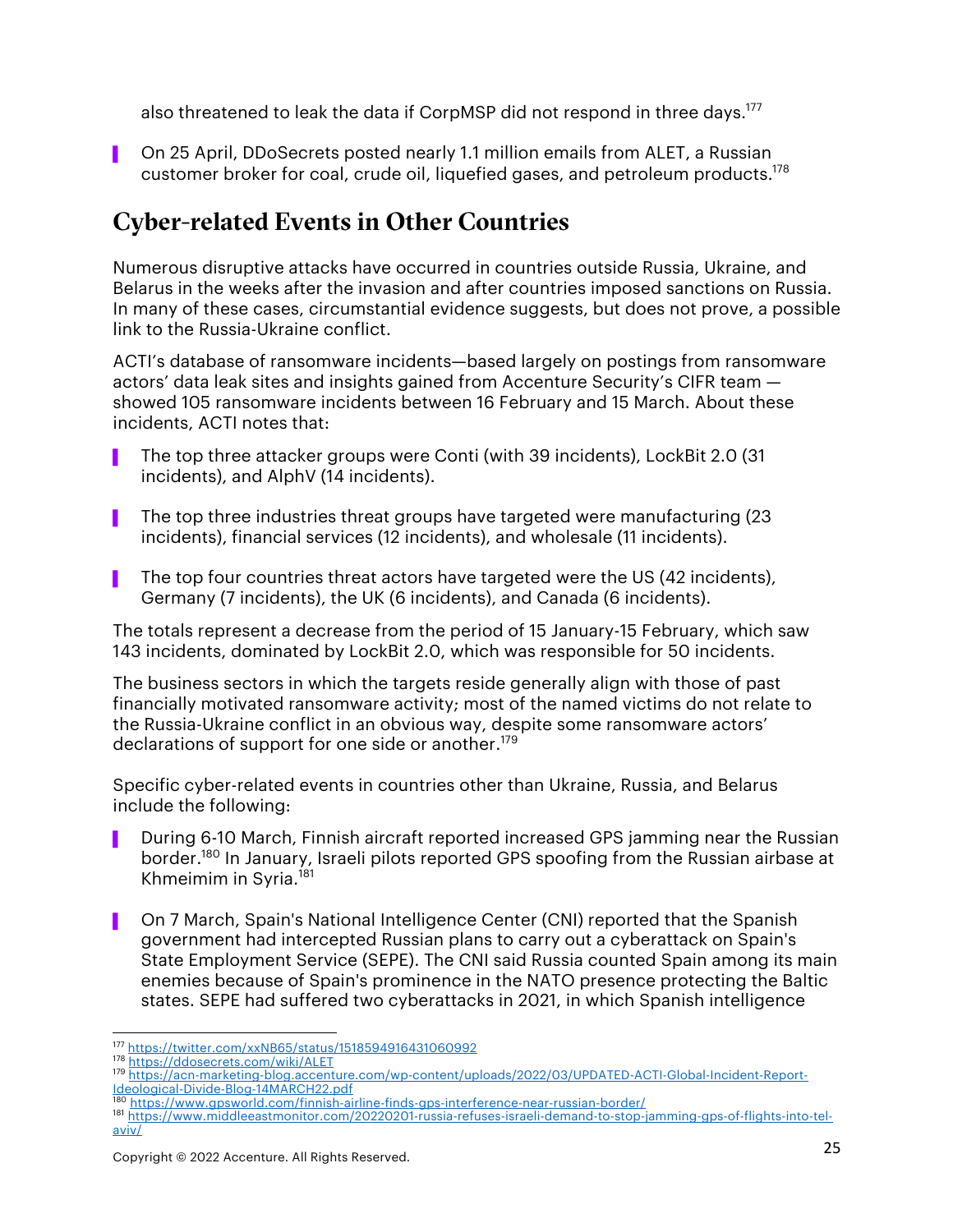suspected Russia. In previous days, the Spanish government had put numerous agencies and sites, including embassies, the Social Security administration, and the Nuclear Security Council on high alert in anticipation of cyber attacks. The Spanish government also ordered public employees to shut down and disconnect devices as a security measure. Other recommendations included shutting down remote computers daily, performing security updates at night, issuing new passwords, exercising caution with emails, minimizing connections to the internet, using secure passwords, and updating all systems. 182

- As the Global Incident Report published on March 10 mentioned, on 8 March, Germany's Federal Office for Information Security (BSI) intelligence service had warned of the threat of an imminent cyber attack<sup>183</sup> on high-value German targets such as military or energy-related entities.
- ▌ On 9 March, the US Cybersecurity and Infrastructure Security Agency (CISA) updated its Conti ransomware alert with indicators of compromise (IOCs) consisting of close to 100 malicious domain names the group uses.<sup>184</sup>
- ▌ The Lapsus\$ (a.k.a. Lapsus and Lapsu\$) extortion gang's Telegram channel, which is also its leak site, features numerous dramatic postings from the second week of March 2022.
	- $\bullet$  These postings include the following:
		- A 10 March posting seeking to recruit insiders at telecommunications and video game companies. 185
		- An 11 March posting ACTI observed on Lapsus\$'s insider chat, in which someone claiming to be a former telecommunications call center employee stated that the company had bad security.
		- An 11 March posting seemingly claiming responsibility for the breach of French video game company Ubisoft. The company admitted an incident had temporarily disrupted some games, systems, and services but had apparently not resulted in unauthorized access to players' personal information. 186
		- A 14 March posting that ACTI observed, announcing the winner of a "poll" the Lapsus\$ gang had held to choose the next leak victim. The group wrote: "What should we leak next? Vodafone winner. We work to ready the data to leak." They then posted a link to a Telegram channel called "t[.]me/saudechat."

<sup>182</sup> https://www.abc.es/economia/abci-administracion-pone-alerta-funcionarios-riesgo-ciberataque-202202281200\_noticia.html and https://www.elconfidencialdigital.com/articulo/seguridad/alerta-gobierno-indicios-

ciberataque-rusia-que-espana-pueda-pagar-millones-parados/20220303135135359167.html

<sup>183</sup> https://www.spiegel.de/netzwelt/warnung-der-bundesregierung-cyberangriff-auf-deutsche-hochwertziele-koennteschon-bald-starten-a-3d80a9a1-7558-4fd4-873b-070fd6ceec0f<br>184 https://www.bleepingcomputer.com/news/security/cisa-updates-conti- ransomware-alert-with-nearly-100-domain-

names/<br><sup>185</sup> https://twitter.com/S0ufi4n3/status/1502032449643192325

<sup>186</sup> https://www.msn.com/en-us/entertainment/gaming/ubisoft-says-it-experienced-a-e2-80-98cyber-security-incidente2-80-99/ar-AAUWMgW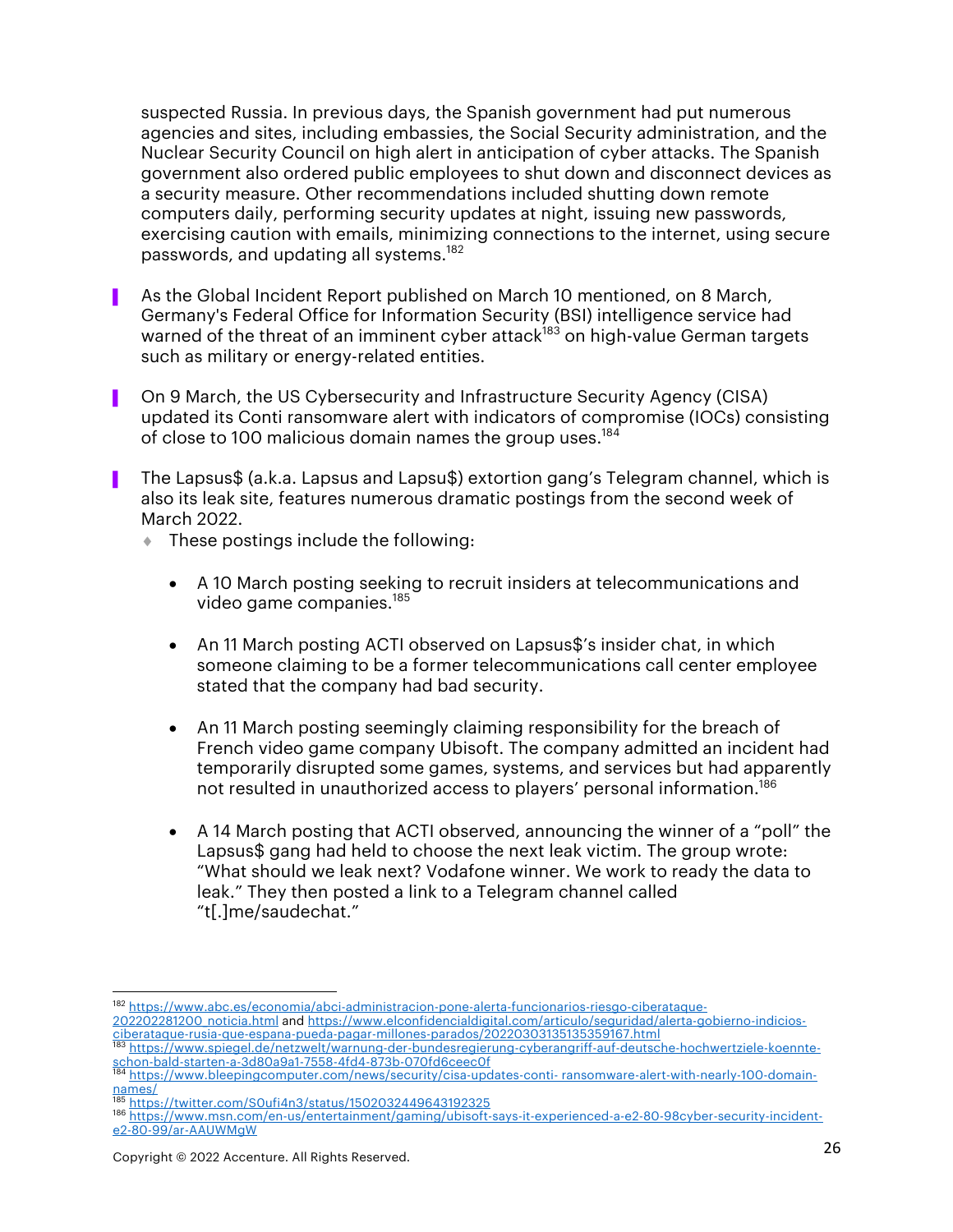- $\triangleq$  Additionally, on 8 March, the Lapsus\$ group posted on Twitter, seemingly taking credit for that day's disruptions at Spotify and Discord, but deleted the tweet almost immediately, according to researcher Soufiane Tahiri.<sup>187</sup>
- ◆ As previously reported, Lapsus\$ had leaked Samsung data on 7 March and had breached US-based graphic processor company Nvidia on 28 February. Besides Samsung and Nvidia, Lapsus\$ has also breached Brazilian and Portuguese government and media entities, raising questions about the group's origin and motives. 188
- According to a dox (i.e., a release of personal information) from March  $7^{189}$  at least one Lapsus\$ member is a UK-based teenager.

▌ On 10 March, the German corporate network of Japan-based Denso, a supplier of power train systems, hybrid vehicle components, and fuel injectors for multiple automotive companies, detected an unauthorized access.

- ¨ On 13 March, extortion group "Pandora" posted a threat to leak 1.4 terabytes worth of data on 16 March. Bleeping Computer reported seeing a sample of leaked Denso data, including purchase orders, emails, and technical schematics (https://www.bleepingcomputer.com/news/security/automotive-giant-denso-hitby-new-pandora- ransomware-gang/). The Pandora malware is derived from Babuk malware code, which the Pandora developers may have obtained via a September 2021 source code leak. 190
- **Previous attacks on Toyota and Volvo had led to suspicions of connections** between the attacks and Japan's and Sweden's support for Ukraine<sup>191</sup>.
- ▌ On 11 March, Ireland's National Cyber Security Center informed the Kerry County Council it had observed "suspicious activity / potential for cyber-attack on our email / IT system arising from traffic from Russian IP Addresses and certain domains / subdomains," according to The Kerryman. 192
- On 11 March, Bridgestone Americas confirmed it had suffered a ransomware attack. The LockBit ransomware group has indeed leaked data belonging to Bridgestone.<sup>193</sup> LockBit actors had previously vowed to leak data from anti-Russian countries and entities. 194
- ▌ On 11 March, Reuters published new information on the crippling of KA-SAT, a European subsidiary of satellite Internet provider Viasat, on 24 February, the day

<sup>&</sup>lt;sup>187</sup> https://twitter.com/S0ufi4n3/status/1501269430025826311<br><sup>188</sup> https://www.wired.com/story/lapsus-hacking-group-extortion-nvidia-samsung/

<sup>189</sup> hxxps://doxbin[.]com/upload/white

<sup>190</sup> https://twitter.com/BleepinComputer/status/1503388889007939586<br>191 https://www.cnn.com/2022/03/01/business/toyota-japan-cyberattack-production-restarts-intl-hnk/index.html, Global Incident Report March 10

<sup>192</sup> https://www.independent.ie/regionals/kerryman/news/kerry-county-council-on-cyber-attack-alert- over-suspiciousrussian-online-activity-41439254.html

<sup>193</sup> https://www.bleepingcomputer.com/news/security/bridgestone-americas-confirms-ransomware- attack-lockbit-leaks-

data/ <sup>194</sup> https://acn-marketing-blog.accenture.com/wp- content/uploads/2022/03/UPDATED-ACTI-Global-Incident-Report-Ideological-Divide-Blog- 14MARCH22.pdf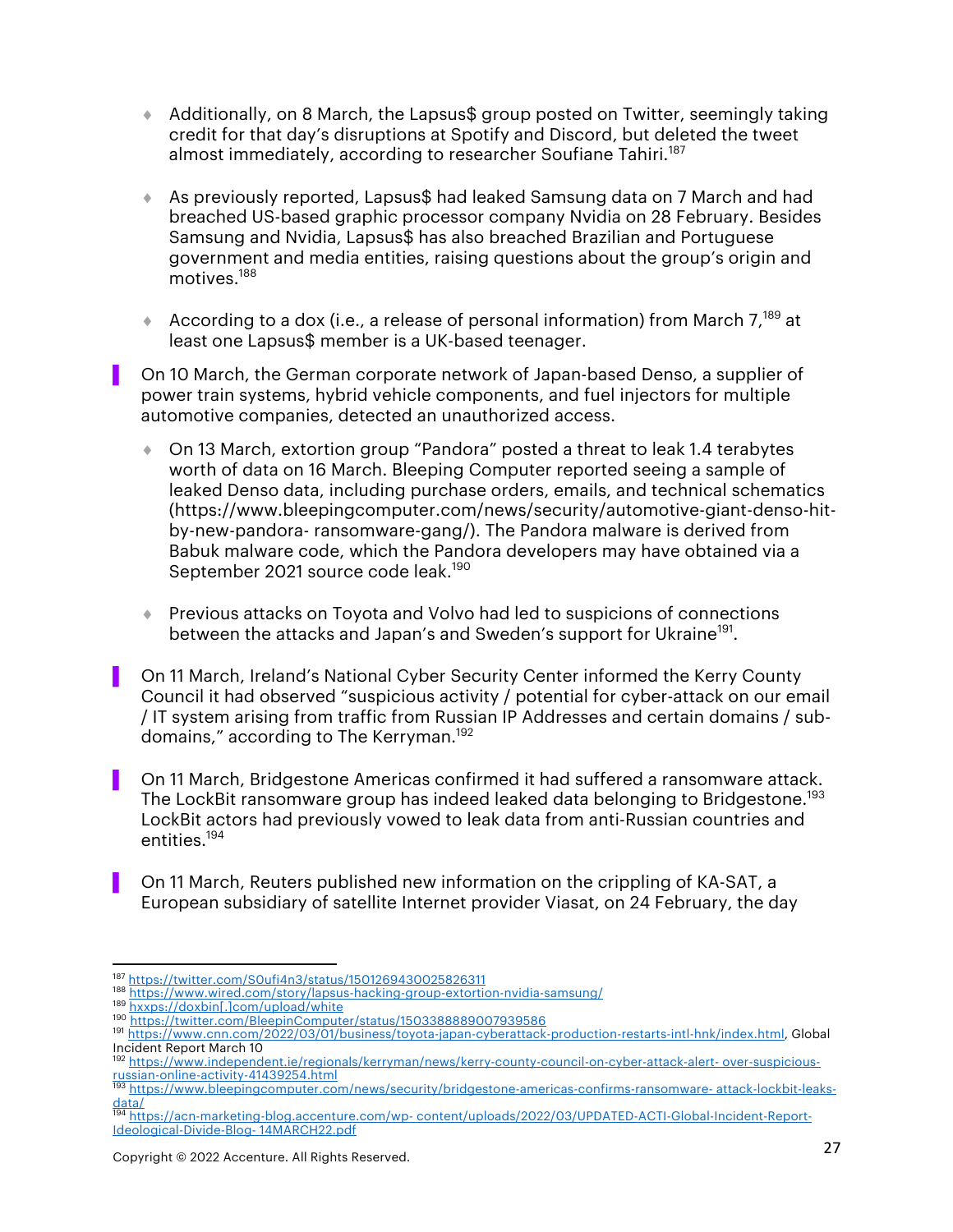Russia invaded Ukraine.<sup>195</sup> According to Reuters, analysts for the US National Security Agency (NSA), the French government cybersecurity organization Agence nationale de la sécurité des systèmes d'information (ANSSI), and Ukrainian intelligence services are assessing whether Russian- state-backed hackers carried out the attack in an attempt to sever communications on the eve of the invasion. KA-SAT provides connectivity to Ukrainian military and police units, and parent company Viasat acts as a defense contractor for the US and several of its allies. A Viasat official has cited a "misconfiguration in the 'management section'" of KA-SAT's network that threat actors abused to gain remote access to modems.

- ◆ Spanish security researcher Ruben Santamarta hypothesized that Viasat's words about a misconfigured "management section" means "the attackers likely managed to compromise/spoof a Ground Station…specifically the 'Element Management' section…to issue a command by abusing a legitimate control protocol (probably TR-069) that deployed a malicious firmware update to the terminals…this could have been performed using well-known attacks involving VLANs". 196
- ◆ On 15 March, NetBlocks reported that KA-SAT's network "remains heavily impacted," 18 days after the 24 February cyber attack. <sup>197</sup> On 15 March a Ukrainian official admitted for the first time that the Viasat breach caused a "huge loss" to Ukrainian communications. German wind operator Enercon, one of the first KA-SAT customers to report the outage, noted on 15 March that "85% of its modems were still offline" and that it would take weeks to recover. 198
- On 12 March, the French School of Civil Aviation fell victim to Hive ransomware.<sup>199</sup> The threat actors using the ransomware initially demanded US\$1.2 million in bitcoin; then, on 20 March, they raised the demand to US\$2 million. Other Hive victims during the Ukraine crisis include the Romanian petrol company mentioned in an earlier version of this report (published on 10 March).
- ▌ On 14 March, Russian Deputy Foreign Minister Oleg Syromolotov said in an interview that the stalled Russian-US dialogue on cybersecurity could resume, provided that the US observe conditions Putin set in a September 2020 speech.<sup>200</sup> Putin's September 2020 speech had demanded that the US not "intervene" in Russian affairs.<sup>201</sup> Russian officials interpret "interference" broadly to include any criticism of the country.202
	- Syromolotov noted that high-level cybersecurity talks had already brought tangible results, such as the 14 January 2022 arrest of REvil ransomware operators who had targeted US critical infrastructure.

<sup>195</sup> https://www.reuters.com/world/europe/exclusive-us-spy-agency-probes-sabotage-satellite-internet-during-russian-<br>2022-03-11/

https://www.reversemode.com/2022/03/satcom-terminals-under-attack-in-europe.html

<sup>197</sup> https://twitter.com/netblocks/status/1503791987161505801

<sup>198</sup> https://www.reuters.com/world/satellite-outage-caused-huge-loss-communications-wars-outset-ukrainian-official-2022-03-15/

<sup>199</sup> https://www.lemagit.fr/actualites/252514685/LEcole-Nationale-de-lAviation-Civile-paralysee-par-une-cyberattaque 200 hxxps://tass[.]ru/politika/14063755<br><sup>201</sup> https://www.nytimes.com/2020/09/25/world/europe/russia-cyber-security-meddling.html

<sup>202</sup> https://www.dw.com/en/world-leaders-condemn-navalny-sentence-russia-denounces-interference/a-56436335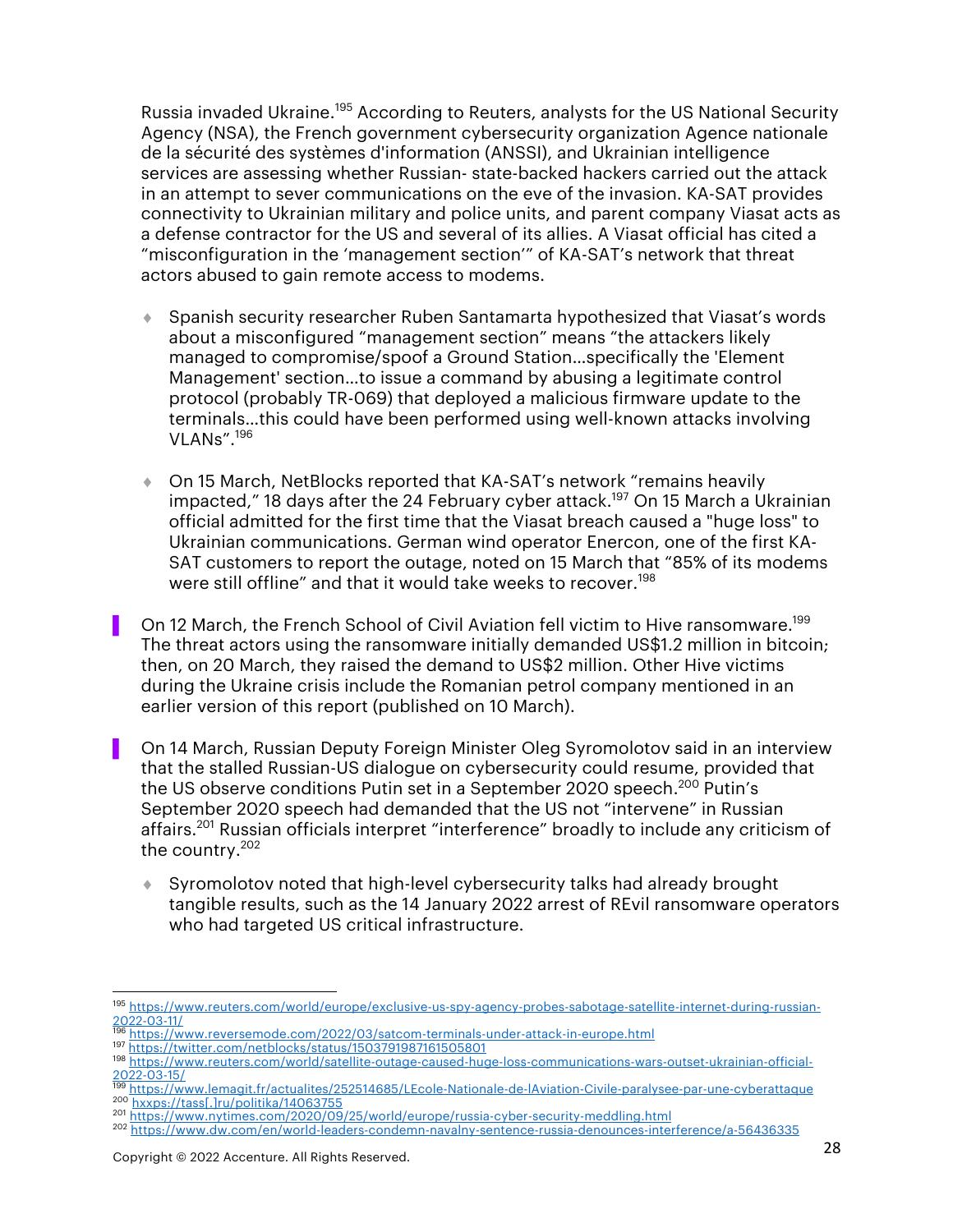- ¨ Some analysts interpreted Syromolotov's comment as a veiled threat from Russia to unleash criminals REvil actors.<sup>203</sup> The criminals whom Russia arrested on 14 January, including a person the US suspects of carrying out the May 2021 DarkSide ransomware attack on Colonial Pipeline<sup>204</sup>, were scheduled to be eligible for release on bail on 13 March. 205
- On 15 March the head of CERT Latvia said that the quantity of cyber attacks against the country had grown by 25 percent since the beginning of the war. This activity was mostly "quite primitive," involving mass credential phishing attacks and DDoS attacks. 206
- ▌ On 15 March, Germany's Federal Office for Information Security (BSI) advised against using Kaspersky anti-virus products. They warned (translated): "A Russian IT manufacturer can carry out offensive operations itself, be forced to attack target systems against its will, or be spied on without its knowledge as a victim of a cyber operation, or be misused as a tool for attacks against its own customers". 207
- ▌ On 15 March, the US CISA and the US Federal Bureau of Investigation issued Alert AA22-074A, "Russian State-Sponsored Cyber Actors Gain Network Access by Exploiting Default Multi-Factor Authentication Protocols and "PrintNightmare" Vulnerability". <sup>208</sup> They wrote: "As early as May 2021, Russian state-sponsored cyber actors took advantage of a misconfigured account set to default MFA [multi- factor authentication] protocols at a non-governmental organization (NGO), allowing them to enroll a new device for MFA and access the victim network." Then the actors exploited the "PrintNightmare" vulnerability, CVE-2021-34527, to gain system privileges. The alert urges that organizations enforce MFA, review configuration policies, disable inactive accounts, and patch for known exploited vulnerabilities.
- ▌ On 16 March, News 5 (Cleveland) reported that the US FBI had warned businesses in northeast Ohio of increased cyber threats, which News 5 reported the FBI suspects may be Russian retaliation for sanctions. "We're seeing just about everybody having something. It doesn't mean they've been hacked, but the attempts are there…from health care to financial services — even more supply chain," said an Ohio cybersecurity vendor News 5 quoted.<sup>209</sup>
- On 16 March, GovInfoSecurity noted several cyber incidents affecting the healthcare industry; these incidents include the disruption of some patient services at the East Tennessee Children's Hospital and patient information breaches in Missouri and Colorado.<sup>210</sup> It is unclear whether these incidents relate to Russian threat groups.
- ▌ On 16 March, cybersecurity research group vx-underground tweeted, "ALPHV, also labeled BlackCat ransomware group, is a suspected rebrand of DarkSide & BlackMatter ransomware group Today, ALPHV unveiled ALPHV MORPH. A

<sup>208</sup> https://www.cisa.gov/uscert/ncas/alerts/aa22-074a

<sup>&</sup>lt;sup>203</sup> https://twitter.com/C\_C\_Krebs/status/1503395668387377155<br><sup>204</sup> https://www.cnn.com/2022/01/14/politics/us-russia-colonial-pipeline-hack-arrest/index.html

<sup>205</sup> https://twitter.com/Zilla57826895/status/1482064786770776066<br>206 https://rus.lsm.lv/statja/novosti/obschestvo/v-latvii-uchastilis-sluchai-kiberatak.a448086/

<sup>207</sup> https://www.bsi.bund.de/DE/Service-Navi/Presse/Pressemitteilungen/Presse2022/220315\_Kaspersky-Warnung.html

<sup>209</sup> https://www.news5cleveland.com/news/local-news/exclusive-fbi-warns-of-increased-cyber-threats-against-northeastohio-businesses

<sup>210</sup> https://www.govinfosecurity.com/tennessee-pediatric-hospital-responding-to-cyber-incident-a-18730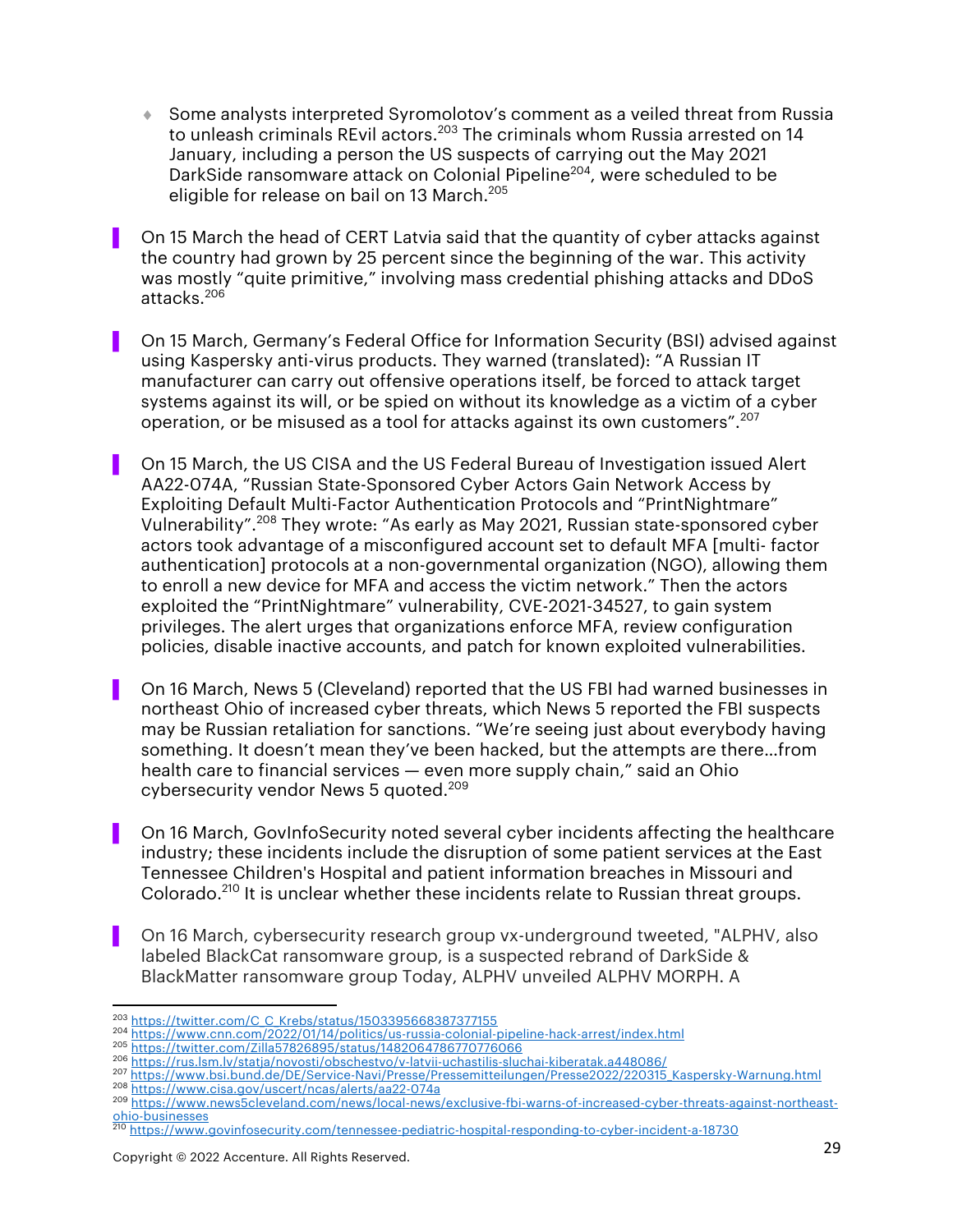polymorphic ransomware variant written in Rust and discovered today by @pancak3lullz." <sup>211</sup>

- ▌ On 16 March, Microsoft detailed how the TrickBot malware uses Internet of Things (IoT) devices, particularly MikroTik routers, in C2 infrastructure. Microsoft provides a forensic tool to test whether its IoT devices are vulnerable to these attacks.<sup>212</sup> This is relevant to the Russia-Ukraine conflict, given the leaked correspondence of some actors using TrickBot or Conti shows these actors have taken targeting guidance from JACKMACKEREL (a.k.a. Cozy Bear) a threat group operating out of Russia.<sup>213</sup>
- ▌ On 16 March, Dragos, an industrial control systems (ICS)-focused cybersecurity company, observed network communications among "numerous auto manufacturing companies" in North America and Japan and Emotet malware C2 servers that the Conti ransomware group appears to control.<sup>214</sup> It is unclear whether this Conti activity is part of the group's ordinary criminal activity or is related to its declared support for Russia.
- ▌ On 17 March, Trend Micro published an update on the Cyclops Blink malware, which is associated with the hacker group Sandworm and which recruits IoT devices for a botnet. Whereas previous reporting had focused on Cyclops Blink recruiting Watchguard firewalls, the new report details a strain that targets Asus routers. The new report also lists over 150 current and historical C2 servers.<sup>215</sup>
- ▌ On 17 March, a technical fault disrupted Polish rail service for most of the day. This railroad has been transporting thousands of Ukrainian refugees to safety. The transport minister said traffic control systems that Alstom makes had experienced identical faults in India, Singapore, and possibly Pakistan. Alstom as not indicated any suspicions of malicious activity, saying a time-formatting error was responsible and said that the incident had not affected safety.<sup>216</sup> An Alstom software glitch also disrupted a signaling system on Spanish rail operator Renfe on 21 March.<sup>217</sup> Although the cause may be merely technical, the timing is of concern, as Spanish authorities have identified their country as a top target for Russian retaliatory cyber attacks (see above).
- ▌ On 17 March, the European Union Aviation Safety Agency warned of spoofing and jamming incidents affecting Global Navigation Satellite Systems in the areas of Kaliningrad, Eastern Finland, the Black Sea, and the Eastern Mediterranean since the 24 February Russian invasion of Ukraine. Finnish authorities had reported this previously; other reports say Poland, Lithuania, and Latvia also felt the effects. Israel also reported GPS interference coming from Russia's Khmeimim airbase in Syria. During military exercises in 2017 and 2018, NATO and Norway faced GPS disruption problems, which Norway blamed on Russia.<sup>218</sup> Interested parties can read ACTI's

- 215 https://www.trendmicro.com/en\_us/research/22/c/cyclops-blink-sets-sights-on-asus-routers--.html<br>216 https://www.trendmicro.com/en\_us/research/22/c/cyclops-blink-sets-sights-on-asus-routers--.html<br>216 https://www.reuter
- 

<sup>211</sup> https://twitter.com/vxunderground/status/1504238897194221570

<sup>&</sup>lt;sup>212</sup> https://www.microsoft.com/security/blog/2022/03/16/uncovering-trickbots-use-of-iot-devices-in-command-andcontrol-infrastructure/

<sup>213</sup> https://www.wired.com/story/trickbot-malware-group-internal-messages/, https://www.wired.com/story/contiransomware-russia/ <sup>214</sup> https://www.dragos.com/blog/industry-news/suspected-conti-ransomware-activity-in-the-auto-manufacturing-sector/

<sup>217</sup> https://www.reuters.com/world/europe/madrids-suburban-trains-disrupted-after-alstom-software-glitch-2022-03-21/

<sup>218</sup> https://www.bleepingcomputer.com/news/security/europe-warns-of-aircraft-gps-outages-tied-to-russian-invasion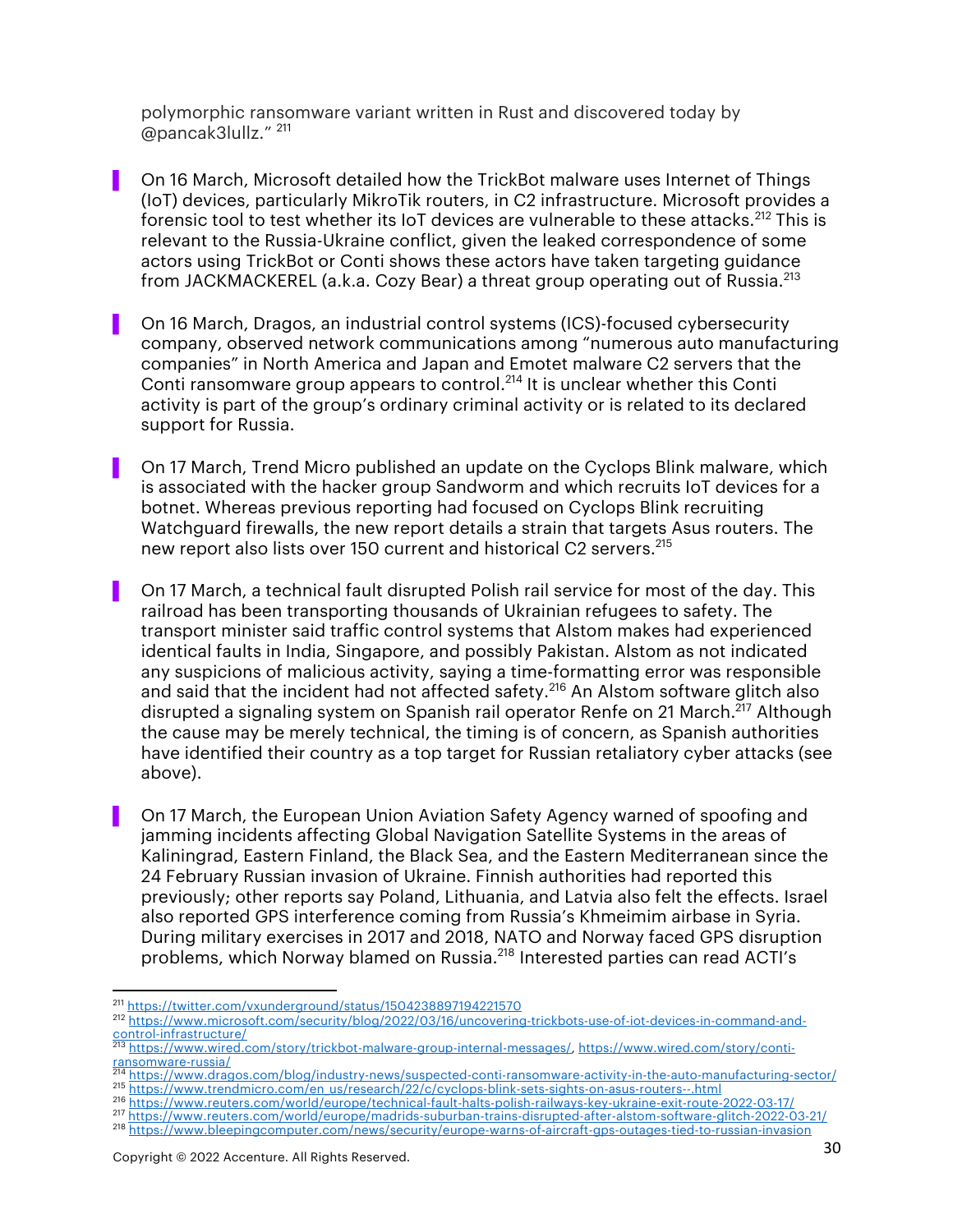January 2022 blog highlighting GPS-related threats to transportation.<sup>219</sup>

- On 17 March, the ALPHV ransomware group claimed to have exfiltrated data from Noble Oil, a North Carolina-based used oil services recycling company.<sup>220</sup> ALPHV is the same group that has breached petrochemical industry-related logistics and port companies in Europe.<sup>221</sup>
	- ¨ A 17 March Talos report reaffirms a relationship ACTI previously identified between BlackMatter ransomware, a spinoff of the DarkSide malware used in the Colonial Pipeline attack, and the BlackCat (a.k.a. ALPHV) ransomware used in the European petrochemical industry-related logistics and port attacks mentioned above.<sup>222</sup> This suggests that the perpetrators of those European attacks may be acquainted with those responsible for the Colonial Pipeline attack.
- ▌ On 17 March, the US CISA and FBI issued an alert about "possible threats to U.S. and international satellite communication (SATCOM) networks." They wrote: "Given the current geopolitical situation, CISA's Shields  $Up^{223}$  initiative requests that all organizations significantly lower their threshold for reporting and sharing indications of malicious cyber activity".<sup>224</sup> The alert followed the Viasat/KA-SAT hack of 24 February. The alert directed readers to the February 2022 "Annual Threat Assessment of the U.S. Intelligence Community." This document explicitly named Russia's development of "nondestructive and destructive counterspace weapons—including jamming and cyberspace capabilities, directed energy weapons, on-orbit capabilities and ground-based ASAT capabilities-to target U.S. and allied satellites."<sup>225</sup>
- On 17 March, a joint US cybersecurity advisory warned readers about AvosLocker, a ransomware-as-a-service group that has targeted potential victims in US financial services, critical manufacturing, and government facilities.<sup>226</sup> The advisory notes that the likely intrusion vectors included Microsoft Exchange Server vulnerabilities CVE-2021-31207, CVE-2021-34523, CVE-2021-34473, and CVE-2021-26855. AvosLocker advertises on the pro-Russian ransomware-oriented RAMP forum<sup>227</sup> and the group's name contains the Russian word "Avos" (meaning "perhaps"), suggesting AvosLocker may be a Russian group.
- ▌ On 17 March, researcher Brett Callow reported that the number of ransomware attacks on US local governments had decreased since the invasion of Ukraine.<sup>228</sup> This aligns with ACTI's own figures based on data-leak sites, listed above.
- On 20 March, the Lapsus\$ extortion group posted an image that appeared to represent Microsoft's internal DevOps platform, but soon deleted the posting.
- 219 https://www.accenture.com/us-en/blogs/cyber-defense/overreliance-gps-risk<br>220 https://twitter.com/S0ufi4n3/status/1504542952110108677

<sup>226</sup> https://www.ic3.gov/Media/News/2022/220318.pdf

<sup>221</sup> https://therecord.media/string-of-cyberattacks-on-european-oil-and-chemical-sectors-likely-not-coordinated-officials $rac{\text{say}}{222}$ 

<sup>222</sup> https://blog.talosintelligence.com/2022/03/from-blackmatter-to-blackcat-analyzing.html

<sup>223</sup> https://www.cisa.gov/shields-up<br>224 https://www.cisa.gov/uscert/ncas/alerts/aa22-076a

<sup>225</sup> https://www.dni.gov/files/ODNI/documents/assessments/ATA-2022-Unclassified-Report.pdf

<sup>227</sup> https://acn-marketing-blog.accenture.com/wp-content/uploads/2022/03/UPDATED-ACTI-Global-Incident-Report-Ideological-Divide-Blog-14MARCH22.pdf

<sup>228</sup> https://twitter.com/BrettCallow/status/1504504599239045120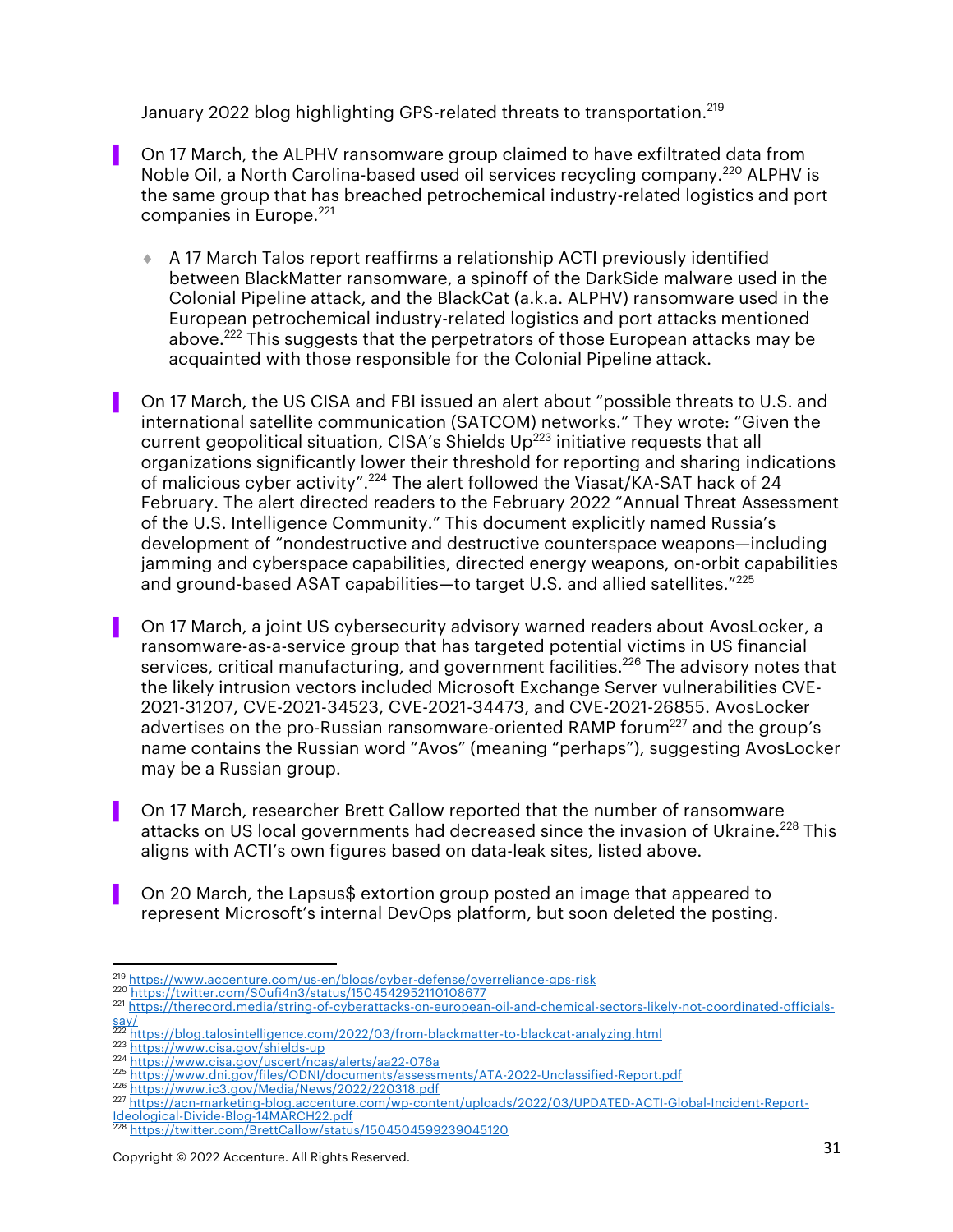Microsoft said it was investigating the claims, Vice News reported.<sup>229</sup>

- On 20 March, the Twitter account @ContiLeaks released version 3 of the Conti ransomware source code, which includes a compiled locker and decryptor.<sup>230</sup> The leaker's primary intention behind releasing this code may be to hurt the Conti developers, but the act also increases the cyber threat level for everyone, as it allows other threat actors to adapt and use the Conti source code.<sup>231</sup>
- ▌ On 20 March, the media reported that the British Army, citing "significant security concerns," prohibited military personnel from using the WhatsApp messaging service for professional work. According to the Daily Mail, Russian cruise missile operators have used phone metadata to target a training camp for foreign fighters in Ukraine. $^{232}$
- On 20 March a threat actor on the underground forum Breached. lco, the successor to Raidforums, offered to pay US\$50,000 for working credentials for vpn1.colpipe.com (Colonial Pipeline). The threat actor, "Charles Carmakal," is associated with the Caishen2844 ransom collective. This "Charles Carmakal" actor likely chose this nickname as a taunt at the real Charles Carmakal, Senior Vice President and Chief Technology Officer at cybersecurity firm Mandiant, who consulted on the Colonial Pipeline response in 2021.
	- ◆ On 21 March, ACTI observed online actor "pl0uton" advertising personal information about Ukrainian Security Service members. Actor "Charles Carmakal" responded, somewhat jokingly, "give info free I kill them" [sic]..
- On 20 March, Israel's National Cyber Directorate and the Knesset [Parliament] information security unit said they had thwarted multiple cyber attacks aimed at disrupting Ukrainian President Zelensky's video address to Israeli lawmakers.<sup>233</sup>
- ▌ On 20 March, German media, citing "Berlin security circles," reported that the Russian military intelligence service GRU has reconnoitered possible German targets for sabotage. One possible target is the Federal Network Agency, which is the regulatory office for electricity, gas, telecommunications, post, and railway markets. $234$
- ▌ On 21 March, US President Joseph Biden issued an urgent statement warning that, in response to US and allied countries' sanctions, Russia could retaliate with cyber threat activity: "Today, my Administration is reiterating those warnings based on evolving intelligence that the Russian Government is exploring options for potential cyberattacks." The statement called on private-sector critical infrastructure

<sup>229</sup> https://www.vice.com/en/article/y3vk9x/microsoft-hacked-lapsus-extortion-investigating

<sup>230</sup> https://twitter.com/vxunderground/status/1505555084452798469

<sup>231</sup> https://www.bleepingcomputer.com/news/security/more-conti-ransomware-source-code-leaked-on-twitter-out-of- $\frac{revenge}{232 h++-}$ 

<sup>&</sup>lt;sup>232</sup> https://www.dailymail.co.uk/news/article-10633873/British-soldiers-ordered-WhatsApp-hacking-fears.html<br><sup>233</sup> https://www.jpost.com/breaking-news/article-701828

<sup>&</sup>lt;sup>234</sup> https://www.merkur.de/politik/konflikt-russland-militaergeheimdienst-deutschland-spionage-angriffszielebundesnetzagentur-verfassungsschutz-ukraine-krieg-zr-91419216.html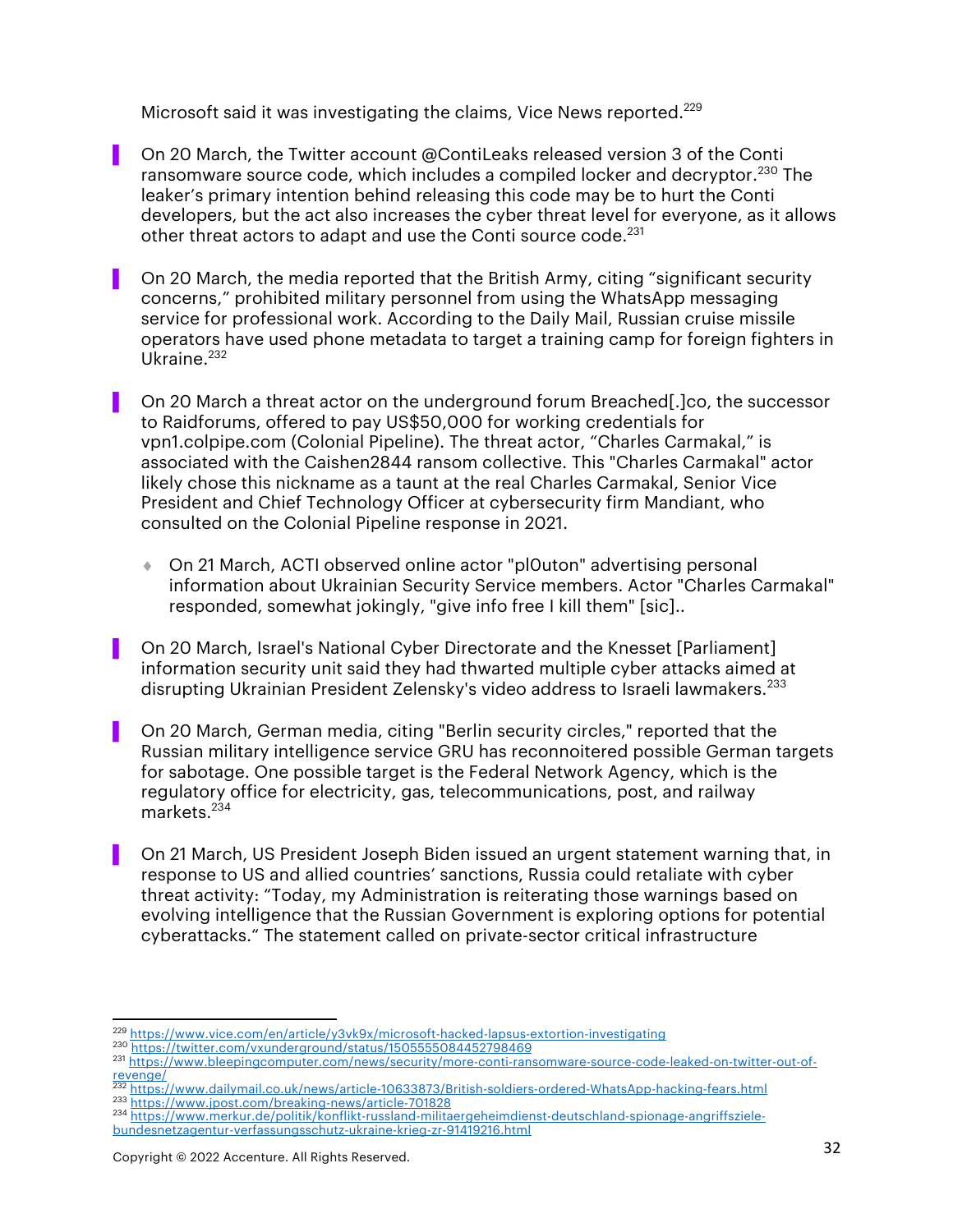operators to "harden [their] cyber defenses immediately."<sup>235</sup>

- ¨ White House cybersecurity advisor Anne Neuberger explained that the US government had not seen evidence of specific cyber attacks but had seen "preparatory activity"—a term that could include scanning websites or hunting for vulnerabilities. She warned that threat actors continued to exploit unpatched vulnerabilities to compromise American companies.<sup>236</sup>
- ◆ On 22 March, CBS News wrote that the "evolving intelligence" from Biden's announcement on 21 March might refer to a non-public 18 March FBI warning to the US energy sector of increased network-scanning activities from Russian IP addresses. Of the 140 overlapping IP addresses the FBI has identified, the bureau discovered "abnormal scanning" for at least 18 US companies in the defense industrial base, financial services, and information technology industries, and at least five US energy companies.<sup>237</sup>
- $\bullet$  Some details of this FBI warning resemble details of the reporting from 7 March on Russian probing of companies that produce liquefied natural gas<sup>238</sup> (see March 10 report). That reporting cited five US companies and implied that the Russian probing affected at least 15 energy companies in other countries.
- In a 26 March interview on CNN, US CISA director Jen Easterly further explained Biden's warning. She said that all critical infrastructure operators "need to assume" that Russian threat actors are preparing and exploring options for disruptive cyber activity. Easterly also stated: "it's not about panic. It's about preparation".<sup>239</sup>
- ▌ On 21 March, Canada's National Research Council (NRC) said a "cyber incident" forced it to take parts of its Internet presence offline. "NRC staff were not immediately able to say whether this cyber attack came from Russia or individuals and organizations associated with the Russian government," the Globe and Mail reported.<sup>240</sup> However, previous cyber incidents disrupted the foreign ministries of both Canada and the UK in early 2022 after both countries threatened to sanction Russia if it were to invade Ukraine.
- ▌ On 21 March, the Scottish Association for Mental Health said a "sophisticated and criminal" cyber attack on 17 March had affected "emails" and phone lines.<sup>241</sup> In a tweet without citation, BBC reporter Joe Tidy said Emsisoft had said the RansomExx crew carried out the attack.<sup>242</sup> RansomEXX (a.k.a. Defray777) has targeted North American local government agencies—particularly transportation departments—as well as electronics firms in the past. A possible connection with the Ukraine crisis is

<sup>235</sup> https://www.whitehouse.gov/briefing-room/statements-releases/2022/03/21/statement-by-president-biden-on-our-<br>nations-cybersecurity/

nations-cybersecurity<br>https://nypost.com/2022/03/21/white-house-warns-intelligence-points-to-russian-cyberattacks/

<sup>237</sup> https://www.cbsnews.com/news/russia-cyberattacks-us-energy-fbi-warning/

<sup>238</sup> https:/www.bloomberg.com/news/articles/2022-03-07/hackers-targeted-u-s-lng-producers-in-run-up-to-war-inukraine<br><sup>239</sup> https://www.cnn.com/2022/03/26/politics/jen-easterly-interview-russia-cnntv/index.html

<sup>240</sup> https://www.theglobeandmail.com/canada/article-canadas-national-research-council-hit-by-cyber-incident/ <sup>241</sup> https://www.bbc.com/news/uk-scotland-60826263

<sup>242</sup> https://twitter.com/joetidy/status/1505928374790893569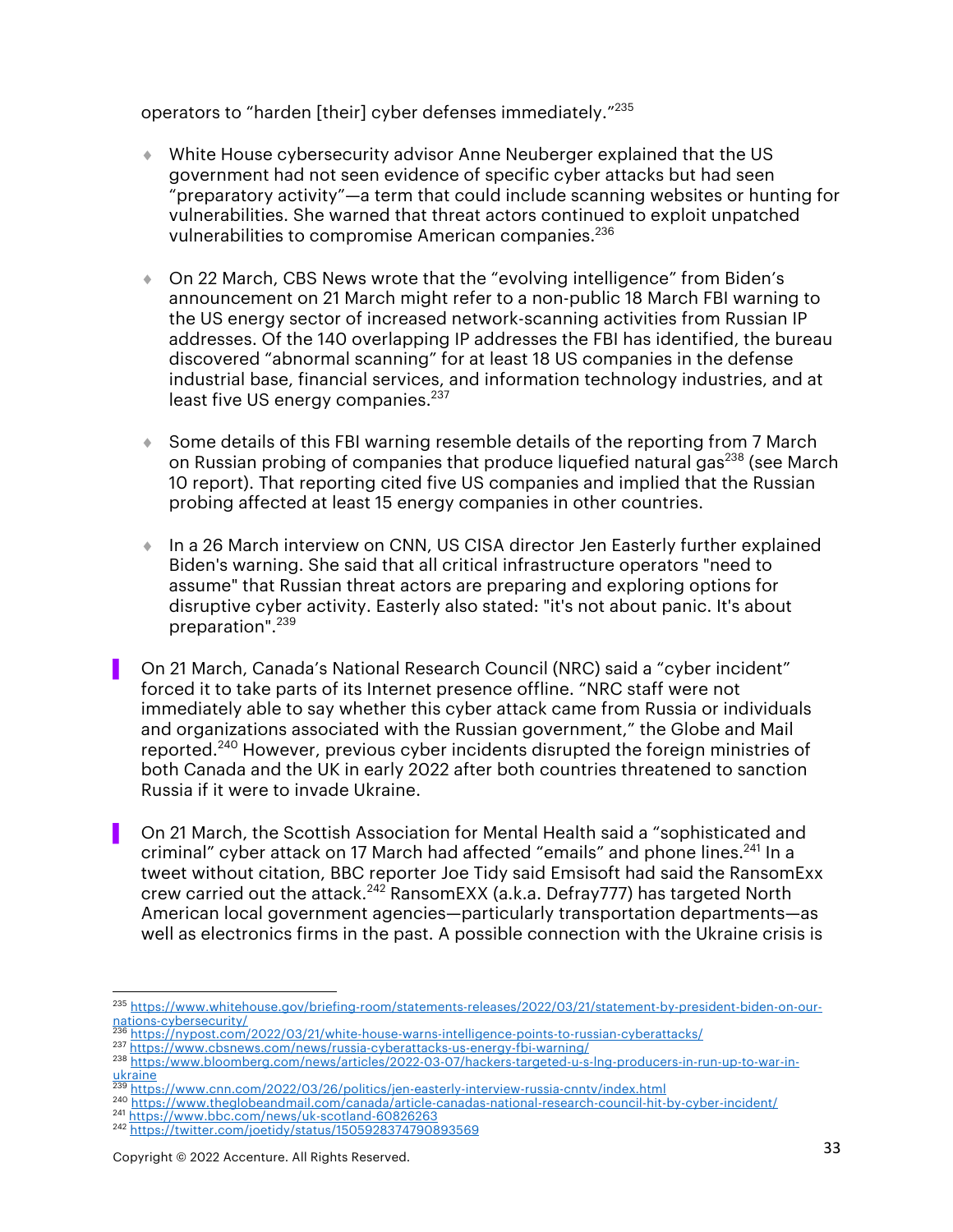that Scotland has demonstratively welcomed Ukrainian refugees.<sup>243</sup>

- On 22 March, extortion group Lapsus\$ said it was going to leak data from customers of the Okta authentication service. Okta said its initial review of the sample screenshots showed the data came from a January 2022 breach at a sub-processor and that "there is no evidence of ongoing malicious activity beyond the activity [Okta] detected in January".244 Lapsus\$ has recently focused on attacking telecommunications and gaming companies and has sought insiders to help breach those companies. WIRED, citing cybersecurity executive Dan Tentler, reported that "the screenshots suggest Lapsus\$ compromised the access of an Okta site reliability engineer, a role that would potentially have extensive system privileges," and that the Okta compromise may have led to cascading compromises of Okta's many customers, putting it on a par with the SolarWinds supply-chain espionage operation.<sup>245</sup> ACTI has published a separate report about the Okta compromise.
	- ◆ On 22 March, Microsoft reported that Lapsus\$ (which it tracks as DEV-0537) gains access and elevated privileges at target organizations through extensive social engineering and the purchase of stolen credentials and session tokens. The social engineering includes targeting employees' personal email accounts. Microsoft also acknowledged that Lapsus had breached it.<sup>246</sup>
	- ◆ On 23 March, ACTI observed the Lapsus\$ Telegram account announcing a brief hiatus. The message read: "A few of our members has a vacation until 30/3/2022. We might be quiet for some times."
	- $\bullet$  On 24 March, British police announced they had arrested seven people aged 16-21 "in connection with an investigation into a hacking group" and released them pending the investigation. They did not name the arrestees for privacy reasons.<sup>247</sup>
	- ◆ On 30 March, the Lapsus\$ group's Telegram channel announced, "We are officially back from a vacation" and posting what Lapsus\$ claimedwas data stolen from Globant, a Luxembourg- and Argentina-based software development company. Globant acknowledged that someone had accessed some of its code but said it had no evidence of any effects on client data.<sup>248</sup>
	- $\triangleq$  Also on 30 March, as a backup measure in case Telegram deleted Lapsus\$'s Telegram chats, the Lapsus\$ Telegram channel created and announced the creation of a chat group on the encrypted messaging platform Element. In addition, the Lapsus\$ account wrote: "F\*\*k AgainstTheWest".<sup>249</sup> The roots of this hostility, and whether it relates to the Russia-Ukraine conflict, are unclear. It is also unclear who now controls the Lapsus\$ Telegram channel after the arrest of the UK teens (see bullet point above).

<sup>&</sup>lt;sup>243</sup> https://www.bbc.com/news/uk-scotland-scotland-politics-60800831<br><sup>244</sup> https://www.zdnet.com/article/okta-says-breach-evidence-shared-by-lapsus-ransomware-group-linked-to-januaryhack-attempt/<br><sup>245</sup> https://www.wired.com/story/okta-hack-microsoft-bing-code-leak-lapsus/

<sup>246</sup> https://www.microsoft.com/security/blog/2022/03/22/dev-0537-criminal-actor-targeting-organizations-for-dataexfiltration-and-destruction/<br><sup>247</sup> https://www.bbc.com/news/technology-60864283

<sup>&</sup>lt;sup>248</sup> https://www.reuters.com/technology/globant-says-its-code-repository-was-breached-2022-03-30/

<sup>249</sup> https://twitter.com/vxunderground/status/1509260154184904709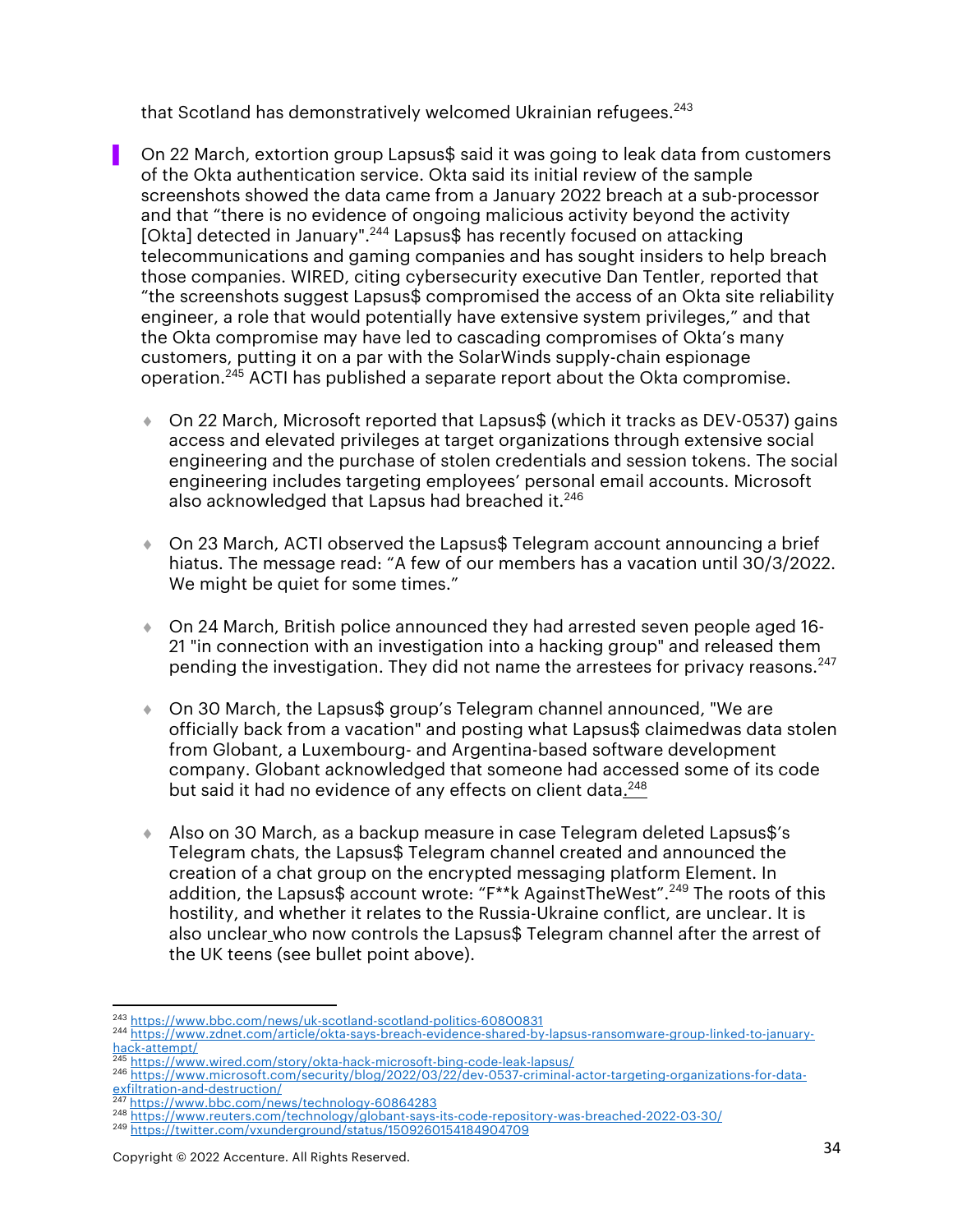- On 1 April, a UK court presented formal charges against two of the teenagers in connection with the Lapsus\$ activity but released them on bail.<sup>250</sup>
- ◆ On 7 April, the US Department of Health and Human Services warned of the Lapsus\$ group's focus on compromising healthcare organizations and managed service providers in many areas of the globe and then stealing data for extortion.<sup>251</sup> Although authorities have arrested the UK teenagers believed to be associated with Lapsus\$, the arrests will not stop other members dispersed globally or separate groups from conducting activity under the Lapsus\$ banner.
- ♦ A 13 April tweet by vx-underground said a ransomware entity called NWGEN, which is currently or formerly associated with Lapsus\$, had targeted a hospital in Chile and planned to leak data from the East Tennessee Children's Hospital (ETCH).<sup>252</sup> (This global incident report previously reported on the initial ETCH compromise in March). In an 8 April report, DataBreaches.net said it found NWGEN had posted on a Russian-language forum, showing purported samples of personal data from ETCH. NWGEN warned that if the hospital did not pay additional ransom money, the threat group would leak the rest of the data. Despite NWGEN's threat, DataBreaches.net said it did not find postings of additional ETCH data on any underground forums afterward.<sup>253</sup>
- ¨ On 19 April, Okta reported the results of its investigation of the January 2022 compromise. It said the impact was "significantly less" than initially estimated. During the 25 minutes a threat actor controlled a workstation with access to Okta, "the threat actor accessed two active customer tenants within the SuperUser application" but "was unable to successfully perform any configuration changes, MFA or password resets, or customer support 'impersonation' events"; they were also unable to log into any Okta accounts, according to the report. $254$
- Media reports say tens of thousands of tech specialists are leaving Russia in search of better professional and political prospects.<sup>255</sup> However, on 22 March, Vasiliy Shpak, a Russian deputy trade minister, proposed the creation of cyber troops in Russia. According to Russian state news agency ria[.]ru, Shpak said such an idea would make Russian software developers "think ten times before leaving their homeland in pursuit of a long ruble in foreign companies".256 Shpak's implication that Russia currently has no cyber troops contradicts various media reports over the years, which have identified one or another organization within the Russian military as "cyber troops."
	- ◆ On 22 March, Russian publication Fontanka reported on a more informal type of "cyber troops" who provide pro-Russian social media messaging to counter "the Ukrainian propaganda machine".257
	- ◆ On 22 March, Ilya Sachkov, a prominent Russian IT specialist and founder of the cybersecurity company Group-IB, asked for release from pre-trial detention,

<sup>254</sup> https://www.okta.com/blog/2022/04/okta-concludes-its-investigation-into-the-january-2022-compromise/

<sup>250</sup> https://bbc.com/news/technology-60953527

<sup>251</sup> https://www.hhs.gov/sites/default/files/lapsus-okta-health-sector-tlpwhite.pdf<br>252 https://twitter.com/vxunderground/status/1514350335304814595

<sup>253</sup> https://www.databreaches.net/east-tennessee-childrens-hospital-updates-information-on-ransomware-incident/

<sup>255</sup> https://www.intellinews.com/putin-s-war-triggers-russian-tech-brain-drain-237348/ <sup>256</sup> hxxps://ria[.]ru/20220322/kibervoyska-1779400881.html

<sup>257</sup> https://www.newsweek.com/russia-cyber-warriors-cyber-attack-invasion-sanction-joe-biden-telegram-1690429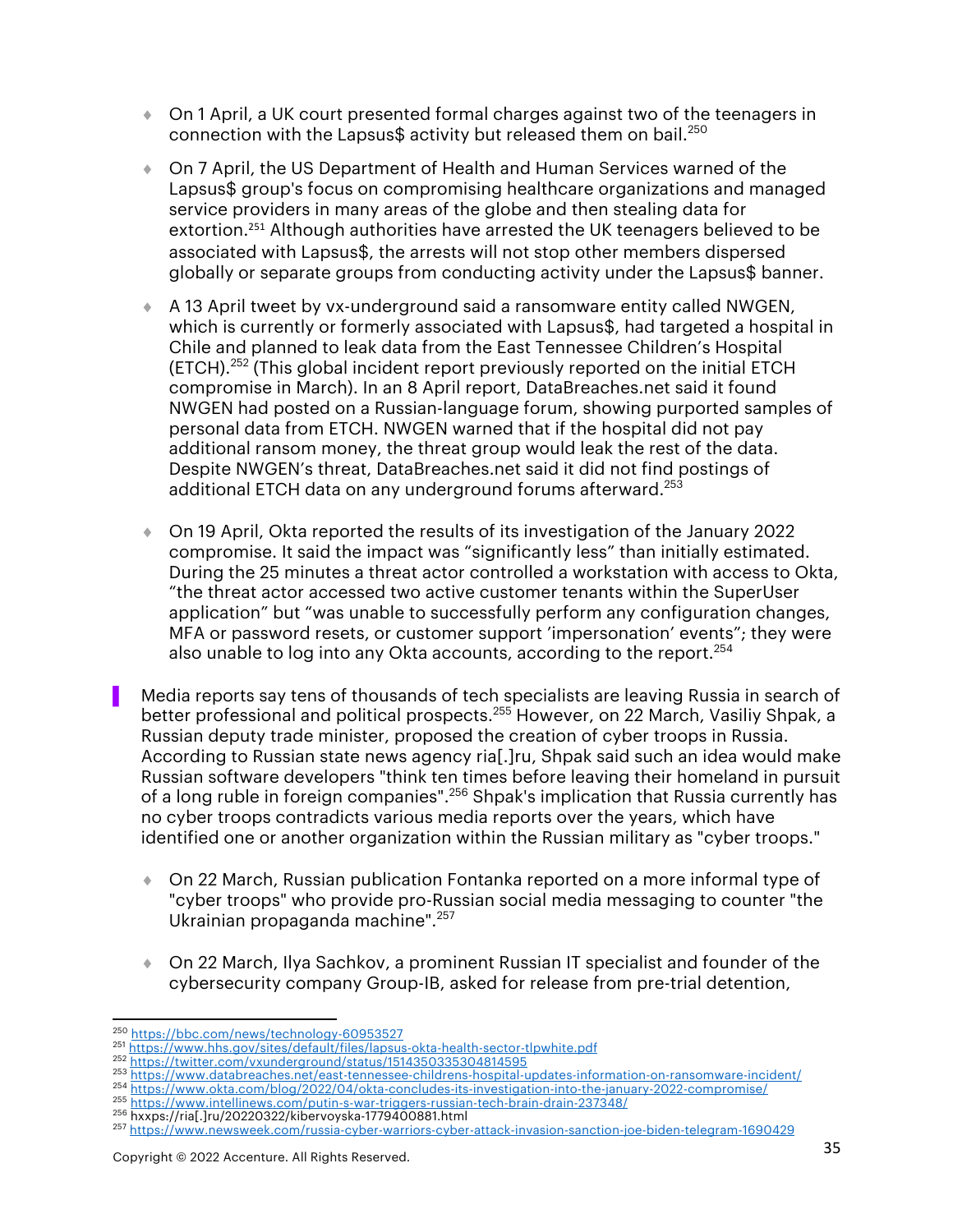stating that "Russia needs me now more than ever".<sup>258</sup> Authorities are holding him until 28 May while awaiting his trial for treason charges.

- ▌ On 23 March, Italy's state rail company halted some ticket sales after a cryptolocker attack. Unnamed security sources initially suspected a Russian nation-state attack but, on 24 March, analysts tentatively attributed the incident to the Hive ransomware group, which has affiliates in Russia and Bulgaria, according to Wired.<sup>259</sup> Citing reported screenshots and allegedly leaked messages from the negotiation chat, Wired says the Hive actors initially demanded 5 million euros in bitcoin, but then raised the demand to 10 million euros.<sup>260</sup> Hive actors had previously breached the French School of Civil Aviation and a Romanian petrol company, as this Global Incident Report reported.
- ▌ On 24 March, Lab52, a threat intelligence division of international cybersecurity company S2 Grupo, identified a cyber espionage campaign that used Englishlanguage lure documents referring to the Russia-Ukraine conflict and dropped Quasar RAT, which is an open-source remote access tool.<sup>261</sup>
- On 24 March, Twitter user @cyberwar 15 claimed that North Korean cyber threat actors had carried out a "massive cyber attack" using phishing emails supposedly from a South Korean think tank, with the emails including an attachment purporting to be a document on Russian-North Korean relations.<sup>262</sup> @cyberwar 15 describes themself as a South Korean who hunts North Korean cyber groups. The veracity of this report is unclear. As of 30 March, only two vendors on VirusTotal had labeled the alleged lure document as suspicious or malicious.<sup>263</sup>
- ▌ On 24 March, the US Department of Justice unsealed two indictments charging four employees of the Russian government military or intelligence service with targeting the global energy sector between 2012 and 2018.<sup>264</sup> ACTI identified these groups early on as having the potential to carry out disruptive activity in operational technology systems. These suspects are not in US custody, but the indictment has signaled US awareness of them.
	- $\bullet$  The suspects include employees of:
		- The Central Research Institute of Chemistry and Mechanics (TsNIIKhM, which is under the Russian Defense Ministry), who allegedly caused the Triton attack that disabled safety-instrumented systems at a petrochemical plant in Saudi Arabia in 2017. ACTI tracks this group as ZANDER.
		- Russia's Federal Security Service, Center 16 (the Center for Radioelectronic Communications Intelligence), who allegedly installed malware backdoors in computers at hundreds of entities related to the energy sector worldwide in 2012-2018, laying the groundwork for potential disruption or damage. ACTI refers to this activity as that of threat group BLACK GHOST KNIFEFISH (a.k.a.

https://lab52.io/blog/another-cyber-espionage-campaign-in-the-russia-ukrainian-ongoing-cyber-attacks/

<sup>&</sup>lt;sup>258</sup> hxxps://ria[.]ru/20220322/group-ib-1779505012.html<br><sup>259</sup> https://www.wired.it/article/ferrovie-attacco-ransomware/<br><sup>260</sup> http://web.archive.org/web/20220323211722/ and https://www.reuters.com/world/us/italys-state-ra

<sup>262&</sup>lt;br>https://twitter.com/cyberwar\_15/status/1506926863176040448<br>263 https://www.virustotal.com/gui/domain/naver-bigfile.sec.irish

<sup>264</sup> https://justice.gov/opa/pr/four-russian-government-employees-charged-two-historical-hacking-campaigns-targetingcritical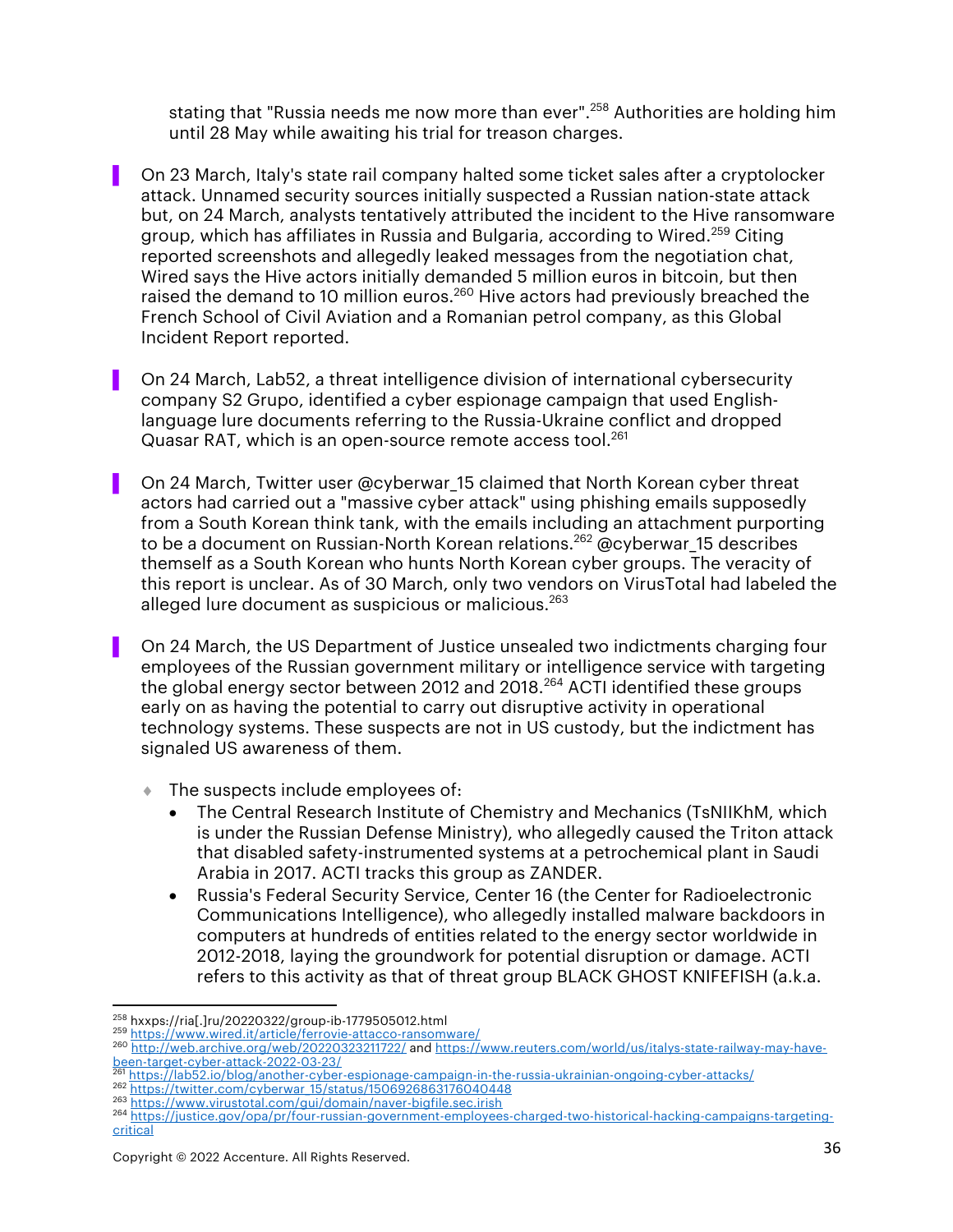Dragonfly, Havex).

- ◆ On 24 March, the UK government echoed the US attribution of Dragonfly activity to FSB's Center 16. The UK's Foreign Secretary also sanctioned the TsNIIKhM for the Triton attack and cited the FSB's "long raft of malign cyber activity," including the targeting of UK energy companies and probing of the US aviation sector.<sup>265</sup>
- ♦ On 24 March, the US CISA also published a list of TTPs the BLACK GHOST KNIFEFISH and ZANDER threat actors have used. The US CISA also listed mitigations for enterprise accounts (e.g., implementing privileged account management, enforcing password policies, conducting audits, checking operating system configurations, using multi-factor authentication, filtering network traffic, segmenting networks, limiting access to file shares and remote access, and blocking code execution) as well as particular mitigations for ICS environments (e.g., segmenting networks and following other ICS best practices).<sup>266</sup> However, ICS security expert Robert M. Lee warned in a tweet that some of the mitigation advice for ICS is "not practical & in some cases dangerous".<sup>267</sup> As examples, he said: data diodes are not always practical; alarms for all unusual traffic will create multiple false alerts; updating all software and replacing out-of-date hardware and software are not always feasible; and not allowing vendors to connect their devices to ICS is impractical.
- ◆ Also on 24 March, the FBI issued a Private Industry Notification warning that TRITON malware remains a threat to industrial control systems worldwide, as TsNIIKhM "continues to conduct activity targeting the global energy sector." Specifically, TRITON modified Triconex Tricon safety controllers. The FBI did not elaborate on post-2017 activity but noted that any versions of the Tricon control that predate version 11.3, which Schneider Electric issued in June 2018, remain vulnerable to Triton-style attacks.<sup>268</sup>
- ▌ On 24 March, the Washington Post, citing unnamed US officials, said US intelligence analysts assessed hackers from Russia's GRU had carried out the 24 February attack on Viasat. The US government has not formerly attributed the attack, however. Ukrainian cybersecurity official Victor Zhora said "we have obvious evidence that it was organized by Russian hackers".<sup>269</sup>
	- ◆ On 30 March, Viasat released an incident report on the 24 February KA-SAT attack. The report stated that malicious actors used several SurfBeam modems in Ukraine to carry out DDoS attacks against other modems, then gradually disappeared from the network. An investigation revealed "a ground-based network intrusion by an attacker exploiting a misconfiguration in a VPN appliance to gain remote access to the trusted management segment of the KA-SAT network." The attacker then executed "legitimate, targeted management commands" that "overwrote key data in flash memory on the modems, rendering the modems unable to access the network, but not permanently unusable." The

<sup>&</sup>lt;sup>265</sup> https://www.gov.uk/government/news/uk-exposes-russian-spy-agency-behind-cyber-incidents <sup>266</sup> https://www.cisa.gov/uscert/ncas/alerts/aa22-083a 267 https://twitter.com/RobertMLee/status/1507114690366697481 <sup>268</sup> http

<sup>&</sup>lt;sup>269</sup> https://www.washingtonpost.com/national-security/2022/03/24/russian-military-behind-hack-satellitecommunication-devices-ukraine-wars-outset-us-officials-say/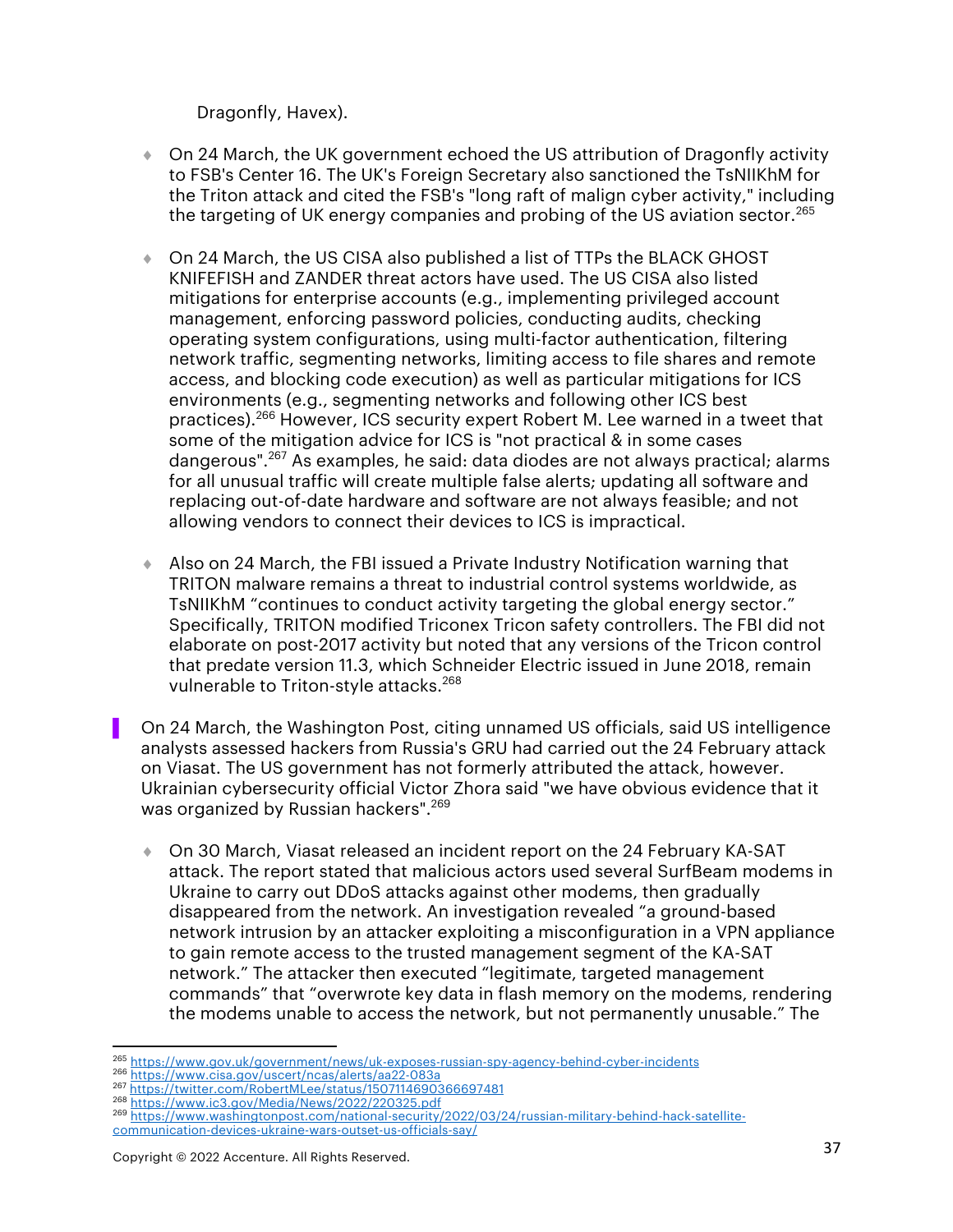report concluded, "To date, Viasat has no evidence that standard modem software or firmware distribution or update processes involved in normal network operations were used or compromised in the attack".<sup>270</sup>

- ¨ Juan Andres Guerrero-Saade at SentinelOne finds Viasat's conclusions "difficult to reconcile." He discovered a wiper, AcidRain, that he hypothesizes is responsible for the Viasat satellite modem hack. He wrote that AcidRain, an ELF MIPS malware, referring to malware using the Microprocessor without Interlocked Pipeline Stages architecture and the Executable and Linkable Format (ELF), is designed to wipe modems and routers. He found what he called "developmental similarities" between AcidRain and a plug-in for the VPNFilter malware that US and UK governments have attributed to the Russian military hacker group Sandworm (a.k.a. SANDFISH).<sup>271</sup>
- ◆ On 1 April, Viasat confirmed that Guerrero-Saade's analysis is consistent with the company's own findings: "SentinelLabs identifies the destructive executable that was run on the modems using a legitimate management command as Viasat previously described". 272
- ▌ On 25 March, the US Federal Communications Commission (FCC) added Russiabased security firm AO Kaspersky Lab ("Kaspersky") to its list of companies "deemed to pose an unacceptable risk to the national security of the United States," making Kaspersky the first Russian company on the FCC's covered list, which the FCC had previously limited to Chinese firms. $273$  Entities on the list may not buy components from US companies without US government approval.<sup>274</sup>
- ▌ On 25 March, Raytheon chief executive Gregory Hayes said in an interview that the company, which provides Ukraine with Stinger and Javelin missiles, "faces two million attempts to penetrate its network per week," but that "So far the damage has been minimal".275
- ▌ On 26 March, Russia's Federal Air Transport Agency, Rosaviatsiya, allegedly suffered a cyber attack that led to data loss and forced the organization to go back to using pen and paper. The compromise of a supplier, probably IT provider InfAvia, reportedly enabled the attack. As part of the attack, malicious actors supposedly destroyed 65 terabytes of data, including 18 months of emails; Rosaviatsiya lacks backups, according to Russian business media reports.<sup>276</sup>
	- ◆ On 30 March, International Business Times and other media outlets reported that Anonymous actors denied breaching Rosaviatsiya, saying Anonymous would never endanger civilians).<sup>277</sup> For its part, Rosaviatsiya issued a statement blaming the necessity to use pen and paper rather than computers on (translated) "temporary lack of access to Internet and malfunction of the electronic document

mobile/#ftag=RSSbaffb68

<sup>&</sup>lt;sup>270</sup> https://www.viasat.com/about/newsroom/blog/ka-sat-network-cyber-attack-overview/<br><sup>271</sup> https://www.sentinelone.com/labs/acidrain-a-modem-wiper-rains-down-on-europe/

<sup>272</sup> https://www.zdnet.com/article/modem-wiping-malware-was-behind-viasat-cyberattack<br>273 https://www.fcc.gov/supplychain/coveredlist

<sup>274</sup> https://www.zdnet.com/article/kaspersky-blacklisted-by-fcc-alongside-china-telecom-and-china-

<sup>275</sup> https://www.bostonglobe.com/2022/03/25/business/raytheon-fending-off-millions-cyberattacks-week/<br><sup>276</sup> hxxps://www.kommersant[.]ru/doc/5281896

<sup>&</sup>lt;sup>277</sup> https://www.ibtimes.com/anonymous-denies-hacking-russian-civil-aviation-authority-rosaviatsia-3455247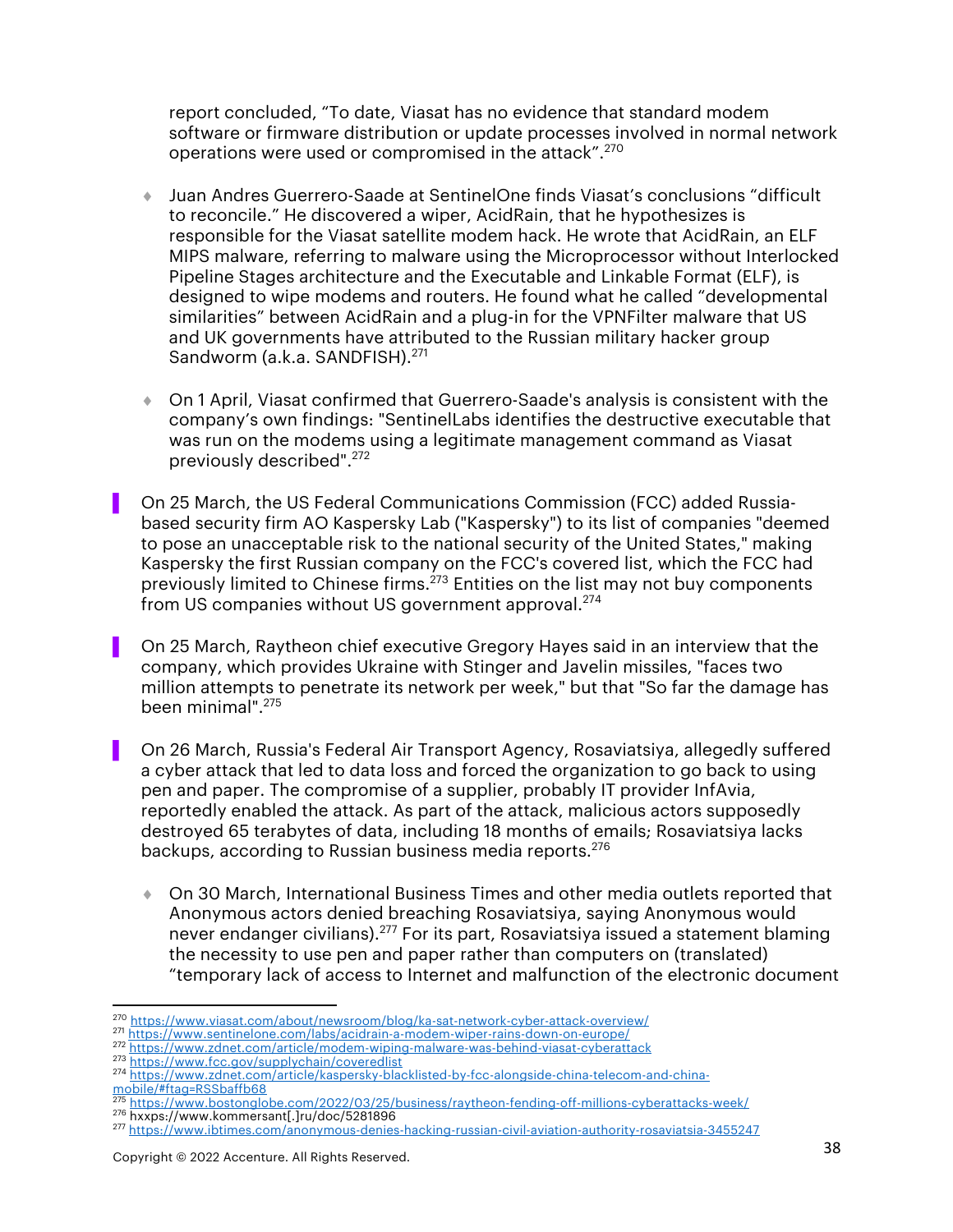flow system [sic]".<sup>278</sup> The Rosaviatsiya statement said: "Information exchange will be carried out via AFTN channel (for urgent short message) and postal mail".<sup>279</sup>

- ▌ On 27 March, Bleeping Computer reported that Hive ransomware operators revised their VMware ESXi Linux encryptor to the Rust programming language and borrowed a feature from BlackCat (a.k.a. ALPHV-ng) ransomware: removing the URL of the negotiation site from their code, making it harder for researchers to access the victim's Tor negotiation page based on samples those researchers find in VirusTotal. The move to the Rust programming language also mirrors BlackCat's tactics.<sup>280</sup> Both groups have targeted important transportation and supply facilities in: Central Europe (BlackCat); and Italy, France, and Romania (Hive).
- On 28 March, Trellix, a cybersecurity firm merging McAfee Enterprise and FireEye, and the US think tank Center for Strategic and International Studies published a report on organizations' perceptions of targeting by nation-states. Citing their own survey of 800 IT security decision makers from seven countries in November and December 2021, the report said 86 percent of respondents thought it likely that "a criminal organization acting on behalf of a nation-state" had targeted them.<sup>281</sup> Among other statements, the report referred to the Colonial Pipeline and Solar Winds incidents as examples of nation-state attacks.
- ▌ On 28 March, a border gateway protocol (BGP) incident occurred in which some internet traffic to Twitter was rerouted through Russian Internet provider RTComm for about 45 minutes. Doug Madory of network analytics company Kentik hypothesizes that the Russian government may have ordered ISPs to block Russians from visiting Twitter, and that RTComm may have used BGP to cause this blockage and may have accidentally "made those changes apply to the Internet as a whole".<sup>282</sup> Most internet providers ignored the incorrect BGP routing because Twitter had signed a Route Origin Authorization to identify the correct path.<sup>283</sup> BGPStream detected the BGP rerouting beginning at 12:06 UTC<sup>284</sup> and Russian state news agency RIA Novosti claimed Twitter outages were occurring in a variety of countries beginning at 14:48 Moscow time (11:48 UTC).<sup>285</sup> If Russian authorities were seeking to throttle Twitter traffic at that time, a state media report of a global disruption could allay domestic consumers' suspicions that their own government was throttling it.
- ▌ On 29 March, Finnish Security and Intelligence Service Supo said Russia "may attempt to influence the public and political debate around Finland's potential membership in NATO." Supo said it had not observed significant new Russian activity targeting Finland but that the situation could change very quickly.<sup>286</sup>
- ▌ On 29 March, UK National Cyber Security Centre (NCSC) Technical Director Ian Levy provided guidance for users of Russian technology products and services. Levy

<sup>281</sup> https://www.trellix.com/en-us/assets/docs/trellix-csis-organizations-and-nation-state-cyber-threats-report.pdf <sup>282</sup> https://arstechnica.com/information-technology/2022/03/absence-of-malice-russian-isps-hijacking-of-twitter-ips-

<sup>&</sup>lt;sup>278</sup> https://avherald.com/h?article=4f6a8fd6&opt=0<br><sup>279</sup> https://www.ibtimes.com/anonymous-denies-hacking-russian-civil-aviation-authority-rosaviatsia-3455247

<sup>280</sup> https://www.bleepingcomputer.com/news/security/hive-ransomware-ports-its-linux-vmware-esxi-encryptor-to-rust/

appears-to-be-a-goof/

<sup>283</sup> https://twitter.com/CloudflareRadar/status/1508450831338721281

<sup>284</sup> https://bgpstream.com/event/288327 <sup>285</sup> hxxps://ria[.]ru/20220328/twitter-1780504770.html

<sup>286</sup> https://yle.fi/news/3-12380786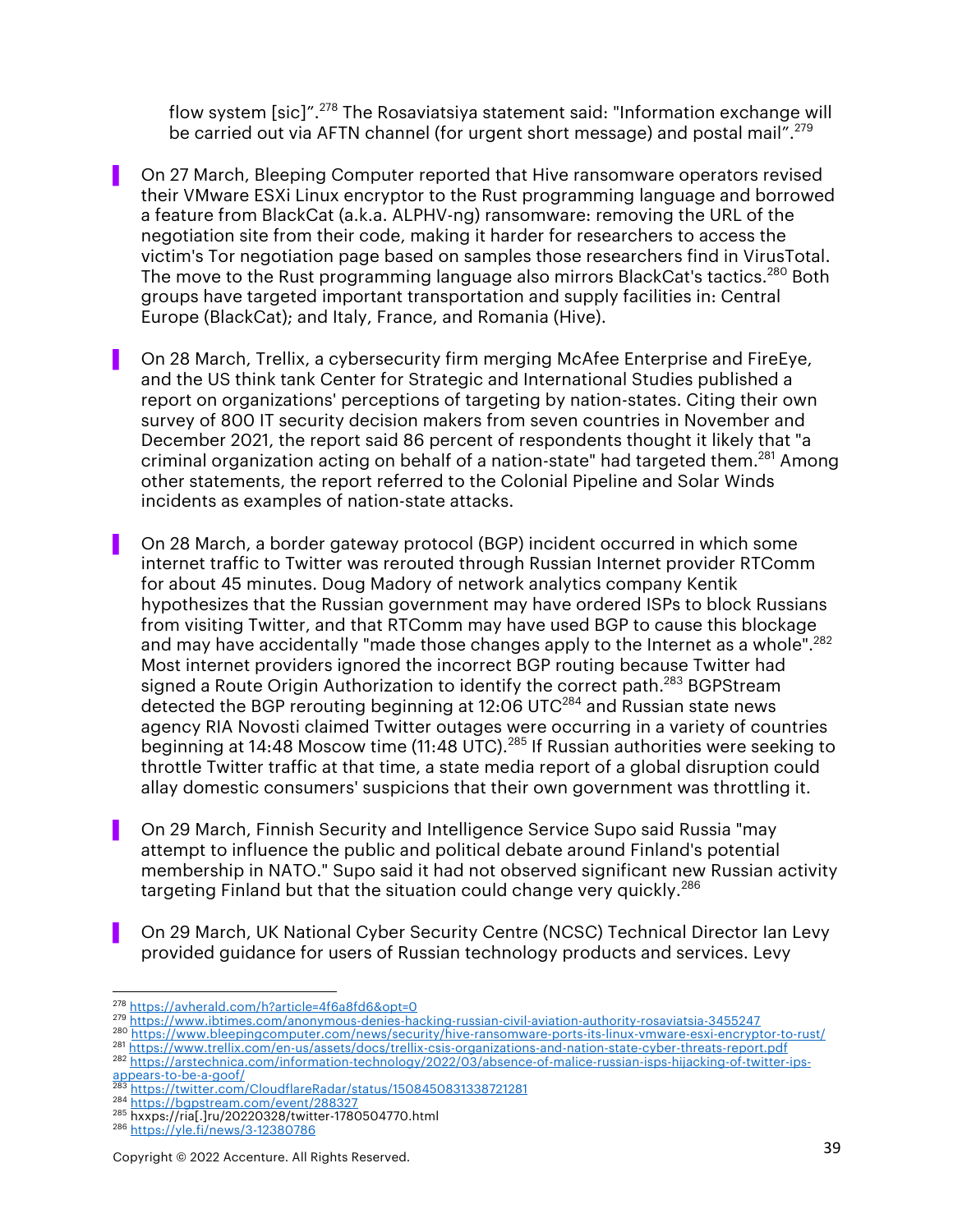acknowledged that "we've not seen - and don't expect to see - the massive, global cyber attacks that some had predicted." However, Russia had carried out attacks "against UK interests," including attacks via the software supply chain. The UK had already advised national-security-related government entities to avoid using Russian products such as the Kaspersky anti-virus software in 2017. Given current uncertainties, Levy advised that organizations at higher risk-such as government entities, organizations "providing services to Ukraine," or organizations with high profiles or a perceived anti-Russian stance-reconsider the risks involved in using Russian-nexus products and services. Such products and services include cloudenabled anti-virus products and development or support services. For their part, home users of Kaspersky products likely do not face particular risks unless Kaspersky becomes subject to sanctions and ceases to provide updates. Levy advised enterprises to follow NCSC guidelines for developing resiliency and formulating recovery plans.<sup>287</sup>

- ▌ On 29 March, Estonia's public broadcasting service, Eesti Rahvusringh√§√§ling (ERR), citing the Deputy Director General of the Department of State Information Systems of Estonia, said that malicious Russian cyber activity against Estonia and the other Baltic countries had increased. He cited a 21 March DDoS attack that briefly disrupted the ERR news portal as well as phishing attacks from Russia-based criminals.<sup>288</sup>
- ▌ On 29 March, the US CISA and the US Department of Energy issued a "CISA Insights" document on threats to uninterruptible power supply (UPS) devices.<sup>289</sup> The alert said threat actors had gained access to internet-connected UPS devices through default usernames and passwords. The alert recommended that organizations enumerate existing UPS devices, remove them from the internet or protect those devices' credentials with MFA and VPNs, and replace any default credentials with robust, new credentials. ACTI reported on UPS vulnerabilities in the Global Incident Report dated March 10, citing vulnerabilities CVE-2022-22806, CVE-2022-22805, and CVE-2022- 0715 in particular.
- ▌ On 29 March, Hungarian periodical Direct36 reported that Russian hackers had "full access to Hungary's foreign ministry networks" from at least mid-2021 through at least January 2022 at the same time as the NATO and EU crisis summits and the invasion of Ukraine. <sup>290</sup> This may have given Russian intelligence services insight into Hungarian decision-making.<sup>291</sup>
- ▌ On 30 March, Google's Threat Analysis Group (TAG) issued a report on cyber threat activity related to the war in Ukraine. It reported numerous financially and politically motivated threat actors using war-related lures, including humanitarian appeals, in phishing, malware, and extortion campaigns. The Russian group that Google's TAG calls COLDRIVER (a.k.a. Gamaredon), which ACTI tracks as WINTERFLOUNDER, has carried out credential phishing campaigns targeting US NGOs and think tanks, a Ukraine-based defense contractor, and military personnel in many Eastern European

https://www.cisa.gov/sites/default/files/publications/CISA-DOE\_Insights-

<sup>287</sup> https://www.ncsc.gov.uk/blog-post/use-of-russian-technology-products-services-following-invasion-ukraine

<sup>288</sup> https://rus.err.ee/1608548011/departament-gosudarstvennoj-infosistemy-uroven-kiberugroz-vyros-v-svjazi-s-<br>ukrainskoj-vojnoj<br>289

Mitigating\_Vulnerabilities\_Affecting\_Uninterruptible\_Power\_Supply\_Devices\_Mar\_29.pdf

<sup>290</sup> https://www.direkt36.hu/en/putyin-hekkerei-is-latjak-a-magyar-kulugy-titkait-az-orban-kormany-evek-ota-nem-birjaelharitani-oket/

<sup>291</sup> https://apnews.com/article/russia-ukraine-viktor-orban-europe-nato-budapest-e29b5d42a86086bb65b413e2b6d1c2bc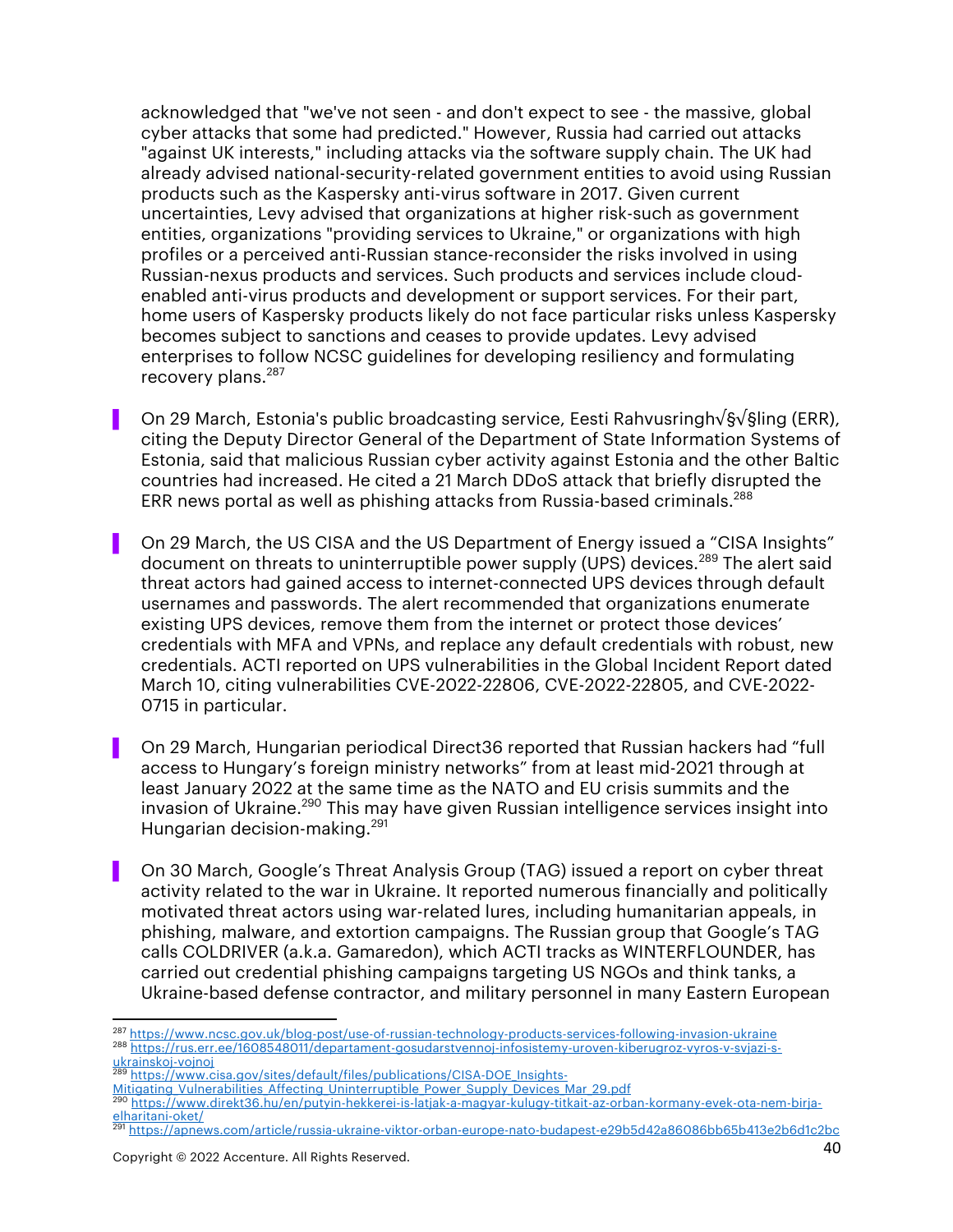countries. Google's TAG has also observed Ghostwriter actors using a new "Browser in the Browser" phishing technique,<sup>292</sup> whereby a browser window simulates a browser to display a trusted URL.<sup>293</sup>

- ↑ In a 4 April posting, CERT-UA provided further details on the WINTERFLOUNDER (a.k.a. Gamaredon) activity. Some of the activity used Ukrainian-language lures reading "Information on war criminals of the Russian Federation." Once the file executes, it runs the PowerShell script "get.php" (GammaLoad.PS1) and obtains remote access to the victim's computer.<sup>294</sup> CERT-UA also provided details on an English-language email sent the Latvian government received; it included a lure document purporting to deal with humanitarian assistance to Ukraine.<sup>295</sup>
- ◆ Beginning 30 March, ACTI has been observing this WINTERFLOUNDER activity. ACTI is analyzing several malicious LNK files with English-language titles about providing military humanitarian assistance to Ukraine, as well as the Ukrainianlanguage lure document. The use of an English-language lure breaks with this group's usual focus on Ukrainian targets. The malware calls back to several URLs, including the domain military-ukraine[.]site.
- ▌ On 30 March, the Financial Times reported that Russian search engine Yandex collects user data from Apple and Android mobile apps and sends the information to servers in Russia.<sup>296</sup>
- ▌ On 30 March, Texas-based cybersecurity provider Inquest reported on a malicious campaign impersonating the US Security and Exchange Commission (SEC) asking recipients for data on their Russian clients. Once malicious Microsoft documents execute as part of this campaign, a payload beacons to a remote server. Inquest attributes this activity to cyberespionage group Cloud Atlas (a.k.a Inception), which targets government and aerospace clients<sup>297</sup> and which analysts assess to be based in Ukraine. ACTI tracks this group as THORNSTURGEON.
- ▌ On 30 March, the US FBI published a TLP:White Private Industry Notification to warn US local government entities of ransomware threats. Citing a "State of Ransomware in Government 2021" survey of 30 countries, as well as media reports, the FBI alert said: "underfunded public sector organizations' understaffed and outdated systems often put them in the position to pay ransoms simply to get the data back".<sup>298</sup> As ACTI has noted, criminal ransomware attacks on government and other critical infrastructure in a country can align with an adversary state's strategic interest in undermining that country.
- On 31 March, the US Department of the Treasury sanctioned major Russian chipmaker Mikron plus other tech companies, as well as anyone working in the aerospace, marine, and electronics sectors of Russia's economy.<sup>299</sup>

<sup>&</sup>lt;sup>292</sup> https://blog.google/threat-analysis-group/tracking-cyber-activity-eastern-europe/<br><sup>293</sup> https://mrd0x.com/browser-in-the-browser-phishing-attack/<br><sup>294</sup> https://cert.gov.ua/article/39138

<sup>295</sup> https://cert.gov.ua/article/39086

<sup>296</sup> https://www.ft.com/content/c02083b5-8a0a-48e5-b850-831a3e6406bb<br>297 https://inquest.net/blog/2022/03/30/cloud-atlas-maldoc

<sup>&</sup>lt;sup>298</sup> https://www.ic3.gov/Media/News/2022/220330.pdf

<sup>299</sup> https://home.treasury.gov/news/press-releases/jy0692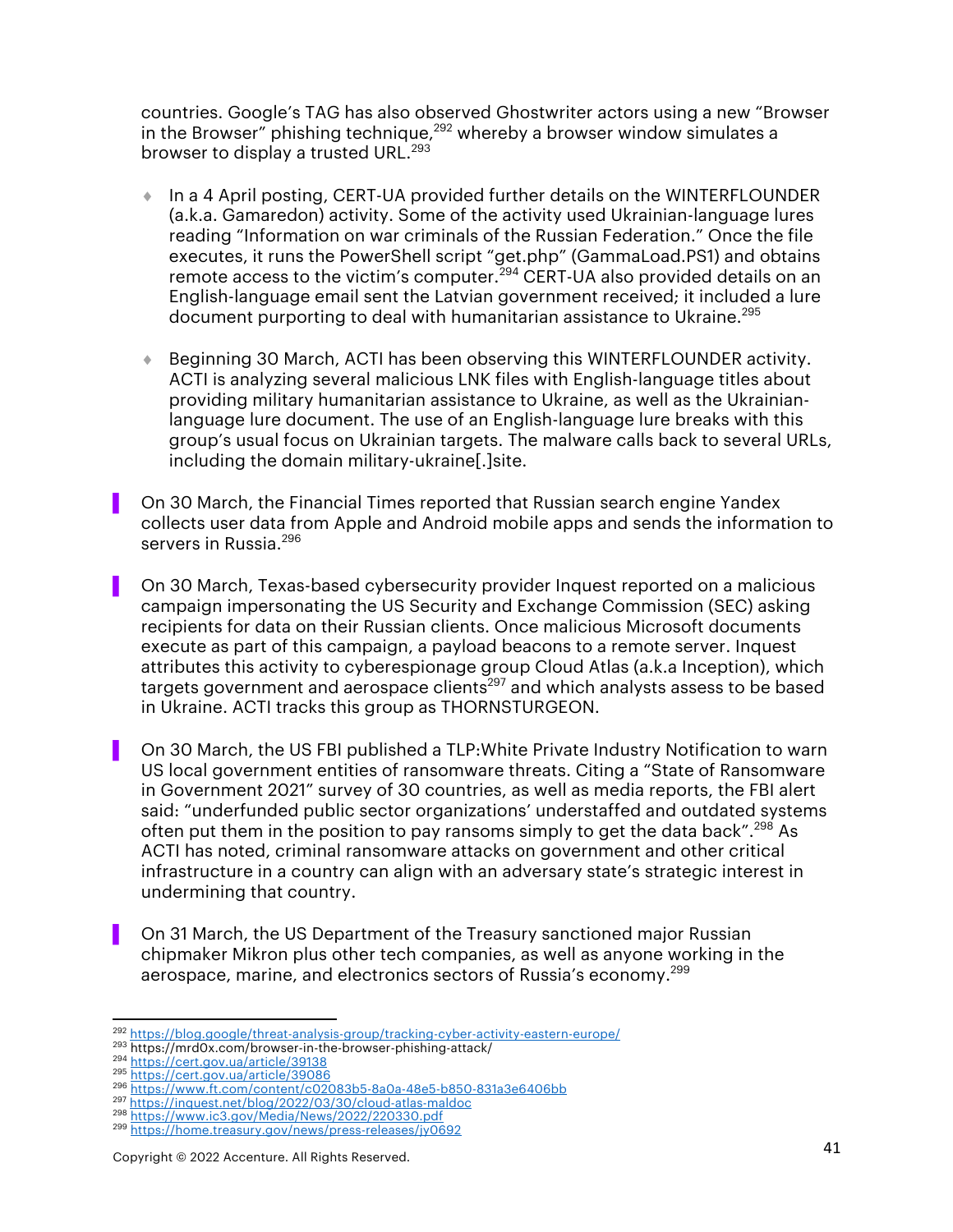▌ On 31 March, CISA released two advisories on vulnerabilities in Rockwell Automation products that are widely used throughout the world: CVE-2022-1161 and CVE-2022- 1159, affecting firmware in Rockwell Logix programmable logic controllers. CISA cites a report by Claroty, which said attackers could cause physical damage and safety hazards to manufacturing assembly lines and affect the reliability of robotic devices. Threat actors could disguise malicious activity to go undetected by "hiding code inside ladder logic that gets loaded into the PLCs," as a report in The Record explained.<sup>300</sup> This alert is of particular interest considering government warnings about potential Russian threats to critical infrastructure in adversary countries.

▌ On 31 March, Euro Weekly News reported on a breach at a subsidiary of Spanish electricity company Iberdrola in which threat actors obtained access to contact information, but not financial data, for 1.3 million customers.<sup>301</sup> The article reports: "The company relates it [the incident] to a campaign of cyberattacks that affected other companies and Spanish and European public institutions, such as the Congress of Deputies." That statement likely refers to a DDoS attack that briefly affected the Spanish Congress of Deputies on 24 March.<sup>302</sup> Iberdrola, which claims to be one of the top renewable energy companies in the US, said that after the Ukraine invasion, the US government had warned the company it could face Russian cyber attacks.<sup>303</sup> As Russia relies heavily on fossil fuel revenues, it may have an incentive to delay the development of renewable energy.

▌ On 31 March, Robert M. Lee, CEO of operational technology (OT)-focused cybersecurity firm Dragos, told Texas media his firm has seen energy-related facilities in Texas incur an increase in the volume of probing by Russian hackers since the Russian invasion of Ukraine. Texas has key export facilities for LNG; a major disruption at one of those sites would mean "you don't get fuel exports out to certain countries," Lee said.<sup>304</sup>

On 31 March, German wind turbine maker Nordex shut down IT systems after detecting a "cybersecurity incident." Its telephone lines, email systems, and website were unusable over the weekend<sup>305</sup>, but there is no indication that the incident has affected OT systems. Although Nordex provided little information publicly, the GovInfoSecurity website cited a Danish tech correspondent as hypothesizing the incident was likely a ransomware case and asking whether the frequent incidents affecting renewable energy companies were mere coincidence.<sup>306</sup>

Examples of incidents affecting such companies include: one in which actors launched the LockBit ransomware on Danish wind turbine maker Vestas in November 2021; German wind farm operator Enercon facing disruptions connected to the Viasat hack; and the 31 March data breach of Spanish renewable energy company Iberdrola.

300 https://therecord.media/cisa-claroty-warn-of-two-vulnerabilities-affecting-industrial-rockwell-products/

<sup>&</sup>lt;sup>301</sup> https://euroweeklynews.com/2022/03/31/iberdrola-cyberattack

<sup>&</sup>lt;sup>302</sup> <u>https://epe.es/es/politica/20220324/ciberataque-tumba-durante-horas-pagina-13424025</u><br><sup>303</sup> <u>https://www.elmundo.es/economia/2022/03/31/6245c7dce4d4d8b12d8b457f.html</u>

<sup>304</sup> https://www.elmundo.es/economia/2022/03/31/6245c7dce4d4d8b12d8b457f.html<br>304 https://www.brownwoodnews.com/2022/03/31/texas-power-grid-energy-sectors-facing-elevated-russian-cyberthreats-during-war-in-ukraine/ <sup>305</sup> https://www.erneuerbareenergien.de/windenergie/it-sicherheit-nordex-am-freitag-kein-anschluss-unter-dieser-url

<sup>306</sup> https://www.govinfosecurity.com/hackers-target-wind-turbine-manufacturer-nordex-a-18833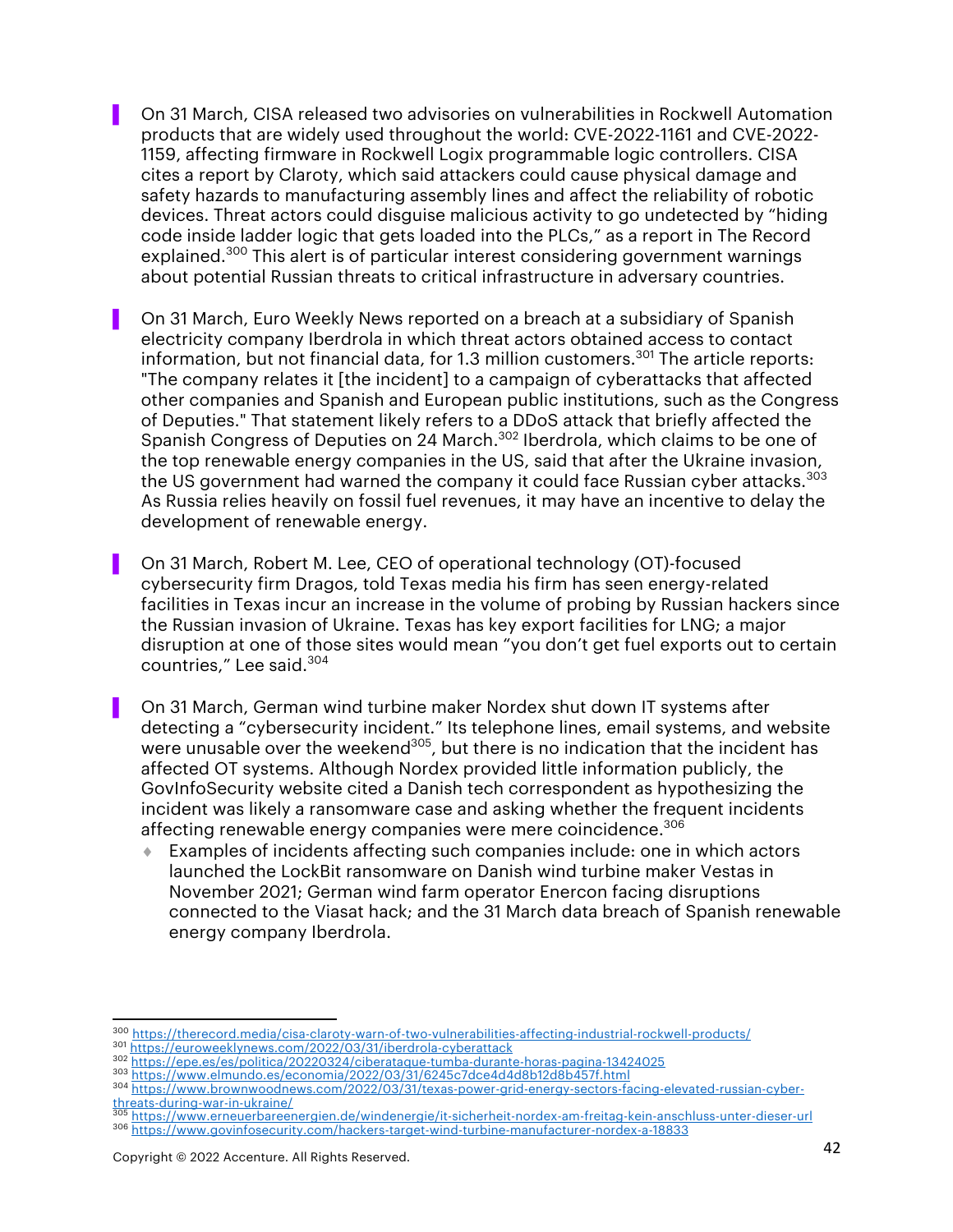¨ On 11 April, Conti ransomware operators claimed responsibility for the attack on Nordex.<sup>307</sup> Conti operators have made political statements pledging to attack any country that attacks Russia.308

On 31 March, ACTI observed a post on the RAMP forum from the moniker "Jordan Conti," who is associated with the Conti ransomware group. The author claims that the group is thriving, despite the disclosure of Conti source code and other materials in February 2022. $30\overline{9}$  In the 31 March post, Jordan Conti boasts that Conti is as resilient as the Ukrainian capital of Kyiv, which Russian strategists had allegedly predicted would fall within two days of the invasion.<sup>310</sup> Jordan Conti's mocking of Russia's military effort appears to contrast with the Conti group's vow of support for Russia. Furthermore, the threat actor could risk jail time for questioning official Russian messaging on the Ukraine war.<sup>311</sup> This suggests Jordan Conti is not physically in Russia or that someone else is using the Jordan Conti account.

On 5 April, in further Conti activity, the ransomware's leak site featured data from Panasonic Canada, according to Twitter user and information security enthusiast Soufiane Tahiri (@SOufi4n3).<sup>312</sup> It is unclear whether this choice of target was at all related to Canada's involvement in anti-Russian sanctions.

▌ On 3 April, Australia passed cybersecurity legislation for critical infrastructure. It empowers the government to impose enhanced obligations on "systems of national significance," including requiring critical infrastructure operators to "install software that reports system information back to the Australian Signals Directorate".<sup>313</sup>

On 4 April, social media accounts posted screenshots in which the Stormous ransomware group issued an implied warning to French President Emmanuel Macron on the eve of France's 9 April presidential election. Stormous wrote: "A French president interferes in the affairs of the state and does not interfere in the affairs of his country!!" Stormous then warned they "may include France in our very goals…," implying the group might unleash cyber attacks on France.<sup>314</sup> As ACTI noted in the March 10 Global Incident Report, Stormous, an Arabic-speaking group, had declared support for Russia and claimed support for breaches against Ukrainian entities and a US military contractor.

▌ On 4 April, the largest Ford dealer in the UK, TrustFord, acknowledged having incurred a Conti-related "cyber incident" possibly dating back to 28 March.<sup>315</sup> Whether this targeting is related to the UK's anti-Russian sanctions is unclear.

- <sup>309</sup> https://www.securityweek.com/ukrainian-security-researcher-leaks-newer-conti-ransomware-source-code
- <sup>310</sup> <u>https://www.npr.org/2022/03/08/1085155440/cia-director-putin-is-angry-and-frustrated-likely-to-double-down<br><sup>311</sup> https://abcnews.go.com/US/wireStory/journalists-impeded-muzzled-russian-reporting-rules-83817340</u> 311 https://abcnews.go.com/US/wireStory/journalists-impeded-muzzled-russian-reporting-rules-83817340<br>312 https://twitter.com/S0ufi4n3/status/1511272698130976768

<sup>315</sup> https://thestack.technology/trustford-cyber-attack-conti/

<sup>307</sup> https://twitter.com/BrettCallow/status/1514715780377575427

<sup>308</sup> https://acn-marketing-blog.accenture.com/wp-content/uploads/2022/03/UPDATED-ACTI-Global-Incident-Report-Ideological-Divide-Blog-14MARCH22.pdf

<sup>313</sup> https://www.iothub.com.au/news/second-critical-infrastructure-cyber-security-bill-passes-parliament-578253<br>314 https://twitter.com/S0ufi4n3/status/1511044720469889026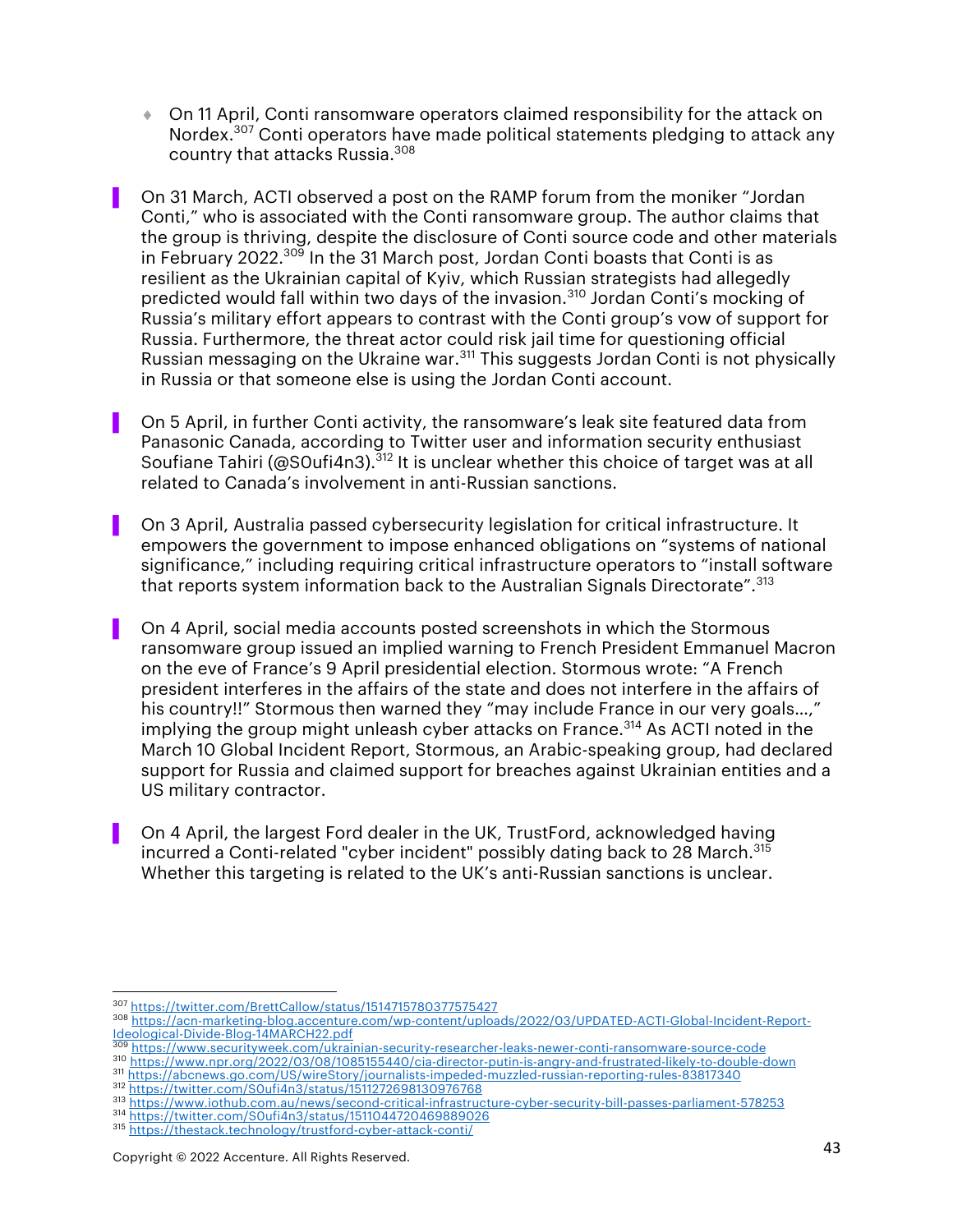On 5 April, the Conti leak site featured data from Panasonic Canada.<sup>316</sup> Whether this targeting is related to Canada's anti-Russian sanctions is unclear.

▌ On 5 April, the US Justice Department and German federal police announced they had jointly seized servers and cryptocurrency wallets belonging to the underground marketplace Hydra. They also charged a Hydra administrator<sup>317</sup> and imposed sanctions on Hydra and on virtual currency exchange Garantex.<sup>318</sup>

- ↑ In another criminal takedown, on 12 April, European and US law enforcement announced the seizure of infrastructure from the RaidForums underground marketplace.<sup>319</sup> The US also unsealed criminal charges against the alleged RaidForums founder, 21-year-old Diogo Santos Coelho of Portugal, whom UK officials arrested on 31 January.<sup>320</sup> These marketplaces facilitated cyber criminals' resale of stolen data.
- $\bullet$  On 14 April, Russian state media announced the arrest of Dmitriy Pavlov, the alleged founder of the Hydra Darknet market, on drug trafficking charges<sup>321</sup> Russian cybersecurity officials have recently been claiming they tried to cooperate with the US on cybersecurity efforts but that the US broke off the cooperation. The arrest is possibly a bargaining chip of some kind.
- In a 5 April tweet, Blue Hornet | Against The West announced plans to target Stormous. The tweet read, "For reference, this is the list we're going down in order" and included a screenshot with a list in the following order: APT29; Killnet Owner; Salisbury Novichok GRU; Stormous; Conti.<sup>322</sup> The only non-cyber entity on the list is the penultimate one; it refers to the Russian military intelligence agents who attempted to assassinate a former Russian intelligence agent in Salisbury, England, using the poison Novichok.
- On 5 April, a report by industrial cybersecurity company Dragos assessed threats to European industrial infrastructure. Dragos reported that criminals or other adversaries motivated by regional tensions could carry out operations affecting industrial operations. "Particularly of concern are geographically dispersed industrial operations such as renewable electric generation, electric transmission, upstream and midstream oil and gas, water and wastewater management, etc." The report noted that ransomware also remained a threat, particularly to small- and mediumsized manufacturing entities. Nevertheless, "Dragos assesses with moderate confidence Europe is at low risk for widespread industrial infrastructure-targeted destruction and disruption campaigns…. due to the deterrence posed by potential political and economic impact." Despite this overall moderate assessment of risks, Dragos did point out that "key regasification plants such as those located in Rotterdam, present a target for adversaries looking to disrupt the flow of Oil &

<sup>318</sup> https://home.treasury.gov/news/press-releases/jy0701

<sup>&</sup>lt;sup>316</sup> https://twitter.com/S0ufi4n3/status/1511272698130976768<br><sup>317</sup> https://www.zdnet.com/article/us-justice-department-shuts-down-russian-dark-web-marketplace-hydra/

<sup>319</sup> https://www.europol.europa.eu/media-press/newsroom/news/one-of-world%E2%80%99s-biggest-hacker-forumstaken-down

<sup>320</sup> https://www.justice.gov/opa/pr/united-states-leads-seizure-one-world-s-largest-hacker-forums-and-arrests-

administrator<br><sup>321</sup> hxxps://ria[.]ru/20220414/arest-1783623004.html

<sup>322</sup> https://twitter.com/\_Blue\_hornet/status/1511437228102275074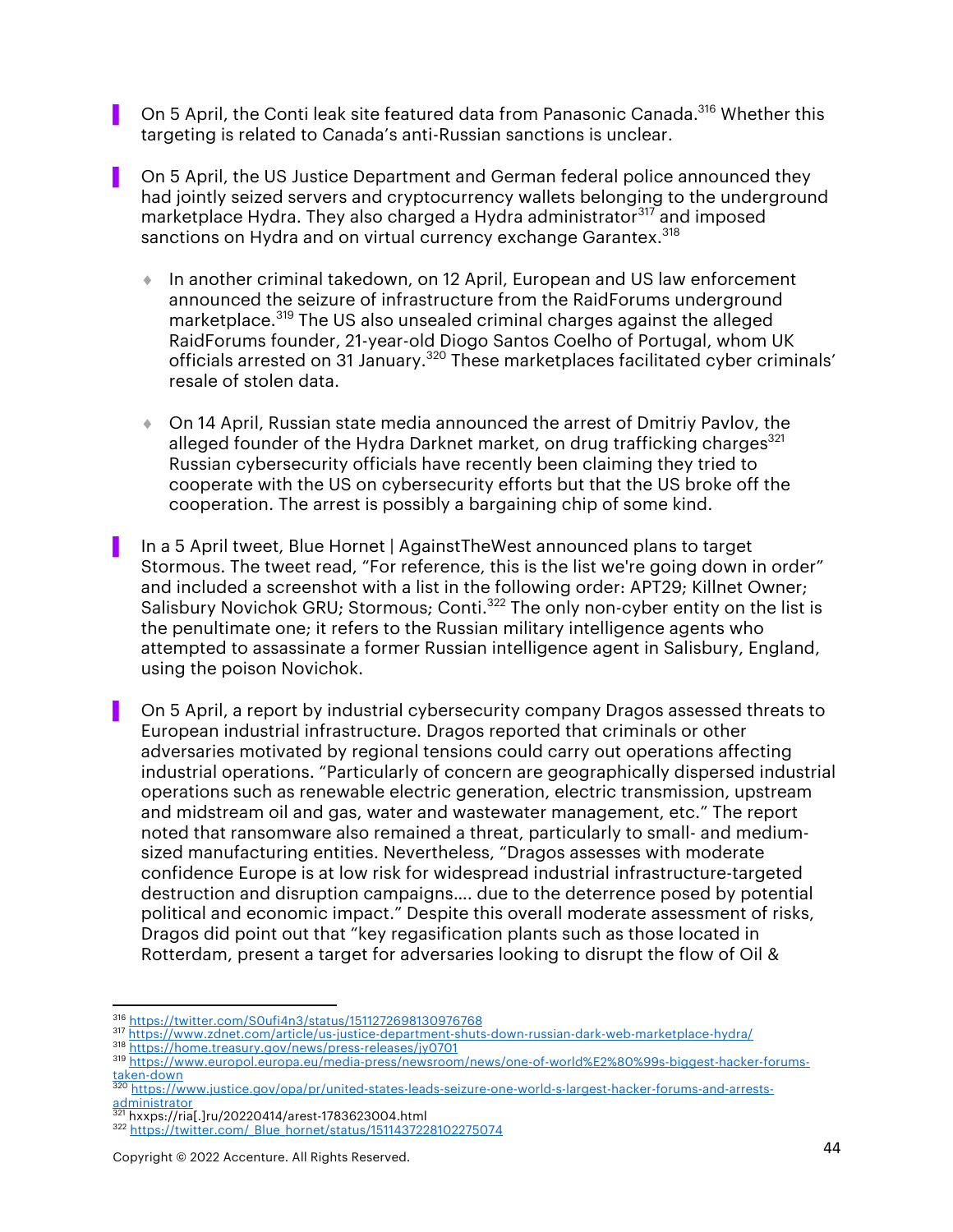Natural Gas (ONG) energy into Europe".<sup>323</sup> This aligns with Dragos' previous warning about Russian probing of Texas LNG exporters who are helping global customers reduce reliance on Russian energy supplies (as noted earlier in this report). At least six oil terminals in the Amsterdam-Rotterdam-Antwerp refining hub experienced difficulty in cargo loading and unloading after an ALPHV (a.k.a. BlackCat) ransomware attack at the end of January 2022.<sup>324</sup>

- On 6 April, the US DOJ announced it had disrupted the global botnet that the Russian military threat group SANDFISH controlled. The DOJ said it had copied and removed Cyclops Blink malware from the botnet's command-and-control devices. The DOJ warned owners of infected WatchGuard and Asus devices that had made up the botnet that they "may remain vulnerable to Sandworm" and should still take the detection and remediation steps WatchGuard and Asus had recommended.<sup>325</sup>
	- ¨ On 6 April, Ars Technica reported that WatchGuard had failed to disclose CVE-2022-23176, the critical authentication bypass vulnerability that Russian hackers exploited.<sup>326</sup>
	- On 11 April, the US added the critical Watchguard Firebox and XTM Privilege Escalation vulnerability (CVE-2022-23176) to CISA's Known Exploited Vulnerabilities catalog.<sup>327</sup> CISA also added two Microsoft Active Directory privilege escalation vulnerabilities to the list. Conti actors exploited these vulnerabilities in 2021.<sup>328</sup> CISA is mandating that federal agencies address the new vulnerabilities by 2 May 2022.
	- ▌ On 7 April, ACTI observed an actor on the Exploit underground forum advertising corporate network access to German-based used oil recycling company Avista oil. As this SITREP has reported previously, on 17 March, the ALPHV ransomware group claimed to have exfiltrated data from US oil recycling company Noble Oil.<sup>329</sup> ALPHV operators also allegedly carried out attacks on petrochemical services companies and ports in central Europe in January 2022.330 The easy availability of breached credentials and data from organizations throughout oil and gas supply chains could facilitate the kinds of Russian critical infrastructure attacks that US President Biden and other Western leaders have warned about.
- On 7 April, the North American Electric Reliability Corporation (NERC) released the results of GridExVI, an exercise it carried out on 18 November. Simulating a nationwide wave of coordinated cyber and physical attacks against industrial control systems, generators, pipelines, and liquefied natural gas production facilities, NERC found that "telecommunications disruptions impair power system restoration

<sup>323</sup> https://www.dragos.com/blog/industry-news/assessing-threats-to-european-industrial-infrastructure/<br>324 https://www.argusmedia.com/en/news/2297896-cyberattack-causing-problems-at-ara-storage-terminals

<sup>325</sup> https://www.justice.gov/opa/pr/justice-department-announces-court-authorized-disruption-botnet-controlled-russianfederation

<sup>326</sup> https://arstechnica.com/information-technology/2022/04/watchguard-failed-to-disclose-critical-flaw-exploited-byrussian-hackers

<sup>327</sup> https://www.cisa.gov/uscert/ncas/current-activity/2022/04/11/cisa-adds-eight-known-exploited-vulnerabilities-catalog

<sup>328</sup> https://thedfirreport.com/2022/04/04/stolen-images-campaign-ends-in-conti-ransomware/ <sup>329</sup> https://twitter.com/S0ufi4n3/status/1504542952110108677

<sup>330</sup> https://blog.emsisoft.com/en/40931/ransomware-profile-alphv/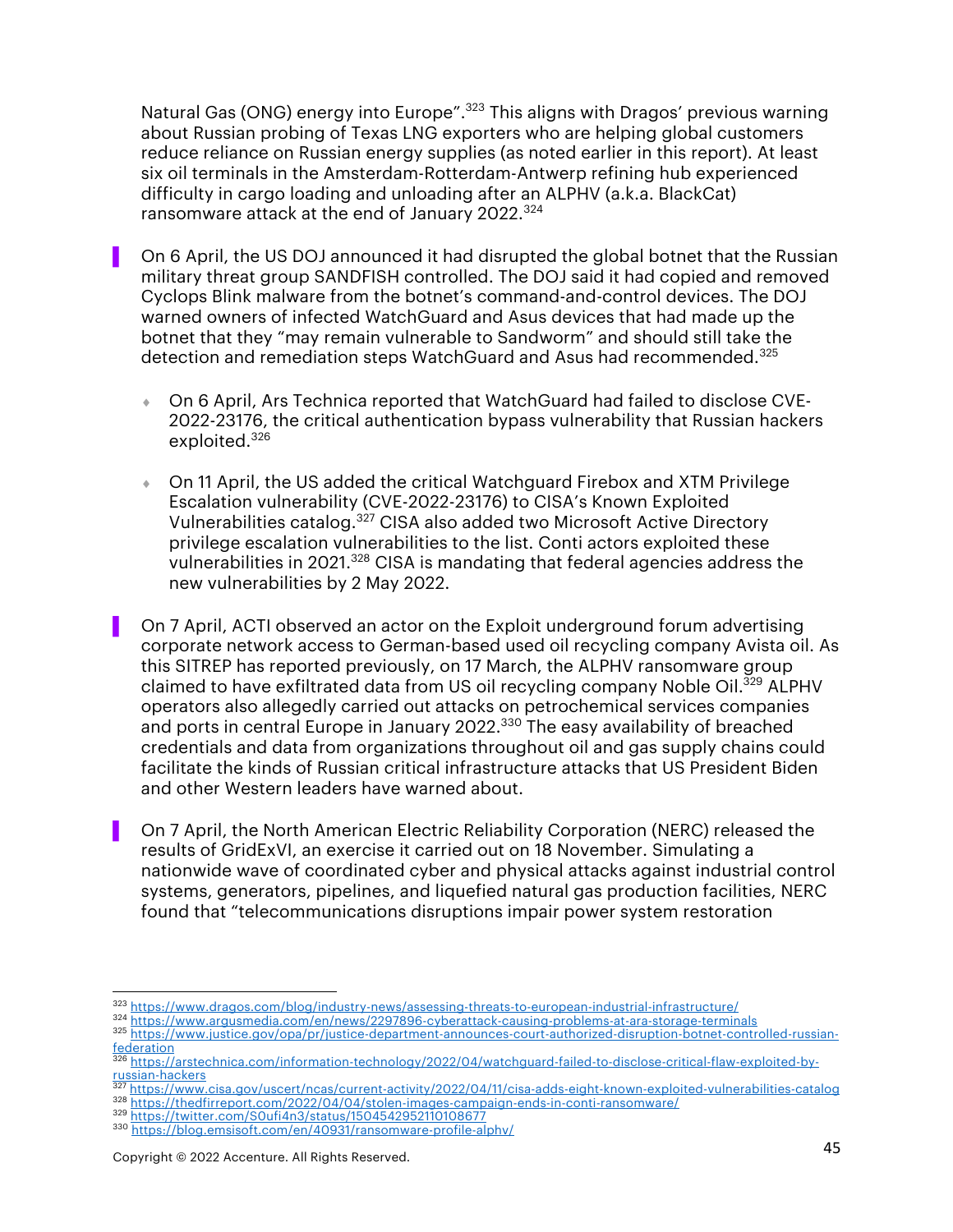activities and complicate coordination with government".<sup>331</sup>

- On 8 April, DDoS attacks briefly disabled the websites of Finland's Defense Department and Foreign Ministry, forcing those agencies to communicate with the public via Twitter.<sup>332</sup> A Russian state aircraft violated Finnish airspace on the same day, Finland's Defense Ministry said. These incidents occurred on the day that Ukrainian President Zelensky addressed the Finnish parliament and at a time when Finland is considering joining NATO. On 11 April, Russian officials warned Sweden and Finland against joining the alliance. $333$  Finnish officials have warned of possible Russian cyber threat activity designed to discourage Sweden and Finland's NATO membership.
- ▌ A 7 April Avast report identified a new Traffic Direction System (TDS), which Avast calls Parrot TDS, that has infected web servers and their hosted websites with FakeUpdate (a.k.a. SocGholish) malware. Avast says that in the first nine days of March 2022 alone, Avast "protected more than 600,000 unique users from around the globe from visiting these infected sites".<sup>334</sup> SocGholish is associated with the Russia-based EvilCorp threat group<sup>335</sup>; the US Treasury Department has sanctioned the leader of that group for working with Russia's FSB.<sup>336</sup>
- On 7 April, the Everest ransomware gang announced access to systems of the "United States of America GOV, servers with administrative privileges".337 On 29 November 2021, ACTI observed the group offering access to the US judicial system, with passports, tax documents, and court cases—a set of sources that aligns with the agencies that the Russian state hackers reportedly breached in the SolarWinds  $case.<sup>338</sup>$ 
	- ◆ On 25 March, the Everest ransomware gang offered to sell access to an organization "directly related to the country's economy. UK GOV," according to Indian cybersecurity vendor Kulkarni Defence. The tweet thread, which cited Everest's post, continued, "State-owned company for generating, transmitting, and distributing electricity. Root access to many servers. Databases, backups, employee access to the administration of POS terminals, and much more. Multiple settings and developments. You can become the king of electricity in the whole country. The largest defense electronic equipment company appears in files and accesses".<sup>339</sup> The reliability of this posting is unclear.
- ▌ On 11 April, media outlets, citing the Funke media group, reported that Germany's domestic intelligence agency (the BfV) had warned Bundestag members of possible Russian cyber targeting. The BfV urged members to take extra care when opening emails—even those appearing to come from familiar addresses, as the Ghostwriter threat group sometimes uses the domain name email.eu in its phishing campaigns,

<sup>331</sup> https://www.hstoday.us/featured/gridexvi-finds-communications-challenges-that-could-cripple-response-to-attacks-<br>0n-power-grid/

https://www.infosecurity-magazine.com/news/finland-government-sites-offline/

<sup>333</sup> https://www.newsweek.com/russia-peskov-warns-sweden-finland-joining-nato-1696947<br>334 https://decoded.avast.io/janrubin/parrot-tds-takes-over-web-servers-and-threatens-millions/

<sup>335</sup> https://www.sentinelone.com/labs/sanctions-be-damned-from-dridex-to-macaw-the-evolution-of-evil-corp/

<sup>336</sup> https://home.treasury.gov/news/press-releases/sm845<br>337 https://twitter.com/darktracer\_int/status/1511868022784335878

<sup>338</sup> https://www.cbsnews.com/news/solarwinds-hack-russia-cyberattack-60-minutes-2021-02-14/

<sup>339</sup> https://twitter.com/IscsBalakrishna/status/1507368768657563658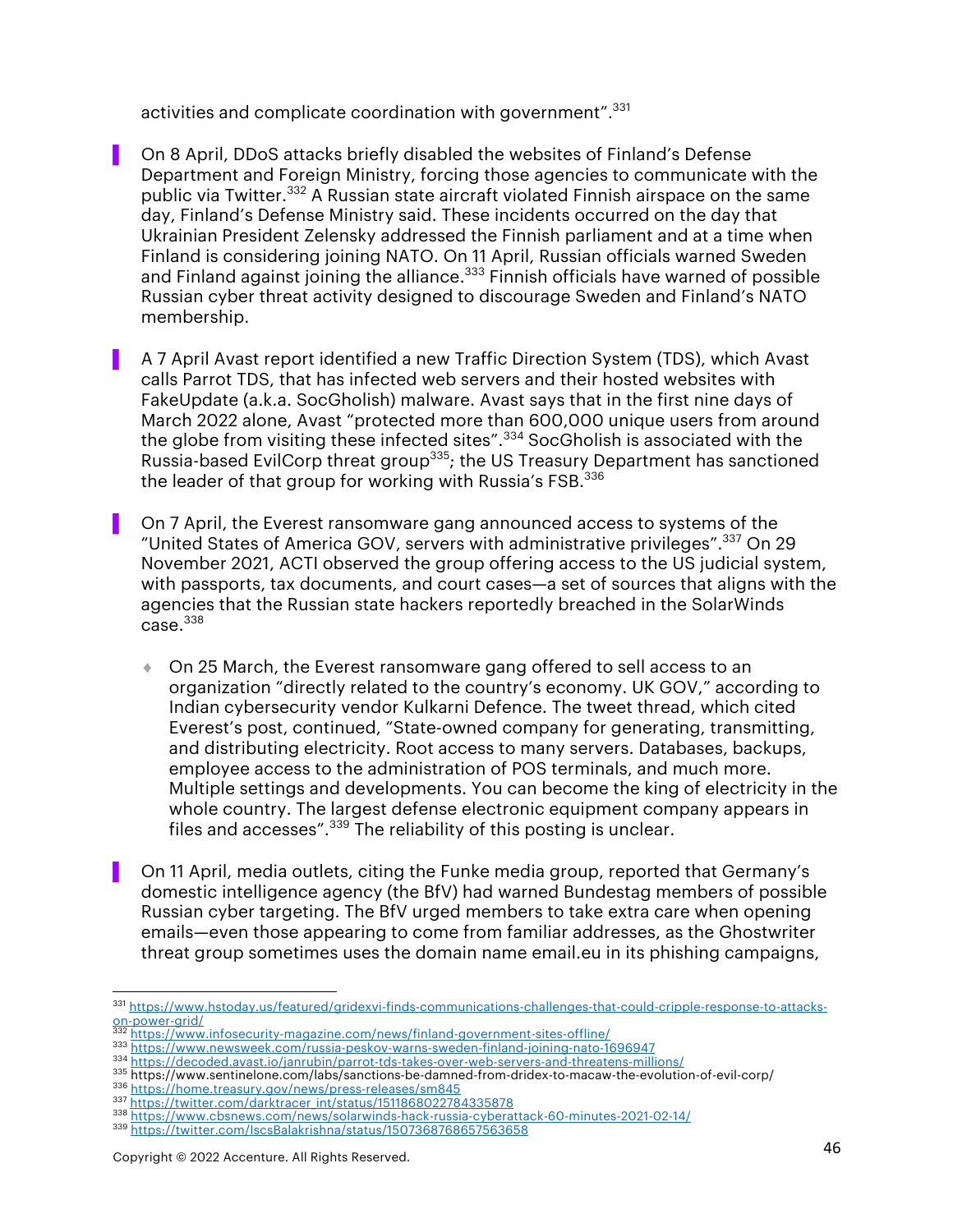for example.340

- ▌ On 12 April, Sophos reported that threat actors who deployed the LockBit ransomware in a regional US government agency network had for at least five months dwelt within the agency's systems before launching the ransomware. The threat actors installed commercial remote-access tools as well as custom scripts. They also disabled endpoint protection on the servers and some desktops, taking advantage of a lapse by maintenance personnel at the agency who failed to enable a protective feature. Sophos assessed that two different sets of threat actors operated: first, less-sophisticated threat actors breached the victim network, exploiting open Remote Desktop Protocol ports in a public-facing firewall; later, more-sophisticated groups took over and eventually deployed the ransomware and a LockBit 2.0 ransomware note that encourages readers to act as malicious insiders by stealing valuable data and launching malware.<sup>341</sup>
	- On 12 April, Indian government-owned Oil India Limited shut down its IT systems after discovering a breach that had occurred on 10 April.<sup>342</sup> A spokesperson predicted the incident "will take months to resolve".<sup>343</sup> The breach occurred just before Indian president Narendra Modi held a video call with US President Biden, who urged Modi not to purchase Russian oil.<sup>344</sup> On 12 April, a different Indian oil company, Indian Oil, removed Russian oil from its latest tender.<sup>345</sup> On 19 April, a new leak site for REvil, a Russian ransomware group whose past targeting has sometimes aligned with Russian strategic interests, claimed to have carried out the breach, according to screenshots that cybersecurity researchers have posted.
- ▌ On 13 April, the Honolulu Star-Advertiser reported that officials from the DHS Homeland Security Investigations (HSI) unit had disrupted a cyber incident targeting an undersea cable that connects Hawaii with the Pacific region. Citing an HSI news release, the news report said an international cyber threat group had breached servers at a private company that manages the undersea cable. HSI agents blocked the threat actors' access and worked with international partners to arrest a suspect, the report said.<sup>346</sup> The report does not identify the hackers' background. US intelligence officials previously warned of Russian interest in disrupting undersea cable traffic<sup>347</sup>, and the Russian-language Snatch ransomware team claimed on 7 March to have breached Xtera, a US-based undersea fiber optic cable manufacturer.<sup>348</sup> Subsea cable traffic contributed US\$649 billion to the US economy in 2019, according to an estimate that the Center for Strategic and International Studies, a US think tank, cited.<sup>349</sup>

<sup>340</sup> https://www.dw.com/ru/vedomstvo-po-okhrane-konstitucii-predupredilo-chlenov-bundestaga-ob-atakakh-rossijskikhkhakerov/a-61441676

 $\frac{341 \text{ https://news.sophos.com/en-us/2022/04/12/attackers-linear-on-government-agency-computers-before-deploving-  
lockbit-ransommer/  
 $\frac{342 \text{ bits}}{142 \text{ bits}}$$ 

https://www.business-standard.com/article/companies/oil-india-suffers-cyber-attack-receives-rs-57-crore-ransomdemand-122041301002\_1.html

<sup>343</sup> https://www.northeasttoday.in/2022/04/12/assam-cyberattack-on-duliajan-based-oil-india-limited-oil-office-itsystems-shut-down/

<sup>344</sup> https://www.reuters.com/world/indian-pm-modi-suggests-direct-talks-between-putin-zelenskiy-2022-04-11/

<sup>345</sup> https://www.reuters.com/world/india/indian-oil-removes-russian-urals-latest-tender-sources-say-2022-04-12/<br><sup>346</sup> https://staradvertiser.com/2022/04/12/breaking-news/cyberattack-on-hawaii-undersea-communications-cable-

thwarted-by-homeland-security/

<sup>347</sup> https://docs.house.gov/meetings/IG/IG00/20220308/114469/HHRG-117-IG00-Wstate-HainesA-20220308.pdf <sup>348</sup> https://twitter.com/S0ufi4n3/status/1500934560627970058

<sup>349</sup> https://www.csis.org/analysis/securing-asias-subsea-network-us-interests-and-strategic-options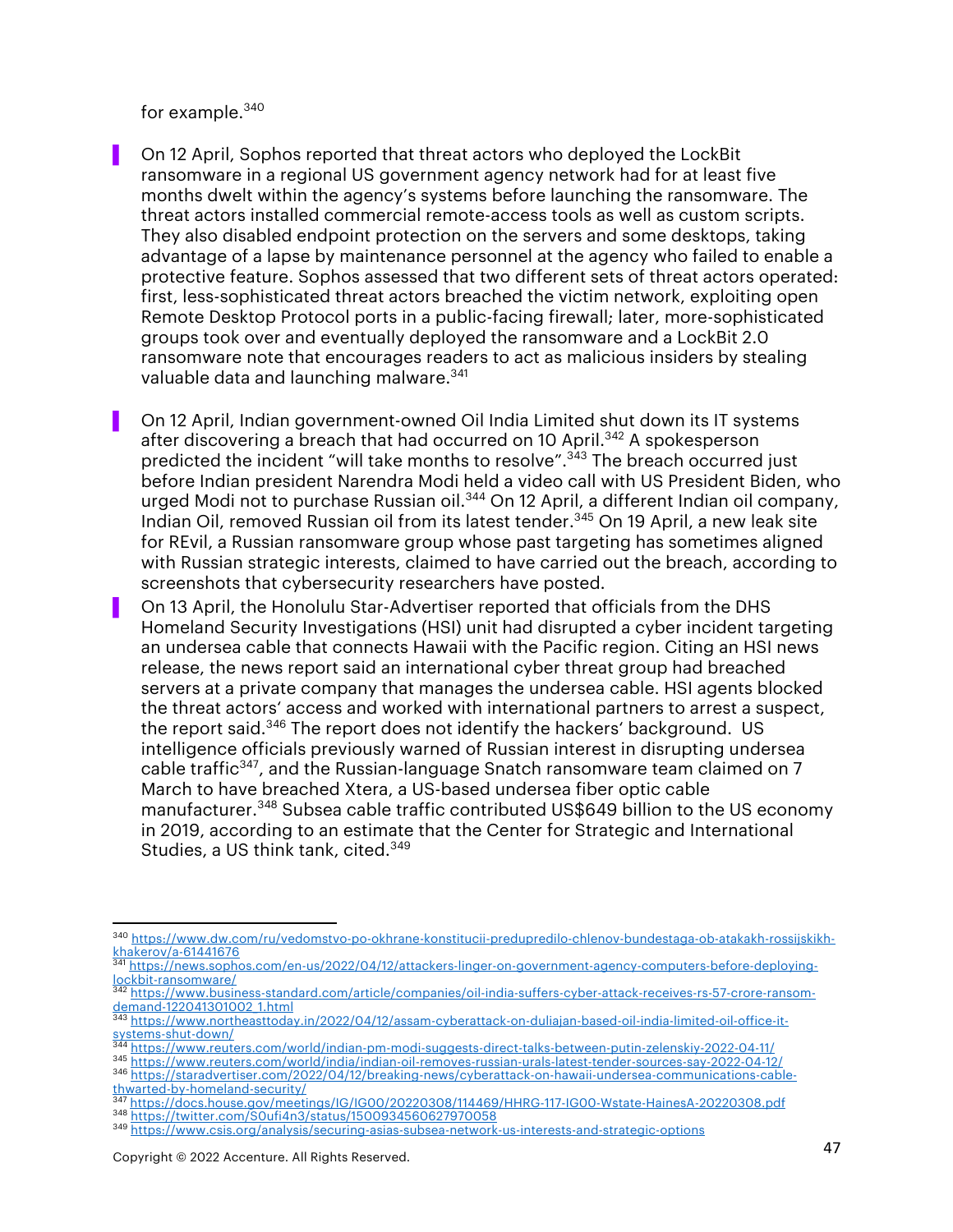▌ On 13 April, CISA, the FBI, the US National Security Agency, and the US Department of Energy issued a joint advisory warning of cyber espionage actors who have developed custom tools for targeting ICS and supervisory control and data acquisition (SCADA) devices including Schneider Electric programmable logic controllers (PLCs), OMRON Sysmac NEX PLCs, and Open Platform Communications Unified Architecture (OPC UA) servers.<sup>350</sup>

- ◆ Dragos, an OT-focused cybersecurity firm, reported on 13 April that it had discovered a highly motivated, skilled, and well-funded group it calls CHERNOVITE developing a malware suite Dragos calls PIPEDREAM that targets the abovementioned and other ICS and SCADA technologies. The company said it had discovered the malware before threat actors had a chance to deploy it.<sup>351</sup> Dragos has not attributed CHERNOVITE to a particular country as of 20 April 2022. Dragos noted malicious actors most likely created the malware to target LNG and electric power environments.<sup>352</sup> This aligns with earlier Dragos warnings that Russian threat actors could target crucial LNG export facilities in US states like Texas<sup>353</sup> and gasification plants such as those in Rotterdam.<sup>354</sup> Also, it was employees of LNG facilities whose credentials Russian threat actors allegedly tried to harvest.<sup>355</sup> Disruption of LNG facilities could hinder Europe's efforts to reduce itsdependence on Russian gas and oil. 356
- ◆ On 16 April, Dragos analyst Jimmy Wylie noted that PIPEDREAM combines the breadth of CRASHOVERRIDE with the depth of the Triton (a.k.a. Trisis) malware, including "custom-written CODESYS libraries, interactive tools for manipulating devices over OPC-UA, and FINS [Factory Interface Network Service], as well as basic recon using Modbus," Wylie continued, "The adversary has evolved from having a dumb hammer to a swiss army knife that will help them both research and recon targets and achieve impacts". 357
- ♦ On 20 April, Robert M. Lee of Dragos provided more detail on the CHERNOVITE group. He said it was trying to carry out disruptive operations in the United States<sup>358</sup>; that the modular malware currently targets industrial environments that include both Schneider Electric and Omron devices, though the malware is modifiable; and that these control systems and configuration are present in crucial systems such as backup auxiliary units for nuclear power plants.<sup>359</sup>
- $\bullet$  On 13 April, Mandiant reported on the same malware, which it calls INCONTROLLER. The company noted, "the activity is consistent with Russia's historical interest in ICS. While our evidence connecting INCONTROLLER to Russia is largely circumstantial, we note it given Russia's history of destructive cyber attacks, its current invasion of Ukraine, and related threats against Europe

<sup>350</sup> https://cisa.gov/uscert/ncas/alerts/aa22-103a<br>351 https://hub.dragos.com/hubfs/116-Whitepapers/Dragos\_ChernoviteWP\_v2b.pdf

<sup>352</sup> https://hub.dragos.com/hubfs/116-Whitepapers/Dragos\_ChernoviteWP\_v2b.pdf

<sup>353</sup> https://www.brownwoodnews.com/2022/03/31/texas-power-grid-energy-sectors-facing-elevated-russian-cyberthreats-during-war-in-ukraine/

<sup>354</sup> https://www.dragos.com/blog/industry-news/assessing-threats-to-european-industrial-infrastructure/

<sup>355</sup> https://www.bloomberg.com/news/articles/2022-03-07/hackers-targeted-u-s-lng-producers-in-run-up-to-war-inukraine

<sup>356</sup> https://www.washingtonpost.com/technology/2022/04/13/pipedream-malware-russia-lng/

<sup>357</sup> https://twitter.com/mayahustle/status/1515448505837535241 <sup>358</sup> https://twitter.com/README\_Security/status/1516769234822610944

<sup>359</sup> https://twitter.com/README\_Security/status/1516772760382582794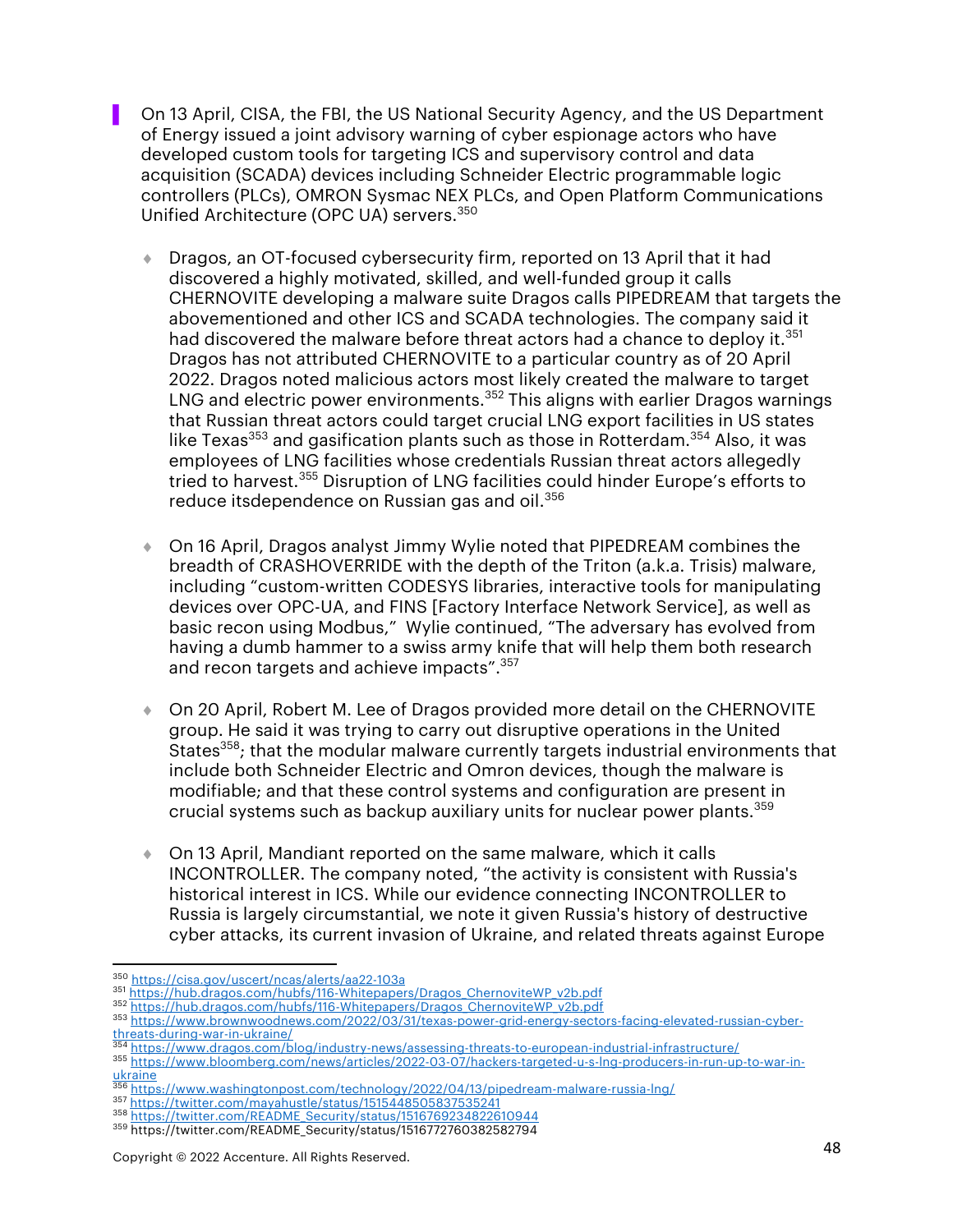and North America".360

- ▌ On 13 April, Microsoft announced it had disrupted the Zloader botnet. It obtained a US court order to sinkhole 65 domains and take control of newly generated domains. Microsoft identified Denis Malikov, a resident of Russian-occupied Crimea, as the creator of a malware component. Zloader operators used the botnet to steal money and rented it out to operators of ransomware families such as Ryuk.<sup>361</sup> Analysts view Ryuk as the predecessor of the Conti ransomware.<sup>362</sup>
- On 13 April, CISA urged organizations<sup>363</sup> to review a 12 April Microsoft security update about CVE-2022-26809, a remote procedure call runtime remote code execution vulnerability affecting systems running Windows.<sup>364</sup> According to Microsoft, an attacker could exploit this vulnerability via a remote procedure call, and it urged organizations to block TCP port 445 at the enterprise perimeter firewall and to secure Server Message Block (SMB) traffic.
	- ¨ According to research company Censys, at least 824,011 hosts with Windowsbased operating systems are running the SMB protocol; some 366,000 of these are in the US. Even if organizations block external access to port 445, a threat actor with access to even one victim's machine could spread the malware to all machines in a local network, experts told The Record.<sup>365</sup>
	- ¨ Other vulnerabilities that Microsoft reported in April 2022, such as CVE-2022- 24491 and CVE-2022-24497 in Windows Network File System and CVE-2022- 24500 in Windows SMB, are wormable.<sup>366</sup> Russian and North Korean state threat actors exploited SMB vulnerabilities to massively spread the WannaCry and NotPetya malware in 2017. This SITREP has noted that use of wormable malware, even in a targeted way, could cause enormous collateral damage, as WannaCry and Not Petya did in 2017.
- ▌ On 13 April, Ukraine's Minister of Digital Transformation claimed that, after the Russian invasion, his organization and Ukraine's "mobilized…cyber-society" had conducted offensive cyber operations against Russia, including leaking personal data and disrupting Russian telecommunications and database infrastructure.<sup>367</sup>
- ▌ On 14 April, DDoSecrets announced it had uploaded stolen documents from Gazprom Linde Engineering, a Russian engineering company that designs gas and petrochemical processing facilities and oil refineries.368
- ▌ On 14 April, German media reported that German wind farm maintenance company Deutsche Windtechnik AG had experienced an attack on the company's IT systems.

<sup>360</sup> https://mandiant.com/resources/incontroller-state-sponsored-ics-tool

<sup>361</sup> https://blogs.microsoft.com/on-the-issues/2022/04/13/zloader-botnet-disrupted-malware-ukraine/<br>362 https://www.trendmicro.com/vinfo/us/security/news/ransomware-spotlight/ransomware-spotlight-conti

<sup>363</sup> https://www.cisa.gov/uscert/ncas/current-activity/2022/04/13/microsoft-releases-advisory-address-critical-remote-<u>code-execution</u><br>
<sup>364</sup> https://msrc.microsoft.com/update-guide/en-US/vulnerability/CVE-2022-26809

<sup>365</sup> https://therecord.media/experts-warn-of-concerns-around-microsoft-rpc-bug/

<sup>366</sup> https://krebsonsecurity.com/2022/04/microsoft-patch-tuesday-april-2022-edition/

<sup>367</sup> https://www.ukrinform.ru/rubric-technology/3456507-ukraina-nacala-soversat-kiberataki-na-resursy-rf-s-24-fevralafedorov.html

<sup>368</sup> https://twitter.com/NatSecGeek/status/1514518629324398592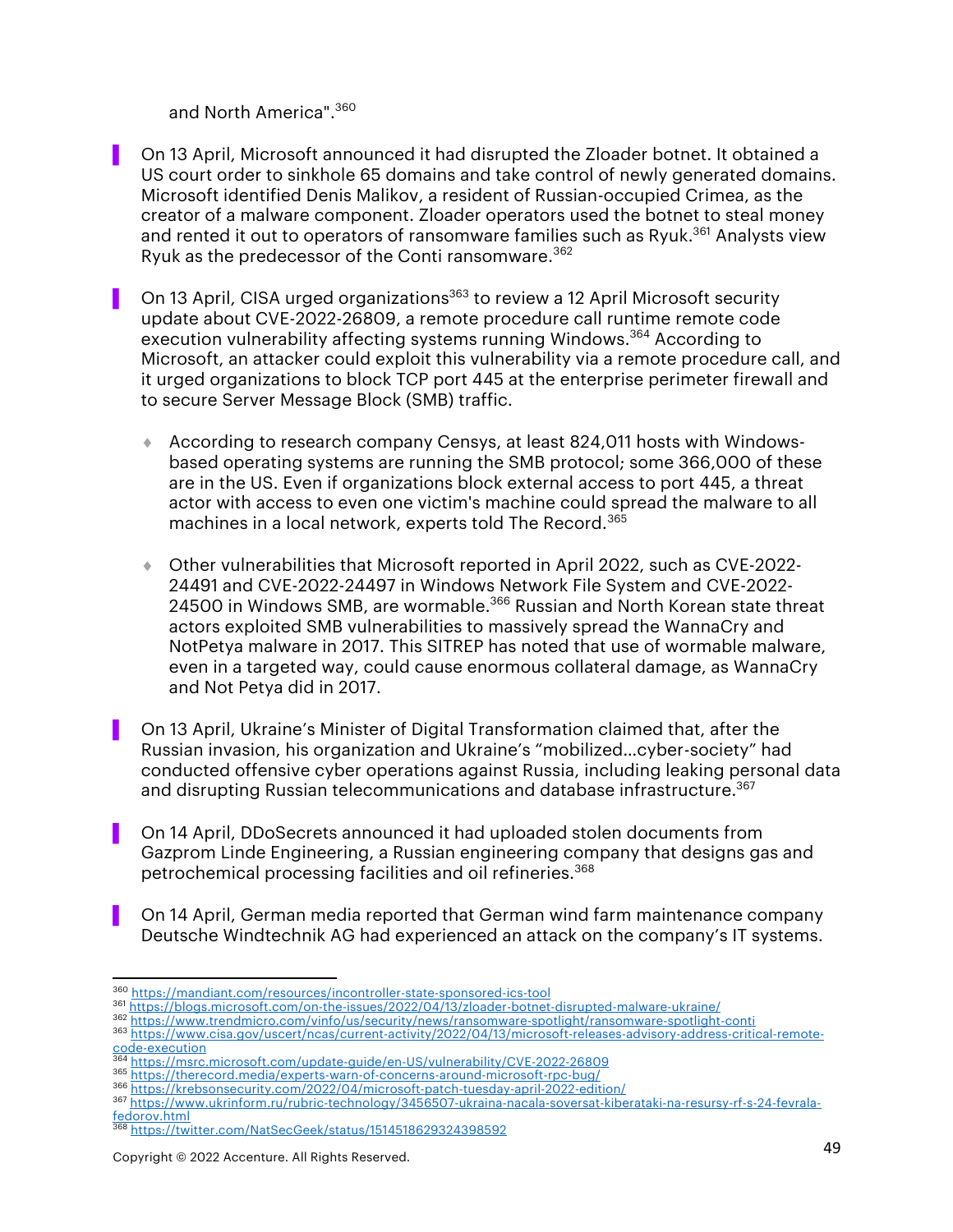The attack did not affect the wind turbines themselves but hampered communications with them.<sup>369</sup>

- ▌ On 16 April, pro-Russian group KillNet claimed to have breached US-based Devon Energy Corporation, according to a post reproduced in a tweet by Cyberknow20 that reads, "The attack is dedicated to the Russian hacker group REvil...".<sup>370</sup> This cryptic statement appears to show KillNet has an affinity for REvil.
	- $\bullet$  Since the war began, several Russian cybersecurity authorities have publicly commented on Russia's arrest of REvil suspects in January 2022. The officials claimed that Russia made good-faith efforts to cooperate with the US against cyber crime by detaining REvil suspects and the Colonial Pipeline hacker on the US' request, but that the US had unilaterally pulled out of the anti-cybercrime cooperation process.<sup>371</sup> The commentaries by Deputy Foreign Minister Oleg Syromolotov on 14 March and by cybersecurity negotiator Andrey Krutskikh on 14 April (summarized elsewhere in this report) could be veiled threats that Russia could encourage further cyber criminal activity against the US and its allies.
	- $\ddot{\phantom{a}}$ On 19 April, a new underground leak site purportedly for the REvil group appeared and claimed responsibility for the breach of Oil India, as this report described above.<sup>372</sup> It is unclear who stands behind the new leak site.<sup>373</sup> Some commentators drew a connection between the apparent reappearance of REvil actors and an interview that Russian Security Council deputy secretary Oleg Khramov, which drew attention to the fact that Russia had arrested REvil actors on US request. In the interview, Khramov complained that the US had unilaterally withdrawn from US-Russian dialogue on combating cybercrime.<sup>374</sup>
	- ◆ On 21 April, MalwareHunterTeam tweeted that at least four active ransom groups are using code that appears to be based on or to imitate REvil code. These are: the group behind the newly appeared website that claimed responsibility for the Oil India breach, LV, Ransom Cartel, and Spectre.<sup>375</sup>
- ▌ On 18 April, after the Easter holiday weekend, local media in Germany reported on cyber attacks affecting computer equipment maker Reitzner, a small-town energy utility, and another small town's municipal IT systems.<sup>376</sup> In the US, Kansas City, Kansas, and its surrounding county government also reported a cyber attack on its data centers.<sup>377</sup>

<sup>376</sup> https://www.augsburger-allgemeine.de/dillingen/dillingen-lauingen-cyberangriff-auf-die-donau-stadtwerke-dsdlid62406836.html, https://www.rnz.de/nachrichten/bergstrasse\_artikel,-schriesheim-cyber-attacke-nichts-geht-mehr-imrathaus-arid,871081.html<br><sup>377</sup> https://www.wasakal

<sup>369</sup> https://www.butenunbinnen.de/nachrichten/cyberangriff-auf-deutsche-windtechnik-ag-bremen-102.html 370 https://twitter.com/Cyberknow20/status/1515474245882507266<br>371 hxxps://mid[.]ru/ru/press\_servic/1809317/?msclkid=95f247eebc2211ec8f5f530d2df3cf1c<br>hxxps://rg[.]ru/2022/04/07/sovbez-rf-soedinennye-shtaty-v-ocherednoj-raz

<sup>372</sup> https://twitter.com/campuscodi/status/1516739066674483207<br>373 https://twitter.com/S0ufi4n3/status/1517155603411468288

<sup>374</sup> https://twitter.com/S0ufi4n3/status/1516742738850553862;

https://twitter.com/shakirov2036/status/1516485441599545347 <sup>375</sup> https://twitter.com/malwrhunterteam/status/1517200358807846916

https://www.wycokck.org/Engage-With-Us/News-articles/UG-Cybersecurity-Attack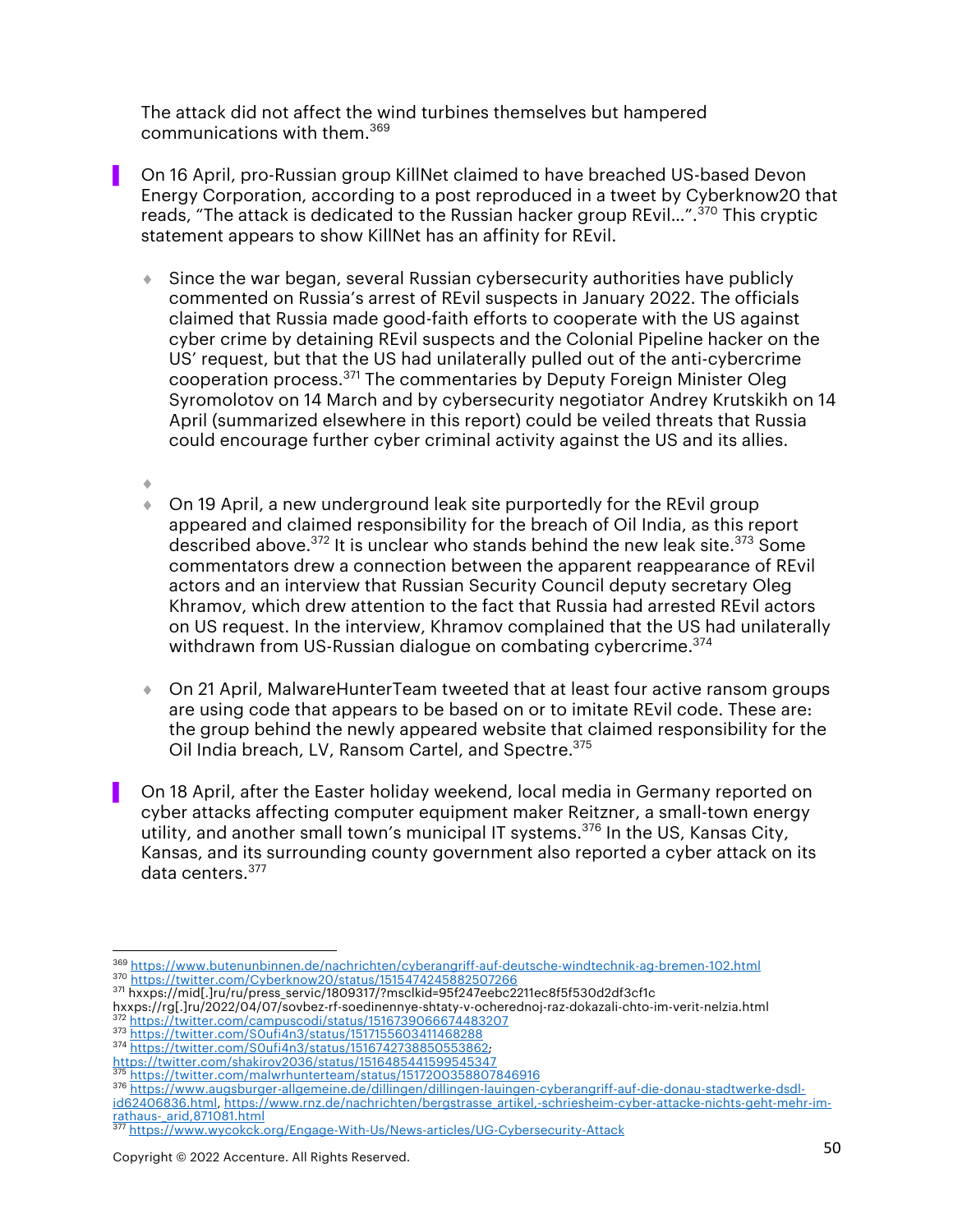▌ On 19 April, the Varonis Forensics Team reported that Hive ransomware operators were targeting ProxyShell vulnerabilities in Microsoft Exchange servers.<sup>378</sup> Cybersecurity analyst Jimmy Blake pointed out in a 21 April tweet, "Patching CVE-2021-34473/-34523/-31297 will prevent compromise. Worth noting Conti, BlackByte, Babuk, Cuba, and Lockfile have all targeted ProxyShell historically".<sup>379</sup> Some of the groups Blake mentioned have aligned their rhetoric and targeting with Russian strategic interests. Hive ransomware also featured in an 18 April US Department of Health and Human Services Analyst Note.<sup>380</sup>

▌ On 20 April, the National Cyber and Information Security Agency of the Czech Republic warned that hackers had recently been conducting DDoS attacks on the websites of Czech railways and airports, likely in connection with the Ukraine conflict.<sup>381</sup> Czechia-based media said pro-Russian hacker group Killnet claimed to have attacked 10 websites, including those of the O2 mobile network operator and a commercial bank, neither of which appears to have experienced serious disruptions.382 On 25 April, Cyberknow20 reported that Killnet actors had protested that some news reports claimed Killnet had attacked hospitals. According to a screenshot in Cyberknow20's tweet, Killnet actors said (translated): "We do not touch the police and the healthcare system! We still have a moral...".<sup>383</sup>

▌ On 20 April, US, UK, Canada, Australia, and New Zealand cybersecurity authorities issued a joint advisory titled "Russian State-Sponsored and Criminal Cyber Threats to Critical Infrastructure." The advisory provides: brief information on state-sponsored and cyber criminal groups that pose a threat to critical infrastructure; links to guidance documents and resources that each of the authoring countries has published; and detailed mitigations.<sup>384</sup> The list of state-sponsored threat groups largely mirrored those ACTI has featured in this SITREP. Its list of "Russia-aligned" threat groups that "pose a threat to critical infrastructure organizations" include some whose names have appeared in this SITREP as well as groups that have had lower profiles.

- $\bullet$  The list of criminal groups includes the following:
	- The CoomingProject, a data leak extortion group
	- Killnet
	- MUMMY SPIDER (Emotet developers)
	- SALTY SPIDER (Sality botnet developers)
	- SCULLY SPIDER (Danabot banking Trojan operators)
	- SMOKEY SPIDER (Developer of the popular loader Smoke Loader)
	- WIZARD SPIDER (Trickbot and Conti developers)
	- The Xaknet Team
- ¨ On 24 April, ACTI observed operators of DanaBot—one of the names appearing in the joint warning—posting a prominent advertisement for their banking malware on the cyber crime forum WWH club.

<sup>378</sup> https://www.varonis.com/blog/hive-ransomware-analysis<br>379 https://twitter.com/jimmyblake/status/1517178603095609347

<sup>380</sup> https://www.hhs.gov/sites/default/files/hive-ransomware-analyst-note-tlpwhite.pdf

<sup>381</sup> https://aroundprague.cz/news/kriminal/po-dannyim-nukib-xakeryi-atakuyut-nekotoryie-cheshskie-sajtyi

<sup>382</sup> https://www.expats.cz/czech-news/article/pro-russian-hackers-target-czech-websites-in-a-series-of-attacks <sup>383</sup> https://twitter.com/Cyberknow20/status/1518524218048057345

<sup>384</sup> https://www.cisa.gov/uscert/ncas/alerts/aa22-110a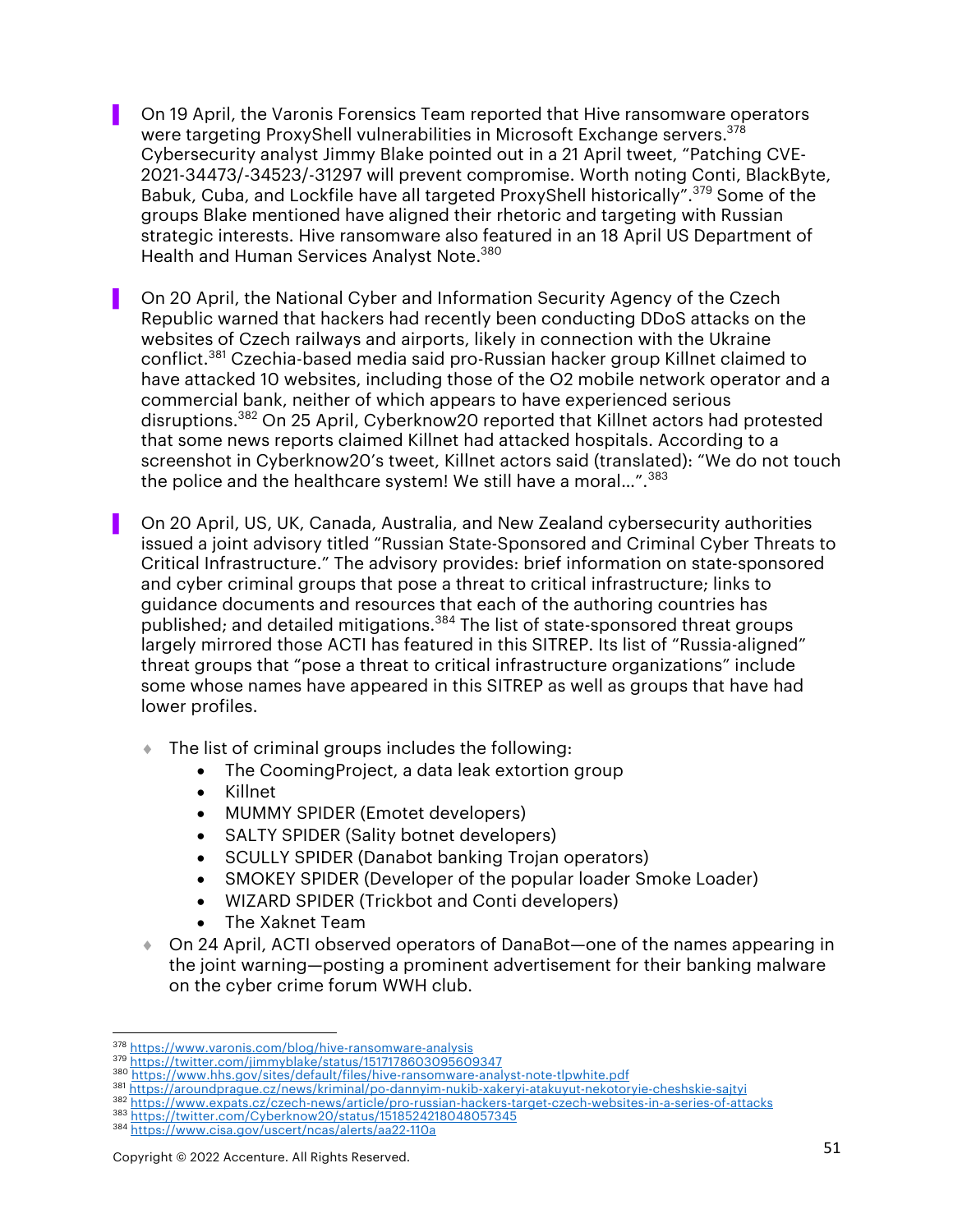▌ On 20 April, the US FBI issued a Private Industry Notification titled "Ransomware Attacks on Agricultural Cooperatives Potentially Timed to Critical Seasons". The FBI alert said that since 2021 it had observed incidents involving the Lockbit 2.0, Conti, BlackMatter, Suncrypt, Sodinokibi, BlackByte, and HelloKitty (a.k.a. Five Hands) ransomware families. Of particular concern was that some of these incidents had clustered during the fall 2021 harvest and 2022 planting season preparations. Targets included grain and seed processing companies, grain cooperatives, and a software vendor whose clients included agricultural cooperatives. Threat actors have breached these agriculture-related targets using unpatched vulnerabilities or via compromised service providers or shared network resources.385 Whether politically or financially motivated, using ransomware against such organizations exerts particular pressure on victims at a time when the war has disrupted Ukraine's agricultural sector, which is a major source of grain exports worldwide.

▌ On 20 April, ACTI observed a user on the SixGill cybersecurity research platform warning about criminal targeting of SixGill itself. The user warned: "conti has been trying to get access to Threat Intel platform [sic] like yours, I got logs if you guys are interested, they pay 150k per platform."

- ¨ In another example of threats to researchers, cybersecurity analyst DissentDoe of Databreaches.net said a source who appeared to be a Russian threat actor had warned them that "If ur using a personal email on twitter might wanna change it [sic]" and had informed them of criminals targeting another researcher, ido cohen2. The source said someone was impersonating government officials and using fake Emergency Data Requests (EDRs) to fool Twitter into divulging sensitive information about ido cohen2. DissentDoe noted that they previously received from ransomware group Groove a scam letter in which ido\_cohen2 appeared. As of 19 April, Ido\_cohen2 had suspended their social media activity. DissentDoe's source claimed the threat actors' snooping may have scared ido\_cohen2 into silence. 386
- ◆ A report on threat actors' use of EDRs appeared on 29 March. Researcher Brian Krebs reported that hackers are impersonating government agencies and sending false EDRs to ISPs, phone companies, and social media firms, demanding sensitive information on their targets. Krebs noted that the main suspect in the Lapsus\$ data-leak extortion activity had been involved with a group that advertised "Warrant/subpoena service (get law enforcement data from any service)".<sup>387</sup>
- ◆ On 21 April, ACTI observed account snicker941 on the "Breached" forum, claiming to have access to reports and actor alerts from cybersecurity company Mandiant's Advantage platform. If snicker941 has truly downloaded all reports as claimed, the actor potentially has access to a significant amount of sensitive data from Mandiant research, including data potentially affecting clients, indicators of compromise, and high-quality research.

<sup>387</sup> https://krebsonsecurity.com/2022/03/hackers-gaining-power-of-subpoena-via-fake-emergency-data-requests/

<sup>&</sup>lt;sup>385</sup> https://ic3.gov/Media/News/2022/220420-2.pdf<br><sup>386</sup> https://www.databreaches.net/has-a-security-researcher-been-scared-away/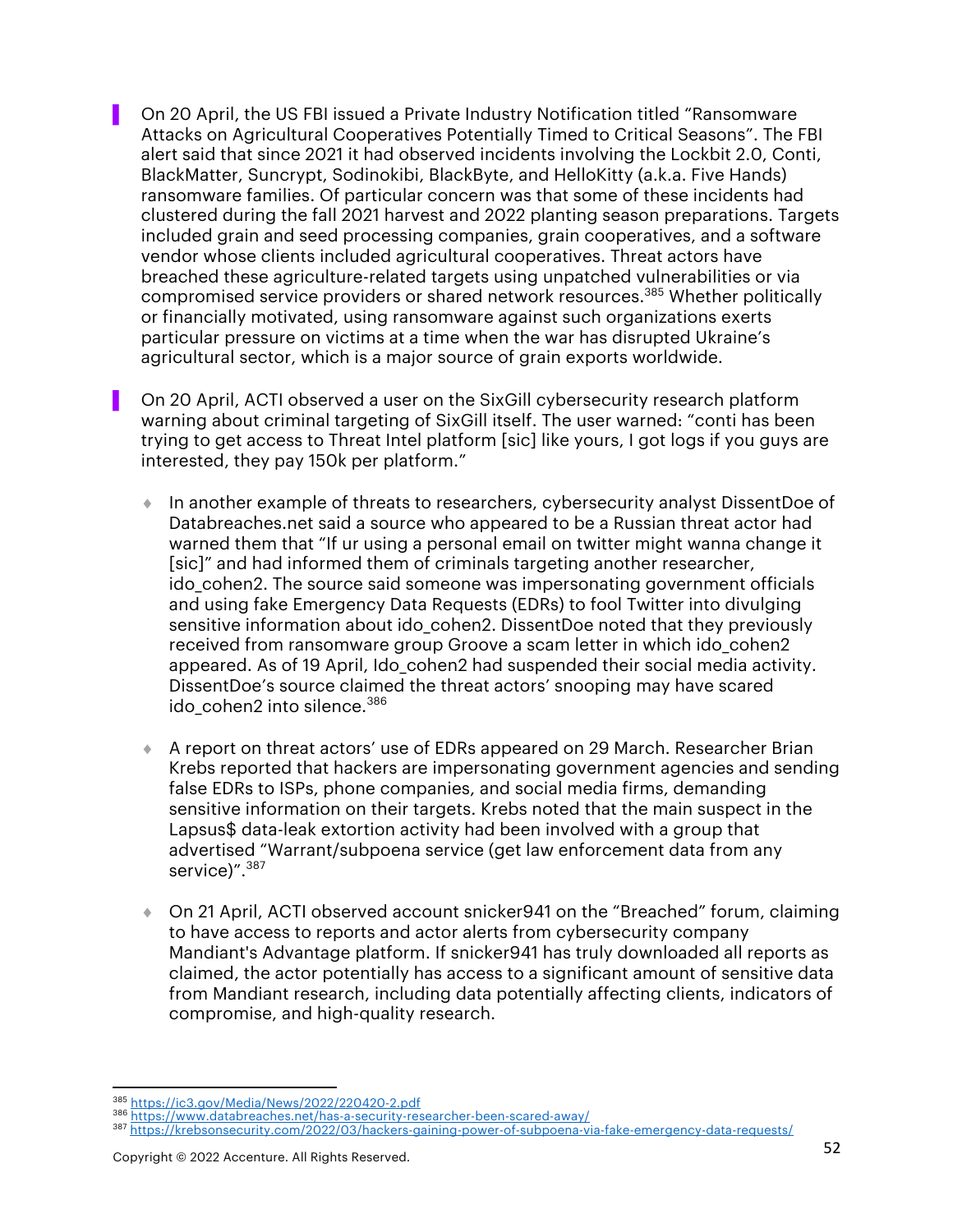- $\bullet$  On 23 and 25 April, cybersecurity researchers pancak3 and DissentDoe reported that threat actors had threatened them with DDoS attacks or physical violence in return for their public investigations of cyber threat activity. The threats appeared to come from individuals associated with threat actor "Sheriff," whom researchers have identified as "Aleksandr Sikerin" (a.k.a. lalartu), an affiliate of the REvil and Conti ransomware groups who tried to portray himself as an Iranian state-sponsored actor.<sup>388</sup> pancak3's tweet had disappeared by 26 April but was available as a cached version.<sup>389</sup>
- On 25 April, Twitter account @D4RKR4BB1T47 tweeted a message denouncing and claiming to have doxed "Sheriff".<sup>390</sup> In the Twitter post, @D4RKR4BB1T47, who self-identifies as an "ex-Russian" and claims to have been banned by the underground forum xss[.]is, provided links to other researchers' investigations of "Sheriff."
- ▌ On 20 April, The Record published an interview with Natalia Tkachuk, head of the Information Security and Cybersecurity Service under Ukraine's National Security and Defense Council, on Russian threats both Ukraine and Western countries face. She asserted that "the first real cyberwar" is now going on. She said groups including APT28, APT29, Gamaredon, Turla, and UNC1152 were targeting both Ukrainian public and private sectors, especially targeting government agencies, and energy, telecommunications, and banking entities. Tkachuk warned that Russia would increasingly use cyber criminals to conduct industrial espionage against Western countries to compensate for lost access to technology resulting from sanctions. Furthermore, Russian law enforcement tolerates what she called "cyber piracy" from criminals who steal funds from the banks of other countries, primarily tolerating thefts from EU and NATO countries. Meanwhile, according to Tkachuk, other "unfriendly countries" are trying to take advantage of wartime conditions to carry out cyber espionage against Ukraine. As for Russia's arrest of REvil and other actors, Tkachuk suspects that Russian authorities aimed either to hide the criminals from Western law enforcement, or to coopt them to work for the Russian government.<sup>391</sup>
- ▌ On 20 April, the FBI and CISA released an alert saying the ALPHV (a.k.a. BlackCat) operators had breached at least 60 organizations throughout the world since November 2021. The alert highlighted the malware's use of the more-secure programming language RUST, the adaptability of the malware, and the link between many BlackCat developers and BlackMatter (a.k.a. Darkside) ransomware operations.392
- ▌ On 21 April, current Costa Rican president Carlos Alvarado claimed that a wave of ransomware attacks on government systems in his country is "not an issue of money but seeks to threaten the stability of the country in a situation of transition" as the country prepares for the swearing-in of a new president on 8 May. The Conti group

- <sup>389</sup> http://web.archive.org/web/20220423230559/twitter.com/pancak3lullz/status/1518003129450733569
- 390 https://twitter.com/D4RKR4BB1T47/status/1518785106185494528<br>391 https://therecord.media/from-the-front-lines-of-the-first-real-cyberwar/
- 
- 392 https://www.bleepingcomputer.com/news/security/fbi-blackcat-ransomware-breached-at-least-60-entitiesworldwide/

<sup>388</sup> https://www.databreaches.net/silent-no-more-exposing-a-campaign-that-intimidated-researchers-and-journalists/; https://twitter.com/BleepinComputer/status/1465826315479789580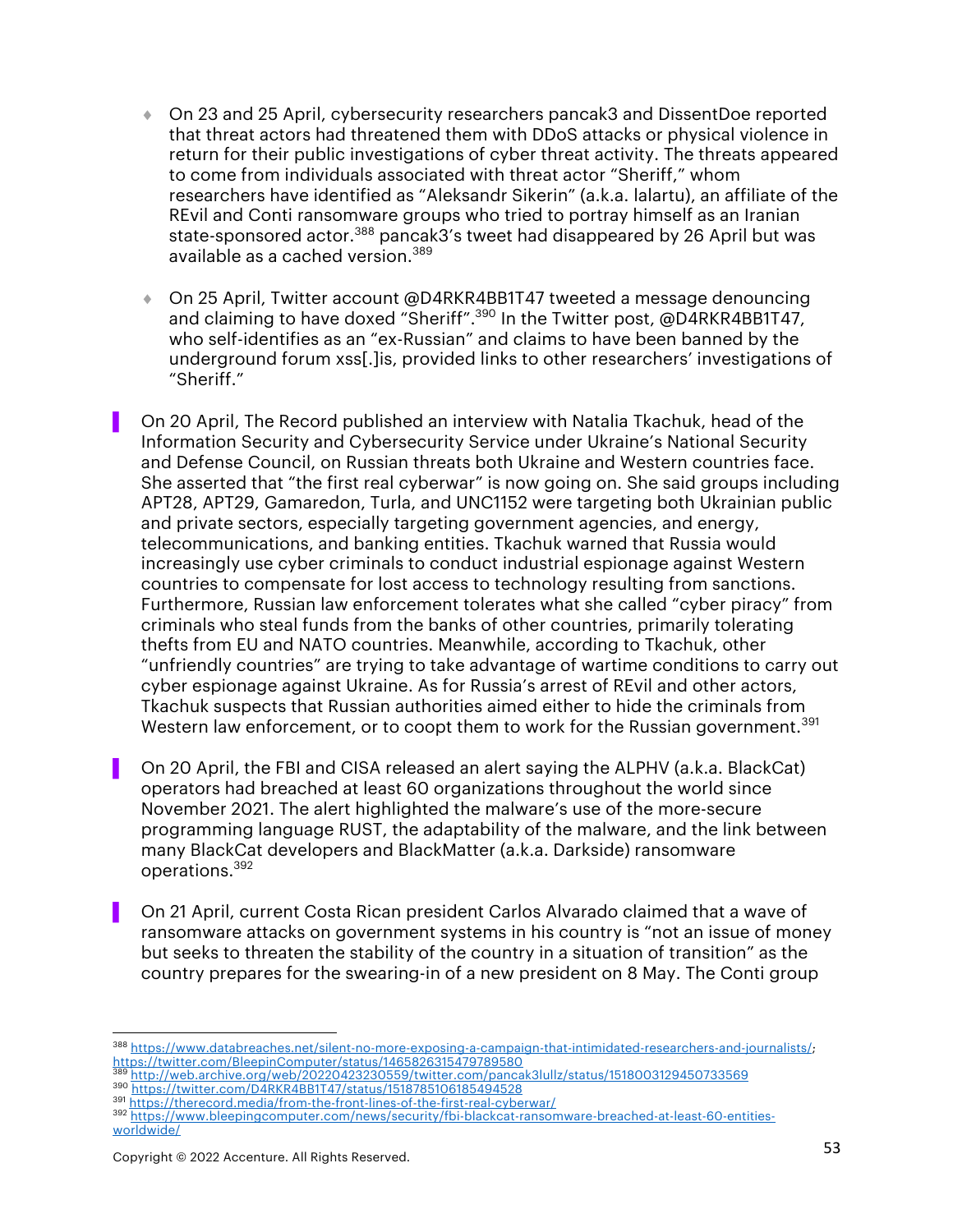has claimed responsibility for the attacks.<sup>393</sup> As of 26 April, Conti continued to claim responsibility for attacks on Costa Rican organizations, most recently having attacked an inter-university center. Conti's statements about these attacks say the Costa Rican government "cannot recover the information, they turned to the United States for help and were told not to pay….".394 Conti has pledged support for Russia in the past, and an all-out attack on Costa Rican institutions would be consistent with Russian attempts to weaken the influence of the United States in Latin America.<sup>395</sup> Russian leaders view the war in Ukraine as merely one aspect of a larger war against perceived US global domination.<sup>396</sup> If more evidence emerges, it may clarify whether Alvarado is correct that the wave of Conti attacks on Costa Rica has a political motive.

▌ On 21 April, cybersecurity firm eSentire reported it had observed three operations in late March alone involving the more eggs credential-stealing software. The involved threat actors, posing as interested job applicants, set spear-phishing emails directly to hiring managers. The target organizations include a US-based aerospace and defense company, a UK-based accounting firm, and two Canadian professionalservices companies. Cyber criminal threat groups such as FIN6, the Cobalt Group, and Evilnum have used the more\_eggs malware-as-a-service.<sup>397</sup> The targeting of a defense-related company is always of concern, especially during a time of heightened international tension.

▌ On 22 April, Estonian media reported that threat actors briefly disrupted at least five Estonian government websites with DDoS attacks and attempted to disrupt additional state organizations' websites for several hours on the evening of 21 April.<sup>398</sup> Estonia was hosting NATO's Locked Shields cyber defense exercise, which took place 19–22 April. As part of the exercise, over 2,000 participants from 33 nations simulated helping a fictional country handle a major cyber incident with simulated simultaneous disruptions to "government and military networks, communications, water purification systems and the electric power grid," leading to social unrest. Unlike prior years' exercises, the 2022 exercise included a central bank's reserve management and financial messaging systems as well as a 5G mobile communications platform.399 The team from Finland won the competition.<sup>400</sup>

▌ On 22 April, researcher Brian Krebs claimed to have obtained a copy of private chat messages Lapsus\$ group members exchanged just before their arrest. The messages, if genuine, provide detail on the group's activity, particularly during several breaches of T-Mobile in March. Lapsus\$ leader "White" focused on stealing source code from victim companies, even while neglecting potentially morelucrative SIM-swapping activity. "White" also looked for FBI and US Department of Defense accounts but could not manipulate them, due to the related systems'

394 https://twitter.com/\_bettercyber\_/status/1518998432651878400<br>395 https://twitter.com/\_bettercyber\_/status/1518998432651878400<br>395 https://warontherocks.com/2022/04/explaining-latin-americas-contradictory-reactions-to-t

<sup>393</sup> https://www.reuters.com/world/americas/costa-ricas-alvarado-says-cyberattacks-seek-destabilize-countrygovernment-2022-04-21/

<sup>396</sup> https://www.reuters.com/world/europe/putin-flies-into-russian-far-east-ukraine-talks-with-belarusian-leader-2022-04-  $\frac{12}{397}$ 

<sup>397</sup> https://esentire.com/blog/hackers-spearphish-corporate-hiring-managers-with-poisoned-resumes-infecting-them-

with-the-more-eggs-malware<br><sup>398</sup> https://news.err.ee/1608573376/ddos-cyberattacks-temporarily-disrupt-estonian-government-websites

<sup>399</sup> https://ccdcoe.org/news/2022/over-2000-cyber-experts-from-32-nations-at-the-locked-shields-exercise/

<sup>400</sup> https://ccdcoe.org/news/2022/finland-wins-cyber-defence-exercise-locked-shields-2022/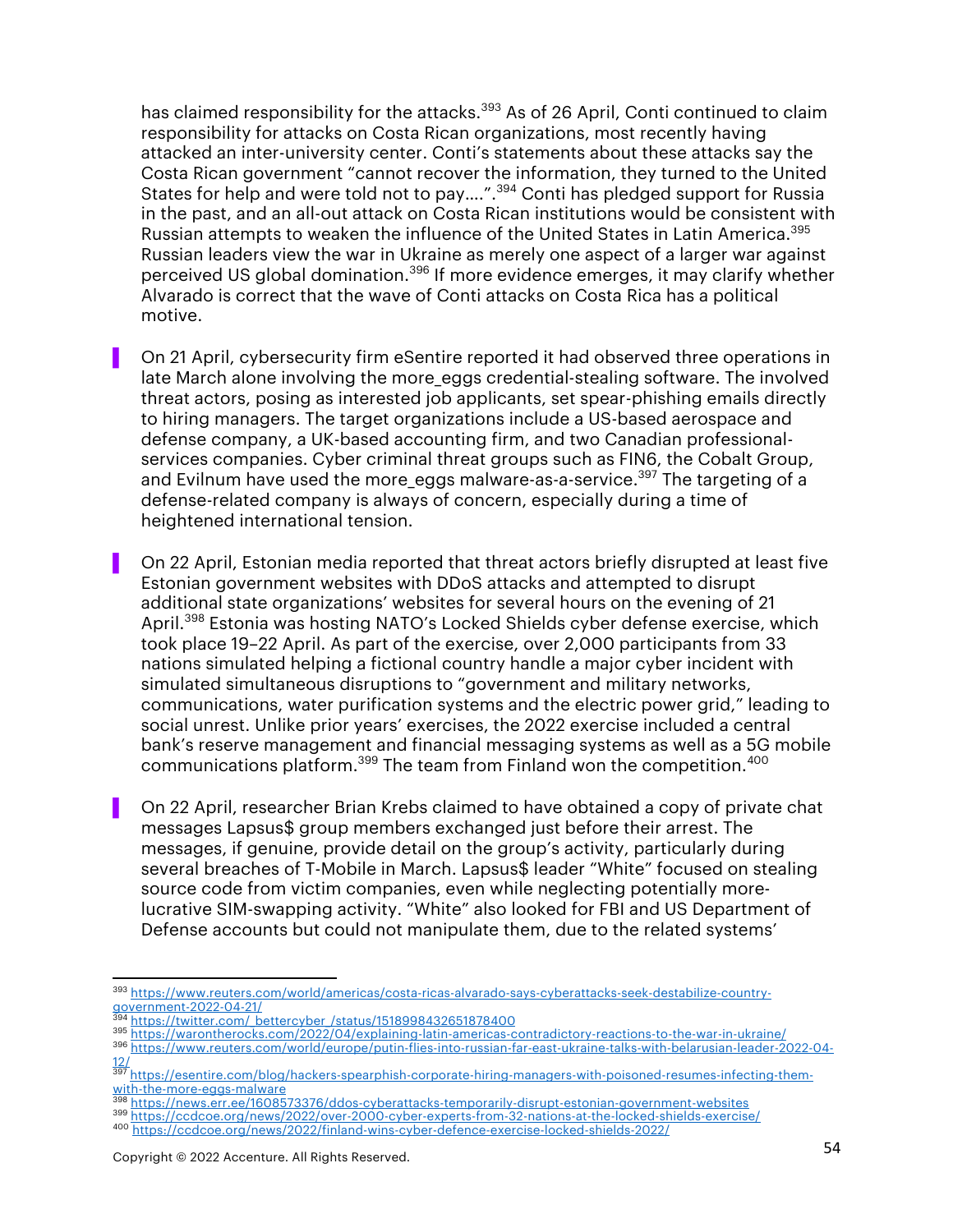verification procedures in place.<sup>401</sup> This reinforces the idea that "White" had more interest in manipulating communications and IT networks and their customers, as well as an interest in targeting government networks, rather than making mere shortterm financial gains. On 22 April, T-Mobile confirmed that Lapsus\$ had breached the company's systems "several weeks ago" but had not obtained customer or government information.<sup>402</sup>

- ▌ On 24 April, Pro-Russian ransomware group Stormous claimed responsibility for attacking Coca-Cola and advertised stolen data for approximately US\$64,000 in bitcoin.<sup>403</sup>
- ▌ On 26 April, the US State Department's Rewards for Justice program announced a reward of up to US\$10 million for information on six hackers from Russia's military intelligence service, the GRU.<sup>404</sup> The US Justice Department indicted the hackers in October 2020 for their work in operations associated with the threat group SANDFISH (a.k.a. Sandworm), including the 2015 and 2016 blackouts in Ukraine, the "Macron Leaks" targeting the French elections in 2017, the NotPetya attacks on Ukraine in 2017, and disruptive attacks during the 2018 Pyeongchang Winter Olympics.405 The new reward announcement highlights the continuing threat that SANDFISH poses.

<sup>401</sup> https://krebsonsecurity.com/2022/04/leaked-chats-show-lapsus-stole-t-mobile-source-code/ <sup>402</sup> https://therecord.media/t-mobile-confirms-lapsus-breach-says-no-customer-or-government-info-accessed/

<sup>403</sup> https://twitter.com/\_bettercyber\_/status/1518628584646139904<br><sup>404</sup> https://twitter.com/RFJ\_USA/status/1518983587697147906

<sup>&</sup>lt;sup>405</sup> https://www.justice.gov/opa/pr/six-russian-gru-officers-charged-connection-worldwide-deployment-destructivemalware-and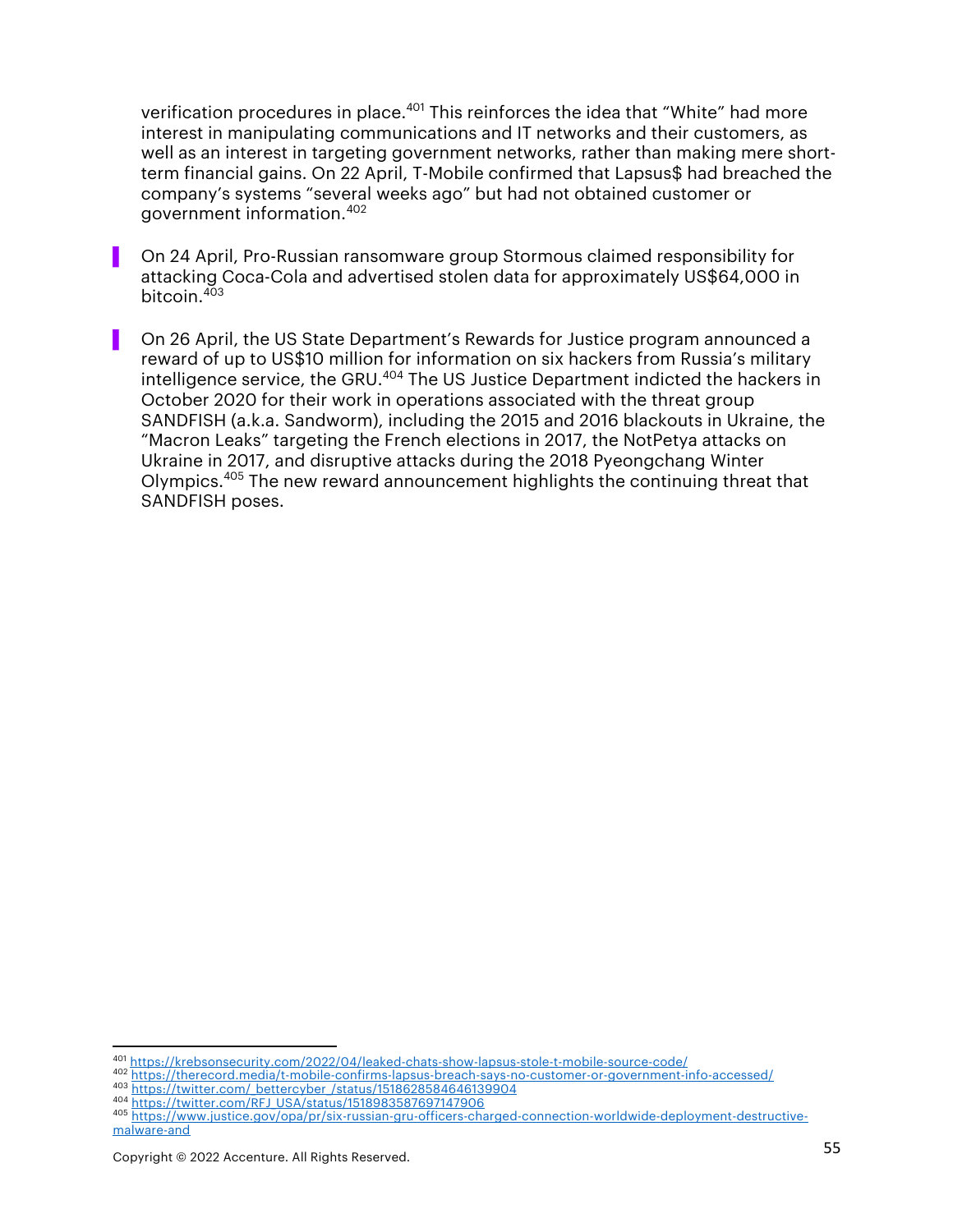## Analytical Notes

### Russian Internet Isolation

The aftermath of the invasion has seen an abrupt move toward the isolation of Russian cyberspace. This has originated partly from the outside: several countries have banned Russia from the SWIFT international payments messaging network; tech platforms have discontinued service to Russia; Internet backbone providers Cogent and Lumen withdrew from Russia; and the London Internet Exchange (LINX) announced it would stop routing for Russia's largest digital services provider Rostelecom and Russian mobile provider MegaFon.<sup>406</sup> However, on 3 March, the Internet Corporation for Assigned Names and Numbers (ICANN) rejected Ukraine's request to revoke Russia's top-level domains and Secure Sockets Layer (SSL) certifications, a move that would have effectively blocked Russia from the Internet. 407

The Russian government has itself enacted policies at home that increase Russia's isolation from global information providers, imposing strict censorship policies and accelerating portions of Russia's years-long program to build a self-sufficient Russian Internet segment that can operate in isolation from the global Internet. The ACTI report "Russian Internet Isolation Scenarios Accelerate" explores this further. <sup>408</sup> Still, Russian Internet isolation is less than expected so far, despite the withdrawal of Internet backbones Cogent and Lumen from Russia. On 11 March, Cisco's Thousand Eyes reported: "Despite reports of Russia's possible disconnection from the global Internet, connectivity continues as it has historically, with global transit providers exchanging traffic with major Russian internet service providers (ISPs) at locations outside of Russia." However, Russian websites belonging to government and critical infrastructure entities have experienced "erratic" network conditions. This is likely due to ISPs blackholing traffic to combat DDoS attacks, and in some cases due to filtering of traffic coming from outside Russia. <sup>409</sup> This is consistent with the measures required to implement the Sovereign Russian Internet program described elsewhere in this report. This situation may change since LINX's announcement on 11 March that it would stop routing for Rostelecom and MegaFon. 410

However, on 14 March, Rostelecom claimed the Russian Internet "has reserves and alternative routes for traffic exchange with foreign sites," according to a DataCenterDynamics article. The report added: "Mobile phone operator MegaFon said that traffic going through LINX had already decreased significantly over the last few years, adding that it 'already planned to end our cooperation with this organization in 2022 and began a systematic redistribution of traffic.'" ACTI is unaware of any independent verification of this claim.411 Back on March 11, Brian Krebs cited Kentik connectivity researcher Doug Madory as saying "If the other major European exchanges followed suit, it could be really problematic for Russian connectivity," suggesting that the LINX cutoff on its own might not be a devastating blow unless it starts a trend.<sup>412</sup>

Russia's isolation has led to a concession on one aspect of the country's political crackdown. On 15 March, media reported that the exodus of Western cloud providers

<sup>406</sup> https://krebsonsecurity.com/2022/03/report-recent-10x-increase-in-cyberattacks-on-ukraine/

<sup>407</sup> https://www.zdnet.com/article/icann-rejects-ukraines-request-to-block-russia-from-the-internet/#ftag=RSSbaffb68<br><sup>408</sup> https://intelgraph.idefense.com/#/node/intelligence\_alert/view/821210b8-16f1-47a3-8c75-1013c8329bd9

<sup>409</sup> https://www.thousandeyes.com/blog/russia-global-internet<br>409 https://www.thousandeyes.com/blog/russia-global-internet<br>400 https://krebsonsecurity.com/2022/03/report-recent-10x-increase-in-cyberattacks-on-ukraine/

<sup>411</sup> https://www.datacenterdynamics.com/en/news/london-internet-exchange-disconnects-megafon-and-rostelecom/

<sup>412</sup> https://securityboulevard.com/2022/03/report-recent-10x-increase-in-cyberattacks-on-ukraine/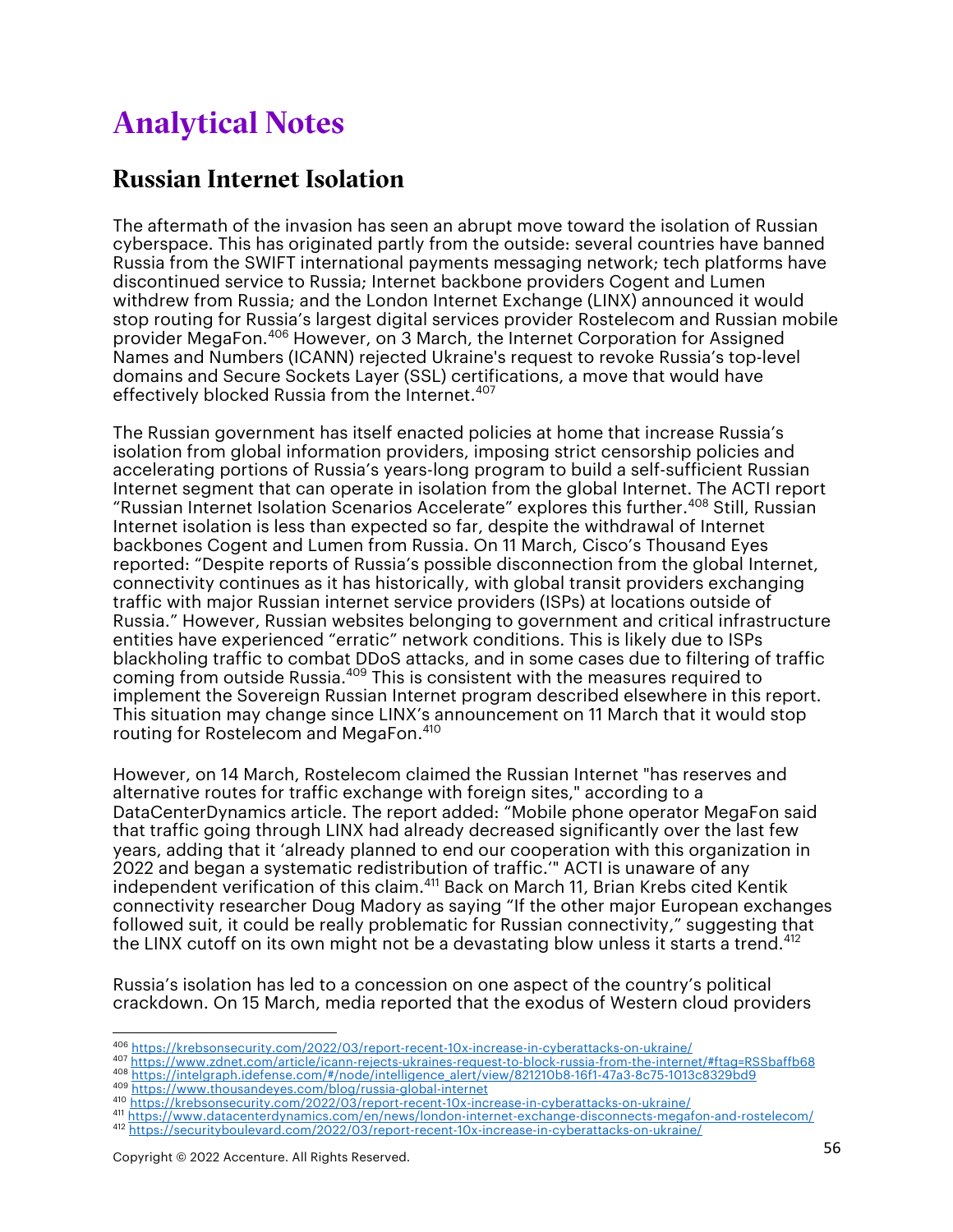from Russia has left that country with only two months' worth of data storage left. To ease this impending issue, Russia's Digital Ministry reportedly suspended a quota for storage capacity that telecommunications operators must set aside for surveillance purposes.<sup>413</sup>

Illustrating the increasingly authoritarian political environment and the challenges Russia faces in developing its own systems to replace international financial infrastructure is the story of the plastic credit card shortage. On 16 March, Russia-based Tinkoff Bank fielded many customer questions on Twitter about how to obtain an MIR, a Russian national payment card. Tinkoff tweeted: "We are not currently issuing plastic MIR cards, because we ran out of plastic." However, on 17 March, they corrected themselves: "Sorry, we were mistaken in our response. We issued, issue, and will issue MIR plastic cards; we have enough resources to provide cards for everyone who wants one".414 This wording is a subtle political comment likening current events to the repressive Soviet era; the wording resembles a famous Soviet slogan: "Lenin lived; Lenin lives; Lenin will live." Sberbank has also cited reports of a plastic shortage, calling them "fake," but has acknowledged likely delays in the delivery of the plastic cards.<sup>415</sup>

On 17 March, Russia's Digital Ministry announced it would help banks filter traffic from abroad to mitigate a recent wave of DDoS attacks.<sup>416</sup> Like the TLS certificates the Russian government has offered for free to organizations, ACTI assesses this filtering will provide the Russian government opportunities for greater surveillance and control of internet traffic in Russia, along the lines of the country's "sovereign internet" efforts. On 18 March, ZDNet pointed out that only Russia's Yandex browser and Atom products trust the TLS certificates the Russian government is providing.<sup>417</sup>

On 17 March, the Internet Protection Society, a Russian internet-freedom advocacy group, posted a video on what to do in case Russia's government shuts down the country's internet from within.<sup>418</sup> Group-IB tweeted that if Russian providers enact the deep packet inspection that the 2019 sovereign internet law mandated, they will be able to block the internet protocols that VPNs use. Users can circumvent the blockages but will experience slow and unstable service by doing so.<sup>419</sup>

On 18 March, data-storage-focused news source Blocks&Files analyzed the Russian cloud storage shortage.420 Citing a report on Russian newspaper Kommersant, Blocks&Files points out that: a computing power shortage could hinder Russian government operations; Chinese suppliers have put deliveries on hold due to sanctions; and the Russian Ministry of Digital Transformation was exploring emergency solutions such as taking over IT assets of companies that had left Russia. The report notes that Russia had a mere 170 datacenters, eight network fabrics (sets of interconnected network devices), and 267 communications providers. Blocks&Files noted that Chinese provider Alibaba cloud, Amazon Web Services, Google, and Azure do not have Russiabased data centers, although the latter three might provide some services to legacy customers. The options for resolving this shortage that the Russian government has explored, such as confiscations of foreign assets, may not fully satisfy Russia's data storage needs.

<sup>413</sup> https://www.bleepingcomputer.com/news/technology/russia-faces-it-crisis-with-just-two-months-of-data-storage-left/

<sup>414</sup> https://twitter.com/llirik1985/status/1504394220576161792

<sup>&</sup>lt;sup>415</sup> hxxps://ria[.]ru/20220317/mir-1778662806.html<br><sup>416</sup> hxxps://securitylab[.]ru\news\530627.php

<sup>416</sup> hxxps://securitylab[.]ru\news\530627.php<br>417 https://www.zdnet.com/article/russia-remains-connected-to-the-internet/<br><sup>418</sup> https://www.youtube.com/watch?v=O2CfRMTl6QU

<sup>419</sup> https://twitter.com/GroupIB/status/1504414698690822148

<sup>420</sup> https://blocksandfiles.com/2022/03/18/russia-cloud-gap-western-tech/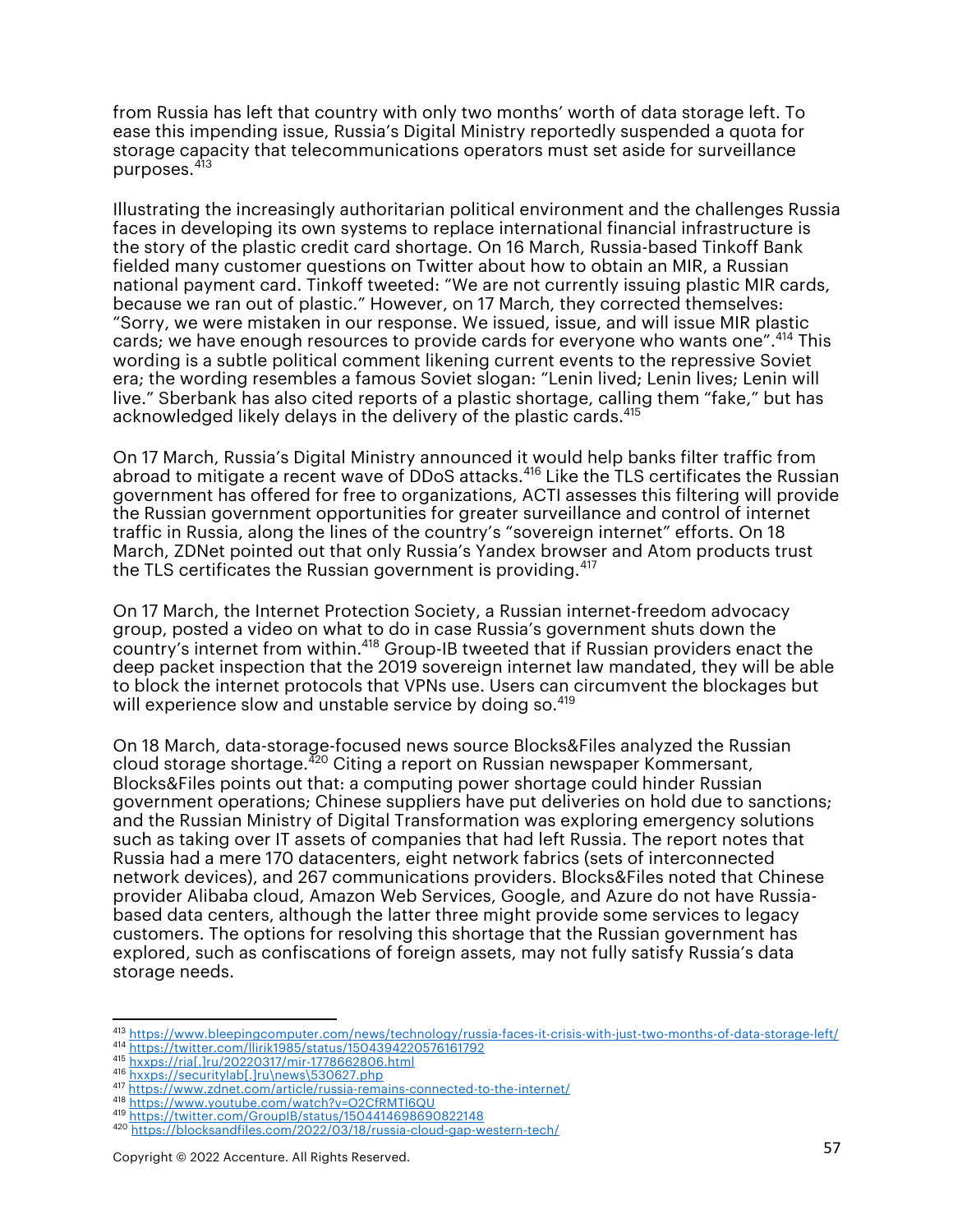On 19 March, the Head of the Russian Space Agency said the US might try to cut Russia off from the GPS but noted that Russia's GLONASS navigation system, which smartphones are equipped to run, could take up the slack. $421$ 

On 28 March, Bleeping Computer reported that a Russian business association had warned that sanctions-induced shortages of telecommunications equipment could cause internet service outages as early as the summer of 2022. The association also warned that the high-tech industry could lose up to 30 percent of IT specialists in the coming months.422

On 5 April, US chipmaker Intel said it was shutting down all business operations in Russia.423

On 8 April 2022, the US Treasury Department announced exemptions on sanctions on Russia relating to telecommunications and internet-based communications.<sup>424</sup> The move likely aims to ease Russian people's isolation and facilitate their access to global news sources and social media platforms.<sup>425</sup>

On 20 April, cybersecurity writer Catalin Cimpanu reported that Russia's National Coordination Centre for Computer Incidents, NKTsKI, a CERT-like entity within Russia's FSB, published guidance for updating foreign-developed closed-source software. For example, the NKTsKI suggests organizations test any foreign-provided patches before applying them to production environments. In March, the NKTsKI provided guidelines for safe use of free and open-source (FOSS) software, after the developer of the node-ipc npm package created a malicious version that selectively wiped Belarus- and Russiabased machines.<sup>426</sup>

Likewise, on 22 April, German media reported that the German government recommended that large German companies and infrastructure operators restrict the access rights of any Russian software developers whom they employ. The government reportedly feared the Russian government could force Russian programmers to install malicious backdoors in the software they support.<sup>427</sup>

In a 27 April interview with Russian media, the head of the Russian DDoS protection firm Qrator Labs discussed Russian efforts to protect against pro-Ukrainian hacktivist DDoS attacks. He criticized the Digital Ministry's practice of blocking traffic from IP addresses in certain geographic locations, noting that the service had an error margin of up to 10 percent, meaning that the Digital Ministry was also inadvertently blocking some Russian citizens from accessing government services.<sup>428</sup>

<sup>&</sup>lt;sup>421</sup> hxxps://ria[.]ru/20220319/gps-1778998824.html<br><sup>422</sup> https://www.bleepingcomputer.com/news/technology/russia-facing-internet-outages-due-to-equipment-shortage/

<sup>423</sup> https://www.bleepingcomputer.com/news/technology/intel-shuts-down-all-business-operations-in-russia/

<sup>424</sup> https://home.treasury.gov/system/files/126/russia\_gl25.pdf

<sup>425</sup> https://www.bleepingcomputer.com/news/technology/us-eases-sanctions-that-may-lead-to-russias-internetisolation/#.YlBIH3x1Ab0.twitter

<sup>426</sup> https://twitter.com/campuscodi/status/1516880398004936705

<sup>427</sup> https://www.wiwo.de/my/unternehmen/it/deutsche-telekom-programmierer-aus-russland-sind-jetzt-gefaehrlich-

<sup>/28270770.</sup>html?ticket=ST-983837-DG1dG5ajIPQk6pSVyuKm-ap3

<sup>428</sup> hxxp://Interfax[.]ru/interview/838030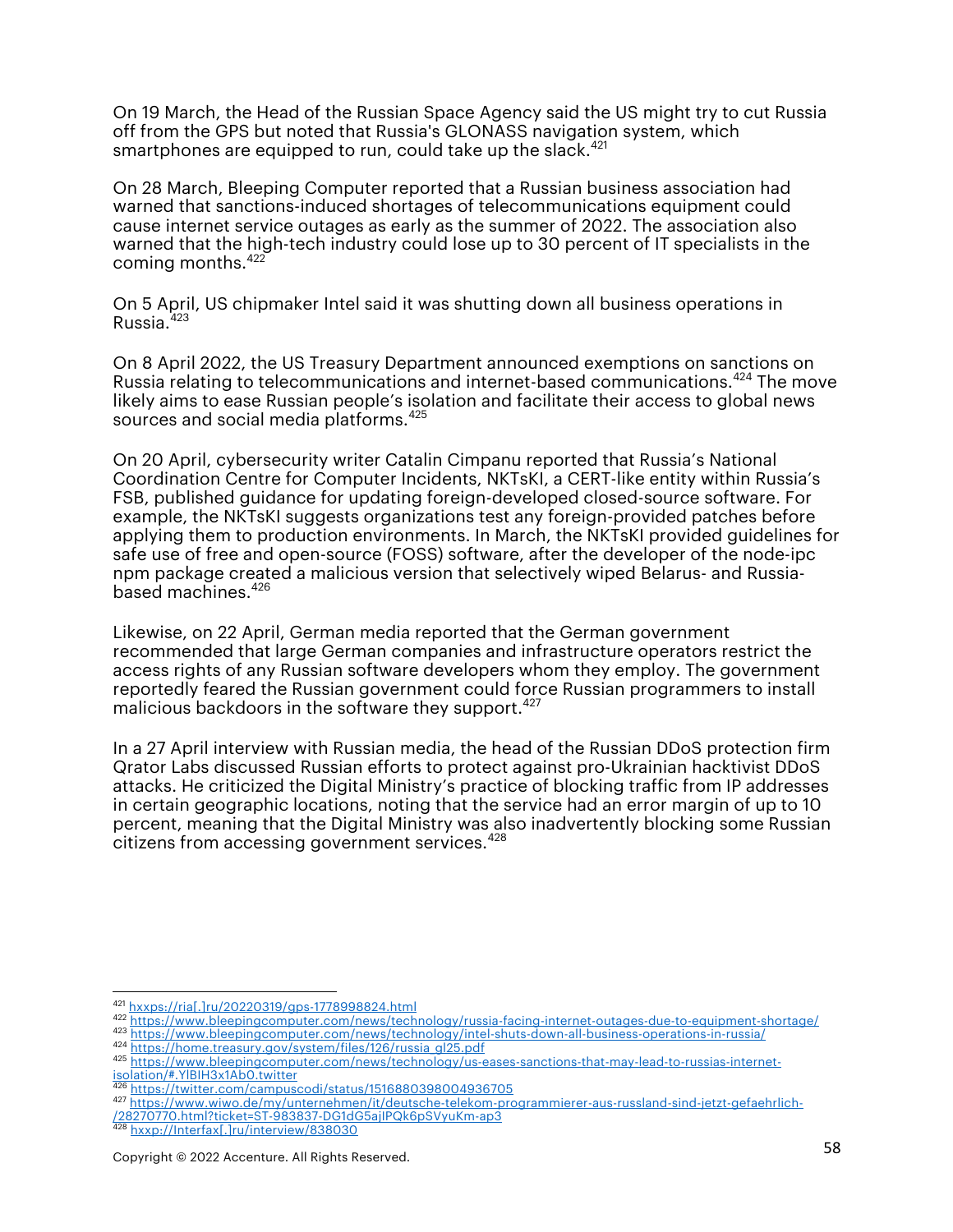## Low Levels of Sophisticated Russian State Threat Activity Explained

ACTI and other analysts have admitted surprise at the relatively low level of disruptive and destructive cyber activity that Russian state and criminal threat actors have unleashed, as of 15 March 2022, as part of the invasion of Ukraine and following the imposition of sanctions on Russia.<sup>429</sup>

Likely hypothesis analysts have identified for this shortfall include the following:

- Strategic restraint, as Russian planners may have refrained from destroying communications infrastructure they want to use and take over.
- Defense improvements and resilience in both Ukraine and other countries that could be cyber targets in this crisis.
- Russian operations that have not yet become public.
- Russian preparations laying the groundwork for new operations.
- ▌ Turmoil in cyber criminal circles (ACTI has observed Russian and Ukrainian underground community members facing off against each other on ideological grounds).

Officials' explanations for the low levels of sophisticated Russian-state threat activity cite improved Ukrainian preparation; these explanations follow:

- **US Official's Assessment:** On 8 March, at the US House of Representatives' Intelligence Committee's annual hearing on worldwide threats, National Security Agency director Paul Nakasone told the committee that the US has observed "three or four" Russian cyber attacks on Ukraine. Asked why the world has not seen more attacks, Nakasone cited "I think that's obviously some of the work that the Ukrainians have done, some of the challenges that the Russians have encountered and some of the work that others have been able to prevent their actions."<sup>430</sup>
	- ♦ On 9 March, the Financial Times enumerated US government efforts since October 2021 to harden Ukrainian cyber networks against an expected Russian offensive. For example, US experts reportedly found wiperware on the networks of Ukrainian Railways and were able to remediate it, allowing Ukrainians to escape to safety via rail. Similar malware had remained undetected in the networks of Ukraine's border police, likely contributing to computer failures at one border crossing in early March. The US government has also called on private companies to help: following the 23 February DDoS attacks against Ukrainian government entities, US officials rapidly approved and funded the installation of Fortinet software on Ukrainian police servers. 431

<sup>429</sup> https://www.washingtonpost.com/technology/2022/02/28/internet-war-cyber-russia-ukraine/ https://www.lawfareblog.com/cyber-realism-time-war, https://twitter.com/thegrugq/status/1499311771642830851, https:/twitter.com/DAlperovitch/status/1497021630220218371, https://twitter.com/johnhultquist/status/1499112887767511048 and

https://www.nytimes.com/2022/02/18/technology/kazakhstan-internet-russia-ukraine.html <sup>430</sup> https://therecord.media/intel-chiefs-lawmakers-wait-for-other-shoe-to-drop-on-russian-cyberattacks-against-ukraine/ <sup>431</sup> https://www.ft.com/content/1fb2f592-4806-42fd-a6d5-735578651471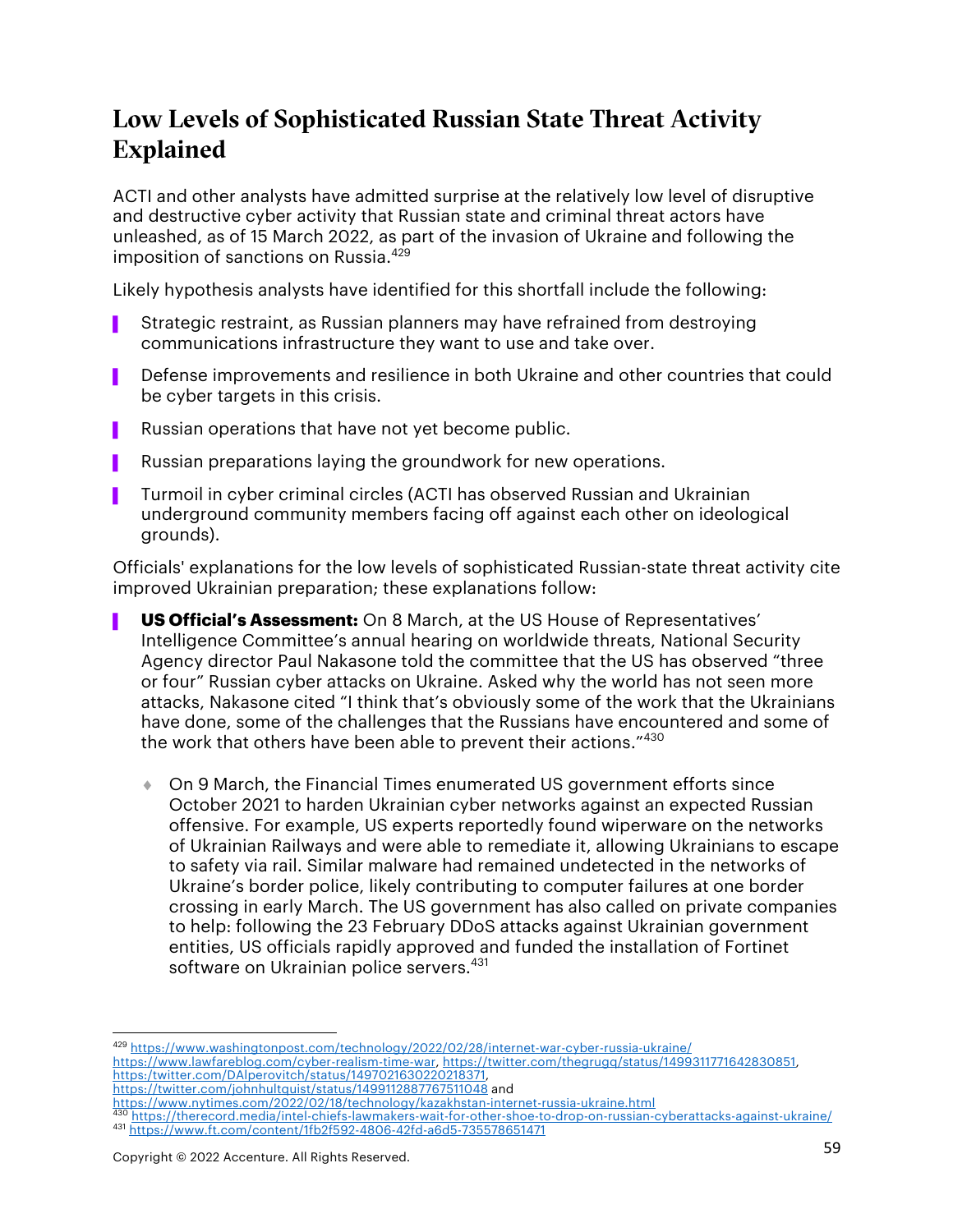- **Ukrainian Official's Assessment:** On 16 March, Viktor Zhora, head of Ukraine's cybersecurity service, said that since the start of Russia's invasion there have not been "sophisticated cyberattacks against Ukraine's vital information infrastructure".432 He noted there have been no attacks similar to WhisperGate or previous cyber attacks on Ukraine's energy grid, or similar to NotPetya attacks.<sup>433</sup> He attributed this to three factors:
	- ◆ Russian hackers previously spent a lot of time preparing for such attacks; now they lack the time to do so.
	- $\bullet$  Russia does not need to use cyber attacks for this purpose as it is already engaged in open war with Ukraine and can therefore use other means of attack, presumably referring to kinetic weapons.
	- ¨ The potential of Russia's hackers has probably been "somewhat overestimated" and that, while risks still exist, Ukraine has "become much stronger lately."

Other assessments about this low-level activity include the following:

- ▌ **24 February Disruption More Severe Than Initially Known:** As of 15 March, information is coming to light about the extent of disruptive operations against Ukrainian communications that occurred on 24 February, the day of the Russian invasion. The disruption of the KA-SAT satellite Internet provider, as mentioned above, caused a "huge loss" to Ukrainian communications and disrupted Internet service for tens of thousands of European customers for weeks at least. Furthermore, major Ukrainian telecommunications provider Triolan admitted that it too had experienced a disruption on 24 February.<sup>434</sup> If additional incidents from 24 February come to light and are attributed to Russia, analysts may revise their view of a relative lack of Russian cyber threat activity.
- ▌ **Cyber Threat Activity for Psychological Effect:** Despite the relatively low level of disruptive cyber threat activity, much more central to the crisis has been cyberenabled information operations to "hack minds" and control the information space by demoralizing enemy fighters and populations, hindering communications among political and military leaders, and influencing adversary decision-making. This psychological emphasis helps explain the different intensities and types of attacks that occurred at different stages:
	- ◆ **Deterrence:** In the weeks before the invasion, a suspected Russian state-backed attack disrupted Canada's foreign ministry,<sup>435</sup> and Russian-origin criminal ransomware paralyzed fuel distribution and port infrastructure in Germany, Belgium, and the Netherlands.<sup>436</sup> ACTI assesses that both had the effect of illustrating the vulnerability of NATO's infrastructure and the likely consequences of harsh sanctions against Russia. However, they have failed to prevent countries

<sup>432</sup> hxxps://cip.gov[.]ua/en/news/viktor-zhora-potencial-rosiiskikh-khakeriv-imovirno-pereocinenii

<sup>434</sup> https://www.forbes.com/sites/thomasbrewster/2022/03/10/cyberattack-on-major-ukraine-internet-provider-causesmajor-outages/<br><sup>435</sup> https://globalnews.ca/news/8533835/global-affairs-hit-with-significant- multi-day-disruption-to-it-networks-sources/

<sup>436</sup> https://therecord.media/string-of-cyberattacks-on-european-oil-and-chemical-sectors-likely-not-coordinated-officialssay/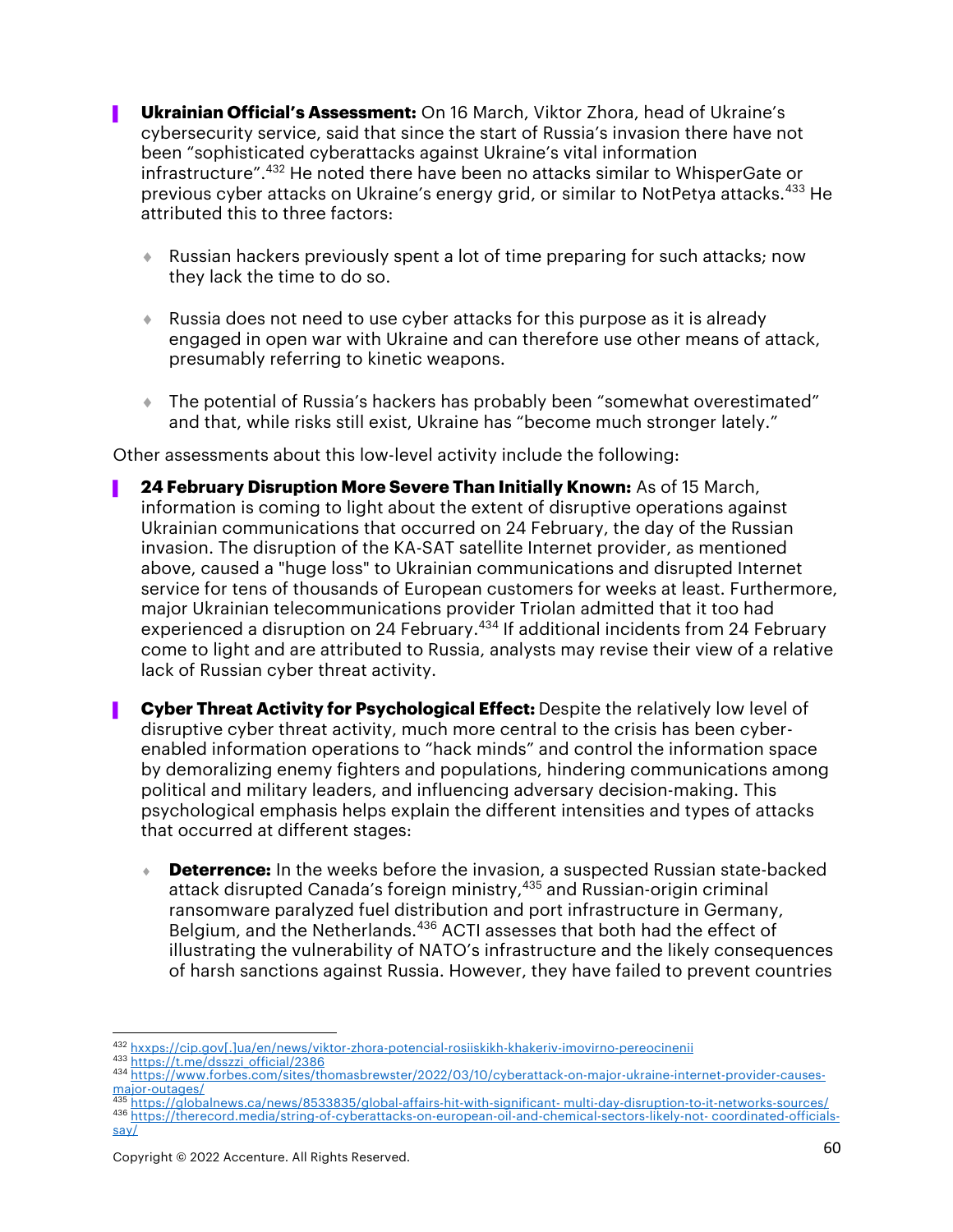from unifying behind harsh anti-Russian sanctions.

- **Justification:** In the days before the invasion, as the US government predicted, the Russian government used cyber-enabled disinformation to create a pretext for the invasion and justify it in the eyes of domestic Russian and global opinion. <sup>437</sup> They have succeeded in convincing the Russian population but have not influenced global public opinion. 438
- **Communications Disruption:** On the day of the invasion, the Viasat outage likely pursued the goal of disabling the Ukrainian military assets that use its satellite communications. ACTI is unaware of evidence indicating whether the Viasat attack has hindered Ukrainian military communications.
- **Demoralization:** After the attack began, some of the most immediate threat activities have included using stolen identities and personal information to craft disinformation campaigns that demoralize Ukrainians, Poles, and others in the region and reduce their will to fight Russia.
- **Degradation Operation:** The current conflict also leads to another form of psychological damage resembling a "degradation operation" to frustrate defenders, with "discord, confusion, and fatigue" amounting to what researcher Alex Orleans has called "death by a thousand cuts".  $439$

On 12 April, after reports of likely Russian attempts to cripple a Ukrainian utility with a new version of the Industroyer (CRASHOVERRIDE) malware and evidence of sustained and repeated use of wipers and other malware targeting OT in key areas, such as the energy sector, some analysts who previously avoided applying the term "cyberwar" to Russian activity have conceded that this activity looks like cyber warfare.<sup>440</sup>

▌ On 12 April, analyst JD Work of the US National Defense University tweeted (using the Twitter account @HostileSpectrum), "Count of major cyber engagements in Ukraine stands at least a dozen different fires [sic] types across government defense, transportation, telecom, energy. Operational targeting with intended strategic effects. Reporting lag remains same or worse. Yes, this war is also a cyberwar." Work added, "One notes these fires have included worms, with variable execution guardrails. Keep in mind always that we still almost certainly have not seen war reserve capabilities deployed, that are held in reserve for strategic fires under conditions of regional war or large scale war".<sup>441</sup>

On 14 April, the Russian Foreign Ministry website posted a commentary by Andrey Krutskikh, a veteran Russian cyber negotiator, dismissing Western countries' warnings about Russian cyber attacks. Citing international hacktivist attacks against Russia, Krutskikh said, "The US government and their allies are more and more frequently accusing Russia of 'preparing for a cyber-war' with the West…they claim we intend to retaliate for sanctions. In that way, apparently, they are trying to justify to their own

<sup>437</sup> https://www.janes.com/defence-news/news-detail/behind-the-veil-information-warfare-in-ukraine-paves-a-shadowypath-to-war

<sup>438</sup> https://www.bbc.com/news/world-europe-60600487<br><sup>439</sup> https://www.youtube.com/watch?v=4XTTYr5rrrw&t=883s

<sup>440</sup> https://twitter.com/ILDannyMoore/status/1513842172679933952?cxt=HHwWgMC-ye7bn4IqAAAA

<sup>441</sup> https://twitter.com/HostileSpectrum/status/1513842907240968193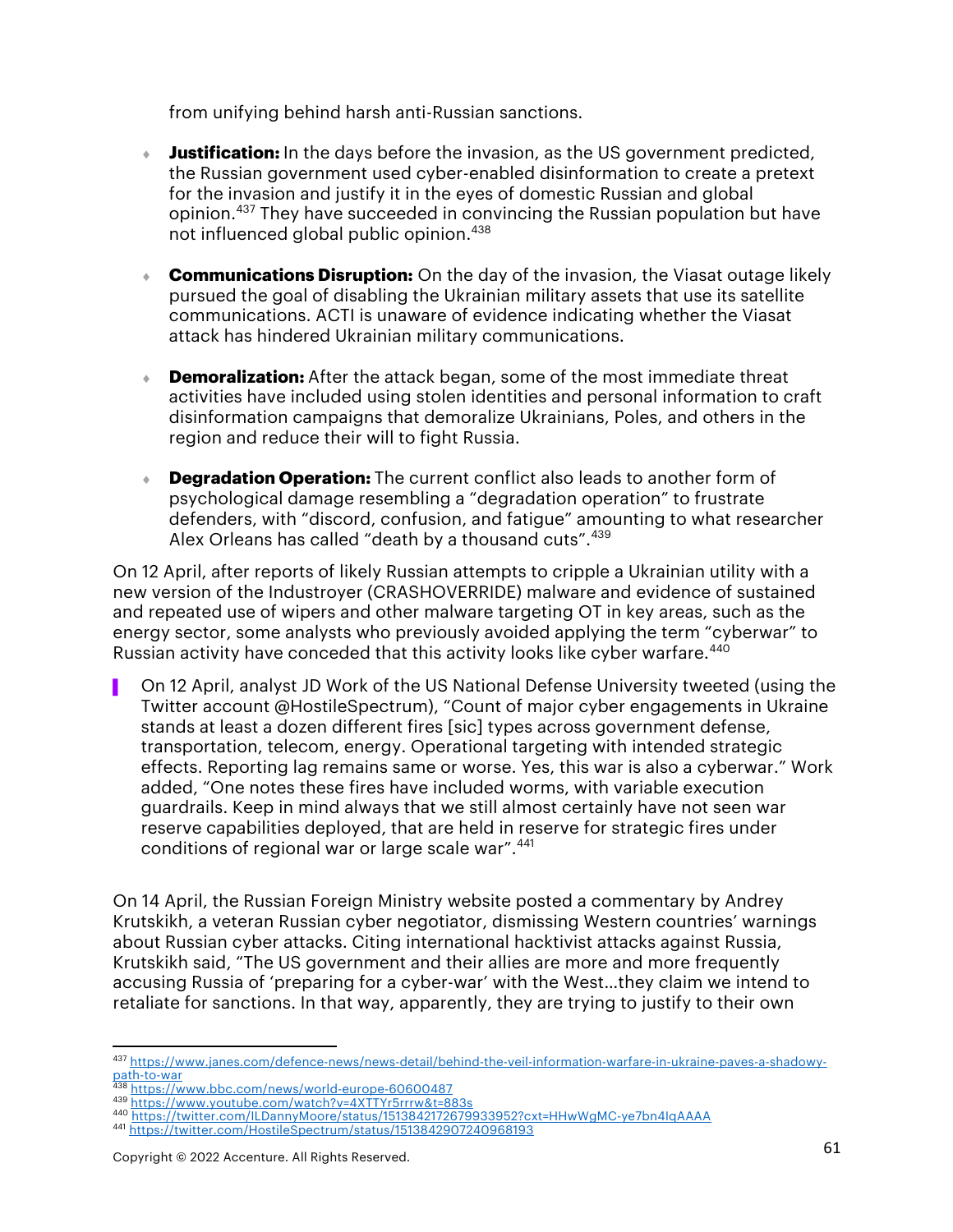domestic audience the massive cyber-aggression that is already being carried out against our country and also justify new measures for pressuring Russia." He also complained that the US refuses to accept Russia's proposals for international agreements on information security. He concluded, "We warn Western functionaries against flirting with the hacker community. Don't sink to the Machiavellian logic 'against the enemy, all means are good'".<sup>442</sup> A Russian Foreign Ministry tweet about Krutskikh's essay shows a banner headline: "Who sows the cyber-wind will reap the cyberwhirlwind".<sup>443</sup> This headline appears to blame the pro-Ukrainian hacktivism on the US and to threaten the US with reprisals in the cyber sphere.

▌ Krutskikh's complaint about Western refusals to accept Russian proposals for international information security agreements is timely, as a United Nations' discussion on a Russian-sponsored proposal for a treaty on international information security is scheduled to begin on 30 May. Western countries have for years criticized Russia's proposals on these topics as justifying censorship and surveillance under the guise of fighting cyber crime and 30 May might prove no different.<sup>444</sup>

## What To Expect

If state-dominated actors and pro-Russian cyber criminal actors recover from initial setbacks and turmoil and reckon with the changed landscape of the conflict, and complete the prepositioning campaigns currently underway, they will likely take advantage of the defender community's burnout and will renew attacks when these will have the greatest psychological effect. In ACTI's assessment, events and circumstances that could trigger renewed Russian state-associated cyber threat activity could include the following:

- ▌ Moments of decision such as elections, sanctions discussions, and court cases
- ▌ High-profile events from which countries have excluded Russia, such as the World Cup qualifying matches through 24 March and the World Figure Skating Championships, scheduled for 21 to 27 March in France.
- Advances in the development of alternative energy or other moves that could reduce Russia's fossil fuel revenue. Symbolic dates, such as the anniversary of victory over Germany in World War II. Russia celebrates this holiday on 9 May.

This assessment may evolve as ACTI continues to analyze ongoing developments.

## Dates to Watch

Dates and timeframes that Russian strategists might choose for psychological impact include:

▌ **9 May:** This marks the anniversary of the victory over Germany in World War II. Putin draws on the memory of WWII for legitimacy and popular support. Putin will likely want something he can show as a victory by this date. Victory could include a face-

<sup>442</sup> hxxps://mid[.]ru/ru/press\_service/1809317/?msclkid=95f247eebc2211ec8f5f530d2df3cf1c <sup>443</sup> https://twitter.com/MID\_RF/status/1514639078876143620

<sup>444</sup> https://cyberscoop.com/united-nations-cybercrime-treaty-human-rights-privacy-surveillance/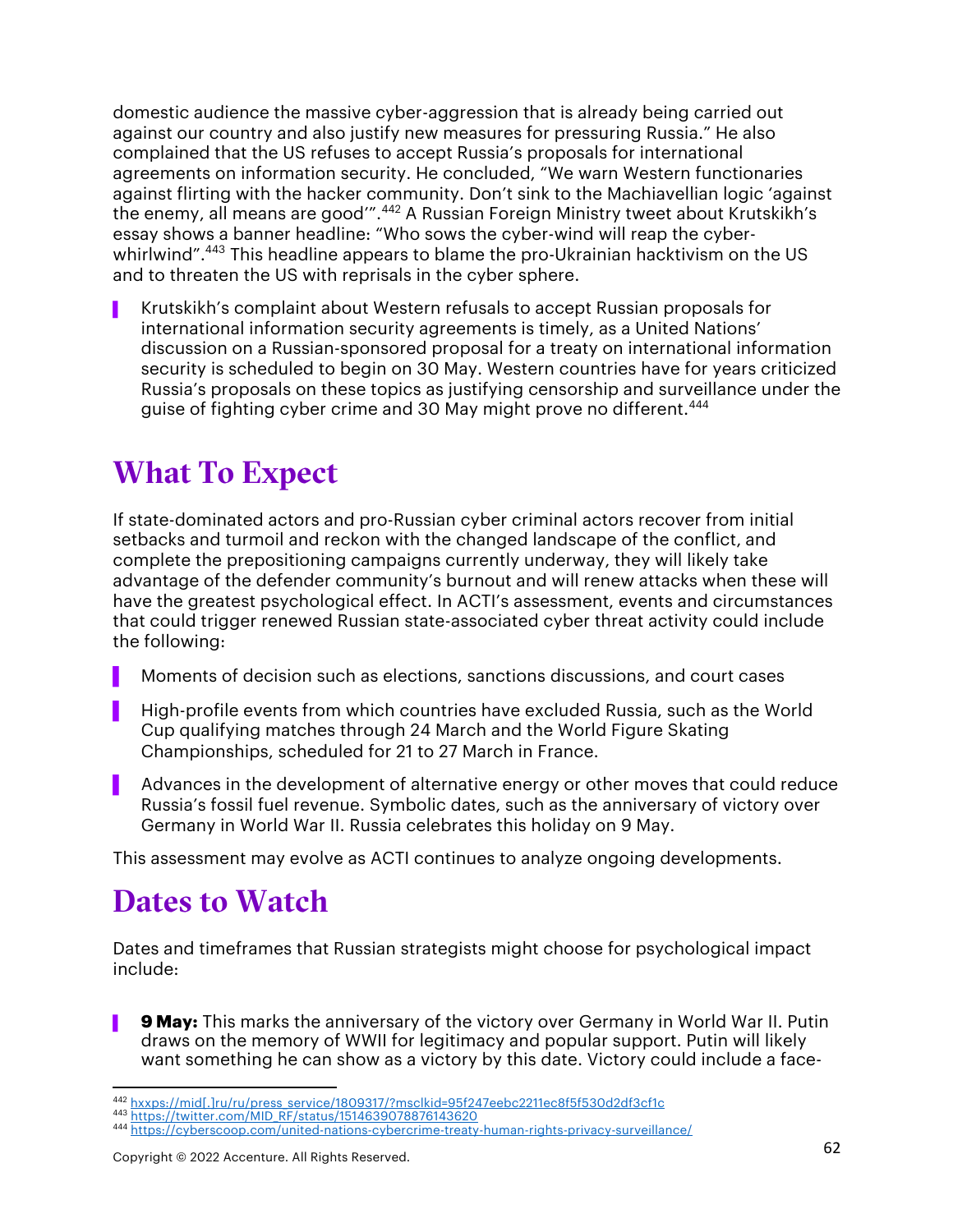saving reduction in hostilities or some kind of humiliating blow to one of Russia's adversary countries. Russia reportedly plans to hold a "referendum" in the Russianoccupied Ukrainian city of Kherson between 1 and 10 May 2022. Analyst Samuel Ramani of the UK's Royal United Services Institutes notes that if Russia can engineer a positive vote for Kherson to join Russia, Putin could present that as a victory on 9 May.<sup>445</sup>

**May - June:** Analysts expect that Finland and possibly Sweden will apply to join NATO after years of neutrality. A NATO meeting scheduled for 29-30 June is one date analysts are watching in relation to this.<sup>446</sup>

**12 and 19 June:** French legislative elections. Incumbent president Emmanuel Macron defeated Marine LePen in the 24 April president election. However LePen's party has increased its standing in the polls and could have a strong showing in parliament. 447Russia has supported LePen in the past; the "Macron Leaks" cyberenabled information leak targeted Macron's candidacy in 2017 to assist LePen.<sup>448</sup>

## Related Threat Groups and Capabilities

Several threat groups aligned with Russian interests are active against Ukraine and Eastern European targets. Notably, some groups do carry out destructive attacks, primarily against Eastern Europe critical infrastructure. Although these groups are highly regimented in their missions and target sets, the spillover from these events could affect organizations outside of their traditional target sets, as seen with the NotPetya attacks in 2017, the fallout of which was partly due to the potency of ShadowBroker exploits that facilitated an extremely wormable wiper campaign. Russia-sympathetic cyber crime operators and the presence of cyber crime operations in Ukraine present additional opportunities for criminal actors to be involved in threat activity.

### Primary Russian-based Threat Groups

▌

Accenture Cyber Threat Intelligence (ACTI) assesses the following groups are most active within Ukraine and Eastern Europe:

- ▌ **SANDFISH (a.k.a. Sandworm, TeleBots, Quedagh, BlackEnergy, Voodoo Bear, TEMP.Noble, GreyEnergy):** This threat group has carried out a wide variety of attacks, targeting political entities, the press, and critical infrastructure. These attacks include the 2015 and 2016 blackouts in Ukraine and the June 2017 NotPetya pseudo-ransomware campaign.
- ▌ **WINTERFLOUNDER (a.k.a. Gamaredon Group, Calisto Group, Dancing Salome)**: ACTI has traced this group's activity back to 2013 when the group's social engineering campaigns targeted the Ukrainian government, military, and law enforcement agencies. These campaigns continued through 2014 and 2015, reaching peaks during the heaviest fighting between Ukrainian national forces and pro-Russian separatists. In fact, many decoy documents dropped by WINTERFLOUNDER

<sup>447</sup> https://france24.com/en/europe/20220425-le-pen-and-mélenchon-already-eyeing-third-roundof-french-vote-june-legislative-polls

<sup>445</sup> https://twitter.com/SamRamani2/status/1515642316622553097<br><sup>446</sup> https://www.dw.com/en/finland-sweden-expect-rapid-domestic-debate-on-nato-membership/a-61458860

<sup>448</sup> https://www.atlanticcouncil.org/wp-content/uploads/2019/06/The\_Macron\_Leaks\_Operation-A\_Post-Mortem.pdf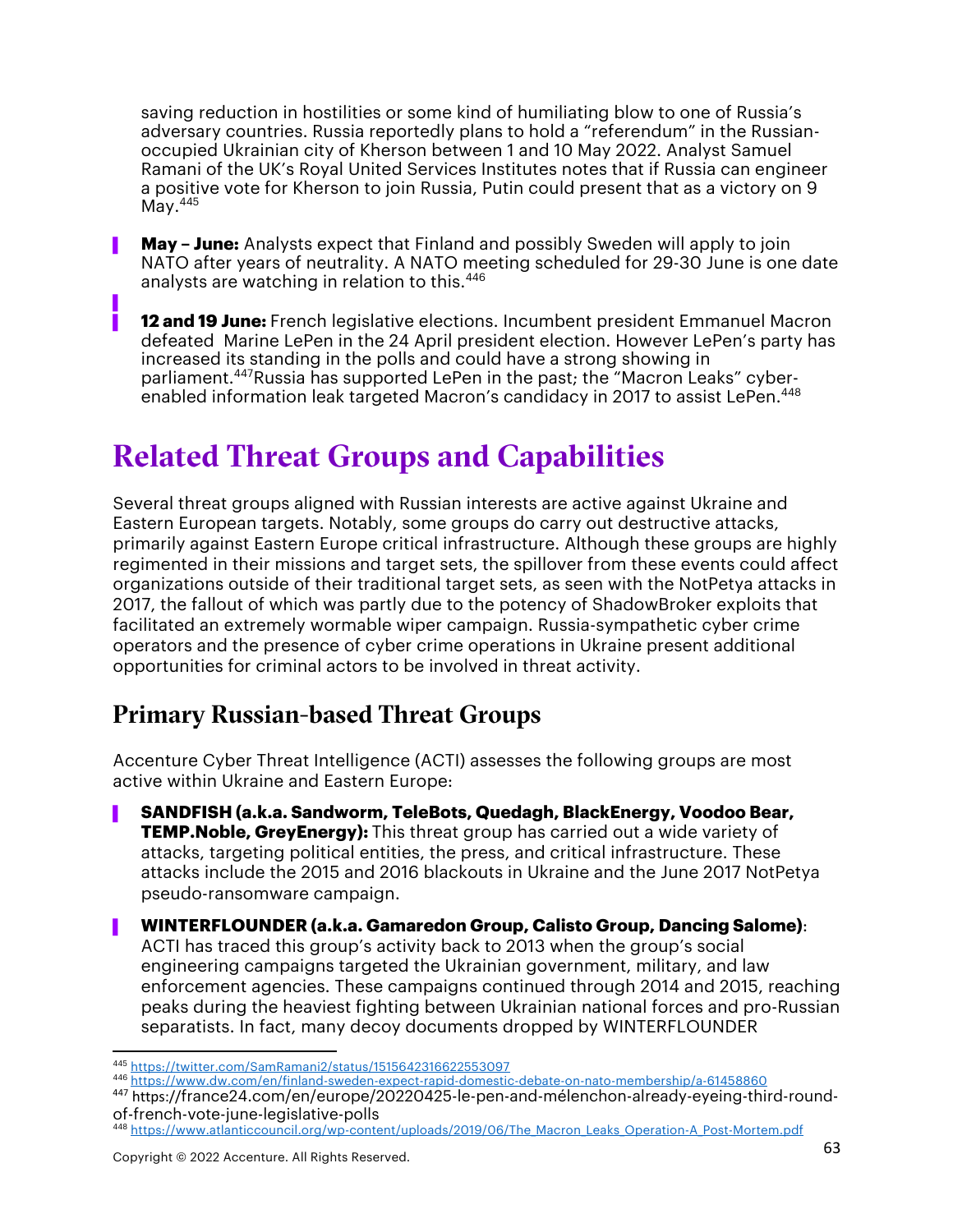campaigns leveraged related topics, such as Ukraine and Russia casualty reports, troop movements, etc. More-recent targeting by WINTERFLOUNDER suggests Ukrainian collection is still a priority. However, ACTI has also observed additional targeting to include other nations in Eastern Europe, suggesting WINTERFLOUNDER's scope may widen as tensions increase.

**WALLEYE (a.k.a. Zebrocy, Earworm):** Based on its victims since as early as 2018, WALLEYE's traditional intelligence mission focuses on gathering intelligence against state institutions, security bodies, and military industries in Eastern Europe, the Middle East, and South and Central Asia. While WALLEYE may sometimes share infrastructure with other Russia-based groups, WALLEYE's toolset and targeting remains distinct. In fact, unlike other Russia-based groups, there is little known WALLEYE targeting of Western European or North American countries, which is likely due to WALLEYE's mission, which appears to be aligned with that of a different part of a military and security establishment than, for example, SNAKEMACKEREL's (a.k.a. APT28, Swallowtail, Sofacy, Fancy Bear) mission.

Ukrainian authorities have attributed activity described in this report to the following groups:

- ▌ UAC-0056 (a.k.a. TA471, UNC2589, SaintBear, Lorec53)
- DEV-0586, the group that carried out the WhisperGate attacks in January
- UAC-0020 (a.k.a. Vermin), associated with the "so-called security agencies of the so called LNR [the separatist Luhansk 'republic']," according to CERT-UA (https://cert.gov.ua/article/37815)
- ▌ InvisiMole (https://cert.gov.ua/article/37829), which ACTI assesses is linked with hacker group WINTERFLOUNDER (a.k.a. Gamaredon)
- ▌ UNC1151, the Belarusian/Russian group behind the Ghostwriter campaigns
- ▌ UAC-0088 (https://cert.gov.ua/article/38088).
- UAC-0026, which researchers have linked with a Chinese-speaking group called Scarab.

ACTI assesses the following groups are most active in targeting critical infrastructure:

▌ **BLACK GHOST KNIFEFISH (a.k.a. Dragonfly, Berserk Bear, Energetic Bear):** This group, which the US government has linked to the Russian government, is known for targeting energy entities in multiple countries. <sup>449</sup> In March 2018, the US Department of Homeland Security's (DHS') CISA wrote that "Russian government cyber actors" had "gained remote access into energy sector networks" and accessed a human machine interface. <sup>450</sup> An April 2018 US and UK government alert warned of additional BLACK GHOST KNIFEFISH<sup>451</sup> targeting of network infrastructure devices (such as routers, switches, firewalls, and network intrusion detection systems) enabled with the generic routing encapsulation protocol, Cisco Smart Install feature, or simple network management protocol. The threat actors conducted man-in-the-middle

<sup>449</sup> https://www.cisa.gov/uscert/ncas/alerts/TA18-074A <sup>450</sup> https://www.cisa.gov/uscert/ncas/alerts/TA18-074A

<sup>451</sup> https://www.cisa.gov/uscert/ncas/alerts/TA18-106A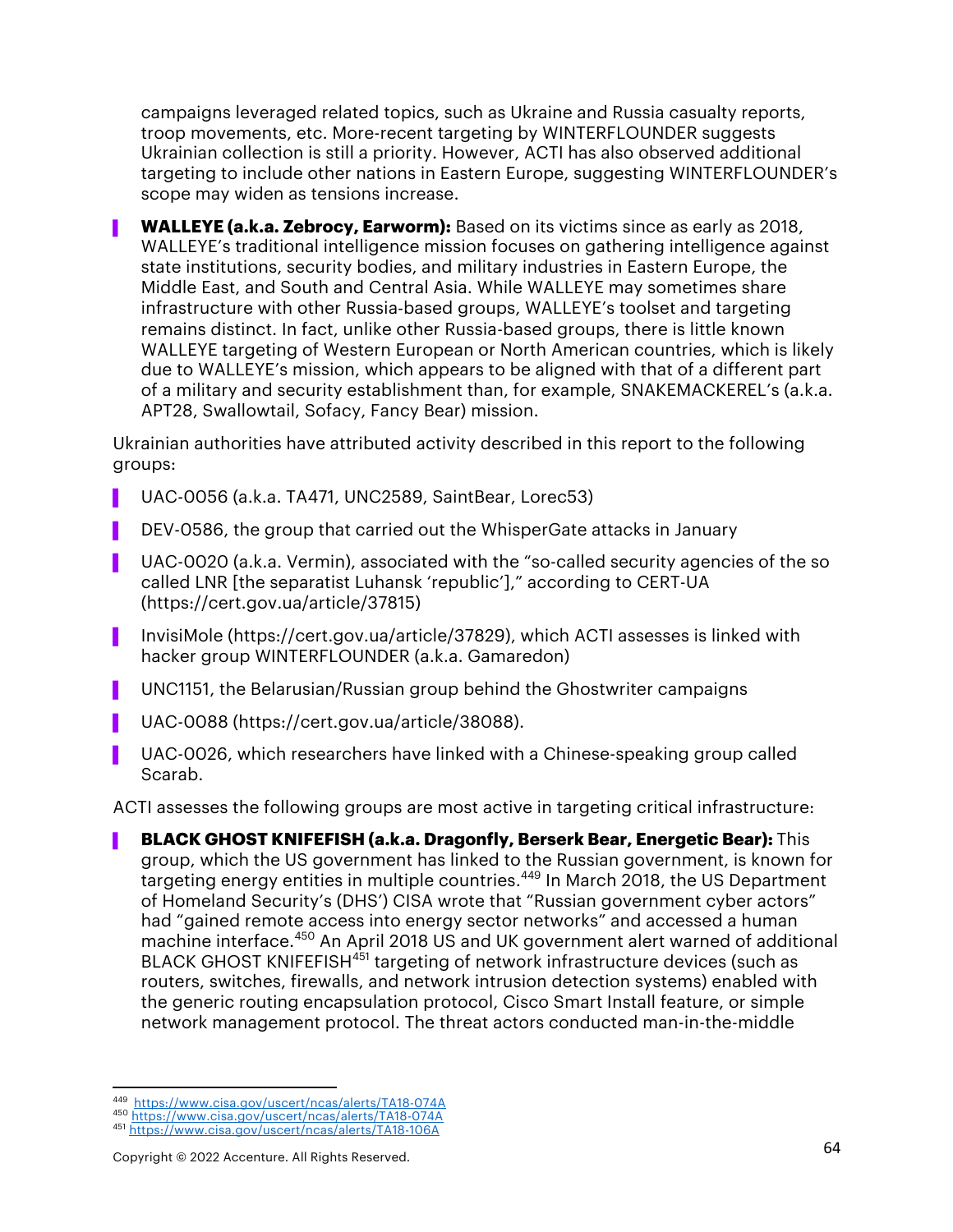attacks for espionage, to steal intellectual property, and potentially to prepare for future disruptive or destructive activity.

Signs of cooperation exist between BLACK GHOST KNIFEFISH and BELUGASTURGEON (a.k.a. Turla), according to US and UK officials. BELUGASTURGEON's targets are mostly political entities but have included the Armenian natural resources ministry. <sup>452</sup> UK and US officials have alleged that the threat group has carried out false-flag operations framing Iranian threat actors. 453

- **ZANDER:** This group carried out the August 2017 Triton malware attack on the operational technology (OT) systems of a refinery in Saudi Arabia, which, if it had been successful, could have endangered human lives. <sup>454</sup> The US government has linked ZANDER to the Central Research Institute for Chemistry and Mechanics (TsNIIKhM) under Russia's Defense Ministry. <sup>455</sup> ZANDER has also searched for remote login portals and vulnerabilities in the networks of at least 20 targets in electricity generation, transmission, and distribution systems in the US and elsewhere.
- ▌ **Pseudo- and Hybrid Ransomware:** The WhisperGate campaign this report describes below appears to be pseudo-ransomware its developers created with purely disruptive rather than money-making intentions. ACTI assesses that some ransomware criminals may choose targets and timing that align with Russian state priorities due to patriotic motives, law enforcement pressure to cooperate, or hope to avoid punishment through patriotic gestures. The US Department of the Treasury has stated that HighRollers (a.k.a. Evil Corp) boss Maksim Yakubets has worked for the FSB.<sup>456</sup> WIRED, citing leaked private chats, alleged that TrickBot and Conti ransomware operators have at times received targeting guidance from members of JACKMACKEREL (a.k.a. Cozy Bear), a group the US has linked to Russia's Foreign Intelligence Service.457 Additionally, a half-dozen suspected REvil ransomware operators and at least one suspect in the Colonial Pipeline attack have been in Russian custody since mid-January, according to reports.<sup>458</sup> ACTI assesses that Russian law enforcement has sometimes used the threat of law enforcement action to compel criminals to cooperate in state-directed threat activity in the past.<sup>459</sup>

## **Mitigations**

To mitigate the risk of potential cyber threats stemming from Russia's invasion of Ukraine, Accenture's Cyber Investigation and Forensics Response (CIFR) team suggests the following high-priority tactical mitigations and secondary strategic mitigations. Following these are suggested urgent measures organizations can take in the case of a crisis:

## High-priority Tactical Mitigations

<sup>452</sup> https://www.welivesecurity.com/2020/03/12/tracking-turla-new-backdoor-armenian-watering-holes

<sup>453</sup> https://www.ncsc.gov.uk/news/turla-group-behind-cyber-attack and https://www.ncsc.gov.uk/news/turla-groupexploits-iran-apt-to-expand-coverage-of-victims

<sup>454</sup> https://www.slideshare.net/JoeSlowik/past-and-future-of-integrity-based-attacks-in-ics-environments

<sup>455</sup> https://home.treasury.gov/news/press-releases/sm1162 <sup>456</sup> https://home.treasury.gov/news/press-releases/sm845

<sup>457</sup> https://www.wired.com/story/trickbot-malware-group-internal-messages/ and

https://www.cisa.gov/uscert/ncas/alerts/aa21-116a <sup>458</sup> https://www.washingtonpost.com/world/2022/01/14/russia-hacker-revil/

<sup>459</sup> https://buzzfeednews.com/article/sheerafrenkel/inside-the-hunt-for-russias-hackers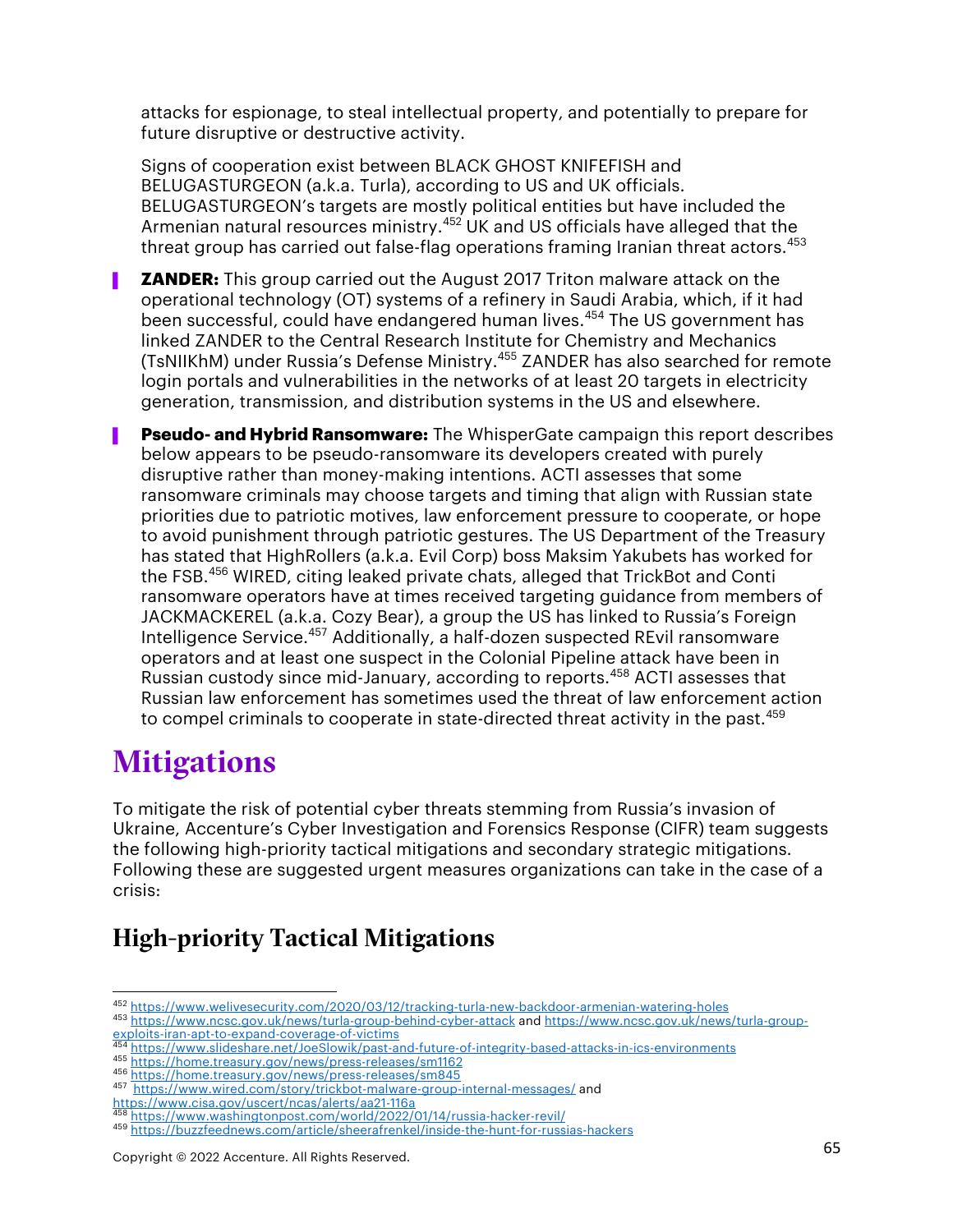Patching externally facing infrastructure (virtual private network appliances, firewalls, web servers, load balancers, etc.) to the latest supported vendor releases, as threat actors often exploit vulnerabilities in externally facing infrastructure to gain initial access to an environment.

- ▌ Auditing domain controllers to log successful Kerberos TGS (ticket-granting service) requests and monitoring such events for anomalous activity.
- ▌ Having an adequate incidence response (IR) retainer in place to provide necessary surge support and domain-level IR expertise in the event of an incident.
- ▌ Treating malware detections for Cobalt Strike and webshells with high priority, as an attacker could use them for lateral movement and persistence.
- ▌ Testing and conducting backup procedures on a frequent, regular basis and isolating backups from network connections that could enable malware spreading.

### Secondary Strategic Mitigations

To mitigate the threat of cyber threats stemming from hostilities between Russia and Ukraine, CIFR treating the following mitigation suggestions with a strategic mindset:

- ▌ Monitoring service accounts and administrator accounts for signs of credential misuse and abuse, especially for accounts that should not have interactive logon rights.
- ▌ Monitoring installation of file transfer tools such as FileZilla and rclone as well as the processes associated with compression or archival tools.
- ▌ Creating, maintaining, and periodically exercising a cyber incident response and continuity of operations plan.
- ▌ Identifying a resilience plan that addresses how to operate, given a loss of access to or control of an information technology (IT) and/or operational technology (OT) environment.
- Implementing network segmentation between IT and OT networks, where appropriate.
- ▌ Implementing effective credential and password policies, rejecting weak passwords, or enforcing strong password rules.
- ▌ Implementing strong encryption procedures to prevent threat actors from accessing sensitive data.
- Implementing email anomaly detection systems to detect spear-phishing links.

#### Government- and Vendor-provided Mitigations

In addition to CIFR's secondary strategic mitigations, ACTI suggests that organizations consult relevant government alerts for guidance; for the US, these include the following:

"Understanding and Mitigating Russian State-Sponsored Cyber Threats to US Critical Infrastructure" 11 January 2022 (https://www.cisa.gov/uscert/ncas/alerts/aa22-011a).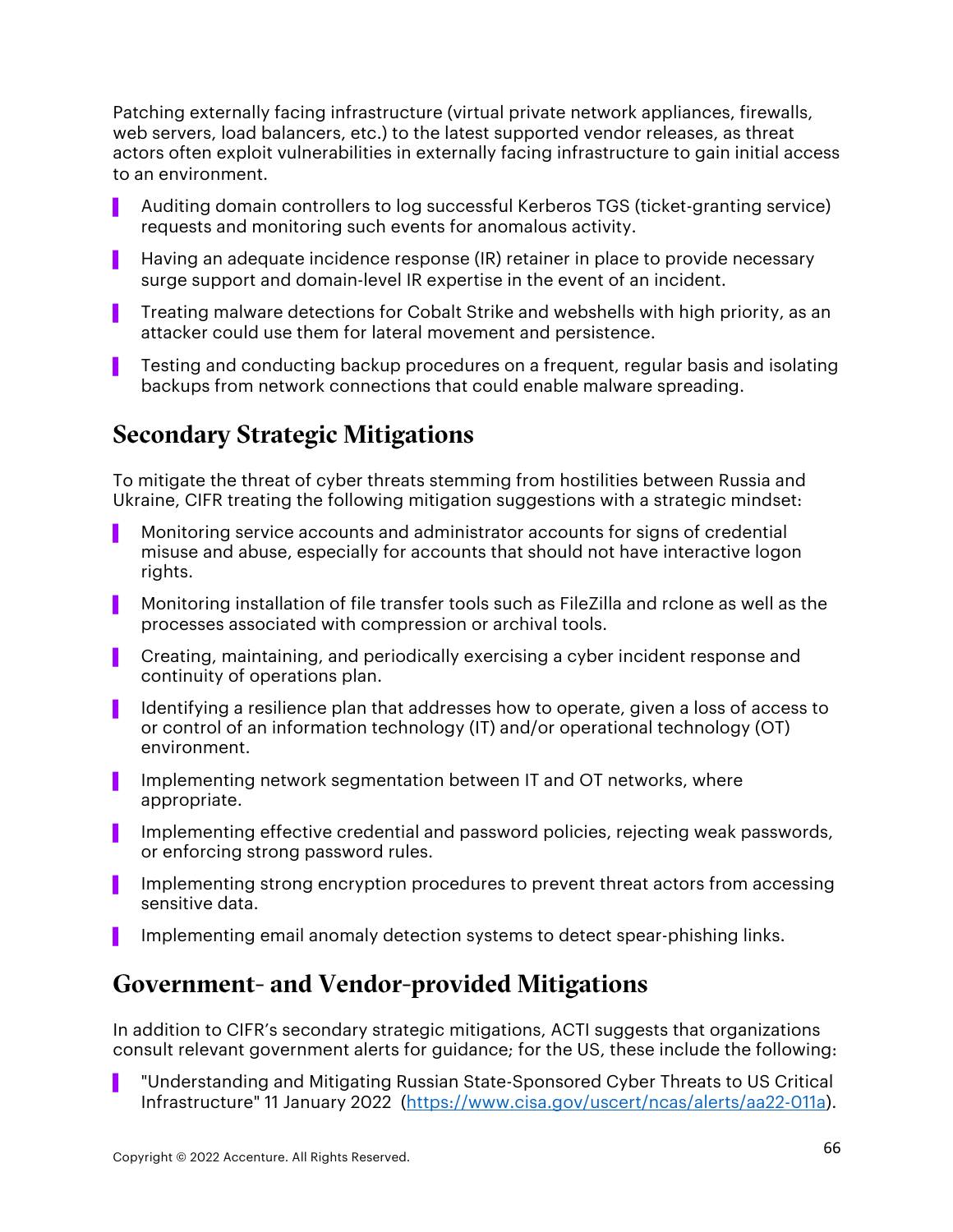- ▌ "Preparing for and Mitigating Foreign Influence Operations Targeting Critical Infrastructure" (https://www.cisa.gov/sites/default/files/publications/cisa\_insight\_mitigating\_foreign \_influence\_508.pdf).
- ▌ Patching the vulnerabilities that Cisco Talos has assessed as most likely for threat actors to exploit (https://blog.talosintelligence.com/2022/03/ukraine-update.html).
- ▌ "Russian State-sponsored and Criminal Cyber Threats to Critical Infrastructure," 20 April 2022 (https://www.cisa.gov/uscert/ncas/alerts/aa22-110a).

ACTI suggests that organizations consider the mitigations that CISA and the FBI recommended in a 22 March 2022 stakeholder phone call. CISA and the FBI provided some of these with the US specifically in mind, but they are applicable to organizations in other countries as well; they are:

- ▌ Actively hunt for any indications of Russian state-sponsored tactics, techniques, and procedures (TTPs), using the abovementioned 11 January 2022 CISA document for reference.
- Know your network and any connectivity you have in Russia and surrounding territories.
- ▌ Mitigate public-facing vulnerabilities, particularly actively exploited ones, referring to CISA's Known Exploited Vulnerabilities catalog (https://www.cisa.gov/knownexploited-vulnerabilities-catalog) for guidance.
- Secure credentials.
- ▌ For organizations with OT or ICS, take note of any unexpected behavior such as reboots.
- Refer to the US alert on SatCom threats (https://www.cisa.gov/uscert/ncas/alerts/aa22-076a) if satellite communication networks are in use.
- ▌ Take steps possible to maximize resilience.
- Dust off and exercise incident response plans, designate a crisis response team, ensure key personnel, test backups, test manual controls. Make sure your plans include contact information for the FBI and CISA and that you know in advance whom you would hire for incident response and legal services.
- Call the FBI field office quickly if you see social media posts indicating disinformation.
- Report to CISA or local FBI offices any anomalous activity even if it appears to be mundane or routine scanning.

### Crisis Recommendations for Cybersecurity Leadership

#### **Immediate**

CIFR suggests that immediately after an incident, cybersecurity leadership: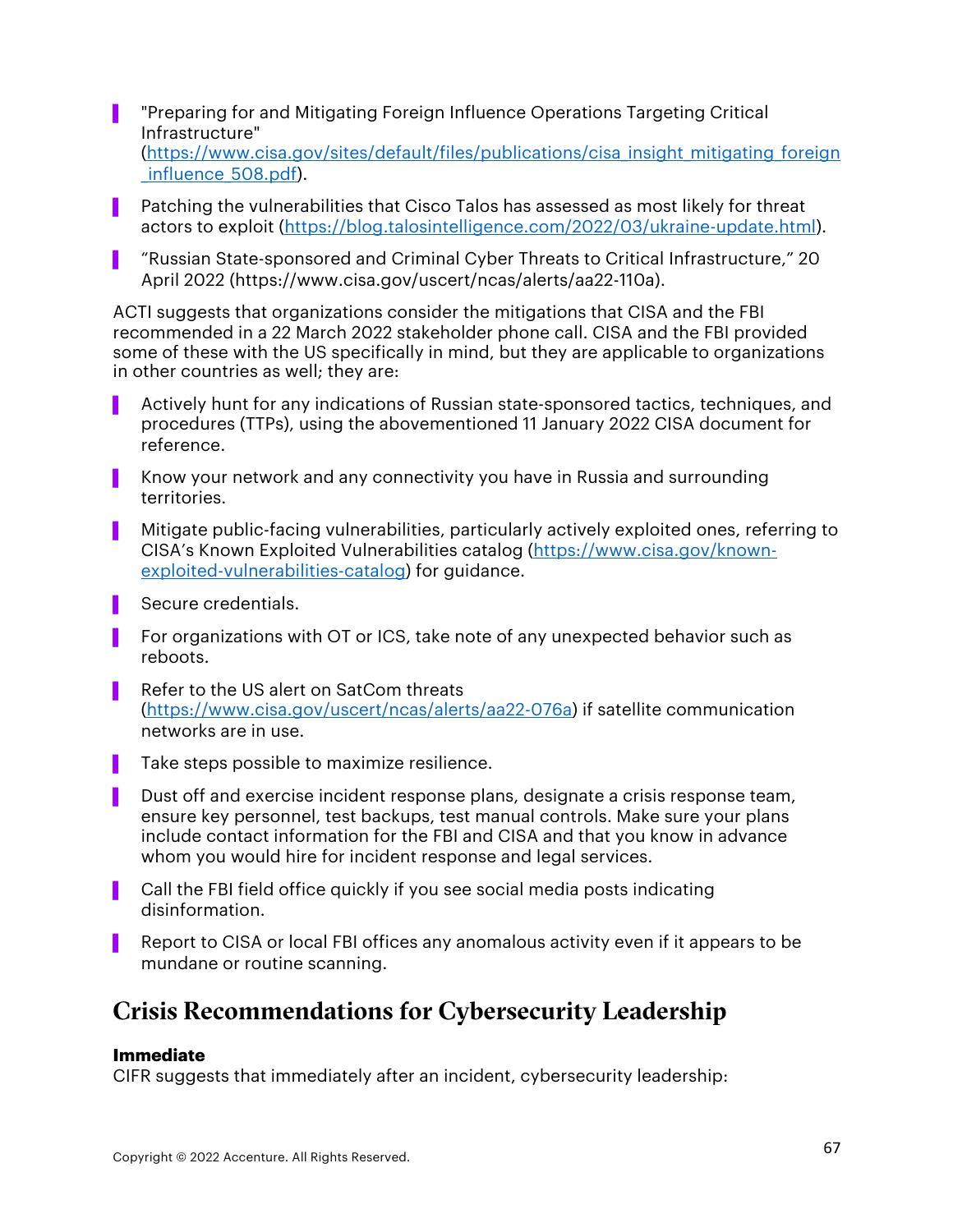- Review all escalation lists, contact information, and plans, and distribute hard copies of those plans to critical delivery teams.
- Review plans and playbooks for disruptive/destructive attacks.
- Ensure that an out-of-band communications capability is in place and practiced, especially for clients of cloud-delivered mail and domain services.
- Communicate workforce safety measures.
- ▌ Communicate the need for heightened awareness and vigilance for new attacks and inbound threats, including phishing campaigns and attacks against potential external vulnerabilities. Scrutinize events and infrastructure, including administrative actions, and search for:
	- $\bullet$  Known bad indicator (e.g., an attack will most likely not originate from a Russian or even foreign IP address).
	- **Anomalous behavior (e.g., hosts acting out of the norm but not necessarily** demonstrating malicious and/or odd administrative activity).
	- $\bullet$  Suspicious activity (e.g., with respect to users or administrators).
- Identify critical supply chain vendors.

#### **Week One**

CIFR suggests that within the first week after an incident, cybersecurity leadership:

- Communicate to cybersecurity delivery leads the need to review current telemetry (hunt) for potentially missed IOCs related to Russian threat actors.
- Build a critical threats watchlist for known tactics, techniques, and procedures (TTPs) and ATT&CK model vectors.
- Review and prioritize BC/DR critical-asset lists to support potential response efforts.
- Review IT/OT cybersecurity vision completeness.
- ▌ Review availability of current staffing and delivery team to ensure capacity for major disruptions. Maintain IR teams with relevant IT and/or OT capabilities. In the event of suspicious activity or an attack, it is crucial to have the following types of third parties on standby:
	- **One or more threat intelligence partners to receive bulletins and updates and** validate findings.
	- One or more IR partner(s) to handle surge capacity in the event of an attack or to validate security operations center findings.
- Communicate workforce safety measures.
- ▌ Contact critical supply chain vendors to ensure both awareness and review of "ideal versus actual" process efficacy (e.g., use of multi-factor authentication and VPNs, and insider threat mitigations).

#### **Long-term**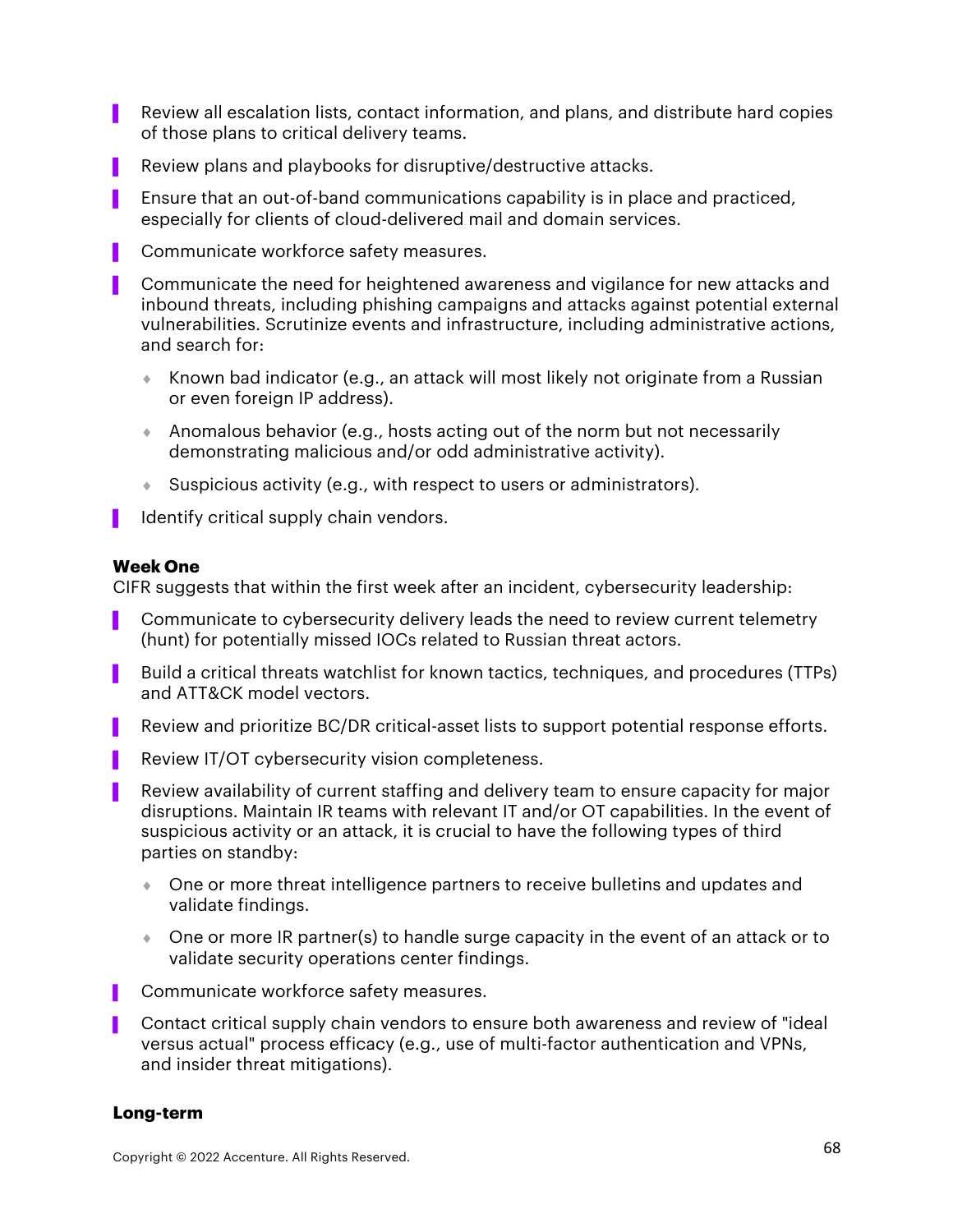In the long-term after an incident, CIFR suggests that to better mitigate future incidents, cybersecurity leadership practice recovery plans for all areas of the business, ensuring:

- Administrators have secured immutable backups offline.
- Restoration bandwidth can support domain-wide impacts.
- Awareness of potential physical impacts.
- Review of IT/OT response plans for currency and completeness and ensure that staffing and controls are sufficient to address known Russian TTPs and relevant industry threats.
- ▌ The right parties have access to multiple threat intelligence sources and relevant leadership and technical ingestion capabilities exist.
- ▌ Close monitoring of social media, news outlets, and threat intelligence partner bulletins for advance warnings of attacks.

## Crisis Recommendations for Cybersecurity Operations and Delivery Teams

#### **Immediate**

CIFR suggests that immediately after an incident, cybersecurity operations and delivery teams:

- **Print and distribute IR planning and contact information.**
- **P** Review delivery team staffing and availability.
- Ensure retro-hunting of all published IOCs-or, at minimum, six months back-to help determine that there are no active threats.
- ▌ Increase escalation points of contact to ensure timely and comprehensive understanding of suspected or detected malicious events.
- ▌ Validate knowledge, labeling, and cataloging of the enterprise's high-value assets for heightened monitoring.
- ▌ Communicate preparedness plans upward to C-suite and other executives.

#### **Week One**

CIFR suggests that within the first week after an incident, cybersecurity operations and delivery teams:

- ▌ Review published TTPs and validate that existing controls can detect them.
- ▌ Initiate critical resource backups and configuration preservation, if not current, and ensure critical systems are ready for restoration.
- Review/renew peer and law enforcement intelligence and notification relationships to support information sharing.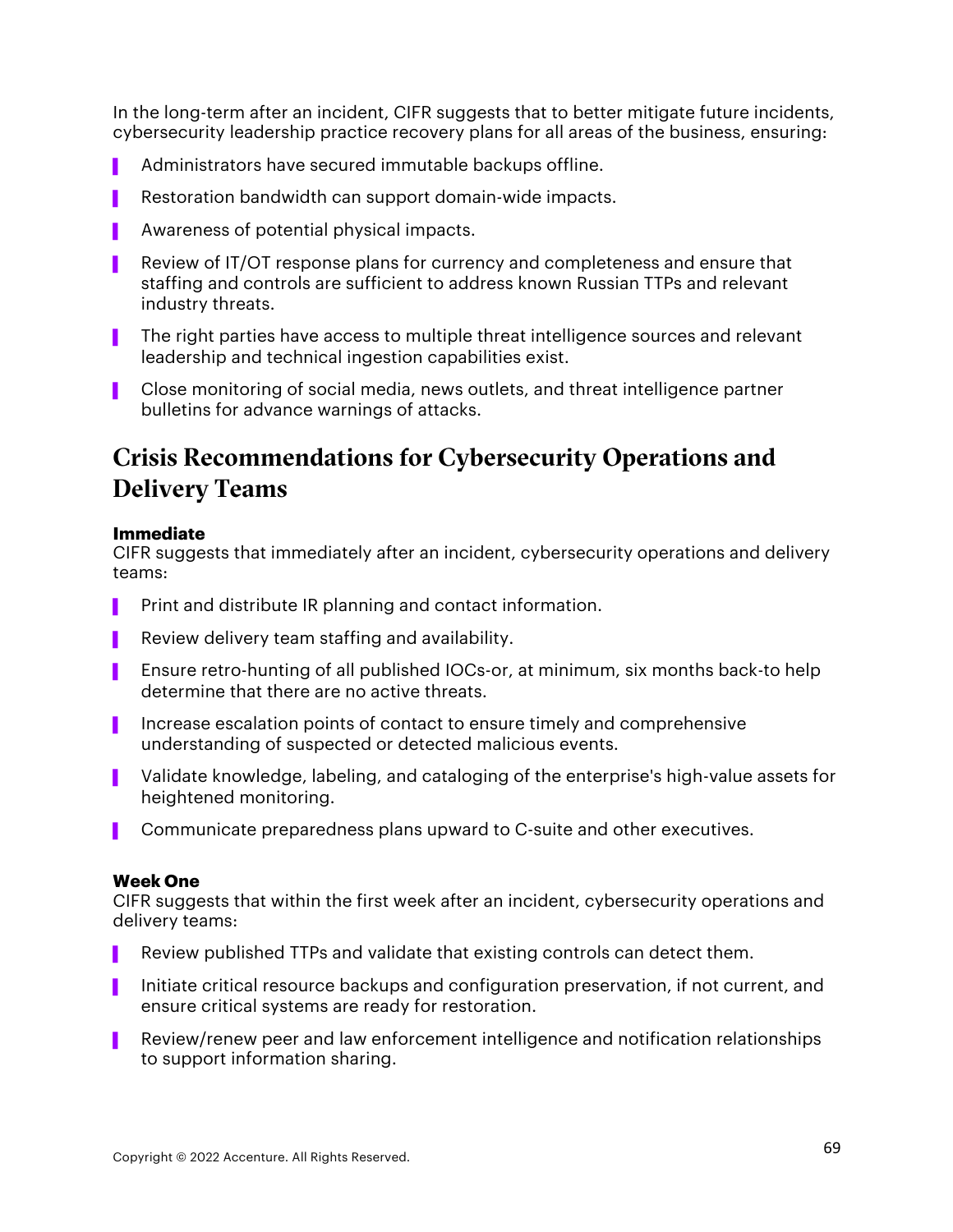#### **Long-term**

In the long-term after an incident, CIFR suggests that to better mitigate future incidents, cybersecurity operations and delivery teams practice recovery plans for all areas of the business, ensuring:

- Close identification of detection gaps.
- ▌ Alignment of security controls and content development to proactive threat intelligence sources.
- ▌ Completely offline storage of critical information and contacts (email addresses and phone numbers) necessary to use in a crisis, as threat actors could target these contacts to complicate response efforts if such contact information is accessible online.
- ▌ Practice of two scenarios—internet down and destructive attacks—that would involve changing or wiping out critical data.
- Close partnerships with physical security teams.

#### **About Accenture**

Accenture is a global professional services company with leading capabilities in digital, cloud and security. Combining unmatched experience and specialized skills across more than 40 industries, we offer Strategy and Consulting, Interactive, Technology and Operations services — all powered by the world's largest network of Advanced Technology and Intelligent Operations centers. Our 699,000 people deliver on the promise of technology and human ingenuity every day, serving clients in more than 120 countries. We embrace the power of change to create value and shared success for our clients, people, shareholders, partners and communities. Visit us at accenture.com.

**Accenture Security** is a leading provider of end-to-end cybersecurity services, including advanced cyber defense, applied cybersecurity solutions and managed security operations. We bring security innovation, coupled with global scale and a worldwide delivery capability through our network of Advanced Technology and Intelligent Operations centers. Helped by our team of highly skilled professionals, we enable clients to innovate safely, build cyber resilience and grow with confidence. Follow us @AccentureSecure on Twitter, LinkedIn or visit us at accenture.com/security.

**Accenture Cyber Threat Intelligence**, part of Accenture Security, has been creating relevant, timely and actionable threat intelligence for more than 20 years. Our cyber threat intelligence and incident response team is continually investigating numerous cases of financially motivated targeting and suspected cyber espionage. We have over 150 dedicated intelligence professionals spanning 11 countries, including those with backgrounds in the Intelligence Community and Law Enforcement. Accenture analysts are subject matter experts in malware reverse engineering, vulnerability analysis, threat actor reconnaissance and geopolitical threats.